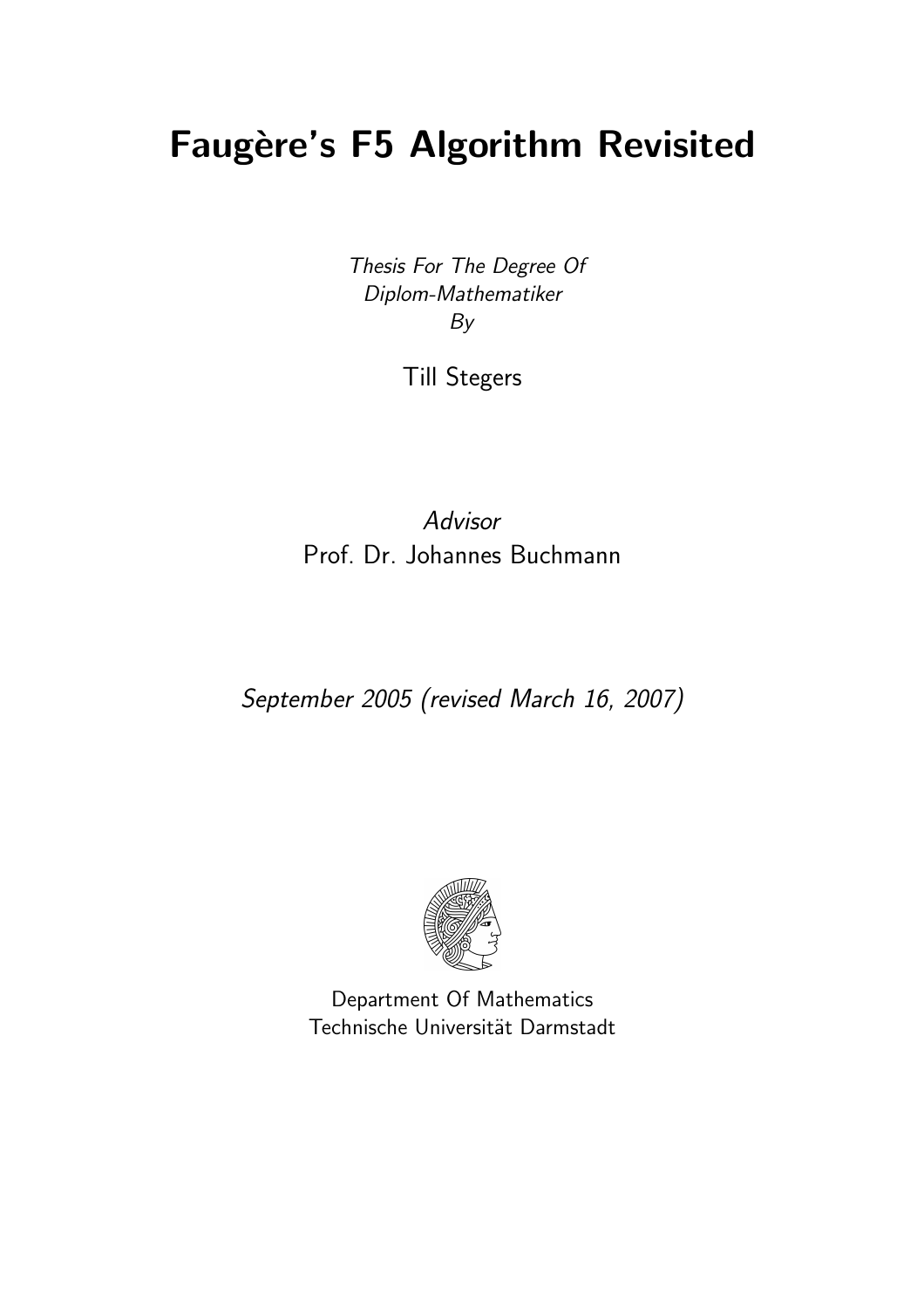# **Contents**

| 1              |                                     | Introduction                                                                              | $\overline{2}$ |  |  |
|----------------|-------------------------------------|-------------------------------------------------------------------------------------------|----------------|--|--|
| $\overline{2}$ | <b>Preliminaries</b>                |                                                                                           |                |  |  |
|                | 2.1                                 |                                                                                           | $\overline{4}$ |  |  |
|                | 2.2                                 |                                                                                           | $\overline{4}$ |  |  |
|                | 2.3                                 |                                                                                           | $-5$           |  |  |
|                | 2.4                                 | The Buchberger algorithm $\ldots \ldots \ldots \ldots \ldots \ldots \ldots \ldots \ldots$ | - 9            |  |  |
|                | 2.5                                 |                                                                                           | 10             |  |  |
| 3              | 13<br><b>Faugère's F5 Algorithm</b> |                                                                                           |                |  |  |
|                | 3.1                                 | Syzygies and reductions to zero $\dots \dots \dots \dots \dots \dots \dots \dots \dots$   | 13             |  |  |
|                | 3.2                                 |                                                                                           | 16             |  |  |
|                | 3.3                                 |                                                                                           | 25             |  |  |
|                | 3.4                                 |                                                                                           | 32             |  |  |
|                | 3.5                                 |                                                                                           | 40             |  |  |
|                | 3.6                                 |                                                                                           | 42             |  |  |
|                | 3.7                                 |                                                                                           | 46             |  |  |
| 4              | <b>Conclusion</b><br>48             |                                                                                           |                |  |  |
|                | 4.1                                 |                                                                                           | 48             |  |  |
|                | 4.2                                 |                                                                                           | 48             |  |  |
|                |                                     | <b>Bibliography</b>                                                                       | 50             |  |  |
|                |                                     | A Source code: F5                                                                         | 53             |  |  |
|                |                                     | <b>B</b> Polynomial Systems                                                               | 73             |  |  |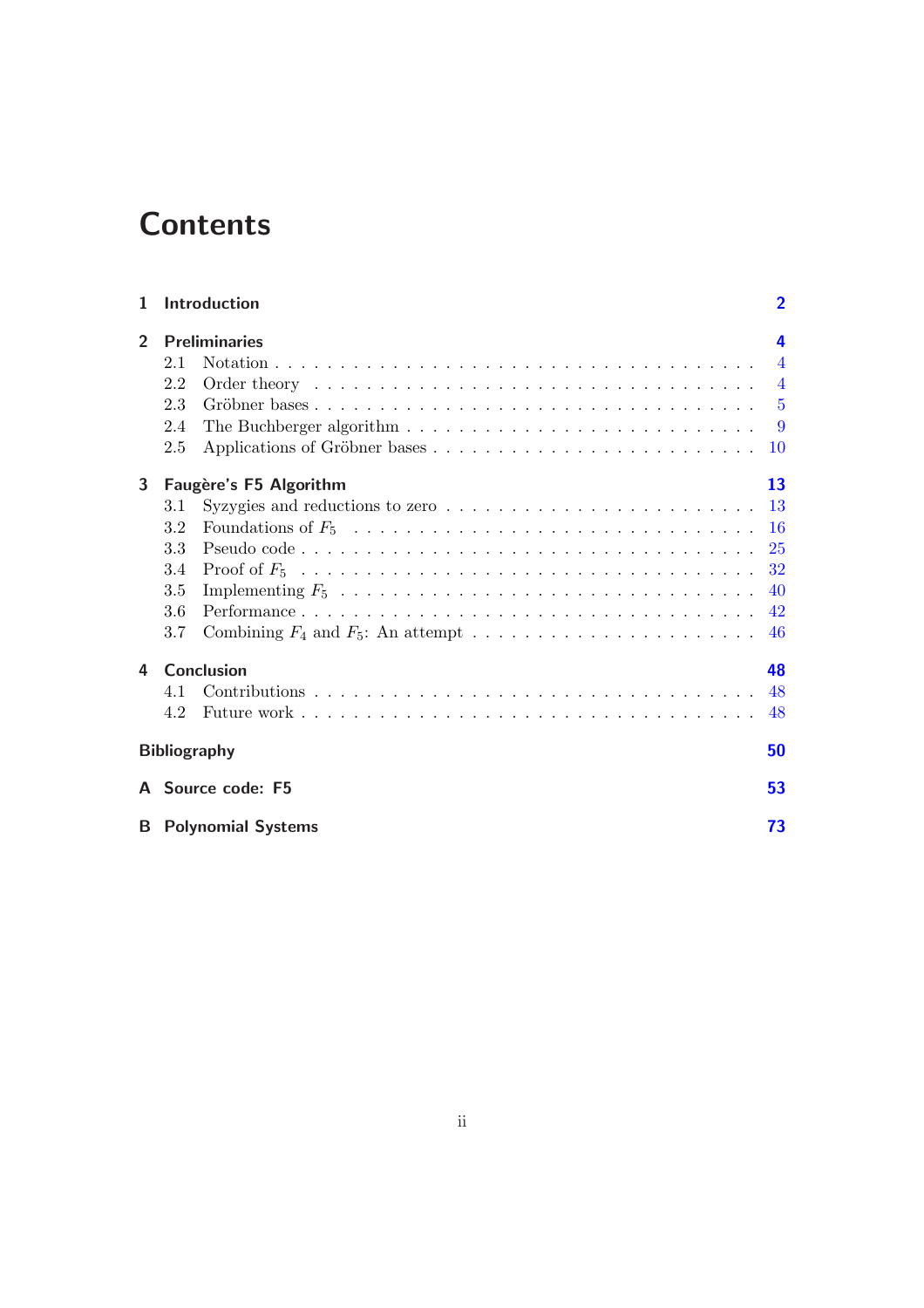# List of Algorithms

| $\overline{1}$  |                                                                                                                |  |
|-----------------|----------------------------------------------------------------------------------------------------------------|--|
| 2               |                                                                                                                |  |
| $\mathcal{S}$   | F5 – Main loop $\ldots \ldots \ldots \ldots \ldots \ldots \ldots \ldots \ldots \ldots \ldots \ldots \ldots 26$ |  |
| $\overline{4}$  |                                                                                                                |  |
| $5^{\circ}$     |                                                                                                                |  |
| 6               |                                                                                                                |  |
| $7\overline{ }$ |                                                                                                                |  |
| 8               |                                                                                                                |  |
| -9              |                                                                                                                |  |
| -10             |                                                                                                                |  |
|                 |                                                                                                                |  |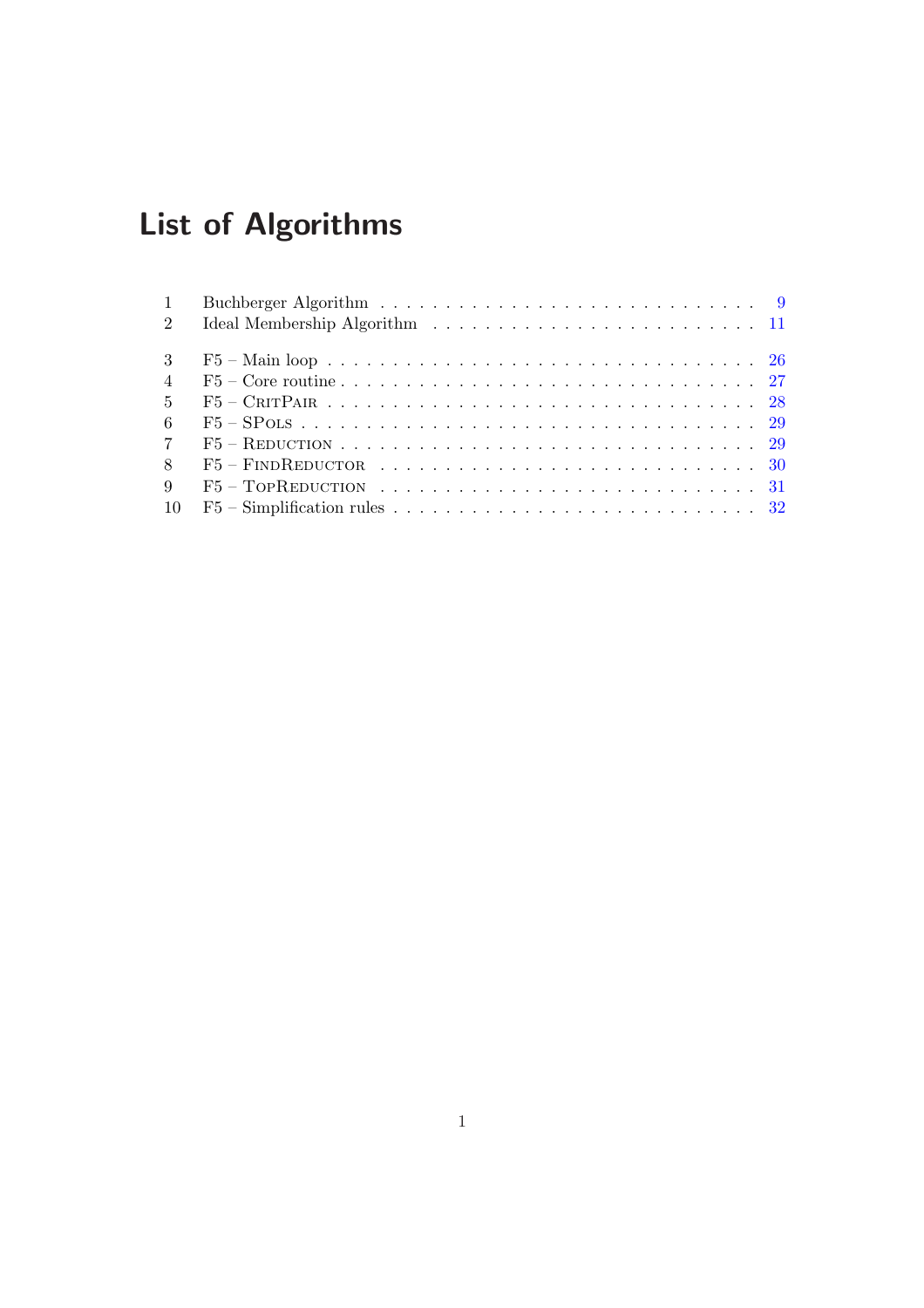# <span id="page-3-0"></span>1 Introduction

Discovered by Bruno Buchberger in 1965, Gröbner bases are now an indispensable tool in computational algebra, both for theory and applications. For our concerns, Gröbner bases are special bases of nonzero ideals in a multivariate polynomial ring  $\mathbb{F}[X]$  over a field F. In his PhD thesis, Buchberger described an algorithm that, given a finite sequence of polynomials  $F \subseteq \mathbb{F}[\underline{X}]$ , computes a Gröbner basis  $G \subseteq \mathbb{F}[\underline{X}]$  such that F and G generate the same ideal I.

Since a Gröbner basis enjoys nicer properties than an arbitrary polynomial sequence, many problems concerning I that are hard given only  $F$  become easy when  $G$  is available. Maybe the most fundamental such problem is the question of *ideal membership*: For an arbitrary polynomial  $f \in \mathbb{F}[X]$ , decide whether  $f \in I$ . Certainly one of the most useful applications of Gröbner bases is that they can help in solving systems of multivariate polynomial equations, a problem of great interest in cryptography. In fact, computing a (certain kind of) Gröbner basis is usually the bulk of the work when solving such a system in this fashion.

Gröbner bases are so powerful that computing them is extremely hard: It can be shown that computing a Gröbner basis is, in the worst case, doubly exponential in the degree of the input polynomials. Fortunately, Gröbner bases for many examples can be obtained much faster, and all major computer algebra systems for desktop computers include a command named similar to GroebnerBasis.

As the basic Buchberger algorithm for computing Gröbner bases is quite inefficient, there has been a lot of effort [7, 9, 17, 18, 21] to improve Buchberger's algorithm and find new methods. Following an idea of Lazard  $[19]$ , Jean-Charles Faugère suggested the algorithm  $F_4$ , which translates the polynomial arithmetic of a Gröbner basis computation to the solution of linear algebra problems over the coefficient field. This clever idea resulted in a major speed-up [o](#page-51-0)f [G](#page-51-0)röbner basis computations and has since drawn a lot of interest. Several public implementation[s an](#page-52-0)d evaluations of  $F_4$  are available [5, 20, 23, 24], and the algorithm is implemented in computer algebra systems such as Magma [10, 25].

As a follow-up to  $F_4$ , Faugère suggested in [14] the  $F_5$  algorithm, which uses ideas from a paper by Möller, Mora, and Traverso  $[21]$  to avoid redundant computations wh[en](#page-51-0) [co](#page-52-0)[mpu](#page-53-0)t[ing](#page-53-0) a Gröbner basis. In particular, it takes care that the additional criteria used to detec[t us](#page-52-0)[eles](#page-53-0)s computations in advance are not so costly that they result in fact in a slow-down instead [of](#page-52-0) a speed-up. The success of Faugère's approach was prominently demonstrated when he announced in a postin[g to](#page-52-0) the Usenet newsgroup sci.crypt [13], and later in a CRYPTO 2003 paper  $[16]$ , the solution of a challenge posed by Patarin's using the  $F_5/2$  variant of his algorithm.

While the literature on  $F_4$  is growing, there are still not many publications trea[ting](#page-52-0)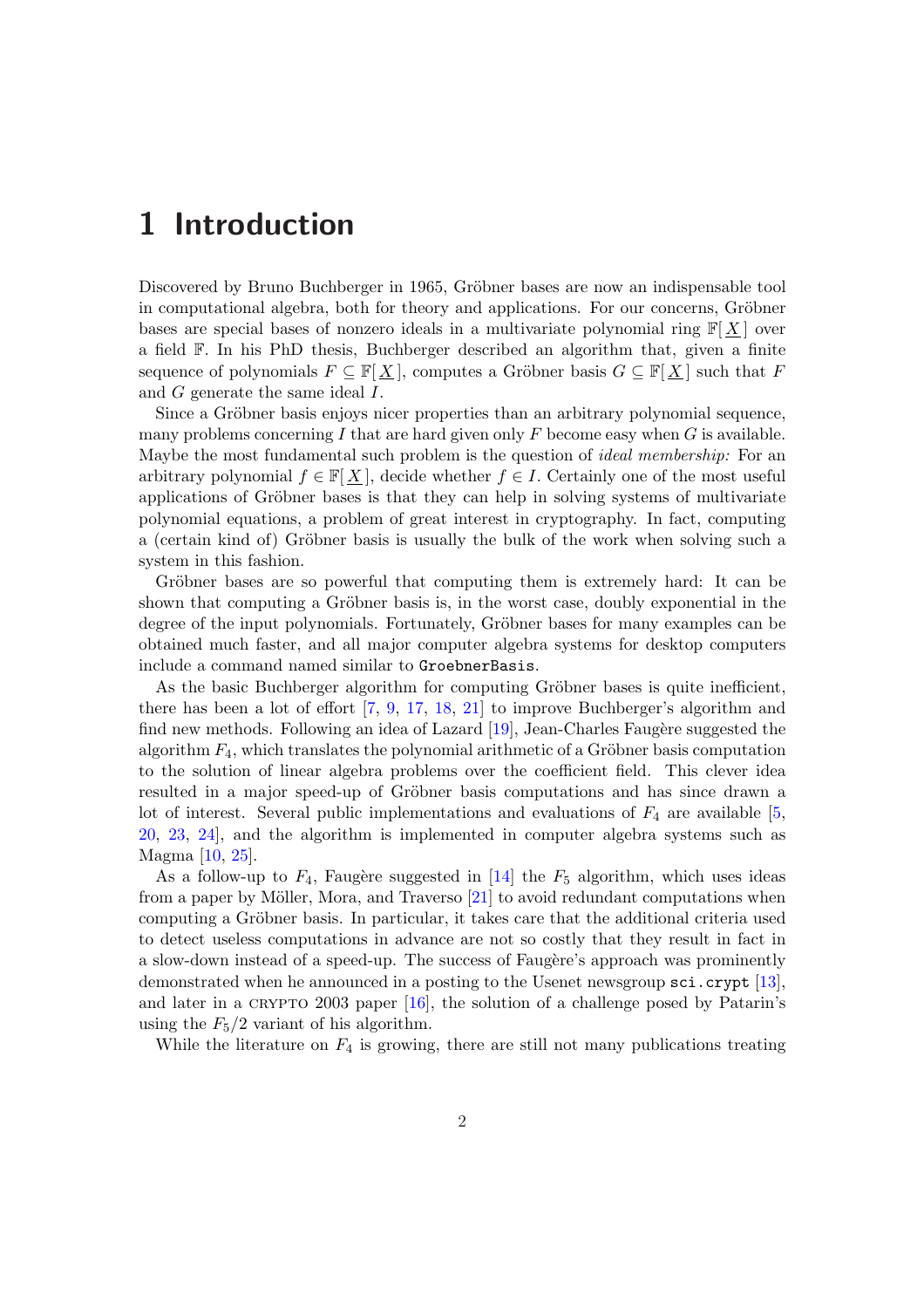$F_5$ . Save for Faugère's paper [14], only Bardet's works [2, 3], and, briefly, [1, 24] appear to treat  $F_5$ , although the algorithm was publicized in 2002. Bardet deeply explores the complexity theory of  $F_5$  using algebraic geometry, but for proofs of the algorithm, she refers to the original paper, where they are only sketched. As for implementations, the author knows only of four, two [of](#page-52-0) which are public, but n[ot](#page-51-0) [sta](#page-51-0)ble, namely t[hos](#page-51-0)[e by](#page-53-0) Pearce [22], and Segers  $[24]$ , respectively; Steel [26] and Faugère have efficient implementations, neither of which is available in source form.

In the present thesis, we try to overcome these deficiencies. After briefly giving the foundations of Gröbner basis theory, chapter 3 treats the  $F_5$  algorithm. We present [and](#page-53-0) prove the [main](#page-53-0) theorem underlying  $F_5$  $F_5$ , and show, under certain assumptions, the correctness and termination of the algorithm. All these proofs were only sketched in the original paper. The pseudo code we list in section 3.3 corrects some minor errors in [14], and should be better suited for implement[at](#page-14-0)ions. Generally, we hope to have made the presentation more accessible (at least to a reader with prior exposure to Gröbner basis algorithms) than it was possible under the space [res](#page-26-0)trictions in the original paper proposing the algorithm.

[W](#page-52-0)e are proud to report the first stable public implementation, with code available on the author's homepage:

#### http://wwwcsif.cs.ucdavis.edu/∼stegers/

The implementation is written in the Magma language, and thus not very efficient, but useful to support further research on  $F_5$ , including efficient implementations. As a first indicator of the performance of  $F_5$ , [we report some benchmarks, co](http://wwwcsif.cs.ucdavis.edu/~stegers/)mparing our implementation to  $F_4$  using the Gebauer-Möller criteria as implemented by Segers during the course of his ambitious Master's project [24]. Resulting from work on the implementation of  $F_5$ , we pass on some hints that we feel could be of use to researchers implementing the algorithm in future projects, and, finally, conclude with a section on open problems.

Thanks! I would like to thank my advisor, Johannes Buchmann, for supporting me, Ralf-Philipp Weinmann for his help, availability, and encouragement, and Michael Joswig for serving on my committee in a time of need. I also would like to thank Magali Bardet and Allan Steel for helpful discussions.

My deep gratitude goes to my family and my friends, who supported me all along: Medda, Christoph, Fiete, my dear friend Vidya, and my friends Ha-Jü and Andreas.

Thank you all!

Till Stegers

Revisions. March 16, 2007: Fixed an error in the pseudocode (thanks to John Perry for reporting this!), and updated the web address for obtaining the source code.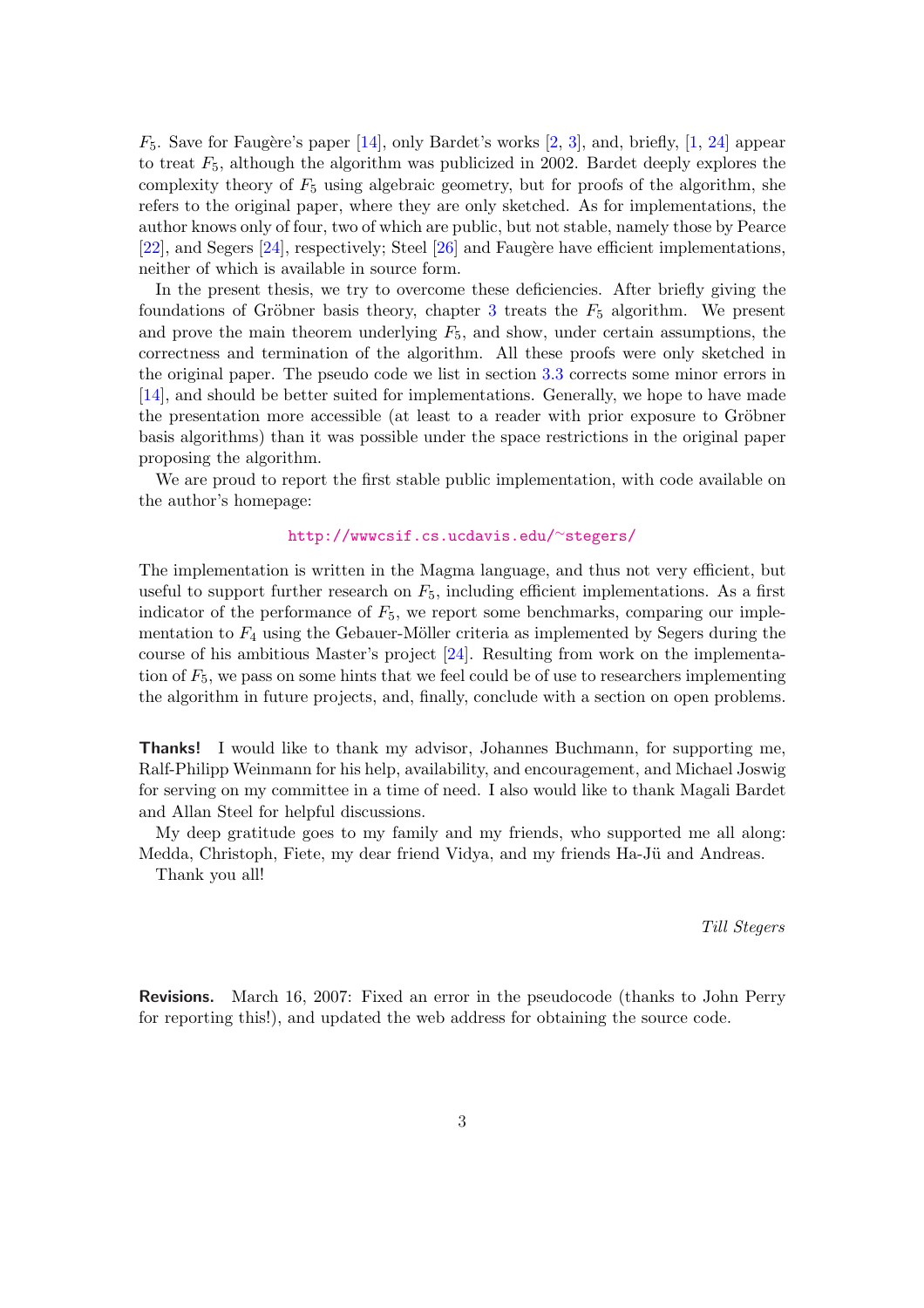# <span id="page-5-0"></span>2 Preliminaries

This section introduces and describes the fundamental tool and subject of this thesis, namely, the concept of a Gröbner basis of an ideal in a polynomial ring over a field. We make no claim of self-sufficiency; instead, we refer the reader to the standard text books  $[4]$  and  $[11]$ . A reader familiar with Gröbner bases may skip this chapter, or just skim through it if he or she is not acquainted with the notation we adopted from [4].

# [2.](#page-51-0)1 [Not](#page-52-0)ation

We introduce some notation used throughout this thesis. The set of natural [nu](#page-51-0)mbers is denoted  $\mathbb{N} = \{0, 1, 2, \dots\}$ , and the set of positive natural numbers  $\mathbb{N}_{>0} = \mathbb{N} \setminus \{0\}.$ 

Rings will always be assumed to contain an element 1 such that 1 is a neutral element. For a subset S of a ring R, we denote by  $\langle S \rangle_R$  the ideal of R generated by S. If the ring R is understood, we will often just write  $\langle S \rangle$  for the same object. The group of units of R is denoted  $R^{\times}$ .

Let  $\mathbb F$  be a field and  $\mathbb F[X]$  the polynomial ring over  $\mathbb F$  in the finite sequence of variables X. The set of terms of  $\mathbb{F}[X]$  will be denoted  $\mathcal{T}(X)$ , or simply T, and the set of monomials will be denoted  $\mathcal{M} = \mathbb{F} \cdot \mathcal{T}$ . The support of a polynomial  $f \in \mathbb{F}[X]$ , i.e., the set of its terms, is written  $\mathcal{T}(f) = \{t \in \mathcal{T} \mid t \text{ occurs in } f\}$ . In particular  $\mathcal{T}(0) = \emptyset$ .

Note that the above is the terminology (and notation) used in  $[4]$  and large parts of the literature, whereas other works, such as [11], interchange the definitions of "monomial" and "term".

# 2.2 Order theory

This section briefly recalls the order theory we shall need.

**Definition 2.1.** A (binary) relation on a set M is a subset  $R \subseteq M \times M$ . The inverse *relation* of R is the relation  $R^{-1} = \{(m_2, m_1) \mid (m_1, m_2) \in R\}$ . Instead of  $(m_1, m_2) \in R$ , we also write  $m_1 R m_2$ . We say that

- (i) R is reflexive if  $(\forall m \in M)$  m R m,
- (ii) R is symmetric if  $(\forall m, m' \in M)$  m  $R m' \Rightarrow m' R m$ ,
- (iii) R is antisymmetric if  $(\forall m, m' \in M)$  m R m' and m' R m  $\Rightarrow$  m = m',
- (iv) R is strict if  $(\forall m, m' \in M)$   $m R m' \Rightarrow m \neq m'$ ,
- (v) R is connex if  $(\forall m, m' \in M)$  m R m' or m' R m,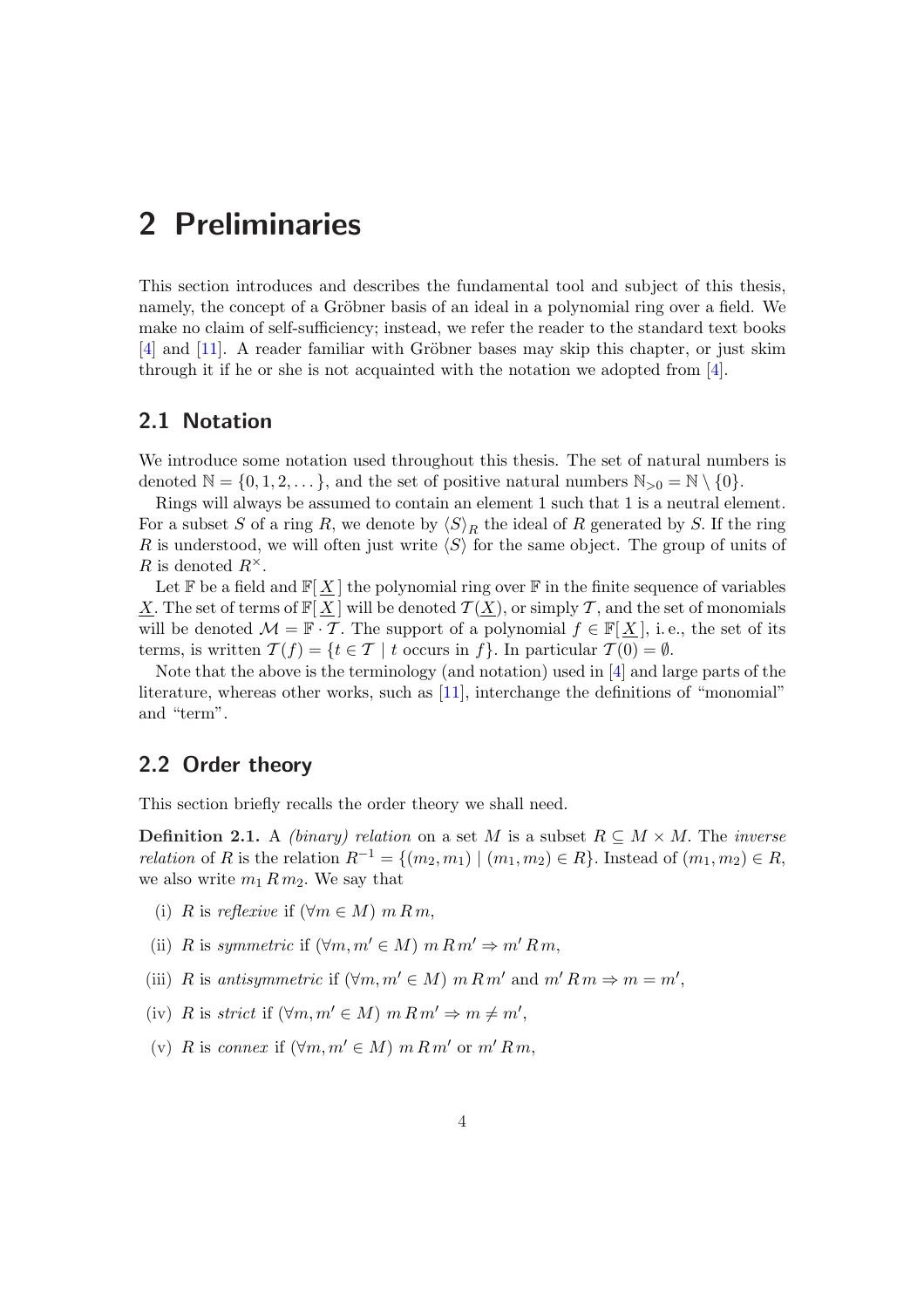- <span id="page-6-0"></span>(vi)  $R$  is a quasi-order if  $R$  is reflexive and transitive,
- (vii) R is a partial order on M if R is reflexive, antisymmetric and transitive,
- (viii) R is total or linear order if R is a connex partial order.

We give some ways construct new relations from given ones.

**Definition 2.2.** Let  $R$  be a binary relation on  $M$ .

- (i) The *diagonal of* M is the relation  $\Delta(M) = \{(m, m) \mid m \in M\}.$
- (ii) Set  $R_0 = \Delta(M)$ ,  $R_1 = R$ , and for  $j \geq 2$ , set

$$
R_j = \{ (m_1, m_3) \in M \times M \mid (\exists m_2 \in M) \ m_1 R_{j-1} m_2 \text{ and } m_2 R_{j-1} m_3 \}.
$$

The relation

$$
R^* = \bigcup_{j=0}^{\infty} R_j
$$

is called the reflexive transitive closure of R.

(iii) The set  $R_s = R \setminus \Delta(M)$  is the *strict part* of R.

**Definition 2.3.** Let R be a binary relation on M, and let  $S \subseteq M$ . Then  $m \in S$  is an R-minimal element of S if there is no  $m' \in S$  that is strictly below m, i.e., that satisfies  $m'R_s m$ . An R-maximal element of S is an  $R^{-1}$ -minimal element of S, i.e., an  $m \in S$ such that there is no  $m' \in S$  strictly above m. The relation R is said to be well-founded, respectively, *noetherian*, if all nonempty subsets of  $M$  have an  $R$ -minimal, respectively, R-maximal element.

**Example 2.4.** If R is a ring, then the set  $\mathcal{I}(R)$  of ideals of R endowed with the set inclusion  $\subseteq$  is a partial order. One can show (using the Axiom of Choice) that if  $\mathbb F$  is a field, then  $\mathcal{I}(R)$  is noetherian for every multivariate polynomial ring  $R = \mathbb{F}[X]$ , and that this is equivalent to every ideal of  $R$  being finitely generated.

### 2.3 Gröbner bases

This section introduces Gröbner bases, which were first described in Bruno Buchberger's PhD dissertation.

**Definition 2.5.** A term order is a total order  $\leq$  on T such that  $1 \leq t$  for all  $t \in T$ , and  $t_1 \leq t_2 \Rightarrow st_1 \leq st_2$  for all  $s, t_1, t_2 \in \mathcal{T}$ .

Suppose  $\underline{X} = x_1, \ldots, x_n$ . Mapping each term  $x_1^{\alpha_1}, \ldots, x_n^{\alpha_n}$  to its exponent vector  $\alpha \in \mathbb{N}^n$  is clearly an isomorphism between the commutative monoids  $(\mathcal{T}, \cdot)$  and  $(\mathbb{N}^n, +)$ . (Relying on the order of the variables, this isomorphism is not canonical.) So to define a term order, it suffices to give an order  $\leq' \subset \mathbb{N}^n \times \mathbb{N}^n$  that makes  $\mathbb{N}^n$  an ordered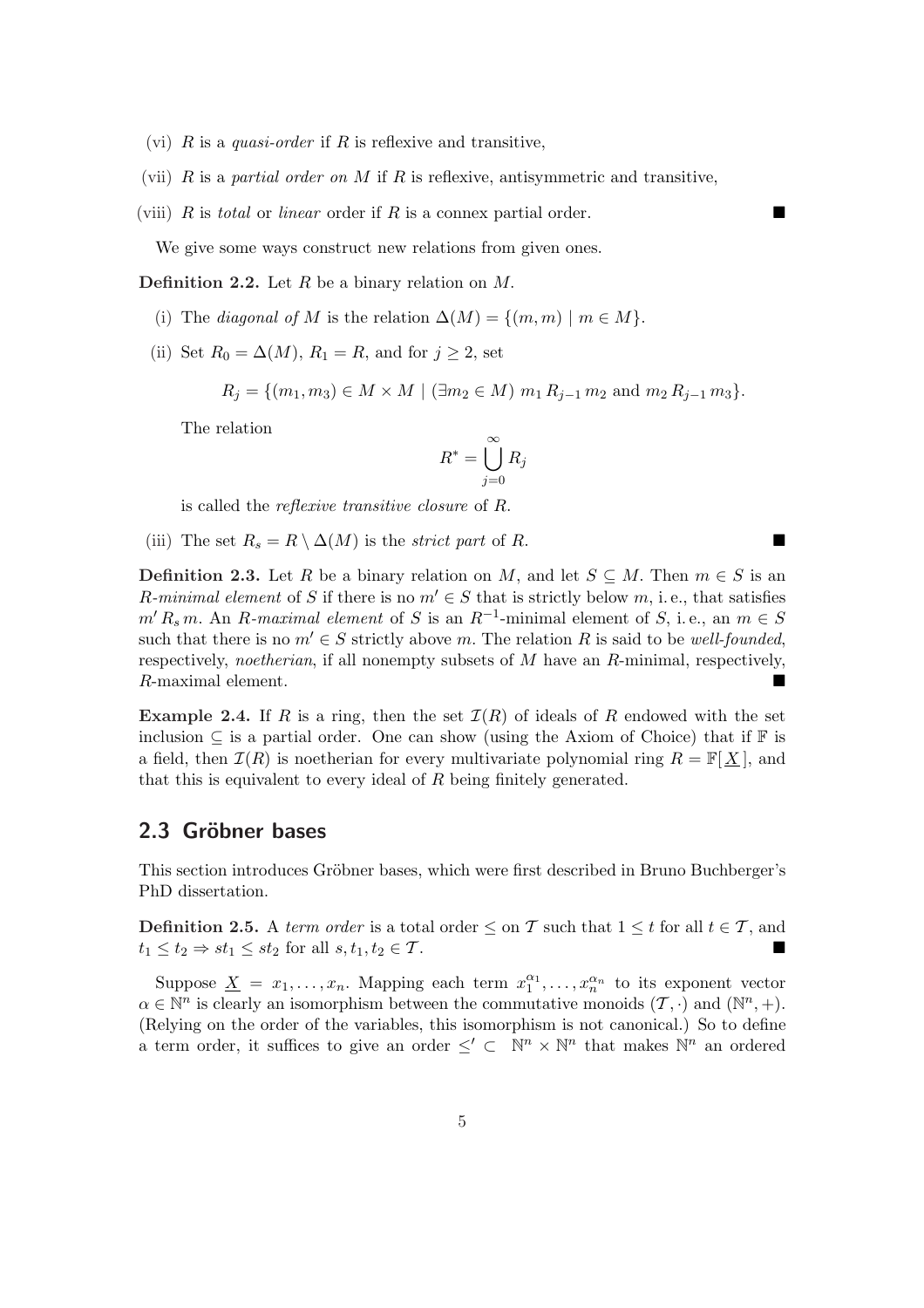monoid and satisfies  $(0,\ldots,0) \leq' \alpha$  for all  $\alpha \in \mathbb{N}^n$ . This is what we are going to do in the following examples of term orders.

The *total degree* of a term  $t = X_1^{\alpha_1} \cdot \dots \cdot X_n^{\alpha_n}$  is  $\deg(t) = \sum_{j=1}^n \alpha_j$ . For a polynomial  $f \in \mathbb{F}[X]$ , we set  $\deg(f) = -\infty$  if  $f = 0$  and  $\deg(f) = \max\{\deg(f) | t \in \mathcal{T}(f)\}\$  otherwise.

Example 2.6. The following relations are term orders.

- Lexicographical order corresponds to the product of the natural order on  $\mathbb N$ . It is also referred to as lex ordering and written  $\leq_{\text{lex}}$ . We have  $\alpha \leq_{\text{lex}} \beta$  if and only if either  $\alpha = \beta$ , or there exists  $1 \leq i \leq n$  such that  $\alpha_i < \beta_i$  and for all  $1 \leq j < i$ , we have  $\alpha_i = \beta_i$ .
- Reverse lexicographical or inverse lexicographical is abbreviated revlex and defined by  $\alpha \leq_{\text{revlex}} \beta$  if and only if  $(\alpha_n, \ldots, \alpha_1) \leq_{\text{lex}} (\beta_1, \ldots, \beta_n)$ .
- Graded lexicographical order or total degree order is abbreviated glex or tdeg. For Graded textcographical order of total degree of all is above<br>  $\alpha, \beta \in \mathbb{N}^n$ , we have  $\alpha \leq_{\text{glex}} \beta$  if and only if either  $\sum_{i=1}^n \alpha_i$ ate  $_{i=1}^{n}$   $\beta_i$  or these sums are equal and  $\alpha \leq_{\text{lex}} \beta$ .
- Graded reverse lexicographical order or reverse total degree order is abbreviated Graded reverse textographical order of reverse total degree of<br>grevlex. We have  $\alpha \leq_{\text{grevlex}} \beta$  if and only if either  $\sum_{i=1}^{n} \alpha_i$  $\sum u$  $\sum_{i=1}^{n} \beta_i$  or these sums are equal and  $\alpha \leq_{\text{revlex}} \beta$ .

Note that, somewhat nonintuitively, if  $t_1, t_2 \in \mathcal{T}$  satisfy  $\deg(t_1) > \deg(t_2)$ , we do not necessarily have  $t_1 > t_2$ . For instance, if  $x > y$  are two indeterminates, and the ring  $\mathbb{F}[x, y]$  is ordered using the lexicographic ordering, then we have  $x > y^2$ .

With an ordering on the terms, we can now give the definition of the head term of a multivariate polynomial.

**Definition 2.7.** Let  $f \in \mathbb{F}[X] \setminus \{0\}$ , and let  $\leq$  be some term order on  $\mathcal{T}(X)$ . The head term of f is the term  $HT<(f) = \max T(f)$ , where the maximum is taken with respect to the order  $\leq$ . The head coefficient of f, written HC<sub>≤</sub>(f), is the coefficient of HT<sub>≤</sub>(f) in f. The head monomial of f is  $HM_{\leq}(f) = HC_{\leq}(f) \cdot HT_{\leq}(f)$ . For a subset  $S \subseteq \mathbb{F}[\underline{X}]$ , we denote by  $HT(S)$  the set of head terms of all *nonzero* elements of S.

Convention. Most of the time, we will be working with one order exclusively, and not consider distinct term orders on the same ring. Hence we will from now on assume every multivariate polynomial ring  $R[X]$  to be endowed with a term order  $\leq$  with strict part  $\langle$ . Consequently, we shall drop the relation  $\langle$  from our notation, simply writing HT, HC, and HM .

Similar to the Euclidean algorithm in the univariate case, we introduce a notion of reducing multivariate polynomials, an analogue to long division with remainder.

**Definition 2.8.** Let  $f, p \in \mathbb{F}[\underline{X}] \setminus \{0\}$  and let  $t \in \mathcal{T}(f)$  occur with coefficient c in f. If  $HT(p) | t$ , then  $r = f - \frac{ct}{HM}$  $\frac{ct}{HM(p)}p$  satisfies  $t \notin \mathcal{T}(r)$ , and we write

$$
f \rightarrow_p r [t].
$$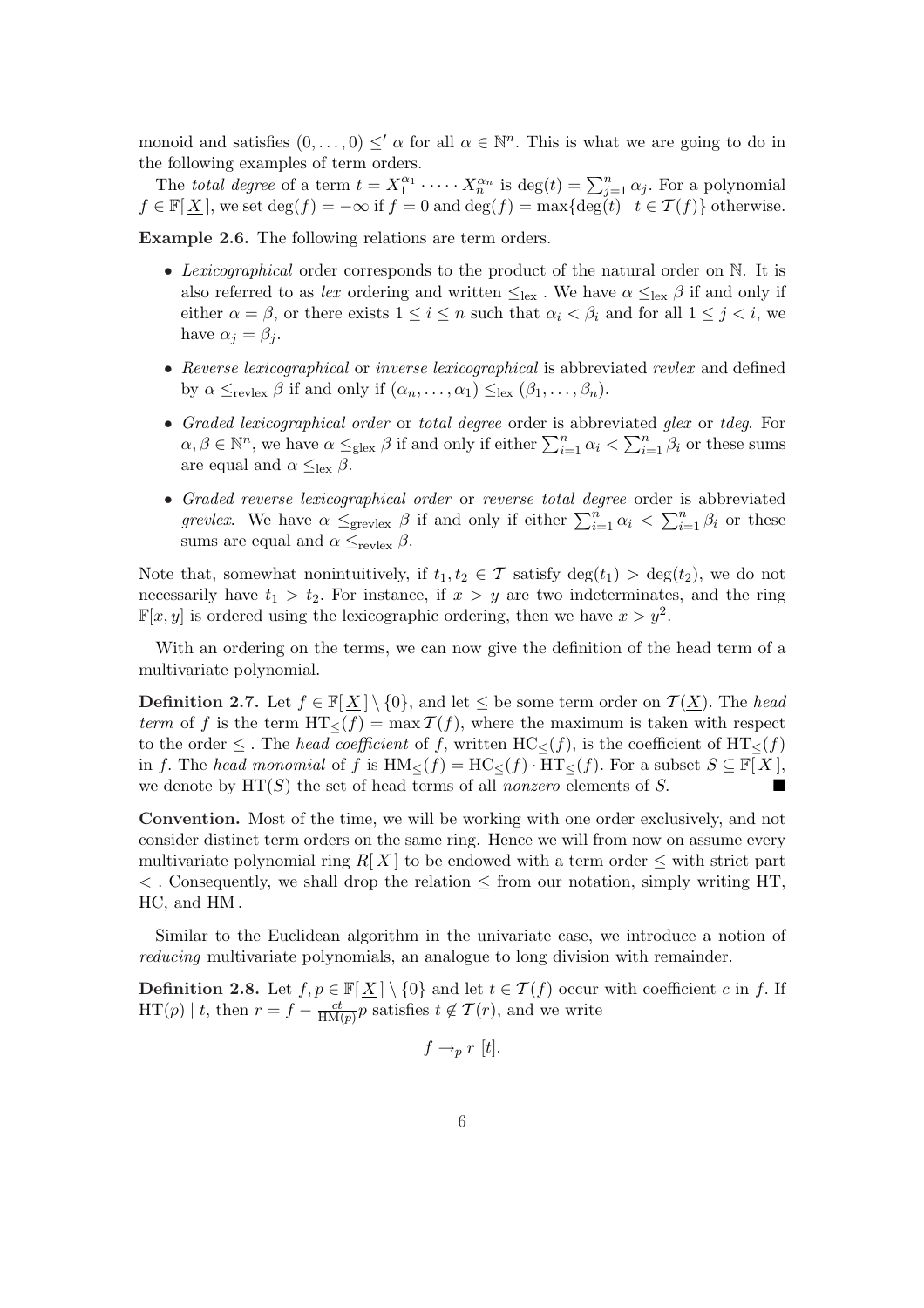In this context, we say f can be reduced to r modulo p by eliminating t. We call p the reductor, f the reductee, and r the reductum. If t is left unspecified, we mean that such a term exists in  $\mathcal{T}(f)$ . In case  $t = HT(f)$ , we speak of a *top-reduction*, and that f is top-reducible by p. For a subset P of  $\mathbb{F}[\underline{X}]$ , we write  $f \to_P r$  if there exists  $p \in P$  such that  $f \rightarrow_{p} r$ . We say f is reducible modulo P, or, more precisely, f reduces to r modulo P. By  $\rightarrow_P^*$ , we denote the reflexive transitive closure of  $\rightarrow_P$ . If  $f \rightarrow_P^* f'$  and  $f'$  is not reducible modulo P, then we say that  $f'$  is a normal form of f with respect to  $\rightarrow_P$ .

With this notion of reduction, we are ready to give several equivalent characterizations of Gröbner bases. The proof of the equivalences is given in  $[4, p. 206-207]$ .

**Theorem 2.9.** Let G be a finite subset of  $\mathbb{F}[X] \setminus \{0\}$ . Then G is a Gröbner basis if and only if one of the following equivalent conditions is satisfied.

- (i) Every  $f \in \langle G \rangle$  has a unique normal form with respect [to](#page-51-0)  $\rightarrow_G$ .
- (ii) For every  $f \in \langle G \rangle$ , there is a reduction  $f \to_G^* 0$ .
- (iii) Every nonzero  $f \in \langle G \rangle$  is reducible modulo G.
- (iv) Every nonzero  $f \in \langle G \rangle$  is top-reducible modulo G.
- (v) For every  $s \in HT(\langle G \rangle)$  there exists  $t \in HT(G)$  with  $t \mid s$ .
- $(vi)$  HT( $\langle G \rangle$ )  $\subseteq$  T HT(G)
- (vii) The polynomials  $h \in \mathbb{F}[X]$  that are in normal form with respect to  $\rightarrow_G$  form a system of representatives for the partition  $\{f + \langle G \rangle | f \in \mathbb{F}[\underline{X}] \}$  of  $\mathbb{F}[\underline{X}]$ .

Albeit useful in many situations, the characterizations given in Theorem 2.9 do not suggest an algorithm to decide whether a given set of polynomials  $G$  is a Gröbner basis, since all conditions in Theorem 2.9 seem to require an infinite number of checks, such as testing whether all polynomials in  $\langle G \rangle$  reduce to zero modulo G. Fortunately, this can be reduced to a finite number of polynomials, namely the S-polynomials generated by  $G$ .

**Definition 2.10.** Let  $g_1, g_2 \in \mathbb{F}[\underline{X}] \setminus \{0\}$ . The *S-polynomial* of  $g_1$  and  $g_2$  is the polynomial

$$
spol(g_1, g_2) = \text{HC}(g_2)u_1g_1 - \text{HC}(g_1)u_2g_2,
$$

where  $u_j = \frac{\text{lcm}(\text{HT}(g_1), \text{HT}(g_2))}{\text{HT}(g_1)}$  $\frac{\Pi(g_1), \Pi \Pi(g_2))}{\Pi \Pi(g_j)}$  for  $j = 1, 2$ .

Notice that by construction of the S-polynomial, the common head term  $u_1 HT(g_1) =$  $u_2 HT(g_2) = \text{lcm} (HT(g_1), HT(g_2))$  of the left and right summand cancels.

The following theorem is a major step towards an algorithmic construction of Gröbner bases, as it concludes in particular that a finite number of computations suffices to check whether a given set of polynomials is a Gröbner basis. A proof is contained in  $[4, 4]$ Theorem 5.48].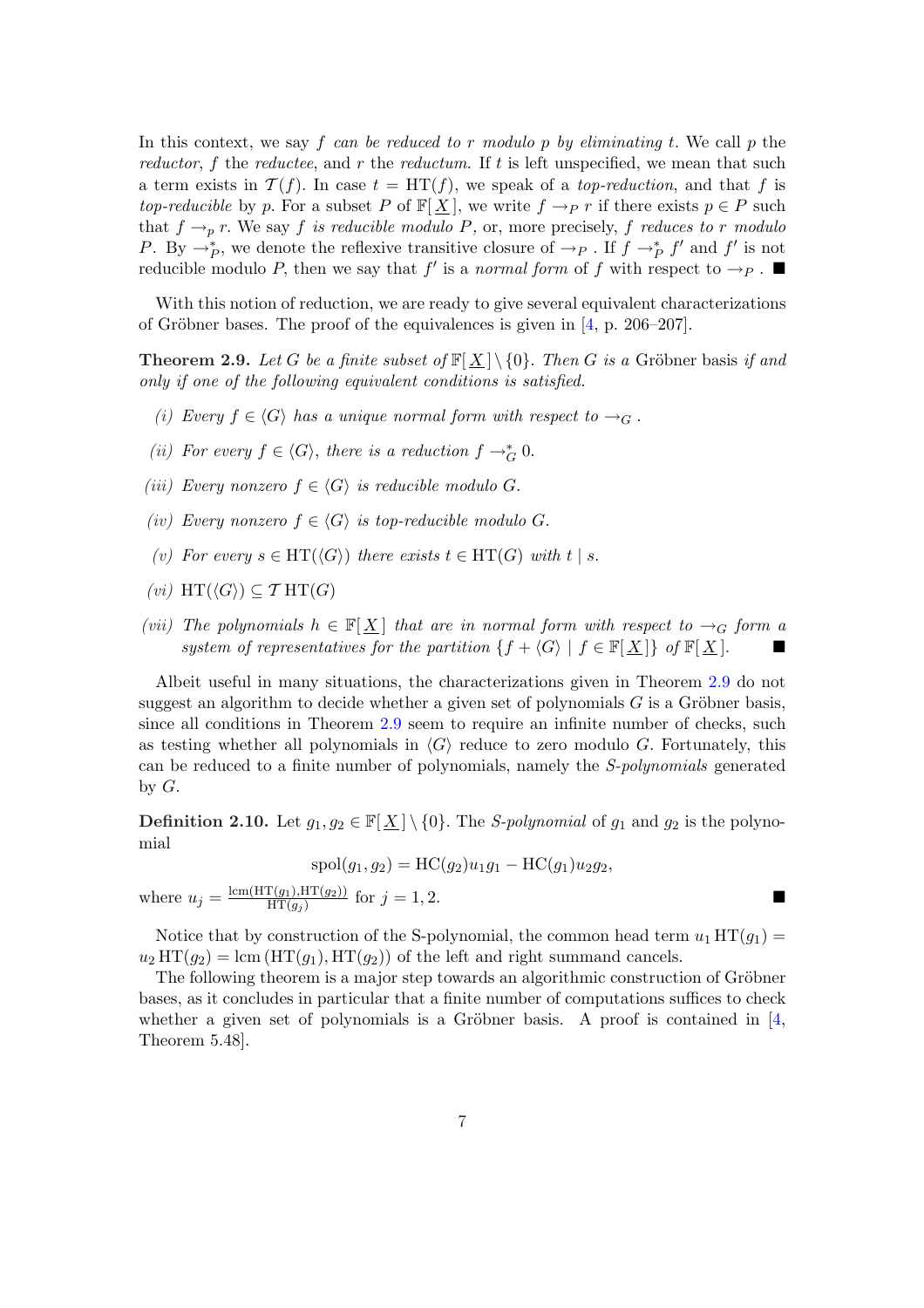**Theorem 2.11.** Let  $I \neq \{0\}$  be an ideal of  $\mathbb{F}[\underline{X}]$ . A subset  $G \subseteq I \setminus \{0\}$  is a Gröbner basis if and only if for all distinct  $g_1, g_2 \in G$ , we have  $\text{spol}(g_1, g_2) \to_G^* 0$ .  $\Box$ 

**Definition 2.12.** A polynomial  $f \in \mathbb{F}[X]$  is said to be *homogeneous of degree d* if all terms in  $\mathcal{T}(f)$  have the total degree d. Suppose Z is a fresh variable, i.e.,  $Z \notin X$ . If definis in<br> $g = \sum_{i=1}^{k} g_i$  $j=1 \atop j=1}^k a_j t_j$  is some polynomial in the terms  $t_1, \ldots, t_k$  such that  $d = \max\{\deg(t) \mid t \in$  $\mathcal{T}(g)$ , then the polynomial

$$
f^h = \sum_{j=1}^k a_j t_j Z^{d-d_j},
$$

where  $d_j = \deg(t_j)$  for  $j = 1, ..., k$ , is called the *homogenization* of f. Clearly,  $f_h$  is homogeneous of degree d. The function  $\mathbb{F}[\underline{X}] \to \mathbb{F}[\underline{X}, \underline{Z}]$  mapping f to  $f^h$  is called the  $homogenization\ \ morphism.$ 

Although the property of a polynomial being homogeneous is independent of the term order used, the indeterminate Z is often chosen to be the smallest variable in  $\mathbb{F}[X, Z]$ , so as to minimize its impact on the head term of f when forming  $f^h$ .

One of the most useful features of homogeneous polynomials is the validity of the following (easy) proposition.

**Proposition 2.13.** Suppose  $h \in \langle F \rangle$ , where  $F = \{f_1, \ldots, f_n\}$  is a set of homogeneous polynomials. Then for all terms t of h, we have  $\deg(t) \geq \min_{f \in F} \deg(f)$ .

*Proof.* In the situation of the proposition, there is a polynomial combination  $h = \sum_{i=1}^{n} a_i$  $\sum_{j=1}^n h_j f_j$ . Now any term t of h must appear in some product  $h_j f_j$ , hence  $\deg(t) \geq$  $\Box$  $\deg(h_j f_j) \geq \deg(f_j).$ 

Note that not every ideal  $\mathbb{F}[X]$  has a basis consisting of homogeneous polynomials only. For instance, if g is an inhomogeneous polynomial, then every generator of the principal ideal  $gF[X]$  is a nonzero scalar multiple of g and therefore inhomogeneous.

Equipped with the terminology we just introduced, we can now weaken the definition of a Gröbner basis, introducing the notion of a Gröbner basis up to some degree  $d$ . Basically, a Gröbner basis of the ideal I up to degree d has the nice reduction properties of a Gröbner basis of I with respect to polynomials of degree at most  $d$ . This is made precise in the following theorem, which is proved in a generalized form in [4, Theorem 10.39].

**Theorem 2.14.** Suppose G is a subset of nonzero homogeneous polynomials in  $\mathbb{F}[X]$ and  $I = \langle G \rangle$ . Let  $d \in \mathbb{N}$ , and let  $\rightarrow_d^*$  be the restriction of  $\rightarrow_G^*$  to  $\mathbb{F}[\underline{X}]_d = \{p \in G\}$  $\mathbb{F}[\underline{X}]_d = \{p \in G\}$  $\mathbb{F}[\underline{X}]_d = \{p \in G\}$  $\mathbb{F}[\underline{X}] \mid \text{deg}(p) \leq d$ . Let  $I_d = \langle G \rangle \cap \mathbb{F}[\underline{X}]_d$ . Then G is a Gröbner basis up to degree d, or a d-Gröbner basis, if the following equivalent statements are satisfied.

- (i) Every  $f \in I_d$  has a unique normal form with respect to  $\rightarrow_d$ .
- (ii) For every  $f \in I_d$ , there is a reduction  $f \to_d^* 0$ .
- (iii) Every nonzero  $f \in I_d$  is reducible modulo G.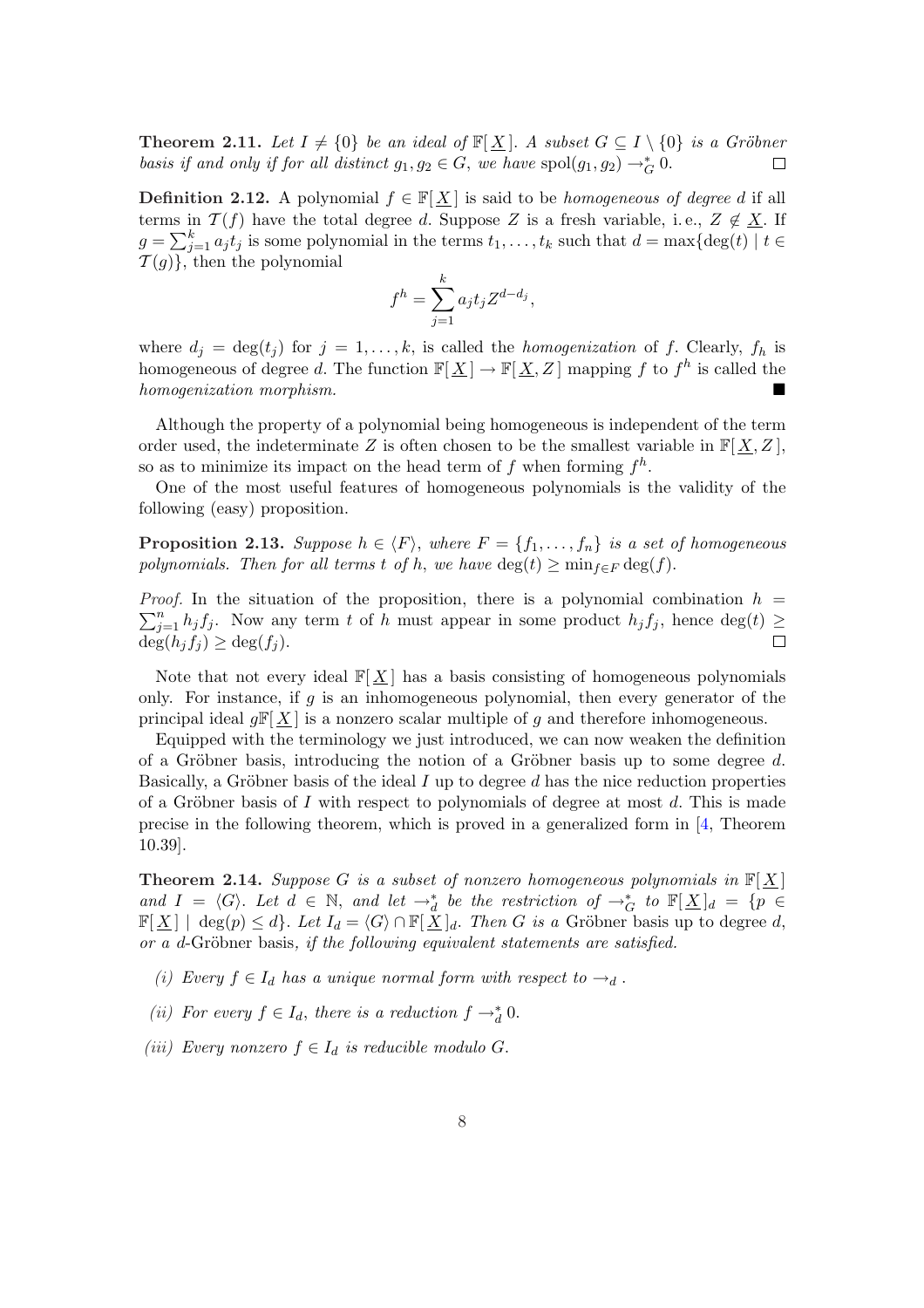- <span id="page-10-0"></span>(iv) Every nonzero  $f \in I_d$  is top-reducible modulo G.
- (v) For every  $s \in HT(I_d)$  there exists  $t \in HT(G)$  with  $t \mid s$ .
- $(vi) \text{ HT}(I_d) \subseteq \mathcal{T} \text{HT}(G)$
- (vii) The polynomials  $h \in \mathbb{F}[X]_d$  that are in normal form with respect to  $\rightarrow_G$  form a system of representatives for the partition  $\{(f+I)\cap \mathbb{F}[\underline{X}]_d | f \in \mathbb{F}[\underline{X}]_d\}$  of  $\mathbb{F}[\underline{X}]_d$ .

 $\blacksquare$ 

### 2.4 The Buchberger algorithm

We recall the basic algorithm for computing Gröbner bases, given by Buchberger  $[6]$ in 1965. The discovery of this algorithm, named after him, enabled a computational treatment of problems in commutative algebra, such as deciding whether a polynomial belongs to the ideal generated by some sequence of polynomials. A proof of this center piece of Gröbner bases theory is contained in every text book on Gröbner bases, [for](#page-51-0) instance in [4, Theorem 5.53].

Algorithm 1 Buchberger Algorithm

```
Input: {f_1, \ldots, f_m\} \subseteq \mathbb{F}[\underline{X}] \setminus \{0\}Output: a Gröbner basis of \langle F \rangle1: function BUCHBERGER(F)2: n \leftarrow m3: g_i \leftarrow f_i \text{ for } 1 \leq i \leq n4: P \leftarrow \{(g_i, g_j) \mid 1 \leq i < j \leq n\}5: while P \neq \emptyset do
 6: select some (g_i, g_j) \in P7: P \leftarrow P \setminus \{(g_i, g_j)\}8: s \leftarrow \text{spol}(g_i, g_j)9: h \leftarrow some normal form of s modulo \{g_1, \ldots, g_n\}10: if h \neq 0 then
11: n \leftarrow n + 112: g_n \leftarrow h13: P \leftarrow P \cup \{(g_i, g_n) \mid 1 \leq i < n\}14: end if
15: end while
16: return \{g_1, \ldots, g_n\}17: end function
```
The Buchberger algorithm forms the basis for many Gröbner basis algorithms; we comment on some of its aspects. Recall that the elements of  $P$  are called *critical pairs.*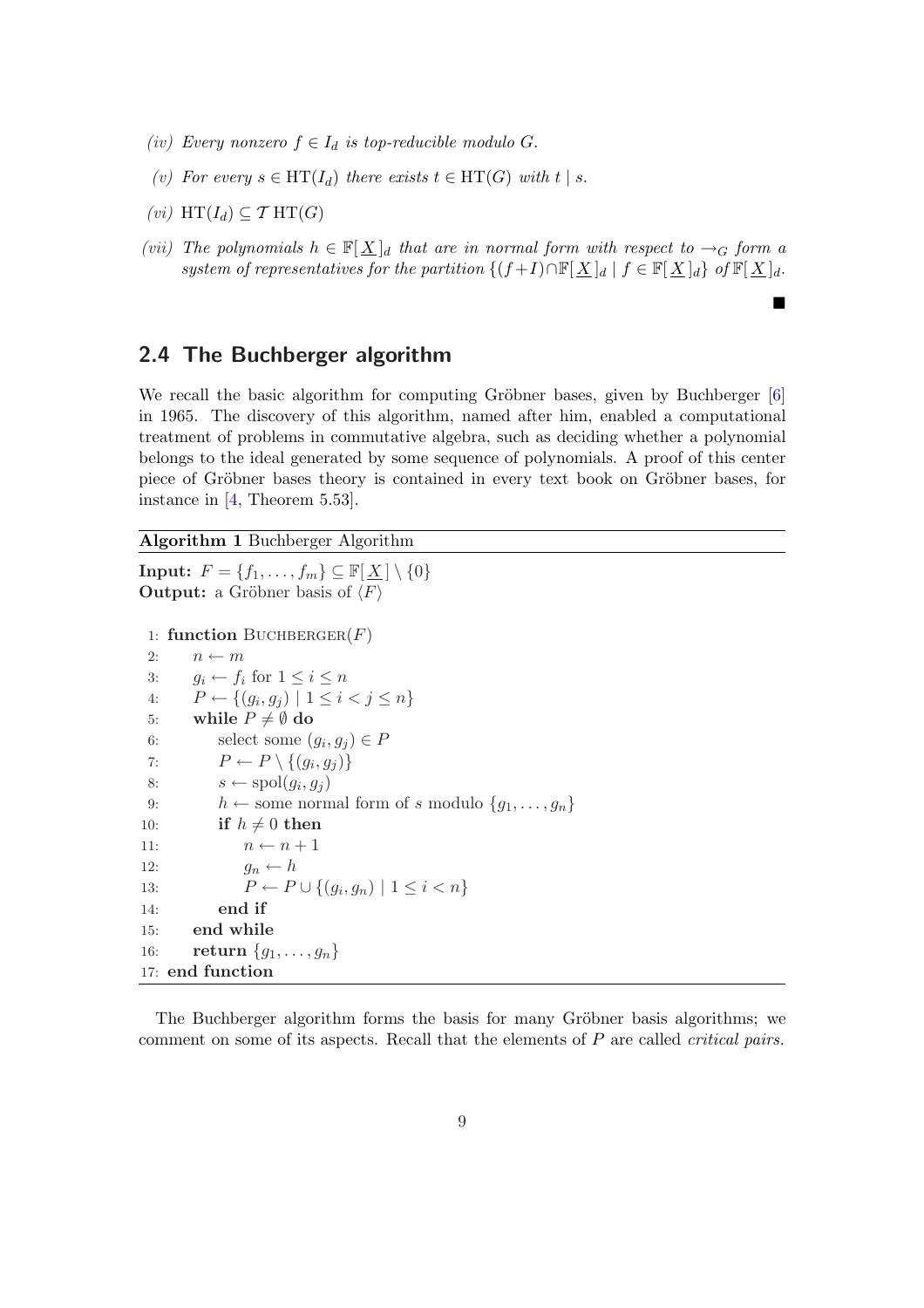<span id="page-11-0"></span>Experiments show that the computationally most intense part of the algorithm is the reduction of a polynomial s to a normal form  $h$ . In the naïve version of the Buchberger algorithm described above, and for many examples,  $h$  will be zero almost all the time. This is a huge waste of time, for if, given some polynomial  $s$ , one could find out – without much work, in particular without reducing  $s$  – whether it reduces to zero modulo  ${g_1, \ldots, g_n}$ , then the corresponding critical pair could be disposed of right away.

The way we described the Buchberger algorithm, programmers of concrete implementations will have to specify two strategies, namely, how to choose pairs, and how to choose reductors when computing a normal form. Both choices can dramatically affect the overall performance of the algorithm. For instance, the pair selection can be used to eliminate S-polynomials that would reduce to zero. To this end, numerous strategies have been suggested. We name Buchberger's first and second criterion [7], the Gebauer-Möller installation [17], the sugar strategy  $[18]$ , and pair minimization [9]. Although they are not instances of Buchberger's method, the algorithm from  $[21]$  and Faugère's  $F<sub>5</sub>$  algorithm have a similar structure and aim to lower the number of r[ed](#page-51-0)uctions to zero using certain strategies as well.

Another approac[h to](#page-52-0) improve the perfor[man](#page-52-0)ce of Buchberger's algori[th](#page-51-0)m is to use less naïve reduction techniques. The most notable algorithm pursuin[g th](#page-52-0)is approach is Faugère's  $F_4$  algorithm, whose good performance has drawn considerable interest in the community. For details, we refer the reader to Faugère's original paper  $[12]$ , as well as the publications [5, 20, 23, 24, 25].

Reducing as few polynomials to zero as possible is certainly a desirable property of a Gröbner basis algorithm. The caveat, however, is that this goal often conflicts with other objectives. For instance, the computational burden for a more sophisti[cate](#page-52-0)d selection strategy can sim[ply](#page-51-0) [ou](#page-52-0)t[weigh its p](#page-53-0)erformance gain (as reported by Möller et al. for their sample implementation in [21]), or the resulting polynomials might be fewer in number, but harder to reduce (e. g., since they are of a much higher degree or tend to have more terms). As we shall see later, the F5 algorithm is aimed to prevent a lot of reductions to zero in an efficient way.

As the already huge me[mo](#page-52-0)ry requirements of Gröbner basis algorithms are often a limiting factor, an additional objective of new algorithms is to improve the memory efficiency. This will not be the topic of the present thesis, and neither will be the study of the complexity of the Buchberger or  $F_5$  algorithms.

# 2.5 Applications of Gröbner bases

The reduction of polynomials is the analogue of division in the multivariate setting. In view of the generality of this concept, it is not surprising that Gröbner bases are applied in numerous areas of mathematics, computer science, and engineering. We kindly refer the reader to [8] for an overview, and highlight just two examples in this section.

An easy, but nevertheless important problem that can be solved using Gröbner bases is the *ideal membership problem*, which can be phrased as follows: Given a finite sequence  $g, f_1, \ldots, f_m$  i[n a](#page-51-0) multivariate polynomial ring  $\mathbb{F}[\underline{X}]$  over a field  $\mathbb{F}$ , give an algorithm that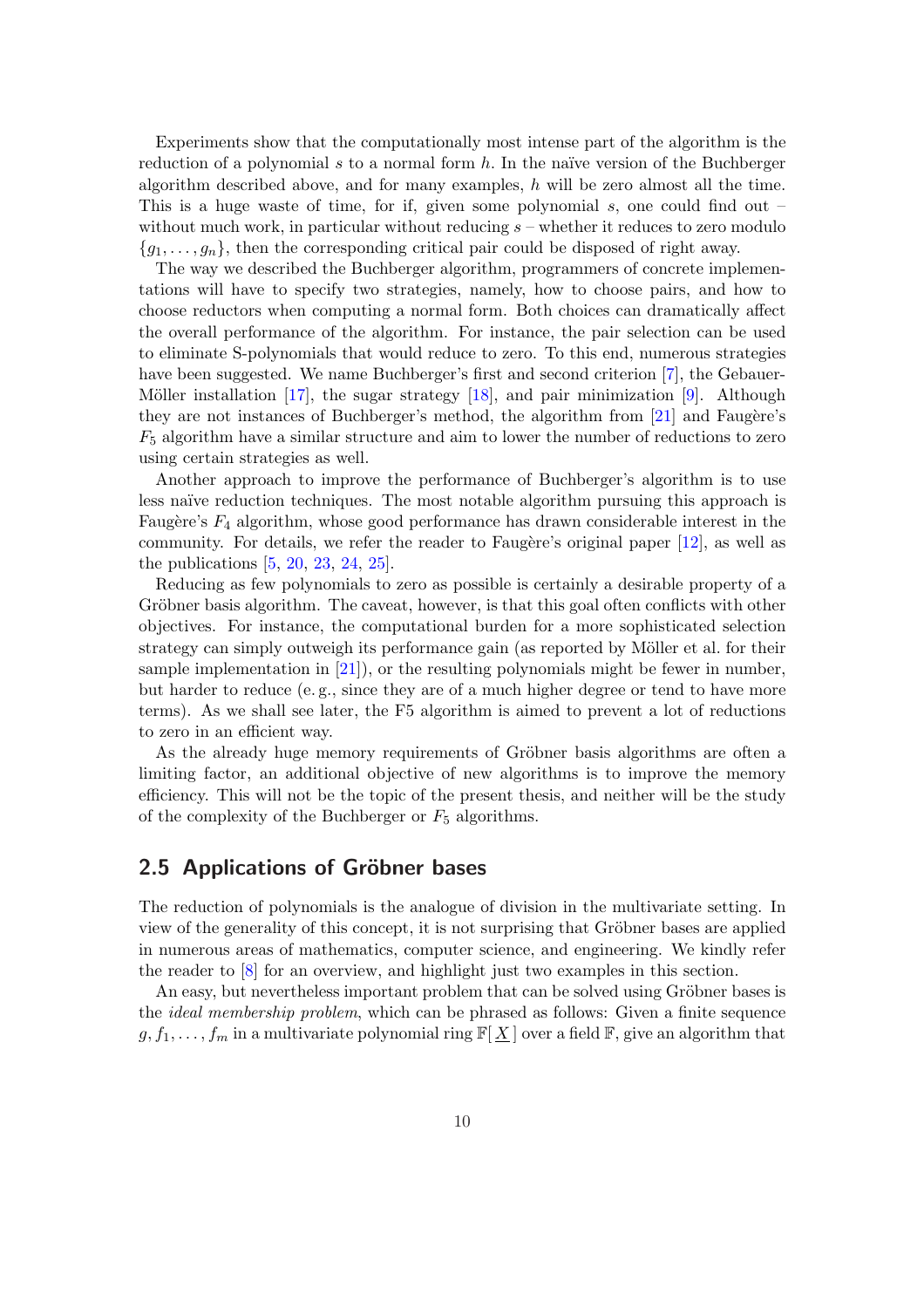<span id="page-12-0"></span>decides whether  $g \in \langle f_1, \ldots, f_m \rangle$ . Equipped with the Buchberger algorithm, the ideal membership problem can be reduced to the case where  $f_1, \ldots, f_m$  is a Gröbner basis: Any ideal of  $\mathbb{F}[\underline{X}]$  but the zero ideal possesses a Gröbner basis, and  $\langle f_1, \ldots, f_m \rangle = \{0\}$ implies that all  $f_i$  are zero, which can be checked. Recursive application of Theorem 2.9 gives the desired algorithm: We just compute a normal form of g modulo  $f_1, \ldots, f_m$ , which is 0 if and only if  $g \in \langle f_1, \ldots, f_m \rangle$ .

#### Algorithm 2 Ideal Membership Algorithm

**Input:** a Gröbner basis  $G \subseteq \mathbb{F}[X], f \in \mathbb{F}[X]$ Output: true if  $f \in \langle G \rangle$ , false if not function IDEALMEMBERSHIP $(f, G)$ if  $f = 0$  then return true else if  $(∃g ∈ G)$  HT $(g)$  | HT $(f)$  then return IDEALMEMBERSHIP $(f - \frac{HM(f)}{HM(a)})$  $\frac{\text{HM}(f)}{\text{HM}(g)}g,G$ else return false end if end if end function

One of the highlights of Gröbner basis theory is that it can be used to solve systems of multivariate equations over a perfect field  $\mathbb{F}$  (i.e., a finite field or an extension of  $\mathbb{Q}$ ), a result due to Trinks [27]. Suppose  $\underline{X} = x_1, \ldots, x_n$  is a sequence of indeterminates, and  $f_1, \ldots, f_m \in \mathbb{F}[\underline{X}]$ . Let L be an extension field of F. A solution of the system  $F = (f_1, \ldots, f_m)$  in  $L^n$  is a sequence  $(a_1, \ldots, a_m)$  in  $L^n$  such that  $f(a_i) = 0$  for  $1 \le i \le m$ . The set of solutions of F in  $L^n$  is denoted  $\mathcal{V}_L(F)$ . An ideal I is called *zero-dimensional* if, for L algebraically clos[ed,](#page-53-0) the set  $\mathcal{V}_L(F)$  is finite. Suppose the ideal  $I = \langle f_1, \ldots, f_m \rangle$  is zero-dimensional, and the  $x_n$ -coordinates of distinct points in  $\mathcal{V}_{\mathbb{F}}(F)$  are distinct. Then there is a Gröbner basis G of I with respect to a lexicographic order that is of the form

$$
\{x_1-g_1,\ldots,x_{n-1}-g_{n-1},g_n\},\,
$$

where  $g_i \in \mathbb{F}[x_n]$  for  $1 \leq i \leq n$ . By factoring the univariate polynomial  $g_n$  over  $L[\underline{X}]$ and substituting the roots, we obtain

$$
\mathcal{V}_L(F) = \{ (g_1(l), \ldots, g_{n-1}(l), l) \mid l \in L, g_n(l) = 0 \}.
$$

If we are interested in solutions in  $\mathbb{F}^n$  only, and  $\mathbb{F}$  is finite, we can adjoin the so-called field equations  $x_i^q - x_i$  to the ideal, forcing  $\mathcal{V}_L(F) = \mathcal{V}_{\mathbb{F}}(F)$ . For a somewhat more detailed account of this process, we refer the reader to [24].

The main application we are interested in is cryptography. For instance, the family of multivariate quadratic public key schemes relies on the reference problem that the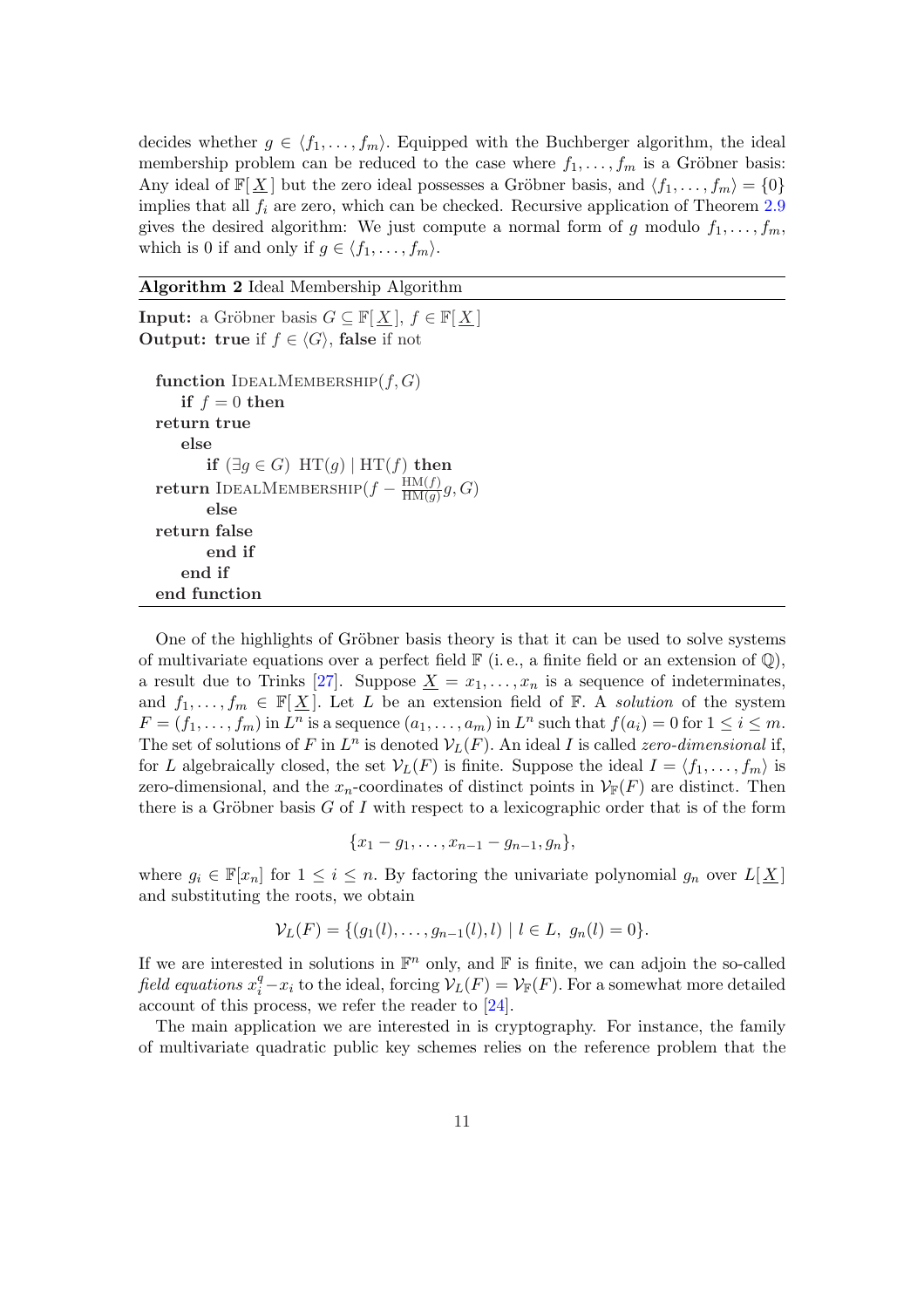solution of certain types of multivariate systems of equations, where the polynomials involved have at most total degree two, is intractable, cf. [28, 29]. In fact, the so-called  $MQ$  problem is known to be  $\mathcal{NP}$ -complete. As computing a Gröbner basis is usually the computationally most intense step when solving a system of multivariate equations by means of the process sketched above, fast Gröbner basis algorithms are of immediate practical relevance when estimating secure key sizes for  $MQ$  [sche](#page-53-0)mes. Other situations where systems of multivariate equations arise and have been used for cryptanalytic efforts include stream ciphers [15].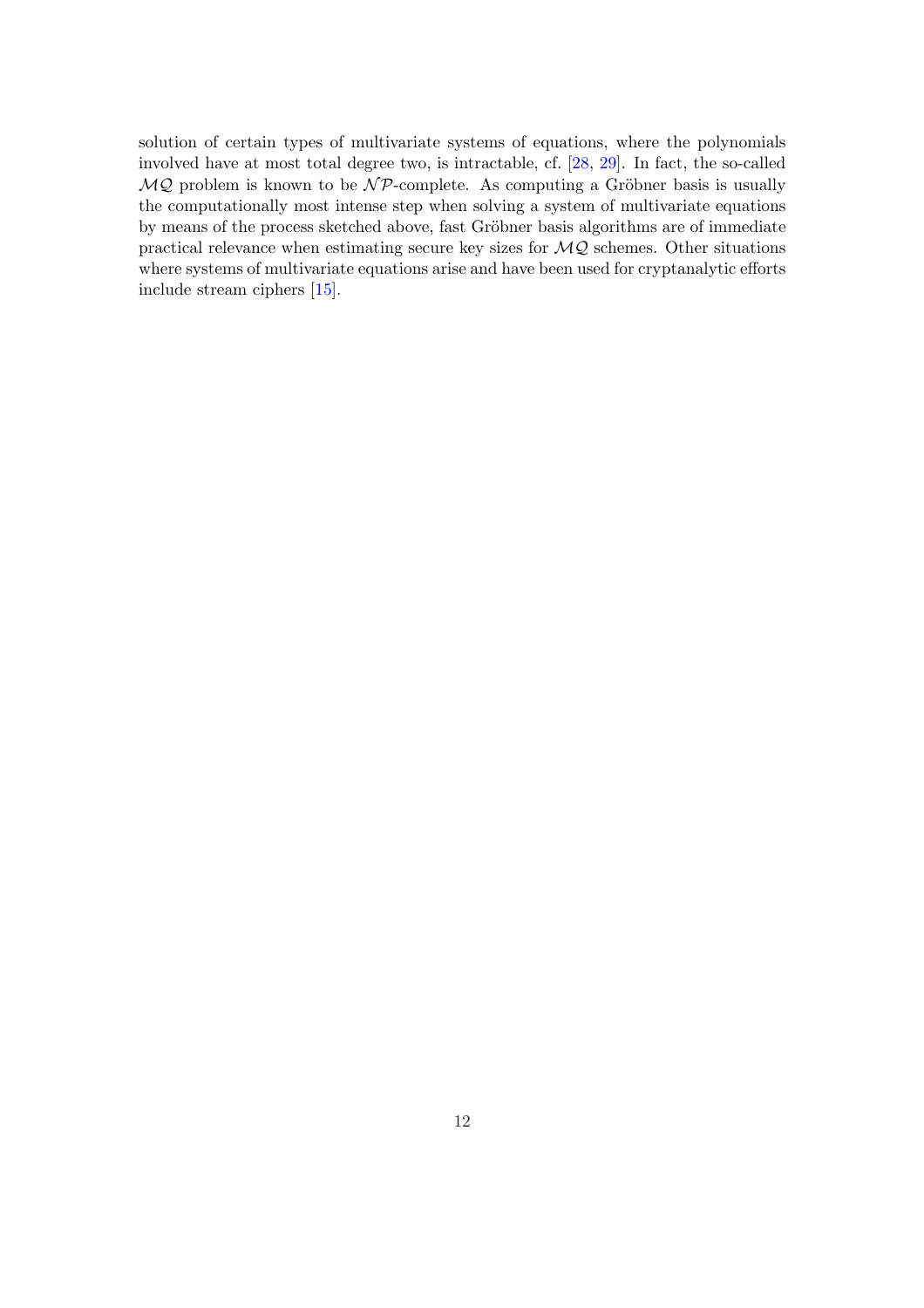# <span id="page-14-0"></span>3 Faugère's F5 Algorithm

As mentioned in the previous chapter, there have been several suggestions how to improve the performance of Gröbner basis algorithms. Becker, Weispfenning, and Kredel  $[4,$ p. 291] comment on the algorithm proposed in by Möller, Mora, and Traverso  $[21]$  as follows:

"This version is indeed capable of detecting more superfluous critical pairs than any other known implementation; the cost of testing submodule membership, however, has thus far turned out to be too high to translate the deletion of more pairs into a computational gain."

This is where  $F_5$  enters. When devising  $F_5$ , Faugère's aim was to overcome the deficiencies of the algorithm by Möller et al., making their optimizations practical. Announced already in the 1999 paper  $[12]$ , "number 5" was described in 2002 in the paper  $[14]$ .

We suggest to consult the paper  $[21]$  before reading  $[14]$ , as it contains some of the main ideas of  $F_5$ , written in a much more accessible, if concise, style.

# 3.1 Syzygies and r[edu](#page-52-0)ctio[ns](#page-52-0) to zero

In a nutshell, syzygies are solutions to a system of  $\mathbb{F}[X]$ -linear equations in a finitely generated module of polynomials. They are also the key to several optimizations of the Buchberger algorithm that help to detect S-polynomials that reduce to zero. The term *syzygy* originates in celestial mechanics, where it describes a constellation of three celestial bodies on a straight line.

**Definition 3.1.** An element  $s \in \mathbb{F}[\underline{X}]^m$  is called a syzygy with respect to a sequence **Definition 3.1.** An element  $s \in \mathbb{F}[\Delta]$  is called a *syzygy* with respect to a sequence  $f_1, \ldots, f_m$  is clear from  $F = (f_1, \ldots, f_m)$  in  $\mathbb{F}[\underline{X}]$  if  $\sum_{i=1}^m s_i f_i = 0$ . Often the sequence  $f_1, \ldots, f_m$  is clear from the context and thus not explicitly mentioned. If  $n \geq 2$ , then for each pair  $f_i, f_j$  with  $1 \leq i < j \leq m$ , we have a trivial relation  $f_i f_j - f_j f_i = 0$ , giving rise to the trivial or *principal syzygies* of the form  $\pi_{ij} = f_j \mathbf{e}_i - f_j \mathbf{e}_j$ , where  $\mathbf{e}_k$  is the k-th standard basis vector in  $\mathbb{F}[X]^m$ .  $m$ .

The following exact sequence of  $\mathbb{F}[X]$ -modules illustrates the situation. Here  $v_F$ denotes the *evaluation homomorphism* with respect to F, defined by  $v_F(h_1, \ldots, h_m) = \sum_{i=1}^m v_i$  $\sum_{j=1}^m h_j f_j$ .

$$
0 \longrightarrow \text{Syz} \longrightarrow \mathbb{F}[\underline{X}]^m \xrightarrow[v_F]{} \langle F \rangle \longrightarrow 0
$$

The set of all syzygies of a given system  $F = (f_1, \ldots, f_m)$  is denoted  $Syz(f_1, \ldots, f_m)$ . Since it is the kernel of the evaluation homomorphism  $v_F$ , the set  $Syz(f_1, \ldots, f_m)$  forms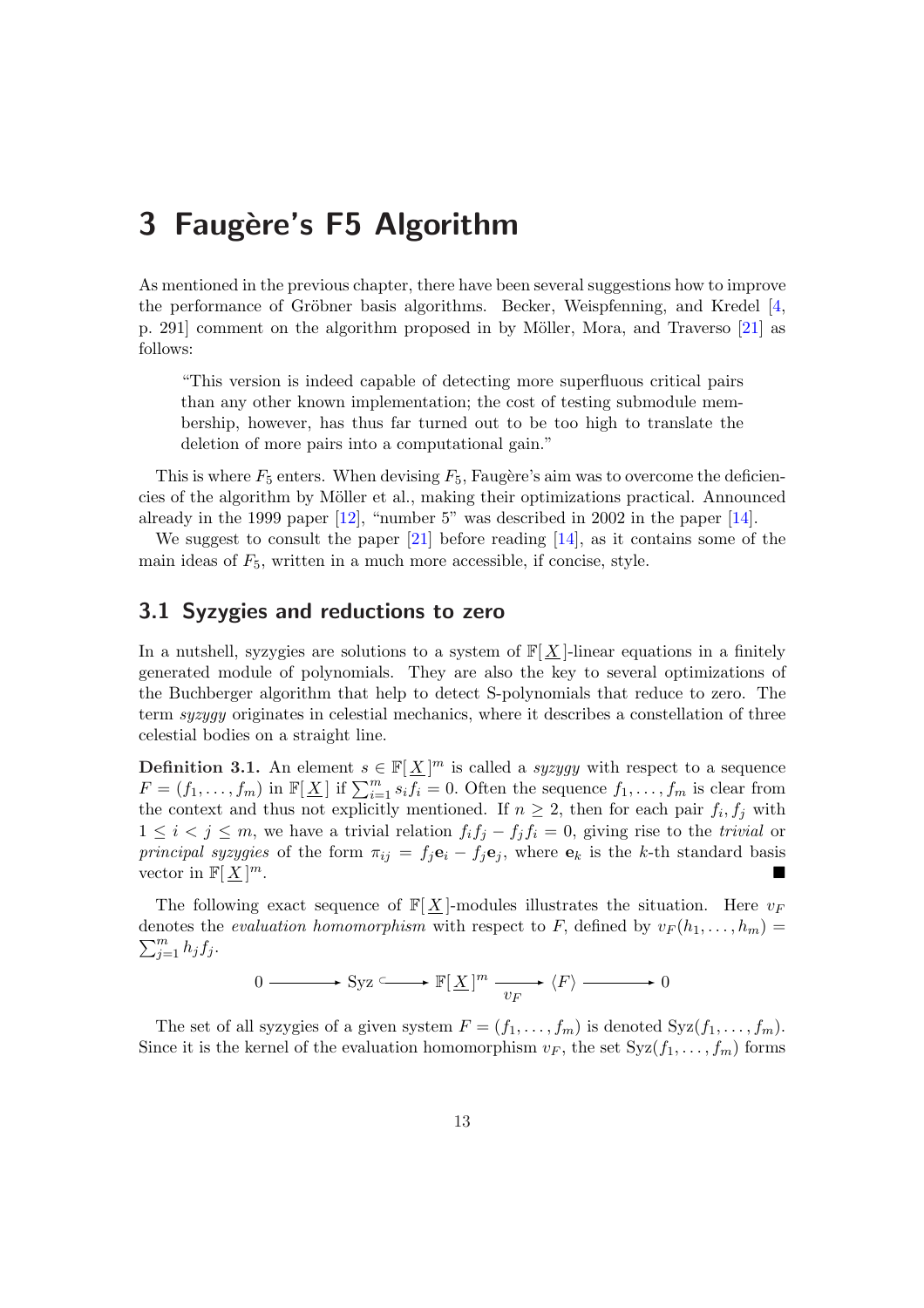an  $\mathbb{F}[X]$ -module under component-wise multiplication and addition. The submodule generated by all *principal* syzygies of  $f_1, \ldots, f_m$  will be denoted  $PSyz(f_1, \ldots, f_m)$ . Clearly, since  $v_F$  is a homomorphism of  $\mathbb{F}[\underline{X}]$ -modules, two module elements  $a, b \in$  $\mathbb{F}[\underline{X}]^m$  satisfy  $v_F(a) = v_F(b)$  if and only if  $a - b$  is a syzygy.

It is not hard to see that a reduction to zero during the Buchberger algorithm corresponds to a syzygy. Indeed, if  $s = spol(g_k, g_l) = h_1g_k - h_2g_l$  reduces to 0 modulo a subset  $G \subset \mathbb{F}[\underline{X}] \setminus \{0\}$ , then there is a chain of reductions

$$
s \to s - m_1 g_{i_1} \to s - m_1 g_{i_1} - m_2 g_{i_2} \to \dots \to s - \sum_{j=1}^k m_j g_{i_j} = 0, \qquad (3.1)
$$

where the  $m_j$  are monomials (or 0) and the  $g_{i_j}$  are (not necessarily distinct) elements of G, satisfying  $HT(m_jg_{i_j}) \le HT(s) < HT(h_1g_k) = HT(h_2g_l)$ . Without losing generality, we can assume that  $g_i \neq g_j$  whenever  $i \neq j$ . Summing up monomials corresponding to the same  $g_i$ , we obtain a polynomial  $p_i$  for every  $g_i$  that occurs in the reduction of s. For each  $g_i$  that does not occur in the reduction, we set  $p_i = 0$ . By the definition of s, there are polynomials  $h_1, h_2$  such that  $s = h_1 g_k - h_2 g_l$ , and as an element of  $\langle F \rangle$ , every  $g_j$  has a representation

$$
g_j = \sum_{i=1}^m g_{i,j} f_i.
$$

Together with  $(3.1)$ , this gives a relation

$$
0 = s - \sum_{j=1}^{k} m_j g_{i_j} = h_1 g_k - h_2 g_l - \sum_{j=1}^{|G|} p_j g_j
$$
  
=  $h_1 \sum_{i=1}^{m} g_{i,k} f_i - h_2 \sum_{i=1}^{m} g_{i,l} f_i - \sum_{j=1}^{|G|} p_j \sum_{i=1}^{m} g_{i,j} f_i$   
=  $\sum_{i=1}^{m} \left( h_1 g_{i,k} - h_2 g_{i,l} - \sum_{j=1}^{|G|} p_j g_{i,j} \right) f_i,$ 

and thus a syzygy of F.

Note that in general not every syzygy corresponds to a reduction to zero during Buchberger's algorithm, since only a finite number of reductions are performed, but, as every  $\mathbb{F}[X]$ -module, the module of syzygies is infinite if it is nontrivial.

A notion closely related to the module of syzygies is the property of a polynomial system F being regular.

**Definition 3.2.** A sequence  $f_1, \ldots, f_m \in \mathbb{F}[\underline{X}] \setminus \{0\}$  is called a *regular* sequence if  $\langle f_1, \ldots, f_m \rangle$  is proper and for every i such that  $1 \leq i < m$ , the polynomial  $f_i$  is not a zero divisor in  $\mathbb{F}[\underline{X}]/\langle f_{i+1}, \ldots, f_m \rangle$ , that is,

$$
(\forall g \in \mathbb{F}[\underline{X}]) \quad gf_i \in \langle f_{i+1}, \dots, f_m \rangle \Rightarrow g \in \langle f_{i+1}, \dots, f_m \rangle.
$$

 $\blacksquare$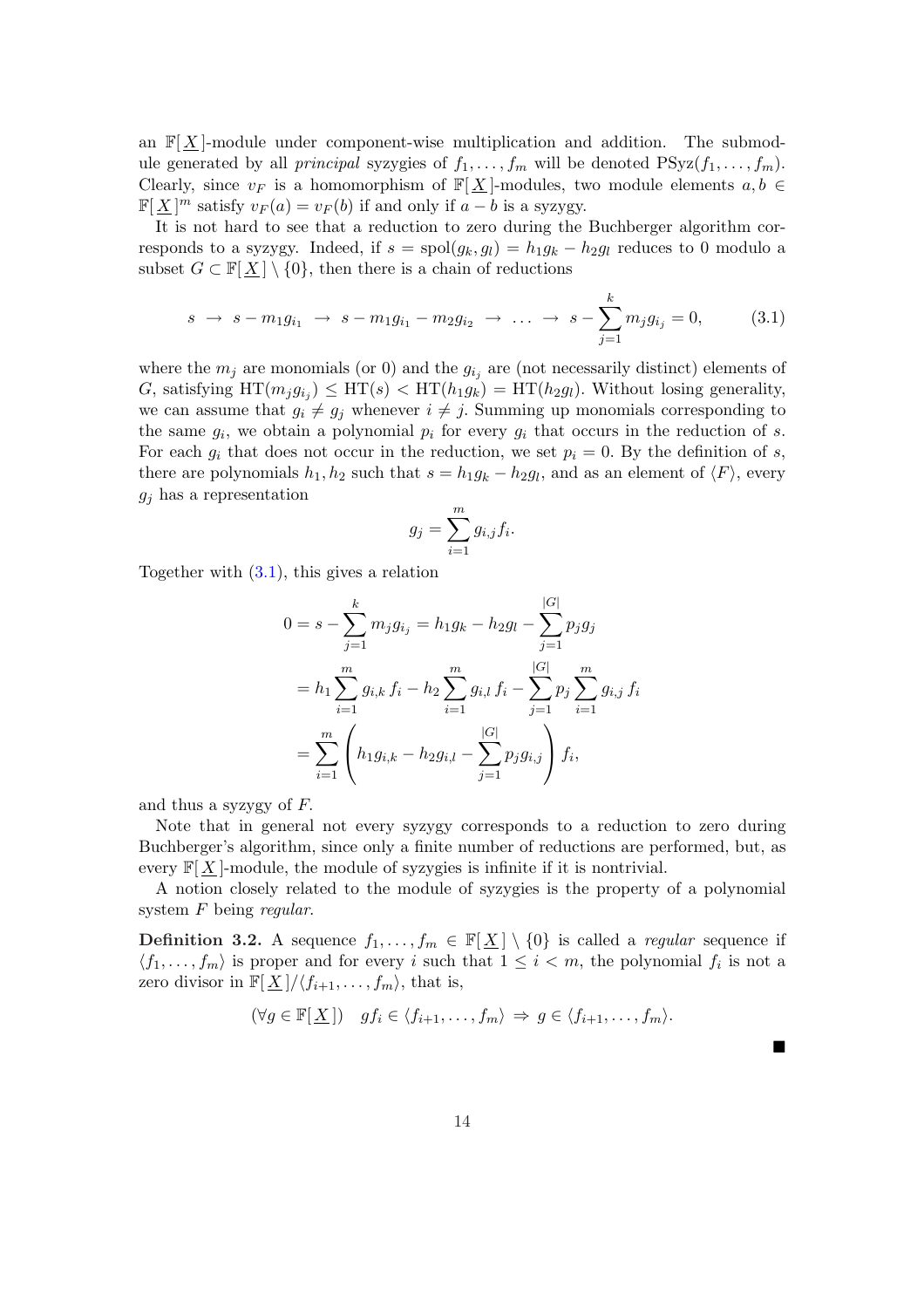<span id="page-16-0"></span>Remark 3.3. Bardet's dissertation [3] contains an in-depth treatment of regular sequences, and their connection to the complexity of  $F_5$  with a view on applications to cryptography and error-correcting codes (some of the results are also available in the preprint [2]). She explains, citing a result from [11], that if  $F = (f_1, \ldots, f_m)$  is a regular sequence of homogeneous polynomi[als](#page-51-0) in *n* variables, then the ideal  $\langle F \rangle$  has dimension  $n - m$ . In particular, no overdetermined sequence can be regular. As explained in section 2.5, multivariate polynomial systems arising in cryptographic applications are usually o[ve](#page-51-0)rdeter[m](#page-52-0)ined, because they consist of  $m$  equations in  $n$  variables, plus the  $n$ field equations of the form  $x_i^q - x_i$ . This is bad news for cryptographers hoping to use  $F_5$ , since its termination relies on the fact that no reductions to zero occur, which in turn is [only](#page-11-0) ensured by the input being a regular sequence. (Designers of crypto systems should not rejoice to early, though – Faugère writes  $[14]$  that it is possible to modify the algorithm "slightly" so that it terminates for non-regular sequences as well.)

**Theorem 3.4.** Let  $f_1, \ldots, f_m \in \mathbb{F}[\underline{X}] \setminus \{0\}$ . Then these are equivalent:

- (i) All sy[zyg](#page-52-0)ies of F are generated by principal syzygies:  $PSyz(F) = Syz(F)$
- $(ii)$  F is a regular sequence.
- (iii) For every i such that  $1 \leq i \leq m$ , the sequence  $f_i, \ldots, f_m$  is regular.

*Proof.* (ii)  $\Leftrightarrow$  (iii) is obvious from the definition of a regular sequence.

(i)  $\Rightarrow$  (iii): Let  $g \in \mathbb{F}[\underline{X}]$  such that  $gf_k \in \langle f_{k+1}, \ldots, f_m \rangle$ . We want to show  $g \in \mathbb{F}[\underline{X}]$  $\langle f_{k+1}, \ldots, f_m \rangle$ . Since (ii)  $\Leftrightarrow$  (iii), we can assume without loss of generality that  $k = 1$ . By hypothesis, we have a syzygy  $s \in \text{PSyz}(F)$  such that  $s_1 = g$ . By assumption, the principal syzygies  $\pi_{ij}$  generate  $Syz(F)$ , so there are polynomials  $\alpha_{ij}$ ,  $1 \leq i \leq j \leq m$ , such that

$$
s = \sum_{i=1}^{m} \sum_{j=i+1}^{m} \alpha_{ij} \pi_{ij}.
$$

Since the first component  $\pi_{1j,1}$  of  $\pi_{1j}$  is  $f_j$ , we have  $g = s_1 = \sum_{j=1}^m$  $_{j=2}^m$   $\alpha_{1j}\pi_{1j,1}=$  $\bigtriangledown$ m  $\sum_{i=2}^{m} \alpha_{1j} f_j$ so  $g \in \langle f_2, \ldots, f_m \rangle$ .

(iii)  $\Rightarrow$  (i): Suppose  $f_1, \ldots, f_m$  is a regular sequence. We proceed by induction on m. Trivially, we have  $Syz(f_m) = 0 = PSyz(f_m)$ . For the inductive step, it suffices to show that if  $PSyz(f_i, \ldots, f_m) = Syz(f_i, \ldots, f_m)$  holds for  $i = 2$ , then it holds for  $i = 1$ . So let  $s \in SyZ(j_i, \ldots, j_m) = SyZ(j_i, \ldots, j_m)$  holds<br>let  $s \in SyZ(F)$  be a syzygy. Then  $s_1f_1 = -\sum_{i=1}^m$  $_{i=2}^{m} s_i f_i$ , and since  $f_1, \ldots, f_m$  is a regular sequence,  $s_1 \in \langle f_2, \ldots, f_m \rangle$ . Therefore  $s_1 = \sum_{i=1}^{m}$  $_{i=2}^{m} g_i f_i$  for some  $g_2, \ldots, g_m \in \mathbb{F}[\underline{X}]$ . But then

$$
s_1 f_1 = \sum_{i=2}^{m} f_1 g_i f_i = -\sum_{i=2}^{m} s_i f_i,
$$

so  $s' = (f_1g_2 + s_2, f_1g_3 + s_3, \dots, f_1g_m + s_m) \in Syz(f_2, \dots, f_m) = \text{PSyz}(f_2, \dots, f_m)$ . Lifting  $s'$  to  $(0, s'_1, \ldots, s'_{m-1}) \in \text{PSyz}(F)$  and subtracting principal syzygies, we get

$$
(0,s') - g_2 \pi_{12} - \cdots - g_m \pi_{1m} = \left(\sum_{i=2}^m g_i f_i, s_2, \ldots, s_m\right) = s,
$$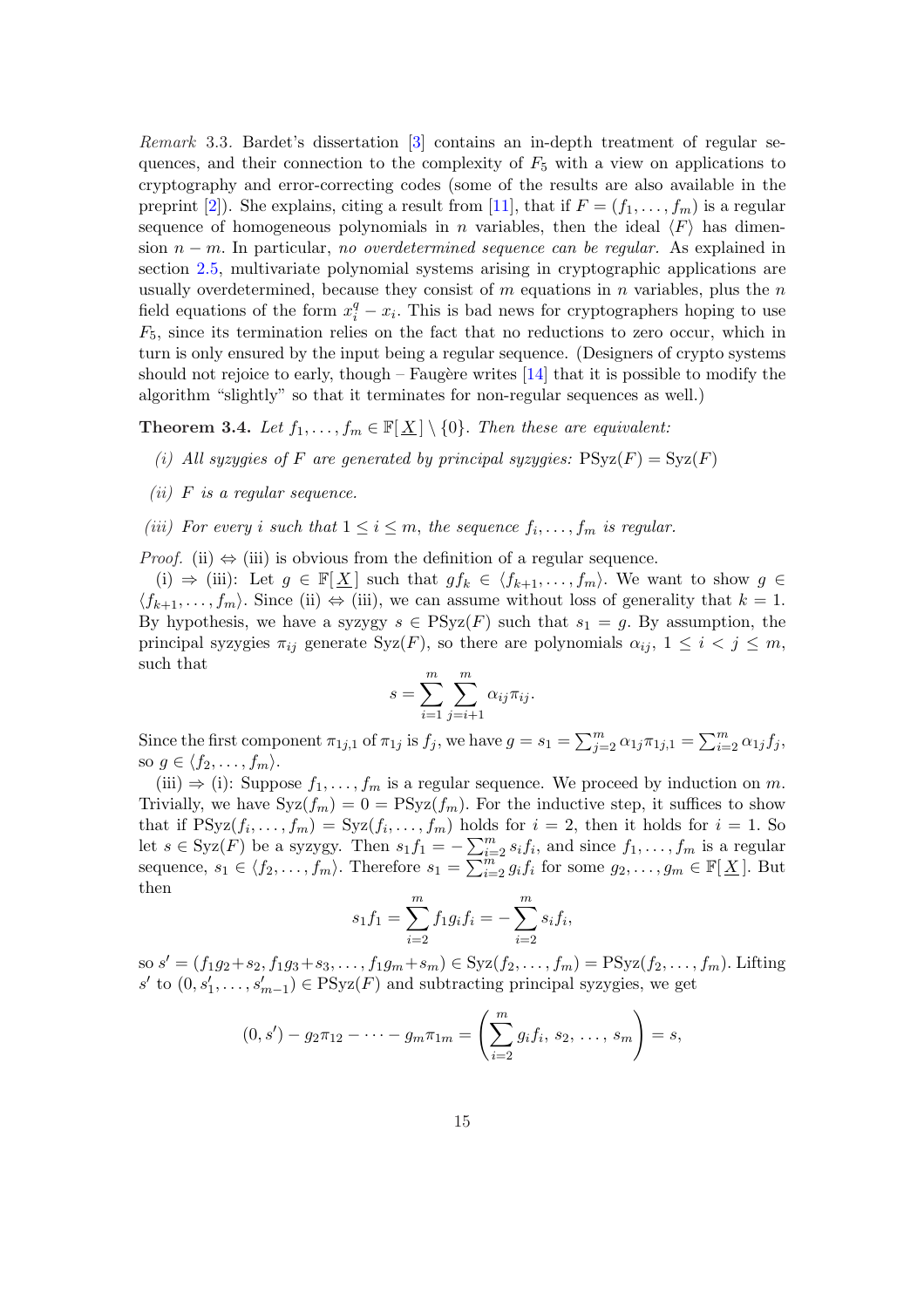# <span id="page-17-0"></span>3.2 Foundations of  $F_5$

This section aims to elucidate the theory behind Faugère's  $F_5$  algorithm. After introducing some new terminology, we state and prove the principal theorem that forms the basis of the  $F_5$  algorithm as formulated in [14].

**Definition 3.5.** A module term or positional term is an element of  $\mathbb{F}[\underline{X}]^m$  that has the form  $te_k$ , where t is a term and  $e_k$  is the k-th standard basis vector of  $\mathbb{F}[\underline{X}]^m$ . We denote the set of module terms by

$$
\mathbf{T} = \{ t\mathbf{e}_i \mid t \in \mathcal{T}, \ 1 \le i \le m \}.
$$

We will now extend the total order  $\lt$  to the  $\mathbb{F}[\underline{X}]$ -module  $\mathbb{F}[\underline{X}]^m$ .

**Definition 3.6.** Suppose  $g = (g_1, \ldots, g_m)$  and  $h = (h_1, \ldots, h_m)$  are in  $\mathbb{F}[\underline{X}]^m \setminus \{0\}.$ The *index* of g, written index $(g)$ , is the smallest  $i \in \mathbb{N}$  such that  $g_i$  is nonzero. Suppose index $(g) = i$ , index $(h) = j$ . We write  $g \preceq h$  if and only if either

- (i)  $i > j$ , or
- (ii)  $i = j$  and  $HT(q_i) \le HT(h_i)$ .

Furthermore, we set  $0 \leq g$  for the null vector  $0 \in \mathbb{F}[\underline{X}]^m$ . We write  $\prec$  for the strict part of  $\preceq$ , i.e.,  $g \prec h$  if and only if  $g \preceq h$  and  $g \neq h$ . We will also freely use the dual relations  $\succeq$  and  $\succ$ , and say g is smaller, respectively, larger than h if  $g \preceq h$  or  $g \succeq h$ , respectively.

Let  $g \in \mathbb{F}[\underline{X}]^m \setminus \{0\}$  be a module element with  $\text{index}(g) = i$ . Extending the notion of a head term from polynomials to elements of  $\mathbb{F}[\underline{X}]^m$ , we call  $\text{HT}(g_i)\mathbf{e}_i$  the module head *term* of g, and denote it by  $MHT(g)$ .

**Lemma 3.7.** The relation  $\prec$  is a strict well-founded quasi-order on  $\mathbb{F}[\underline{X}]^m$ . In particu $lar, \leq is a partial order on the set of module terms. The module head terms of any two$  $\prec$ -minimal elements of a subset of  $\mathbb{F}[\underline{X}]^m$  agree.

*Proof.* It is straightforward to verify that  $\prec$  is irreflexive, (trivially) antisymmetric and connex. It remains to show that  $\prec$  is transitive and well-founded. Suppose that  $\emptyset \neq G \subseteq$  $\mathbb{F}[X]$ . Since the index of all polynomials in G is bounded by m and  $\leq$  is a well-order on the head terms of G, both  $k := \max\{\text{index}(g) \mid g \in G\}$  and  $t := \min\{\text{HT}(g_k) \mid g \in G\}$ G, index $(g) = k$  are well-defined. Then  $M := \{ g \in G \mid \text{index}(g) = k \text{ and } HT(g_i) = t \}$ is the set of minimal elements of G. To see that  $\prec$  is transitive, let  $f \prec g$  and  $g \prec h$ . If  $\text{index}(f) = \text{index}(h) = k$ , then  $\text{HT}(f_k) < \text{HT}(g_k) < \text{HT}(h_k)$ . Otherwise  $\text{index}(f) >$ index(h), so again  $f \prec h$ .

16

The claim about  $\preceq$  is a straightforward consequence.

 $\blacksquare$ 

 $\blacksquare$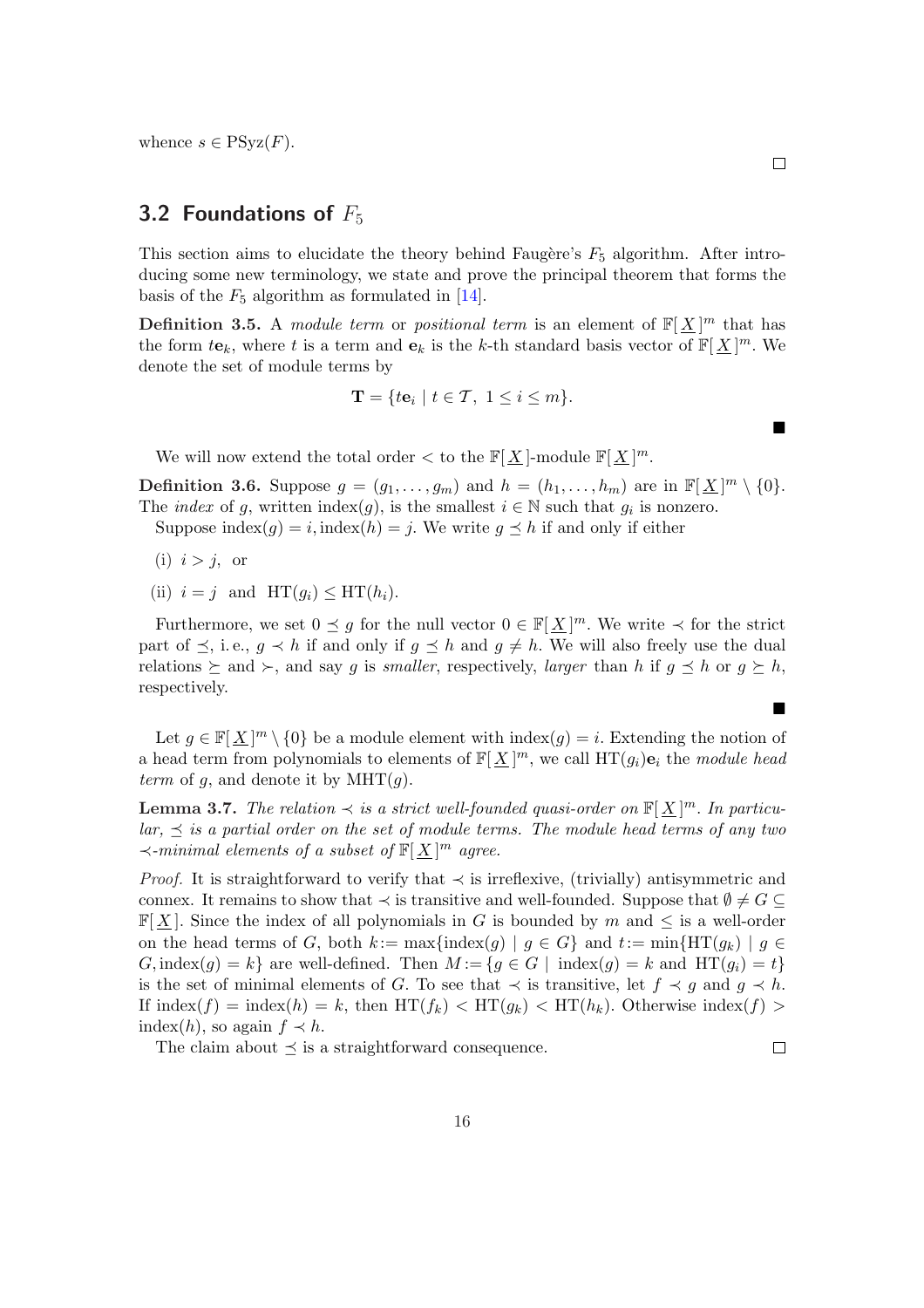<span id="page-18-0"></span>**Definition 3.8.** A labeled polynomial is an element  $(t\mathbf{e}_i, p)$ , where  $t \in \mathcal{T}$ ,  $p \in \mathbb{F}[\underline{X}]$ , and  $e_i$  is some standard basis vector in  $\mathbb{F}[\underline{X}]^m$ .

For a labeled polynomial  $r = (u\mathbf{e}_k, p)$ , we define the *polynomial of* r by  $poly(r) = p$ , the signature of r by  $S(r) = ue_k$ , the head term of r by  $HT(r) = HT(p)$ , the head coefficient of r by  $HC(r) = HC(p)$ , and the head monomial of r by  $HM(r) = HM(p)$ .

We also define the following operations on labeled polynomials. If  $t$  is a term, then  $tr = (tue_k, tp)$ . If  $\lambda \in \mathbb{F}$ , then  $\lambda r = (ue_k, \lambda p)$ . Note that these operations are not induced by  $\mathbb{F}[\underline{X}]^{m+1}$ , and that the product gr for a polynomial  $g \in \mathbb{F}[\underline{X}] \setminus (\mathbb{F} \cup \mathcal{T})$ remains undefined.

A labeled polynomial r is called *admissible* with respect to a sequence  $F$  of polynomials if there exists a  $g \in \mathbb{F}[\underline{X}]^m \setminus \{0\}$  such that  $v_F(g) = \text{poly}(r)$  and  $HT(g) = \mathcal{S}(r)$ .

A labeled polynomial  $r = (u\mathbf{e}_k, p)$  is called normalized with respect to F if  $u \notin$  $HT(\langle f_{k+1}, \ldots, f_m \rangle)$ . A pair  $(v, r), v \in \mathcal{T}$ , is called normalized if the labeled polynomial vr is normalized. A pair  $(r_1, r_2)$  of labeled polynomials is called a normalized pair if, for  $w = \text{lcm}(\text{HT}(r_1), \text{HT}(r_2)), u_i = \frac{w}{\text{HT}(r_1)}$  $\frac{w}{\text{HT}(r_i)}$ , the pairs  $(u_1, r_1)$ ,  $(u_2, r_2)$  are normalized and  $u_2r_2 \prec u_1r_1$ .

For a normalized pair of labeled polynomials  $(r_1, r_2)$ , let  $\text{spol}(r_1, r_2)$  be the labeled polynomial

$$
(u_{12}r_1, \text{ HC}(r_2)u_{12} \text{ poly}(r_1) - \text{HC}(r_1)u_{21} \text{ poly}(r_2)),
$$

where 
$$
u_{12} = \frac{\text{lcm}(HT(r_1), HT(r_2))}{HT(r_1)}, u_{21} = \frac{\text{lcm}(HT(r_2), HT(r_1))}{HT(r_2)}.
$$

What we call a labeled polynomial is called a *rule* by Faugère. As this might lead to confusion with simplification rules that are often, especially in verbal discussions, shortened to *rules* as well, we chose a different terminology.

Convention. Sometimes, we apply terminology to labeled polynomials which is, strictly speaking, only defined for elements of the polynomial  $\mathbb{F}[X]$ . For instance, we might say that a set  $G$  of labeled polynomials is a Gröbner basis.

We kindly ask the reader to gracefully interpret such statements about labeled polynomials as statements about the polynomials with the labels removed, that is, substituting every labeled polynomial  $\rho = (v \mathbf{e}_i, p)$  by its polynomial  $\text{poly}(\rho) = p$ . For instance, in the above example, we actually mean that the set  $\{poly(g) | g \in G\}$  is Gröbner basis.

**Lemma 3.9.** Let  $r = (u\mathbf{e}_k, p)$  be a labeled polynomial and let  $F = (f_1, \ldots, f_m)$  be a sequence of nonzero polynomials. Suppose the module element  $g \in \mathbb{F}[\underline{X}]^m$  satisfies  $\mathcal{S}(r) = \text{MHT}(q).$ 

- (i) r is not normalized if and only if there is an  $s \in \text{PSyz}(F)$  such that  $\text{index}(s) = k$ and MHT $(g - s) \prec \text{MHT}(g)$ .
- (ii) If F is a regular sequence and r is admissible and normalized, then  $S(r)$  is minimal among

$$
\{ \text{MHT}(g') \mid g' \in \mathbb{F}[\underline{X}]^m, \ v_F(g') = p \}. \tag{3.2}
$$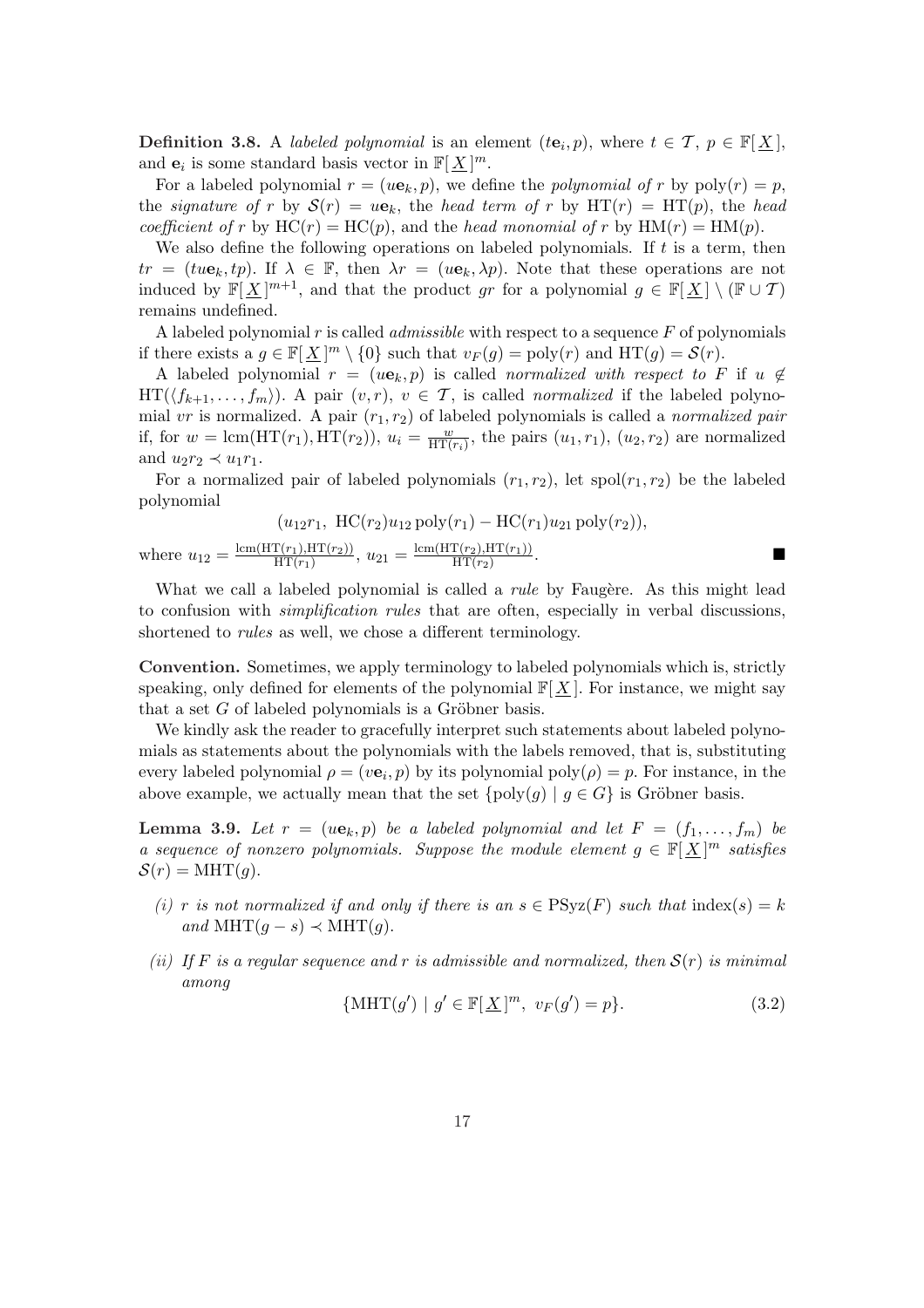<span id="page-19-0"></span>*Proof.* (i) Suppose r is not normalized. Then there exists an  $i > k$  and a term v such that  $v \operatorname{HT}(f_i) = u$ . Set  $s = v \pi_{ki} \in \operatorname{PSyz}$ . The index of s is k, and  $\operatorname{MHT}(s) = v \operatorname{HT}(f_i) \mathbf{e}_k = v$ ue<sub>k</sub>. Cancelling the head term u, we get  $HT(g_k - s_k) < HT(g_k)$ , so  $MHT(g - s) \prec$ MHT(g). Conversely, if there exists an  $s \in \text{PSyz}(F)$  such that index( $s$ ) = k and MHT(g- $s) \prec \text{MHT}(g)$  $s) \prec \text{MHT}(g)$  $s) \prec \text{MHT}(g)$ , then  $\text{HT}(g_k - s_k) \prec \text{HT}(g_k)$ , so that  $\text{HT}(g_k) = \text{HT}(s_k)$ . Since  $s \in \text{PSyz}$ and index(s) = k, HT(s<sub>k</sub>) is a multiple of a finite product  $\prod_j \text{HT}(f_{i_j})$ , where all  $i_j > k$ . In particular,  $g_k$  is top-reducible by some  $f_i$  with  $i > k$ .

(ii) Suppose F is a regular sequence. If r is admissible, then there exists a  $g \in \mathbb{F}[\underline{X}]^m$ such that  $S(r) = \text{MHT}(g)$  and  $v_F(g) = p$ . Assume g is not minimal among the set in (3.2), say  $g' \in \mathbb{F}[\underline{X}]^m$  satisfies  $v_F(g') = p$  and  $\text{MHT}(g') \prec \text{MHT}(g)$ . Then the difference  $g - g'$  has index k and is a syzygy since  $v_F$  is a module homomorphism. If F is a regular se[que](#page-18-0)nce,  $Syz(F) = PSyz(F)$  by Theorem 3.4. But then  $g - g' \in PSyz$ , so by (i), r [cann](#page-18-0)ot be normalized.  $\Box$ 

Closely connected to polynomial reductions are standard representations, as treated in, e.g.,  $[4, p. 218-219]$ . Note that we are u[sing](#page-16-0) the *polynomial* instead of the (in [so](#page-18-0)me sense equivalent) monomial version of the definition, cf. [4] for a discussion.

**Definition 3.10.** Let  $0 \neq f \in \mathbb{F}[X]$ , P a finite subset of  $\mathbb{F}[X] \setminus \{0\}$ , and  $t \in \mathcal{T}$ . A represen[tat](#page-51-0)ion  $\overline{\phantom{a}}$ 

$$
f = \sum_{p \in P} q_p p,
$$

where for every  $p \in P$ ,  $q_p$  is a nonzero polynomial is called a *t*-representation of f with respect to P if for all  $p \in P$  such that  $q_p \neq 0$ , we have  $HT(q_p p) \leq t$ . If  $t = HT(f)$ , we say this is a *standard representation* of  $f$ .

We now extend this well-known definition of a *t*-representation to labeled polynomials, imposing additional conditions on the signatures involved.

**Definition 3.11.** Let P be a finite set of labeled polynomials, and s, t labeled polynomials with  $\text{poly}(s) = f$ ,  $\text{poly}(t) = g$ , where  $f, g \neq 0$ . We say that

$$
f = \sum_{p \in P} \mu_p \text{ poly}(p)
$$

is a t-representation of s with respect to P if for all  $p \in P$  such that  $\text{poly}(p) \neq 0$ 

 $HT(\mu_n) HT(p) \le HT(t)$  and  $HT(\mu_n) S(p) \preceq S(s)$ .

If this is the case, we write  $s = \mathcal{O}_P(t)$ . Similarly, we write  $s = o_P(t)$  if there exists a labeled polynomial t' satisfying  $\mathcal{S}(t') \preceq \mathcal{S}(t)$  and  $HT(t') < HT(t)$  such that  $s = \mathcal{O}_P(t')$ .

**Theorem 3.12.** Let G be a finite subset of  $\mathbb{F}[X]$  with  $0 \notin G$ . Then G is a Gröbner basis if and only if every  $f \in \langle G \rangle$  has a standard representation with respect to G.  $\Box$ 

The new criterion introduced by Faugere is inspired by the following theorem due to Lazard. A proof is contained in the standard reference [4, Theorem 5.64].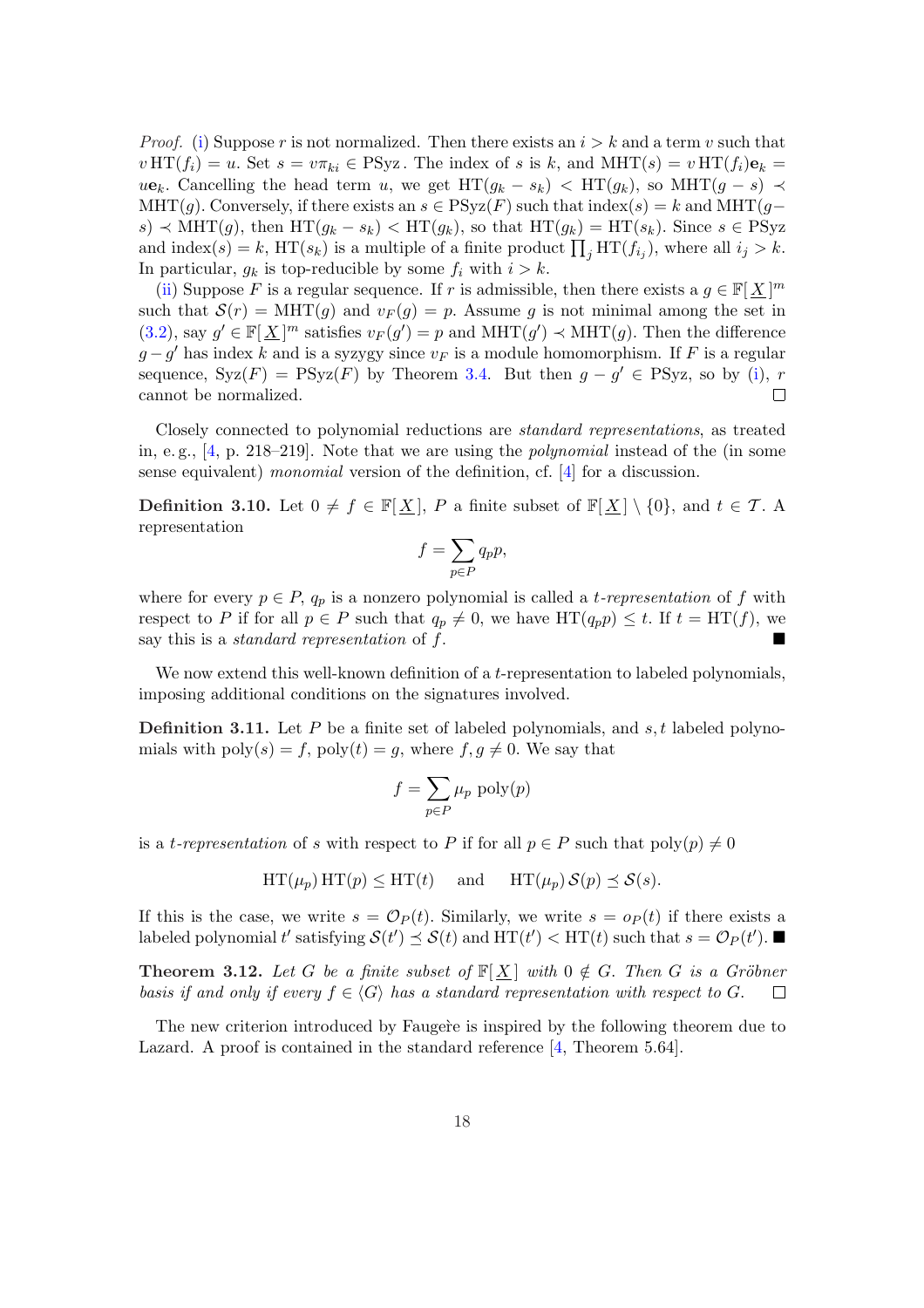<span id="page-20-0"></span>**Theorem 3.13.** Let G be a finite subset of  $\mathbb{F}[x_1, \ldots, x_n]$  with  $0 \notin G$ . Assume that for all  $g_1, g_2 \in G$ , spol $(g_1, g_2)$  either equals zero or it has a t-representation with respect to G for some  $t < \text{lcm}(\text{HT}(g_1), \text{HT}(g_2))$ . Then G is a Gröbner basis.  $\Box$ 

In 2002, Faugère published  $[14]$  a result that basically says that it suffices to check the hypothesis of Theorem 3.13 for all normalized pairs only. This theorem, which forms the basis of his  $F_5$  algorithm, is proved in the remainder of the section.

The general structure of Faugère's original (sketched) proof in  $[14]$  is similar to the proof of Theorem 3.13 prese[nted](#page-52-0) in  $[4, p. 220-221]$ , but Faugère's presentation is not easy to comprehend an[d con](#page-19-0)tains some errors. We will try to make the following more accessible. First we need a straightforward (and purely order-the[oret](#page-52-0)ical) lemma that we shall use sever[al tim](#page-19-0)es in the proo[f.](#page-51-0)

**Lemma 3.14.** Let  $a_1 \succeq a_2 \succeq ...$  be a sequence in  $\mathbb{F}[\underline{X}]^m$ , and suppose  $b \in \mathbb{F}[\underline{X}]^m$ satisfies  $a_1 \succ b$ . Let  $n \in \mathbb{N}_{>0}$ , and suppose  $a' \in (\mathbb{F}[\underline{X}]^m)^n$  is a descending sequence consisting of b and  $n-1$  members (with distinct indices) of the sequence  $a_2, a_3, \ldots$ Then  $a' \prec_{\text{lex}} (a_1, \ldots, a_n)$ .

*Proof.* Suppose  $a'_k = b$ . By construction, we have  $a'_i \preceq a_{i+1}$  for  $1 \leq i \leq k$ . If  $b \succ a_k$ , then by transitivity  $a'_{k-1} \prec b$ , a contradiction. Let l be minimal such that  $a'_{l} \prec a_{1}$ . If  $b = a'_{k}$ , then  $a'_i \preceq a_i$  for  $k < i \leq n$  and  $a'_l \prec a_l$  imply  $a' \prec_{\text{lex}} a$ .  $\Box$ 

Note that we can still conclude  $a' \preceq_{\text{lex}} a$  if we just require the weaker condition  $a_1 \succeq b$ .

Assumption 3.15. For the remainder of this section, assume the following. Suppose  $F = (f_1, \ldots, f_m)$  be a sequence of monic polynomials in  $\mathbb{F}[X]$ . Let  $G = \{r_1, \ldots, r_n\}$  be a set of labeled polynomials such that  $r_i \neq r_j$  whenever  $1 \leq i \leq j \leq n$ . For  $1 \leq i \leq n$ , set  $g_i = \text{poly}(r_i)$ , and  $G_1 = \{g_i \mid 1 \leq i \leq n\}$ . Suppose the following criteria are satisfied:

(i)  $\{({\bf e}_1, f_1), \ldots, ({\bf e}_m, f_m)\} \subseteq G$ 

(ii) 
$$
G_1 \subseteq \langle F \rangle
$$

(iii) All labeled polynomials in  $G$  are admissible and monic.

Moreover, for two labeled polynomials  $r_i, r_j \in G$ , define the terms

$$
\tau_{ij} = \text{lcm}(\text{HT}(r_i), \text{HT}(r_j)) \quad \text{and} \quad u_{ij} = \frac{\tau_{ij}}{\text{HT}(r_i)}
$$

.

**Definition 3.16.** Let  $I = \langle F \rangle = \langle G_1 \rangle$  and  $0 \neq f \in I$ . Denote the group of permutations on  $\{1, \ldots, n\}$  by  $Sym_n$ , its neutral element by id, and let us define the set  $\mathcal{D}_f$  of *ordered* representations of f with respect to G by

$$
\left\{(s,\sigma)\in\mathbb{F}[\underline{X}]^m\times\mathrm{Sym}_n\,\mid\,\sum_{i=1}^n s_ig_{\sigma(i)}=f,\ \mathrm{HT}(s_1)\mathcal{S}(r_{\sigma(1)})\succeq\mathrm{HT}(s_2)\mathcal{S}(r_{\sigma(2)})\succeq\ldots\right\},\right\}
$$

where we ease our notation by employing the convention  $HT(0) = 0$ . (Recall that for the zero vector  $0 \in \mathbb{F}[\underline{X}]^m$ , we have by definition  $0 \prec g$  for all nonzero  $g \in \mathbb{F}[\underline{X}]^m$ .)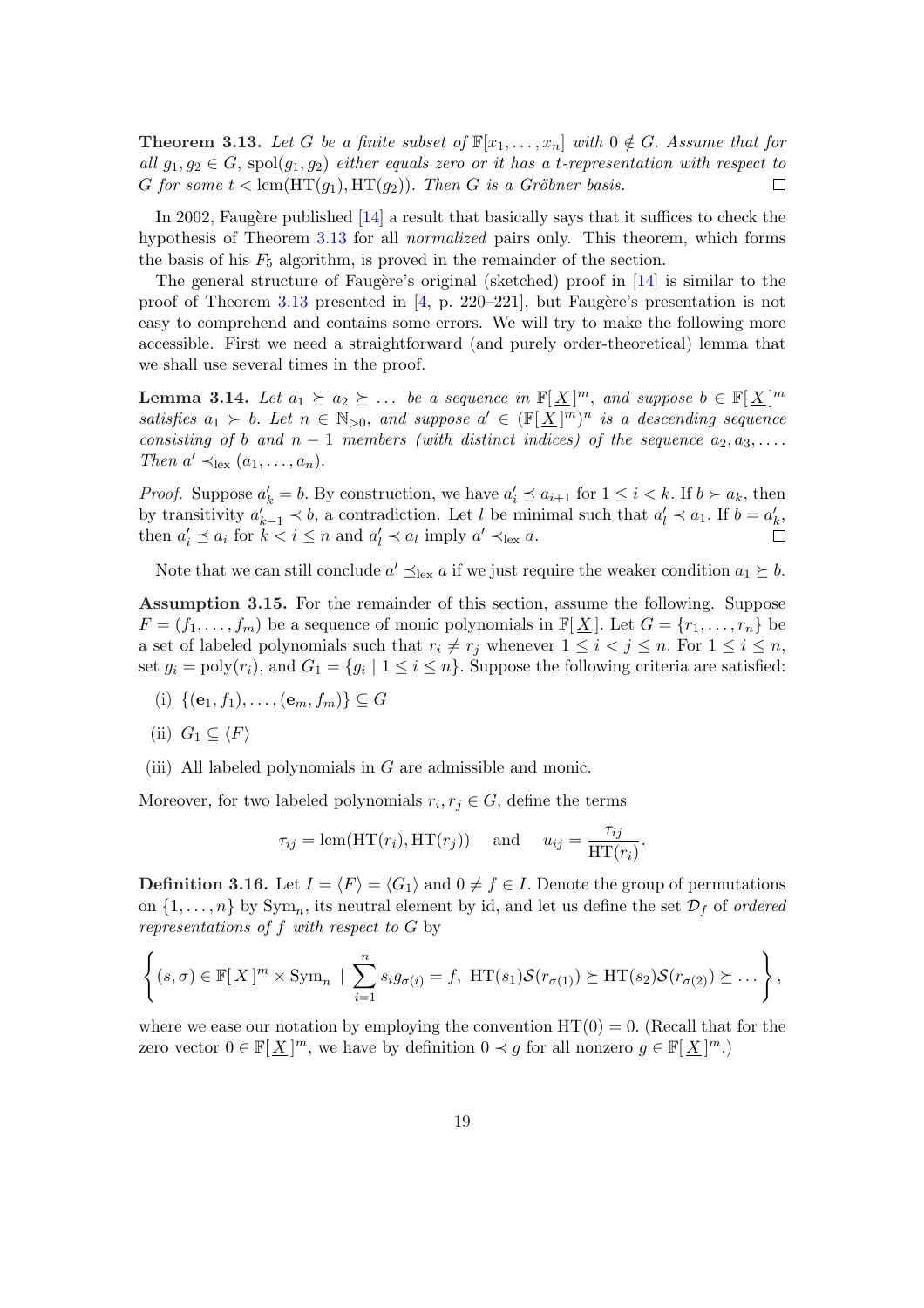<span id="page-21-0"></span>The set  $\mathcal{D}_f$  is not empty since  $F \subseteq G_1$ , ensuring that f has a representation with respect to the basis F of I. For an element  $(s, \sigma) \in \mathcal{D}_{f,G}$ , define

$$
\mathcal{V}(s,\sigma) = \big(\mathrm{HT}(s_1)\mathcal{S}(r_{\sigma(1)}),\ldots,\mathrm{HT}(s_n)\mathcal{S}(r_{\sigma(n)})\big)\,,
$$

and let  $\mathcal{V} = \{ \mathcal{V}(s, \sigma) \mid (s, \sigma) \in \mathcal{D}_{f, G} \}$ . We define a relation  $\Box$  on  $\mathcal{D}_{f, G}$ . Let  $(s, \sigma), (s, \sigma') \in$  $\mathcal{D}_{f,G}$ , and let  $\bar{v} = \mathcal{V}(s, \sigma)$ ,  $\bar{v}' = \mathcal{V}(s', \sigma')$ . We write  $(s, \sigma) \sqsubset (s', \sigma')$  if and only if one of the following conditions is true:

- (i)  $\bar{v} \prec_{\text{lex}} \bar{v}'$ , where  $\prec_{\text{lex}}$  is the lexicographic order on  $(\mathbb{F}[\underline{X}]^m)^n$  induced by  $\prec$ , i.e.,  $\overline{v} \prec_{\text{lex}} \overline{v}'$  iff there exists i such that  $\overline{v}_i \prec \overline{v}'_i$  and  $\overline{v}_j = \overline{v}'_j$  whenever  $1 \leq j < i \leq n$ .
- (ii)  $\bar{v} = \bar{v}'$  and  $\max_{i=1,\dots,n} \text{HT}(s_i g_{\sigma(i)}) < \max_{i=1,\dots,n} \text{HT}(s'_i g_{\sigma'(i)})$
- (iii)  $\bar{v} = \bar{v}'$  and  $t := \max_i \text{HT}(s_i g_{\sigma(i)}) = \max_i \text{HT}(s'_i g_{\sigma'(i)})$  and

$$
|\{i \mid HT(s_i g_{\sigma(i)}) = t\}| < |\{i \mid HT(s'_i g_{\sigma'(i)}) = t\}|
$$

¥

The proof of the main result in this section, Corollary 3.23, proceeds by Noetherian induction using the relation  $\Gamma$ . Hence we need the following lemma.

**Lemma 3.17.** The relation  $\Box$  is well-founded.

*Proof.* Let  $\emptyset \neq A \subseteq \mathcal{D}_{f,G}$ , and set  $A_0 = A$ . Denote by  $\pi_i: \mathcal{V} \to \mathbb{F}[\underline{X}]^m$  the projection on the *i*-th component. Then for  $1 \leq i \leq n$ , the set

$$
A_i = \{ (s, \sigma) \in A_{i-1} \mid \pi_i(\mathcal{V}(s, \sigma)) \text{ is } \prec \text{minimal in } \{ \pi_i(\mathcal{V}(s', \sigma')) \mid (s', \sigma') \in A_{i-1} \} \}
$$

is not empty since  $\prec$  is well-founded by Lemma 3.7. Thus  $A_n$ , which is the set of all  $(s, \sigma) \in \mathcal{D}_{f,G}$  such that  $\mathcal{V}(s, \sigma)$  is a  $\prec_{\text{lex}}$ -minimal element of A, is not empty. As  $\lt$  is a well-founded relation on N, there is a nonempty set  $S \subseteq A_n$  whose elements are minimal with respect to conditions (ii) and (iii). So  $\sqsubset$  is a [wel](#page-17-0)l-founded relation on  $\mathcal{D}_{f,G}$ .  $\Box$ 

As we want to proceed by Noetherian induction, it will be helpful to know some more properties of  $\sqsubset$ -minimal elements. We will investigate this in the following lemmata.

**Lemma 3.18.** Let  $(s, \eta) \in \mathcal{D}_{f,G}$  be a  $\Box$ -minimal element of  $\mathcal{D}_{f,G}$ . Then there is a permutation  $\sigma \in \text{Sym}_n$  such that  $(s_{\sigma(1)}, \ldots, s_{\sigma(n)}, \sigma)$  is still  $\sqsubset$ -minimal and satisfies

$$
\text{HT}(s_i) \mathcal{S}(r_{\sigma(i)}) = \text{HT}(s_j) \mathcal{S}(r_{\sigma(j)}) \text{ and } \text{HT}(s_i g_{\sigma(i)}) < \text{HT}(s_j g_{\sigma(j)}) \Rightarrow j < i \tag{3.3}
$$

for all  $i, j \in \{1, ..., n\}$ .

*Proof.* By renumbering G and  $G_1$ , we may assume that  $\eta$  is the identity on  $\{1, \ldots, n\}$ . The claim is trivial if  $i = j$ . If  $i < j$  satisfy the assumption of implication (3.3) and  $\tau \in \text{Sym}_n$  denotes the transposition that swaps i and j, then  $(s', \sigma') = (s_{\tau(1)}, \ldots, s_{\tau(n)}, \tau)$ satisfies (3.3) for i, j as well. Moreover, it is still a  $\Box$ -minimal element of  $\mathcal{D}_{f,G}$ . The claim follows by induction.  $\Box$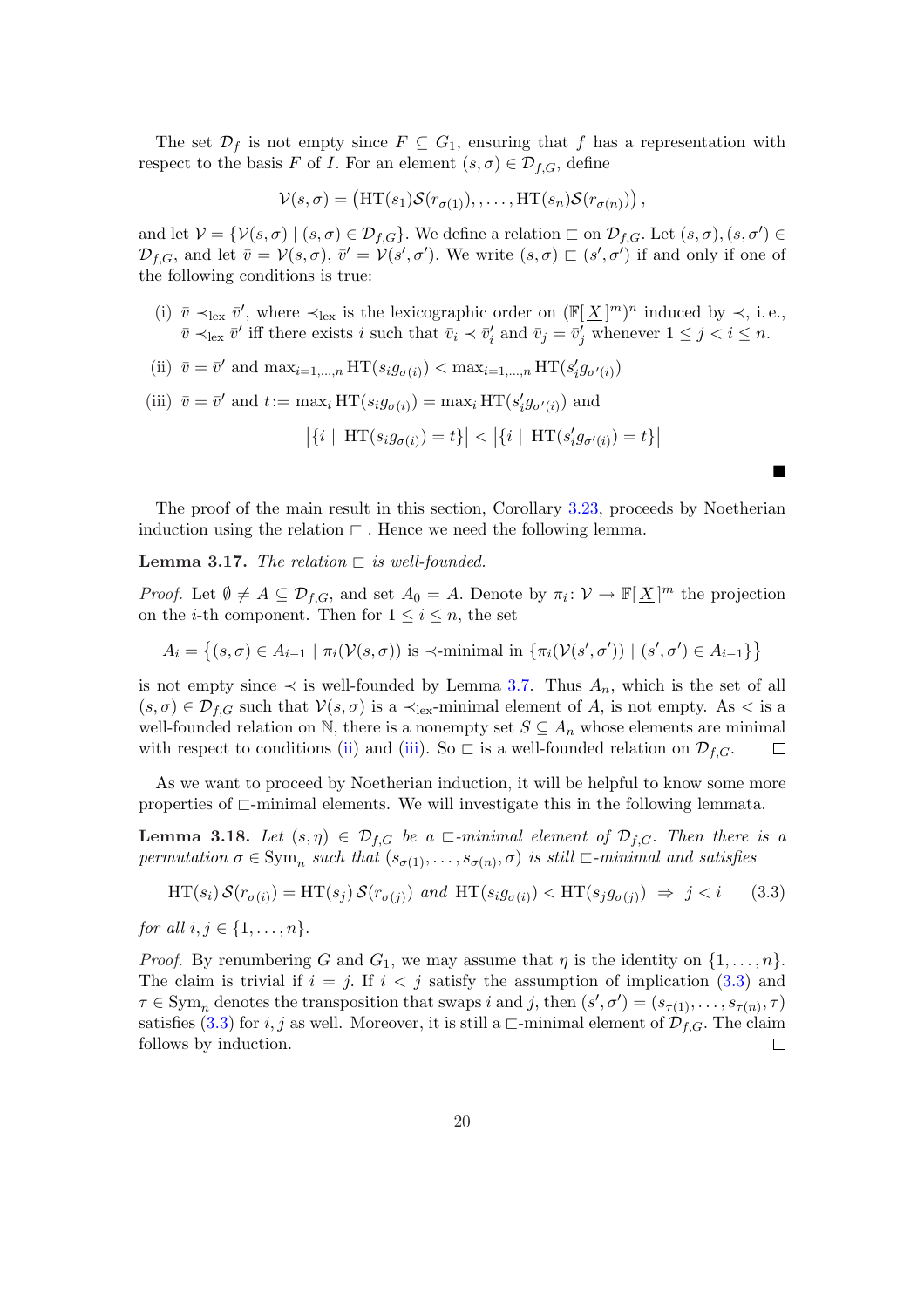<span id="page-22-0"></span>**Lemma 3.19.** Let  $(s, \sigma)$  be a  $\sqsubset$ -minimal element of  $\mathcal{D}_{f,G}$ . Then for all  $i \in \{1, \ldots, n\}$ such that  $s_i \neq 0$ , the pair  $(s_i, r_i)$  is normalized.

*Proof.* By renumbering G and  $G_1$ , we may assume that  $\eta$  is the identity on  $\{1, \ldots, n\}$ . Say  $r_i = (v \mathbf{e}_k, g_i)$ . As  $r_i$  is admissible by hypothesis (iii), there exists a  $\hat{g} \in \mathbb{F}[\underline{X}]^m \setminus \{0\}$ such that  $v_F(\hat{g}) = g_i$  and  $\mathcal{S}(r_i) = v_{\mathbf{e}_k} = \text{MHT}(\hat{g})$ . By definition, the pair  $(\text{HT}(s_i), r_i)$  is not normalized if and only if  $HT(s_i)r_i$  is not normalized, i.e.,  $HT(s_i)v$  is top-reducible by  $\langle f_{k+1}, \ldots, f_m \rangle$ . Define a set A of labeled polynomials by  $A = \{g \in G \mid \mathcal{S}(g) \prec \mathbf{e}_k\}$ . By hypothesis (i), A contains all labeled polynomials of [th](#page-20-0)e form  $(e_l, f_l)$ , where  $k < l \leq m$ . Since index $(\hat{g}) = k$  and  $HT(\hat{g}_k) = v$ , there is a representation

$$
s_i \hat{g}_k = r + \sum_{a \in A} \lambda_a \operatorname{poly}(a) \quad \text{where } r, \lambda_a \in \mathbb{F}[\underline{X}], \text{ HT}(r) < \text{HT}(s_i \hat{g}_k). \tag{3.4}
$$

Substituting this in the representation of  $f$  by  $s$ , we obtain a new representation of  $f$ :

$$
f = \sum_{l=1}^{m} s_l g_l = \sum_{l=1, l \neq i}^{m} s_l g_l + s_i \sum_{l=k}^{m} \hat{g}_l f_l = \sum_{l=1, l \neq i}^{m} s_l g_l + s_i \hat{g}_k f_k + \sum_{l=k+1}^{m} s_i \hat{g}_l f_l
$$
  
= 
$$
\sum_{l=1, l \neq i}^{m} s_l g_l + r f_k + \sum_{a \in A} f_k \lambda_a \text{poly}(a) + \sum_{l=k+1}^{m} s_i \hat{g}_l f_l.
$$
 (3.5)

We can regard the representation (3.5) as an element  $(s', \sigma')$  of  $\mathcal{D}_f$  by grouping together summands that belong to the same labeled polynomial (the polynomial of which we have always written as the rightmost factor in each product) and applying a suitable permutation to ensure that the entries are sorted by decreasing signature. Let  $\bar{v}' =$  $\mathcal{V}(s', \sigma')$ . We aim to show  $\bar{v} \prec_{\text{lex}} \bar{v}'$ , so that  $(s', \sigma') \sqsubset (s, \text{id})$ , but  $(s', \sigma') \neq (s, \text{id})$ .

To see this, first we note that the last two sums in (3.5) contribute only to module terms  $\text{HT}(s'_l) \mathcal{S}(r_l)$  of index > k, so  $\text{HT}(s'_l) \mathcal{S}(r_l) \prec \text{HT}(s_i) \mathcal{S}(r_i)$ . Hence the first entry where  $\bar{v}$  and  $\bar{v}'$  might differ is one of i, k', where  $r_{k'} = (\mathbf{e}_k, f_k)$ . Let us disregard the monotonicity of  $\bar{v}, \bar{v}'$  for a moment. When passing from  $\bar{v}$  to  $\bar{v}'$ , all entries of index k remain the same, except  $\bar{v}_i$  and  $\bar{v}_{k'}$ . The entry  $\bar{v}_i = HT(s_i) S(r_i)$  is omitted, and  $\bar{v}_{k'} = HT(s_{k'})$ **e**<sub>k</sub> is replaced by  $HT(s_{k'} + r) S(r_{k'})$ . We distinguish three cases.

• If  $k' < i$ , then  $HT(s_i) S(r_i) \preceq HT(s_{k'}) \mathbf{e}_k$ , and so  $HT(s_{k'}) \ge HT(s_i v) > HT(r)$ . Therefore  $HT(s_{k'} + r)\mathbf{e}_k = HT(s_{k'})\mathbf{e}_k$ . As  $i \neq k'$  and  $\bar{v}_i$  is omitted, we have  $\bar{v}'_j = \bar{v}_{j+1}$  for all  $j \geq i$ . Since

$$
|\{j \mid \text{index}(\bar{v}_j') = k\}| < |\{j \mid \text{index}(\bar{v}_j) = k\}|,
$$

there exists an index  $l \geq i$  such that  $\text{index}(\bar{v}'_l) > k = \text{index}(\bar{v}_l)$ , so that in particular  $\bar{v}'_l \prec \bar{v}_1$ . Lemma 3.14 yields  $\bar{v}' \prec_{\text{lex}} \bar{v}$ .

• If  $k' = i$ , then  $v = 1$ , and  $HT(s_{k'}) = HT(s_i) > HT(r)$ , so  $\bar{v}_i$  is replaced by the smaller entry  $HT(r)\mathbf{e}_k$ . The claim follows again by Lemma 3.14.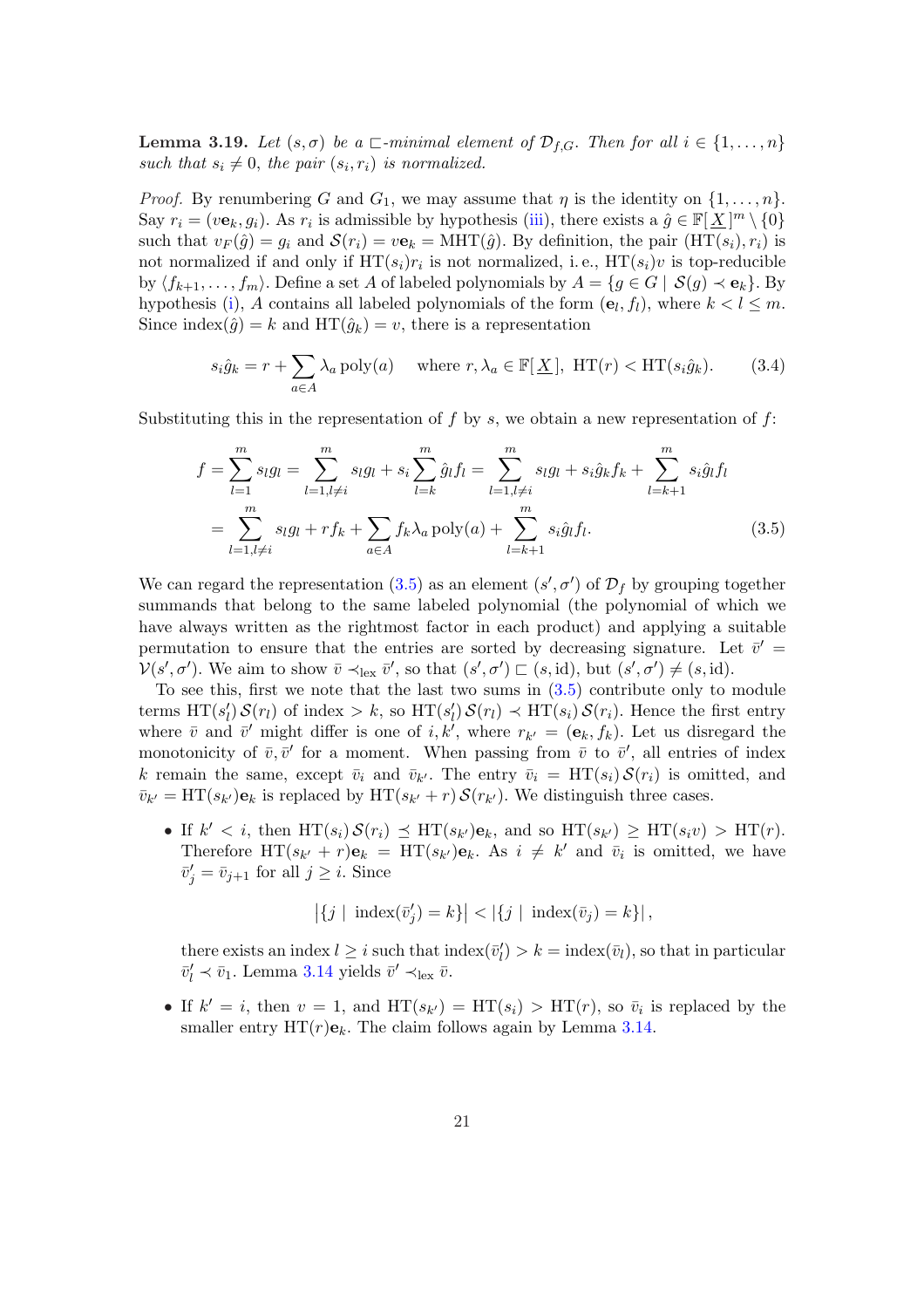<span id="page-23-0"></span>• If  $k' > i$ , then  $HT(s_{k'})\mathbf{e}_k \prec HT(s_i) \mathcal{S}(r_i)$ . This means  $HT(s_{k'}) < HT(s_i v)$ , so either  $s_{k'} + r = 0$  or  $HT(s_{k'} + r)\mathbf{e}_k \prec HT(s_i) \mathcal{S}(r_i)$ . In either case,  $\bar{v}_i$  is omitted, and  $\bar{v}_{k'}$  is replaced by an entry that is not ≺-larger. By a similar reasoning as in Lemma 3.14 (only that now we have two  $b's$ ), we see that  $\bar{v}' \prec_{\text{lex}} \bar{v}$ .  $\Box$ 

The lemma we just proved might seem remarkable at first, since we did not hypothesize the  $r_i$  to be normalized, and a multiple  $tr_i$  cannot be normalized if  $r_i$  is not. How[ever,](#page-20-0) G always contains at least one normalized labeled polynomial, namely  $(e_m, f_m)$ . For instance, consider the (extreme) case that  $f_m = 1$ . Since 1 is reducible modulo  $\langle f_m \rangle$ , not even the standard labeled polynomials  $(e_i, f_i)$ , where  $1 \leq i \leq m$ , are normalized. A minimal representation of a nonzero polynomial  $f \in \mathbb{F}[X]$  will therefore be just  $f = ff_m$ . or  $(s, \sigma)$  with  $s = (f, 0, \ldots, 0)$  and  $r_{\sigma(1)} = (e_m, f_m)$ .

**Lemma 3.20.** Suppose  $(s, \sigma)$  is a  $\Box$ -minimal element of  $\mathcal{D}_{f,G}$ , and let

$$
t = \max \left\{ \text{HT}(s_i g_{\sigma(i)}) \mid s_i \neq 0 \right\}.
$$

- (i) Among all pairs  $(s_i, g_{\sigma(i)})$  that satisfy  $HT(s_i g_{\sigma(i)}) = t$ , there is exactly one pair  $(s_j, g_{\sigma(j)})$  such that  $HT(s_j)S(r_{\sigma(j)})$  is maximal.
- (*ii*) There is no pair  $(s_k, r_{\sigma(k)}) \neq (s_j, r_{\sigma(j)})$  such that index $(S(r_{\sigma(k)})) = \text{index}(S(r_{\sigma(j)}))$ and  $\text{HT}(s_j g_{\sigma(k)}) = t$ .

*Proof.* Again, we may assume that  $\sigma = id$ . The existence of  $(s_i, r_j)$  is clear since the representations are finite. For the uniqueness in (i), it suffices to show (ii). Let  $I =$  $\{i \mid HT(s_ig_i) = t\}, w = \max\{HT(s_i) S(r_i) \mid i \in I\} \text{ and } J = \{i \in I \mid \text{index}(S(r_i)) = t\}$ index $(w)$ . It suffices to show  $|J| = 1$ . Suppose for a contradiction that  $|J| > 1$ . Let  $j_0 = \text{index}(w)$ . Then, as for every  $i \in J$  the labeled polynomial  $r_i$  is admissible, there  $y_0$  = maex(*w*). Then, as for<br>is a representation  $g_i = \sum_{j=1}^m$  $_{j=j_0}^m w_{ij} f_j$  with  $HT(s_i w_{ij_0}) \mathbf{e}_{j_0} = HT(s_i) \mathcal{S}(r_i) \preceq w$ . Let  $J^c =$  $\{1,\ldots,n\}\setminus J$ . We get a new representation of f:

$$
f = \sum_{i \in J} s_i g_i + \sum_{i \in J^c} s_i g_i = \sum_{i \in J} s_i w_{ij_0} f_{j_0} + \sum_{i \in J} s_i \sum_{j=j_0+1}^m w_{ij} f_j + \sum_{i \in J^c} s_i g_i
$$
  
= 
$$
\left(\sum_{i \in J} s_i w_{ij_0}\right) f_{j_0} + \sum_{j=j_0+1}^m \left(\sum_{i \in J} s_i w_{ij}\right) f_j + \sum_{i \in J^c} s_i g_i
$$
(3.6)

Similarly as for (3.5), we obtain an element  $(s', \sigma') \in \mathcal{D}_{f,G}$  from the representation (3.6). Let  $\bar{v}' = \mathcal{V}(s', \sigma')$ . Again, we want to show  $\bar{v}' \prec_{\text{lex}} \bar{v}$ .

Let k be minimal such that  $\bar{v}_k$  has index j<sub>0</sub>. When passing from  $\bar{v}$  to  $\bar{v}'$ , all entries of index  $\lt j_0$  remain unchanged. Therefore to prove  $\bar{v}' \prec_{\text{lex}} \bar{v}$ , it suffices to show that we have  $(\bar{v}'_k, \ldots, \bar{v}'_n) \prec_{\text{lex}} (\bar{v}_k, \ldots, \bar{v}_n).$ 

Suppose  $r_{j_0'} = (\mathbf{e}_{j_0}, f_{j_0})$ . Define  $u = s_{j_0'}$  if  $j_0' \in J^c$  and  $u = 0$  if  $j_0' \in J$ . In  $\bar{v}'$ , the entries  $\overline{v}_l$ , where  $l \in J \cup \{j_0'\}$ , are omitted and replaced by the entry

$$
\nu = \mathrm{HT}\left(u + \sum_{i \in J} s_i w_{ij_0}\right) \mathbf{e}_{j_0}.
$$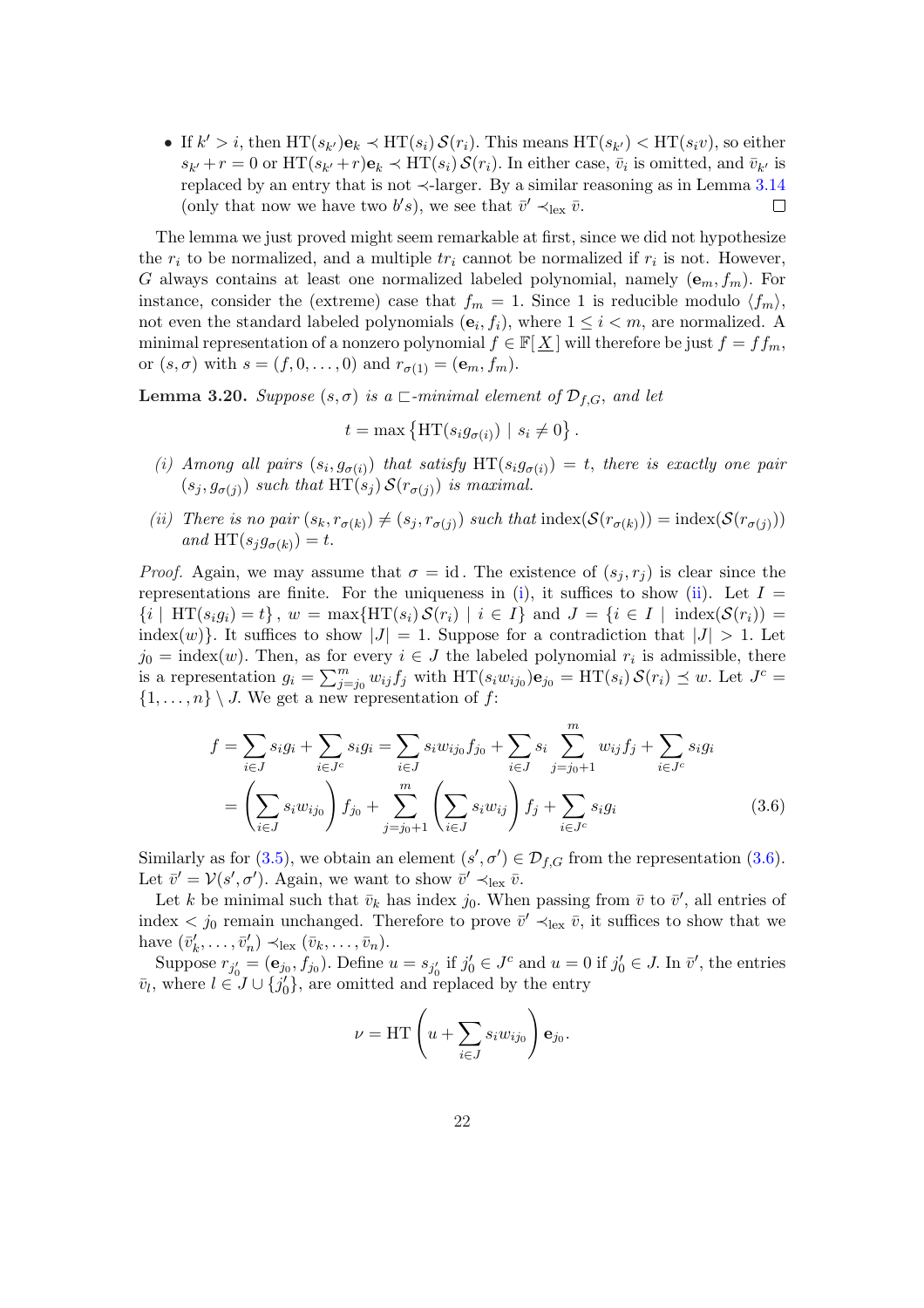<span id="page-24-0"></span>We see that  $\nu \preceq \max{\{\bar{v}_l \mid l \in J \cup \{j'_0\}\}} \preceq \bar{v}_k$ . By hypothesis,  $|J| \geq 2$ , so that  $\bar{v}'$ has less entries of index  $j_0$  than  $\bar{v}$ . Hence there exists an  $l > k$  such that  $\bar{v}'_l = 0$  or  $\text{index}(\bar{v}_l') > j_0.$  In either case,  $\bar{v}'_l \prec \bar{v}_k$ , so we can apply Lemma 3.14 to conclude  $\bar{v}' \prec_{\text{lex}} \bar{v}$ . This contradicts the minimality of  $(s, id)$ , whence the claim is proved.

 $\Box$ 

Let  $r = (t\mathbf{e}_i, p), s = (u\mathbf{e}_j, q)$  be labeled polynomials. W[e say](#page-20-0) that r S-reduces to  $r' = (t\mathbf{e}_i, p')$  modulo s, written  $r \rightarrow^S r'$ , if p top-reduces to p' modulo q, and, for  $v \in T$ such that  $v \text{HT}(q) = \text{HT}(p)$ , we have  $u v \mathbf{e}_j \preceq t \mathbf{e}_i$ . If  $p' = 0$ , we say that r S-reduces to 0 modulo s.

We are now ready to prove the main theorem behind  $F_5$ . A sketch of the proof, with an overall structure remarkably similar to the proof in  $[4, p. 220-221]$ , is contained in Faugère's paper  $[14]$ ; the idea of using principal syzygies already appears in [21].

**Theorem 3.21.** Let  $w \in \mathcal{T}$ , and  $k^* \in \{1, ..., m\}$ . Suppose the S-polynomial of every pair  $r_i, r_j \in G$  such that  $(r_i, r_j)$  is normalized and  $\mathcal{S}(\text{spol}(r_i, r_j)) \prec w e_{k^*}$  is either zero or  $\text{spol}(r_i, r_j) = o_G(u_{ij}r_i).$  $\text{spol}(r_i, r_j) = o_G(u_{ij}r_i).$  $\text{spol}(r_i, r_j) = o_G(u_{ij}r_i).$ 

Then for every nonzero admissible labeled polynomial  $\tilde{f}$  such that  $\text{poly}(\tilde{f}) \in \langle F \rangle$  and  $\mathcal{S}(\tilde{f}) \prec w \mathbf{e}_{k^*}$ , the polynomial f has a standard representation with respect to  $G_1$ . Moreover,  $f$  S-reduces to 0 modulo  $G$ .

*Proof.* Let  $I = \langle F \rangle = \langle G_1 \rangle$  and suppose the labeled polynomial  $\tilde{f} = (v \mathbf{e}_{\alpha}, f)$  with  $0 \neq f \in I$  is admissible with respect to F and satisfies  $v\mathbf{e}_{\alpha} \prec w\mathbf{e}_{k^*}$ . Since  $\mathcal{D}_f \neq 0$ , there is a  $\Box$ -minimal element  $(s', \sigma') \in \mathcal{D}_f$ , necessarily with  $HT(s'_i) \mathcal{S}(r_{\sigma'(i)}) \prec w \mathbf{e}_{k^*}$  for  $1 \leq i \leq n$ . Renumbering the elements of G and  $G_1$  does not affect this bound, and so, together with Lemma 3.18, we can assume without loss of generality that there exists (s, id) such that  $(s, id) \in \mathcal{D}_f$  is a  $\Box$ -minimal element satisfying  $(3.3)$ . Moreover, with  $\bar{v} = \mathcal{V}(s, id)$ , we still have  $\bar{v}_i \prec w \mathbf{e}_{k^*}$  for  $1 \leq i \leq n$ .

Our goal is to show that f has a standard representation with respect to  $G_1$ . Suppose the contrary, and defi[ne](#page-21-0) t, I, J as in the proof of Lemma 3.20. Let  $i \in J$  and  $j \in$  $I \setminus \{i\}$ . Then  $t = HT(s_i)HT(g_i) = HT(s_j)HT(g_j)$ , so  $\tau_{ij}$  divides [t.](#page-21-0) Consequently  $u_{ij}$  $HT(s_i)$  and  $u_{ii}$  | HT( $s_i$ ). Lemma 3.19 implies that  $u_{ij}r_i$  and  $u_{ji}r_j$  are normalized. By Lemma 3.20, we have  $index(S(r_i)) < index(S(r_j))$ , so that  $u_{ji}r_j \prec u_{ij}r_i$  $u_{ji}r_j \prec u_{ij}r_i$  $u_{ji}r_j \prec u_{ij}r_i$ . Thus the pair  $(r_i, r_j)$  is normalized.

Now define  $m_i = \text{HM}(s_i)$  $m_i = \text{HM}(s_i)$  $m_i = \text{HM}(s_i)$  and  $m_j = \frac{\text{HC}(s_i)}{\text{HC}(s_j)}$  HM $(s_j)$ . We calculate

$$
m_i g_i - m_j g_j = \text{HC}(s_i) \text{HT}(s_i) g_i - \text{HC}(s_i) \text{HT}(s_j) g_j
$$
  
= \text{HC}(s\_i) \left( \frac{u\_{ij} t}{\tau\_{ij}} g\_i - \frac{u\_{ji} t}{\tau\_{ij}} g\_j \right)   
= \text{HC}(s\_i) \frac{t}{\tau\_{ij}} \text{spol}(g\_i, g\_j). \tag{3.7}

Since  $(r_i, r_j)$  is normalized and  $\mathcal{S}(\text{spol}(r_i, r_j)) \preceq \text{HT}(s_i) \mathcal{S}(r_i) \prec w\mathbf{e}_{k^*}$ , we have by hypothesis spol $(r_i, r_j) = o_G(u_{ij}r_i)$  (the S-polynomial cannot be zero since otherwise replacing  $s_i$  by  $s_i - \text{HM}(s_i)$  and  $s_j$  by  $s_j + \text{HC}(s_i) \text{HT}(s_j)$  gave a smaller representation).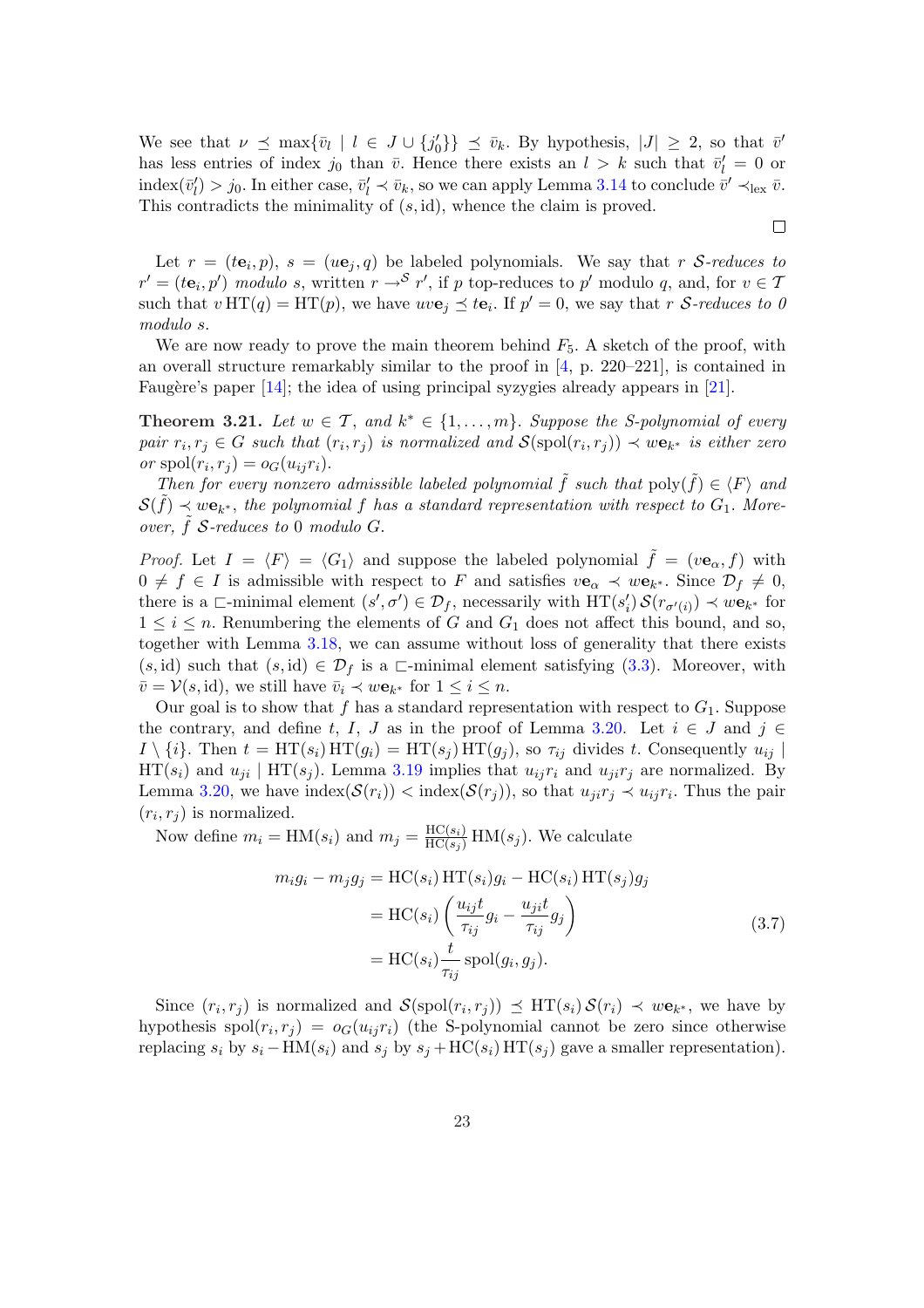<span id="page-25-0"></span>Furthermore,  $HT(s_i) HT(g_i) = HT(s_j) HT(g_j) = t$ , hence  $lcm(HT(g_i), HT(g_j)) \mid t$ . As  $HT(u_{ij}r_i) = \text{lcm}(HT(g_i), HT(g_j)),$  we find  $spol(r_i, r_j) = o_G(HT(s_i)r_i)$ . Together with  $(3.7)$ , this gives

$$
m_i g_i - m_j g_j = \text{HC}(s_i) \frac{t}{\tau_{ij}} \text{spol}(g_i, g_j) = o_G(\text{HT}(s_i) r_i).
$$

[This](#page-24-0) yields a new representation of f:

$$
f = o_G(\text{HT}(s_i)r_i) + s_i'g_i - \frac{\text{HC}(s_i)}{\text{HC}(s_j)}s_j'g_j + \alpha s_jg_j + \sum_{k=1, k \neq i, j}^{n} s_kg_k,
$$
(3.8)

where, for  $k \in \{i, j\}$ ,  $s'_{k} = s_{k} - \text{HM}(s_{k})$  and  $\alpha = 1 + \frac{\text{HC}(s_{i})}{\text{HC}(s_{j})}$ . Similar to the steps before, we obtain  $(s', \sigma') \in \mathcal{D}_{f,G}$  from (3.8). Let  $\bar{v}' = \mathcal{V}(s', \sigma')$ . We claim that  $\bar{v}' \prec_{\text{lex}} \bar{v}$ , contradicting the minimality of  $(s, id)$  once again.

By Definition 3.11, the expression  $o_G(\text{HT}(s_i)r_i)$  involves only summands of the form  $m_r \text{poly}(r)$ ,  $r \in G$ , such that  $HT(m_r) HT(r) < HT(s_i) HT(r_i)$  and

$$
\mathrm{HT}(m_r)\,\mathcal{S}(r) \leq \mathrm{HT}(s_i)\,\mathcal{S}(r_i).
$$

Using (3.3), we conclude that  $\bar{v}'_l = \bar{v}_l$  whenever  $1 \leq l < i$ . As  $i \neq j$ , we have  $\bar{v}'_i \prec \bar{v}_i$ , and thus  $\bar{v}' \prec_{\text{lex}} \bar{v}$ .

This contradicts our initial assumption that  $HT(f) < t$ . Therefore  $(s, id)$  is a standard representation of f with respect to  $G$ . Now the second claim is straightforward: we know there i[s at](#page-21-0) least one  $i \in \{1, \ldots, n\}$  for which  $HT(s_i q_i) = HT(f)$ , and so  $HT(f - cs_i q_i)$  $\text{HT}(f)$ , where  $c \in \mathbb{F}^\times$  such that  $c \text{HC}(s_i) = \text{HC}(f)$ . This is an S-reduction, and we may continue recursively until we have reduced f to zero.

**Definition 3.22.** In the situation of the preceding theorem, we say that G is a Gröbner basis up to signature we<sub>k\*</sub> of  $\langle F \rangle$ , or simply that G is a we<sub>k\*</sub>-Gröbner basis of  $\langle F \rangle$ .

Now we are ready to prove the central result of this section.

**Corollary 3.23** (F5 Criterion). Suppose the S-polynomial of every pair  $r_i, r_j \in G$  such that  $(r_i, r_j)$  is normalized is either zero or  $\text{spol}(r_i, r_j) = o_G(u_{ij}r_i)$ . Then  $G_1$  is a Gröbner basis of the ideal generated by F.

*Proof.* Let  $f \in \langle G_1 \rangle$ . Then there is a representation  $(s, \sigma) \in \mathcal{D}_{f,G}$ . Let  $w\mathbf{e}_{k^*}$  be some signature larger than  $\max\{HT(s_i)\mathcal{S}(r_{\sigma(i)}) \mid i \in \{1,\ldots,n\}\}\.$  By the hypothesis on the S-polynomials, we can apply Theorem  $3.21$ , concluding that f has a standard representation with respect to  $G_1$ . Thus G is a Gröbner basis of  $\langle F \rangle$  by Theorem 3.12.  $\Box$ 

Let us point out that while Corollary 3.23 and Theorem 3.13 are quite similar, neither is a generalization of the other. Theor[em](#page-24-0) 3.13 treats only polynomials and hypothesizes t-representations for all non-zero S-polynomials, whereas Corollary 3.23 [use](#page-19-0)s labeled

 $\Box$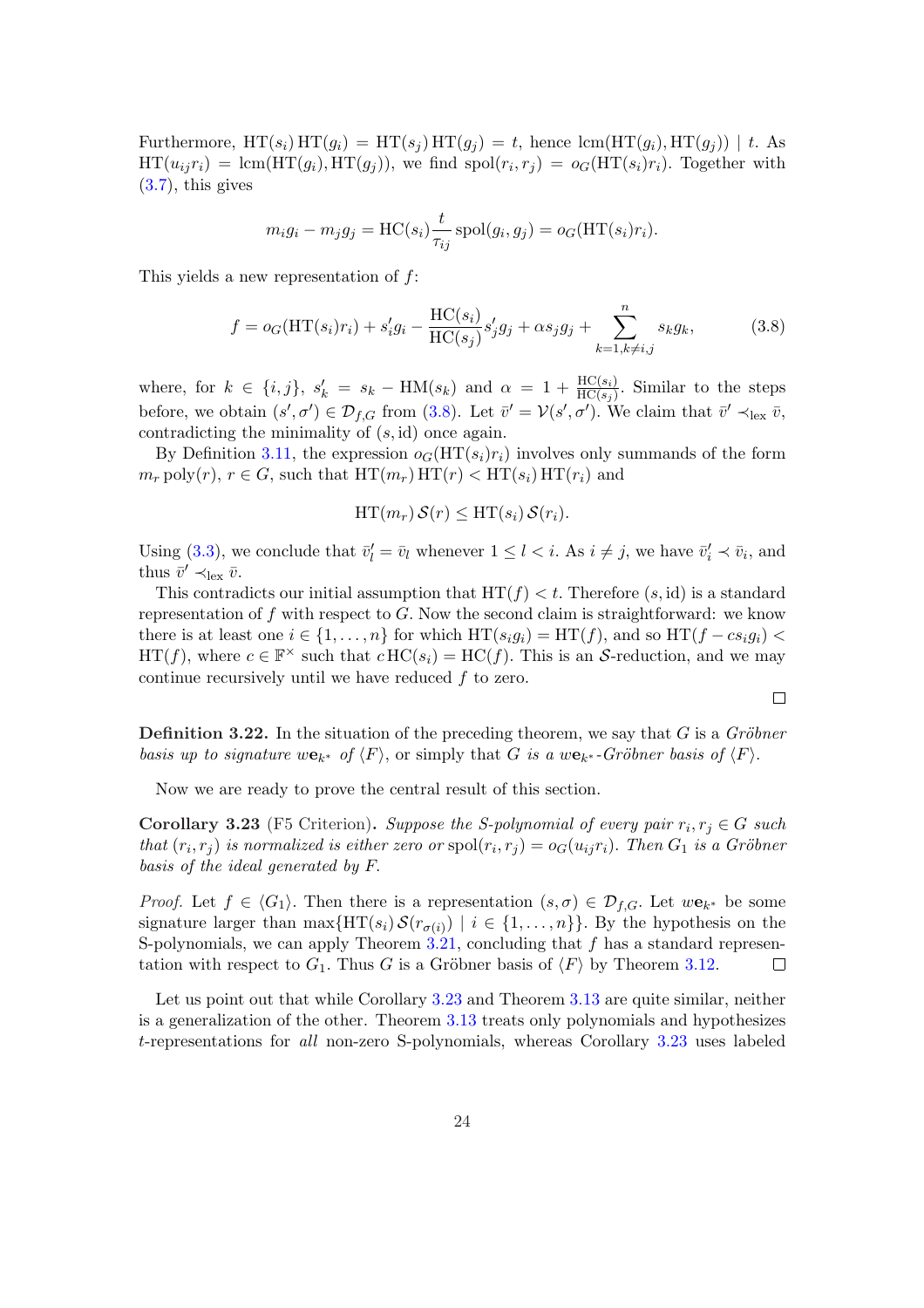<span id="page-26-0"></span>polynomials and supposes only that some nonzero S-polynomials have a t-representation, taking the signatures of the involved polynomials into account.

The following result can be found as a remark in  $[14]$ , except that the existence of  $G'$  is not postulated. This additional hypothesis is in fact always satisfied, given an algorithm that only treats S-polynomials of normalized pairs (such as F5 for regular sequences, as we shall see). But at this stage, the requirement s[eem](#page-52-0)s indispensable.

Corollary 3.24. If the hypothesis of Corollary 3.23 is satisfied by all S-polynomials of degree less or equal to d for some  $d \in \mathbb{N}$ , and there is a Gröbner basis G' of homogeneous polynomials such that  $G_1 \supseteq G'$  and for all  $g \in G' \setminus G_1$ ,  $\deg(g) > d$ , then  $G_1$  is a Gröbner basis up to degree d of the ideal generated by F.

*Proof.* Let f be a nonzero polynomial in  $\langle F \rangle = \langle G_1 \rangle$  with  $\deg(f) \leq d$ . Since G' is a Gröbner basis, there is a reductor g of f in G'. In fact we even have  $g \in G_1$ , since all elements of  $G'$  are homogeneous of degree greater d. Thus  $G_1$  is a d-Gröbner basis by [4, Theorem 10.39].  $\Box$ 

### 3.3 Pseudo code

[In](#page-51-0) this section, we describe the  $F_5$  algorithm in pseudo code. We emphasize that we have corrected several smaller mistakes in the pseudo code from [14] (for instance, the check for normalized pairs was erroneous).

The notation used is hopefully natural:  $x \leftarrow v$  assigns the value v to the variable x, () denotes the empty sequence, and a sequence  $(a_1, \ldots, a_n)$  is enlarged by simply defining  $a_{n+1}$ . The variables r and Rules will be considered global [to](#page-52-0) the algorithm, and are shared by most routines. The term r-index refers to an index  $i \in \mathbb{N}$  specifying a member  $r_i$  of the global sequence r. If A is a set, respectively, a sequence, we denote its cardinality, respectively, length, by |A|. If two finite sequences  $a = (a_1, \ldots, a_k)$  and  $b = (b_1, \ldots, b_l)$  are given, we denote their concatenation  $c = (a_1, \ldots, a_k, b_1, \ldots, b_l)$  by  $c \leftarrow a$  concat b.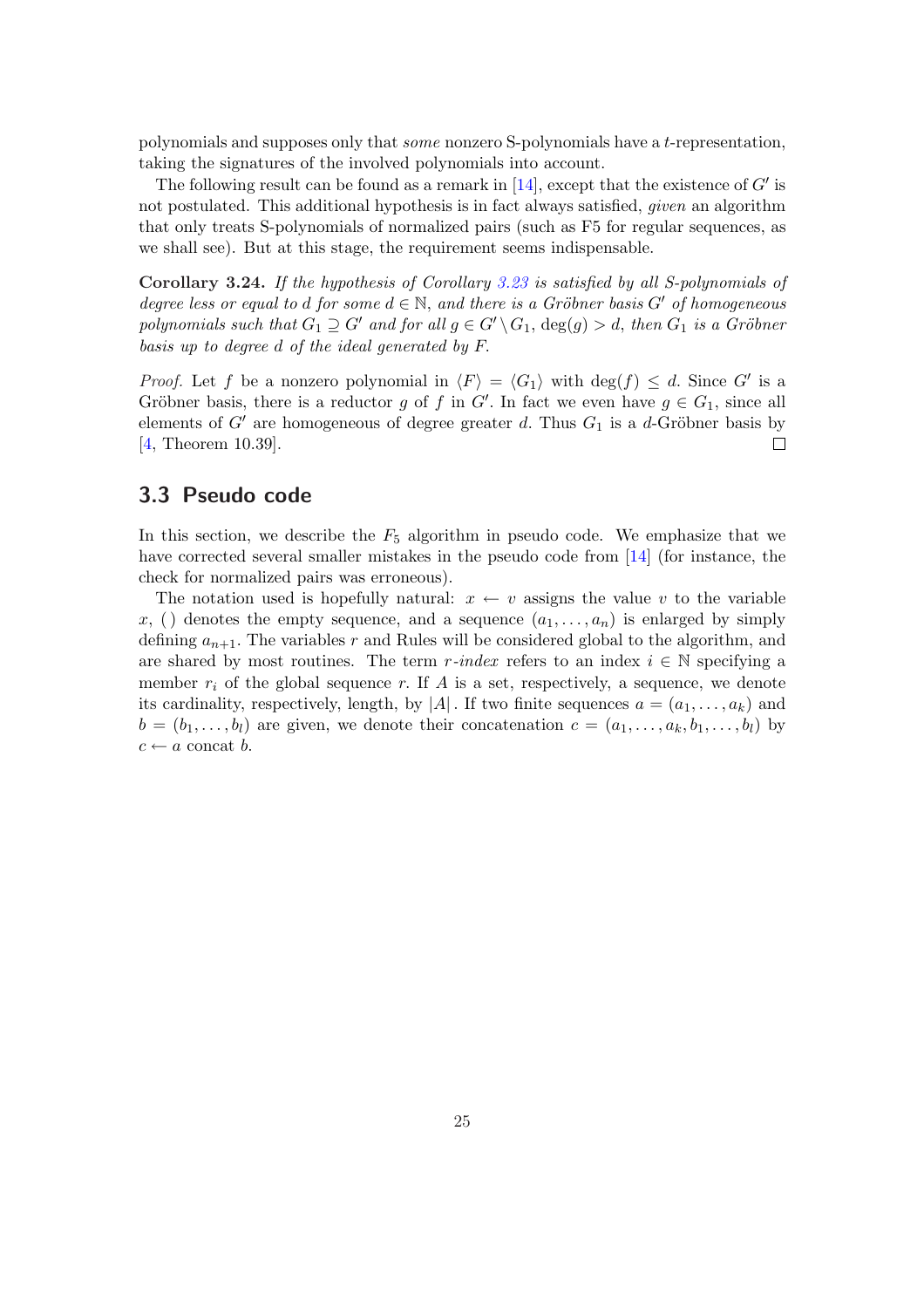#### <span id="page-27-0"></span>Algorithm 3 F5 – Main loop

| global $r$   | // array of labeled polynomials    |
|--------------|------------------------------------|
| global Rules | $//$ array of simplification rules |

**Input:** A sequence  $F = (f_1, \ldots, f_m)$  of nonzero homogeneous polynomials in  $\mathbb{F}[\underline{X}]$ **Output:** a Gröbner basis of  $\langle F \rangle$ 

```
1: function F5(F)2: m \leftarrow |F|3: Rules \leftarrow (())_{j=1}^m4: r \leftarrow ()5: r_m \leftarrow (\mathbf{e}_m, \text{HC}(f_m)^{-1} f_m)6: G \leftarrow (\emptyset)_{i=1}^m7: G_m \leftarrow \{m\}8: for i \leftarrow m-1, \ldots, 1 do
 9: G_i \leftarrow \text{ALGORITHMF5}(f_i, i, G)10: if (\exists k \in G_i) poly(r_k) = 1 then
11: return {1}
12: end if
13: end for
14: return {poly(r_k) \mid k \in G_1}
15: end function
```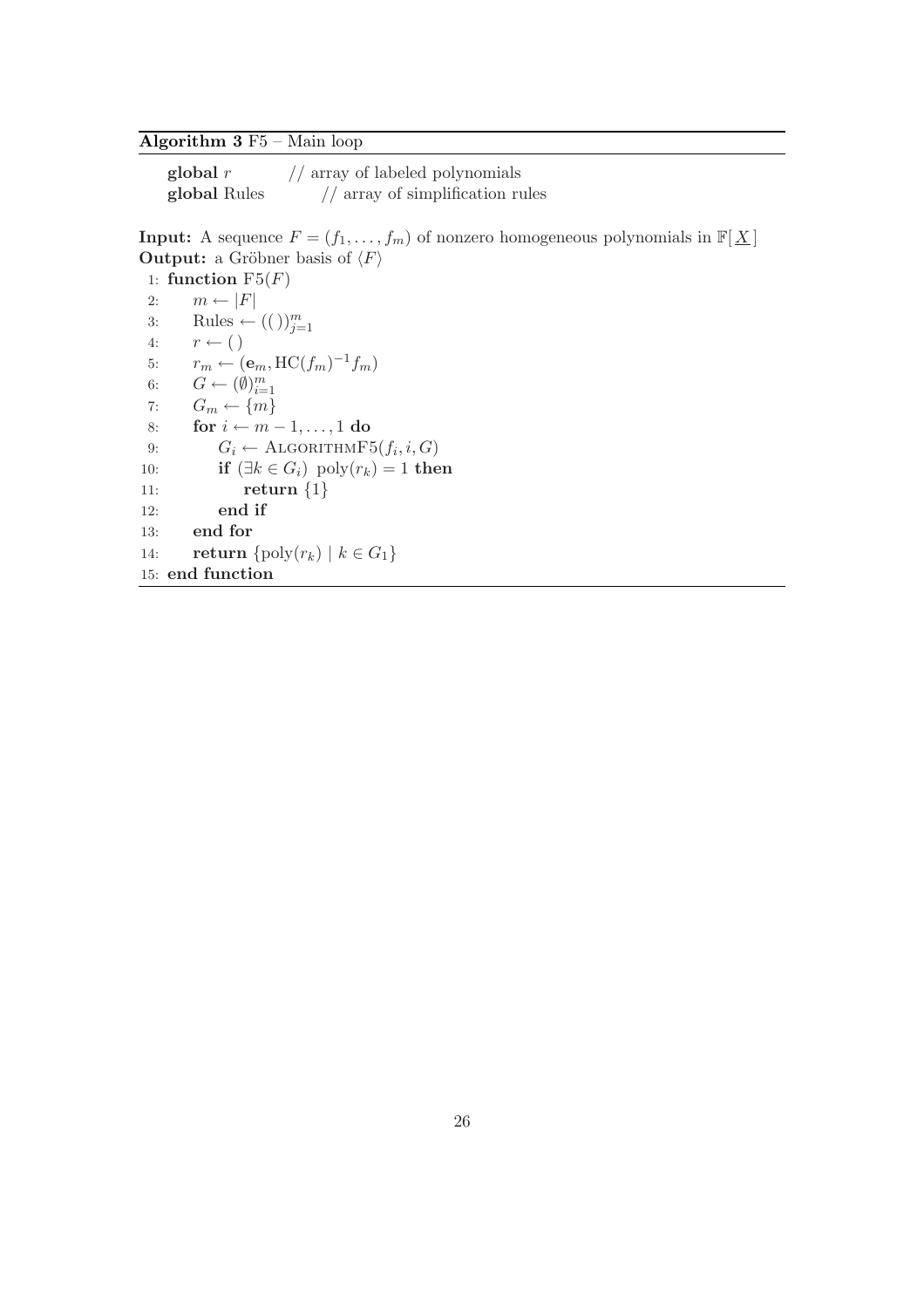#### <span id="page-28-0"></span>Algorithm 4 F5 – Core routine

**Input:**  $f \in \mathbb{F}[\underline{X}], i \in \mathbb{N}, G$  a sequence of sets of r-indices **Output:** set  $G'$  of r-indices with  $i \in G'$ 

```
1: function ALGORITHMF5(f, i, G)2: r_i \leftarrow (\mathbf{e}_i, \text{HC}(f)^{-1}f)3: G' \leftarrow G_{i+1} \cup \{i\}4: P \leftarrow \emptyset5: for j \in G_{i+1} do
 6: P \leftarrow P \cup \text{CRITPAIR}(i, j, i, G)7: end for
 8: while P \neq \emptyset do
 9: d \leftarrow \min\{\deg(p) \mid p \in P\}10: P_d \leftarrow \{p \in P \mid \deg(p) = d\}11: P \leftarrow P \setminus P_d12: S_d \leftarrow \text{SPOLS}(P_d)13: R_d \leftarrow \text{REDUCTION}(S_d, G', G)14: for k \in R_d do
15: P \leftarrow P \cup\bigcup{\text{CRITPAR}(k, l, i, G) \mid l \in G'}16: G' \leftarrow G' \cup \{k\}17: end for
18: end while
19: return G'20: end function
```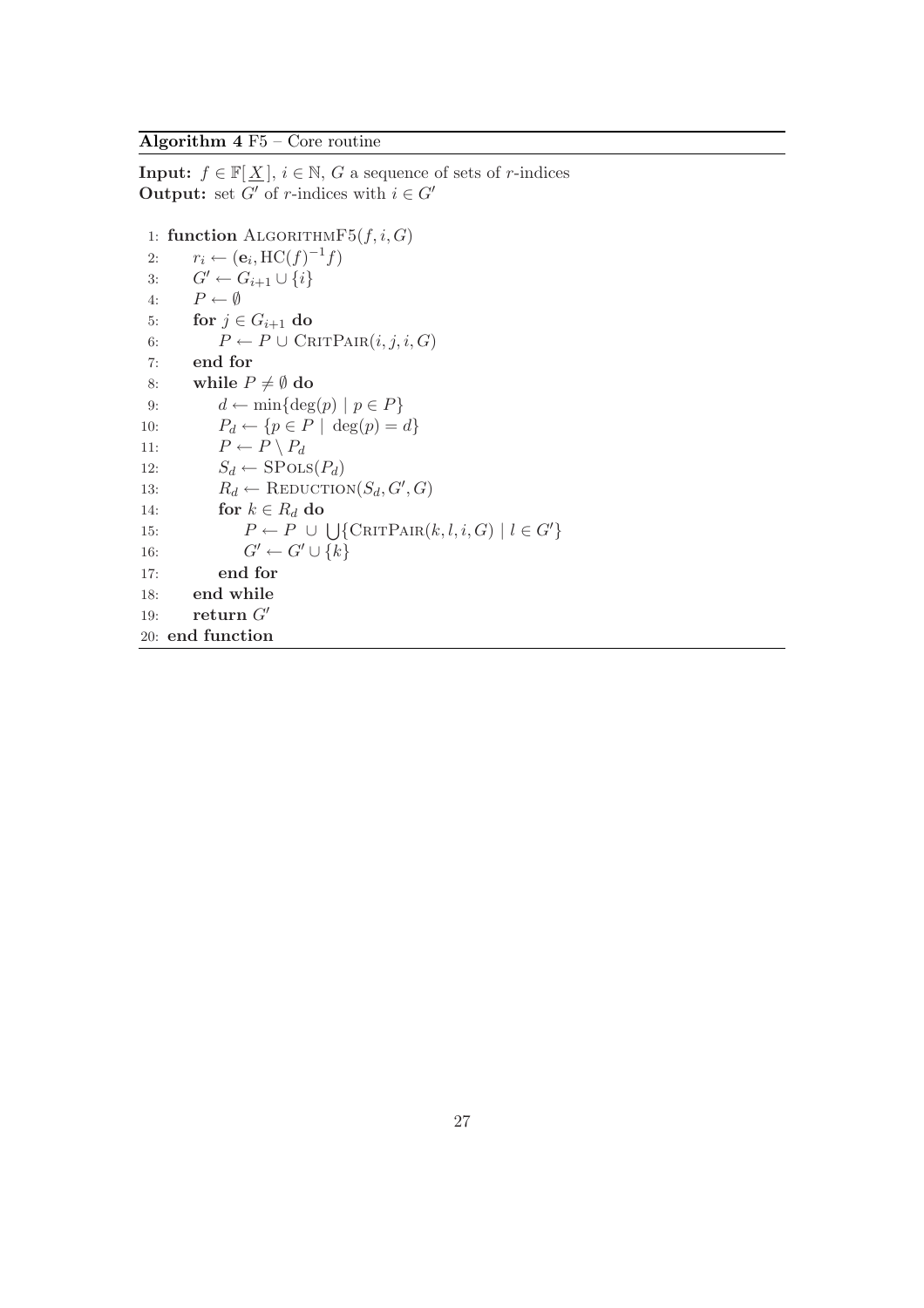#### <span id="page-29-0"></span>Algorithm  $5 F5 -$ CRITPAIR

**Input:**  $r_k$ ,  $r_l$  are defined, i is the current iteration in F5 **Output:** corresponding critical pair if  $(r_k, r_l)$  or  $(r_l, r_k)$  normalized

```
1: function \text{CRITPAIR}(k, l, i, G)2: t \leftarrow \text{lcm}(\text{HT}(r_k), \text{HT}(r_l))3: u_1 \leftarrow t / HT(r_k)4: u_2 \leftarrow t / HT(r_l)5: if S(u_1r_k) \prec S(u_2r_l) then
 6: // \text{ swap } k \text{ and } l7: k' \leftarrow k8: k \leftarrow l9: l \leftarrow k'10: u_1 \leftarrow t / HT(r_k)11: u_2 \leftarrow t / HT(r_l)12: end if
13: Let (t_1, e_{k_1}) = S(r_k)14: Let (t_2, \mathbf{e}_{k_2}) = \mathcal{S}(r_l)15: if u_1t_1 is top-reducible by G_{k_1+1} then
16: return Ø
17: end if
18: if u_2t_2 is top-reducible by G_{k_2+1} then
19: return Ø
20: end if
21: return \{(t, u_1, k, u_2, l)\}22: end function
```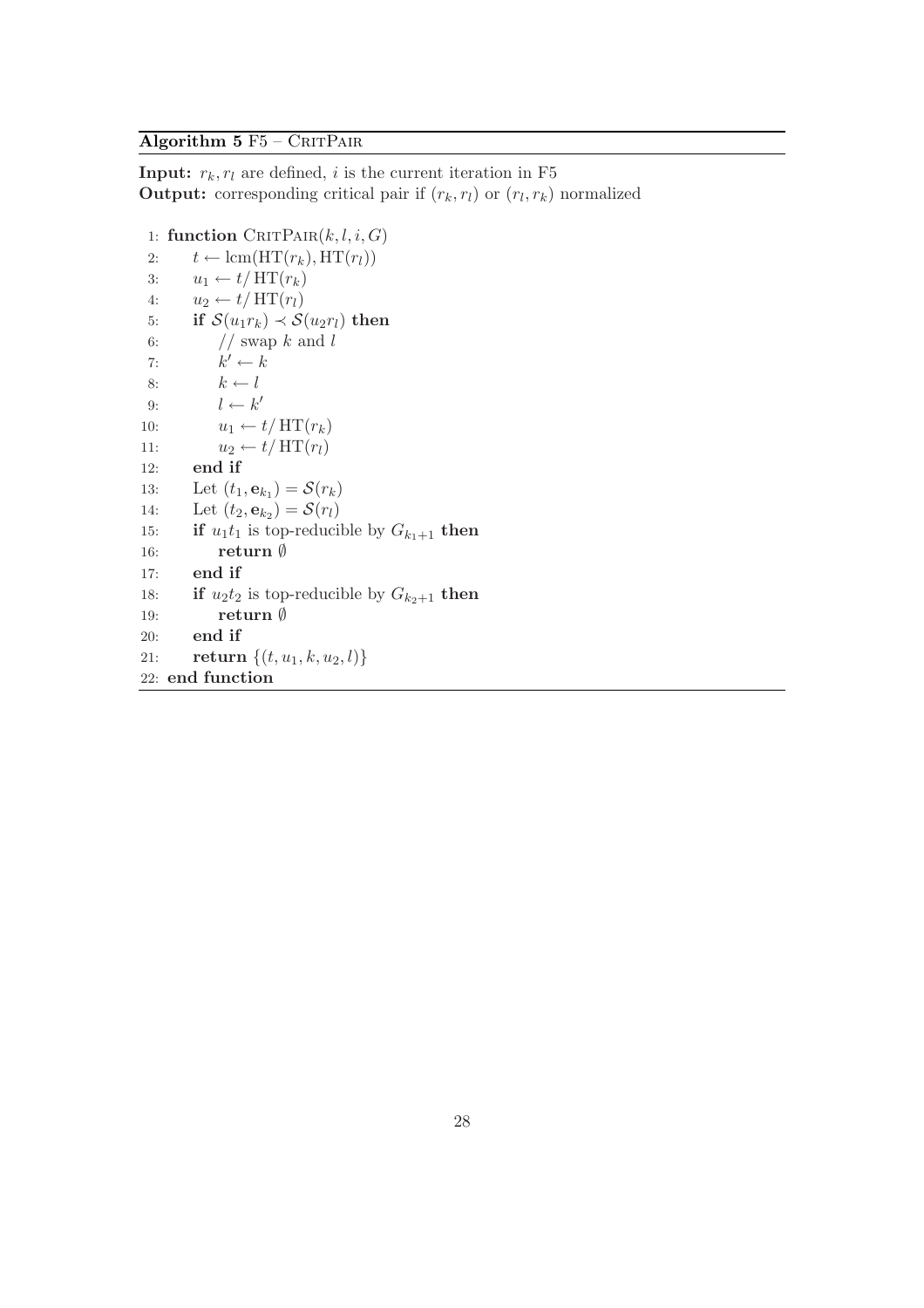#### <span id="page-30-0"></span>Algorithm 6 F5 – SPols

**Input:**  $B$  a set of critical pairs **Output:**  $F$  a sequence of  $r$ -indices

```
1: function SPOLS(B)2: F \leftarrow ()3: for (t, u, k, v, l) \in B do
 4: c_1 \leftarrow \text{HC}(r_k)5: c_2 \leftarrow \text{HC}(r_l)6: s \leftarrow u \operatorname{poly}(r_k) - c_1/c_2v \operatorname{poly}(r_l)7: if s \neq 0 and \negISREWRITABLE(u, k) and \negISREWRITABLE(v, l) then
 8: N \leftarrow |r| + 19: r_N \leftarrow (u \mathcal{S}(r_l), s)10: \text{ADD} \text{RULE}(N)11: F_{|F|+1} \leftarrow N12: end if
13: end for
14: sort F s.t. i < j \Rightarrow \mathcal{S}(r_{F_i}) \prec \mathcal{S}(r_{F_j})15: return F16: end function
```
#### Algorithm  $7 F5 -$  REDUCTION

**Input:** T, G' sets of r-indices,  $G = (G_i)_{i=1}^m$  sequence of sets of r-indices **Output:** set of  $r$ -indices  $D$ 

```
1: function REDUCTION(T, G', G)
 2: D \leftarrow \emptyset3: while T \neq \emptyset do
 4: choose k \in T such that \mathcal{S}(r_k) is \prec-minimal among \{\mathcal{S}(r_{k'}) \mid k' \in T\}5: T \leftarrow T \setminus \{k\}6: h \leftarrow a normal form of poly(r_k) w.r.t. {poly(r_j) | j \in G'}
 7: r_k \leftarrow (\mathcal{S}(r_k), h)8: K, T' \leftarrow \text{TOPREDUCTION}(k, G' \cup D, G)9: D \leftarrow D \cup K10: T \leftarrow T \cup T'11: end while
12: return D
13: end function
```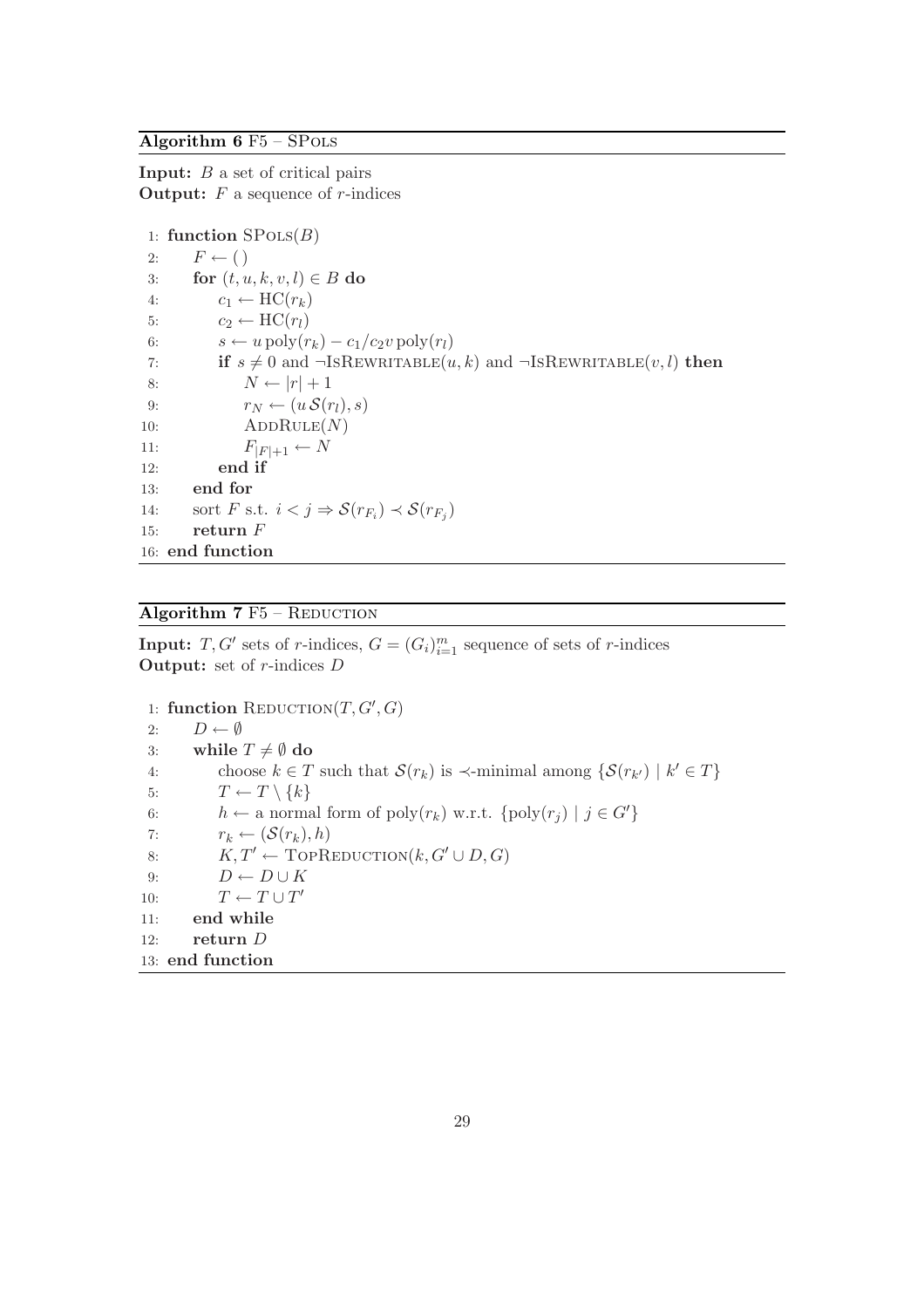### <span id="page-31-0"></span>Algorithm 8 F5 - FINDREDUCTOR

**Input:** k an r-index, G' a set of r-indices,  $G = (G_i)_{i=1}^m$  sequence of sets of r-indices **Output:** a set  $R$  of  $r$ -indices, possibly empty

1: function  $\text{FINDREDUCTOR}(k, G', G)$ 2:  $t \leftarrow \text{HT}(r_k)$ 3: for  $j \in G'$  do  $4:$  $t' \leftarrow HT(r_j)$ 5: Let  $v_j \mathbf{e}_{k_j} = \mathcal{S}(r_j)$ 6: if  $t' | t$  then 7:  $u \leftarrow t/t'$ 8: if  $u S(r_j) = S(r_k)$  or ISREWRITABLE $(u, j, k)$  or  $uv_j$  is top-reducible with respect to  $G_{k_i+1}$  then 9: continue 10: else 11:  $return {j}$ 12: end if 13: end if 14: end for 15: return ∅ 16: end function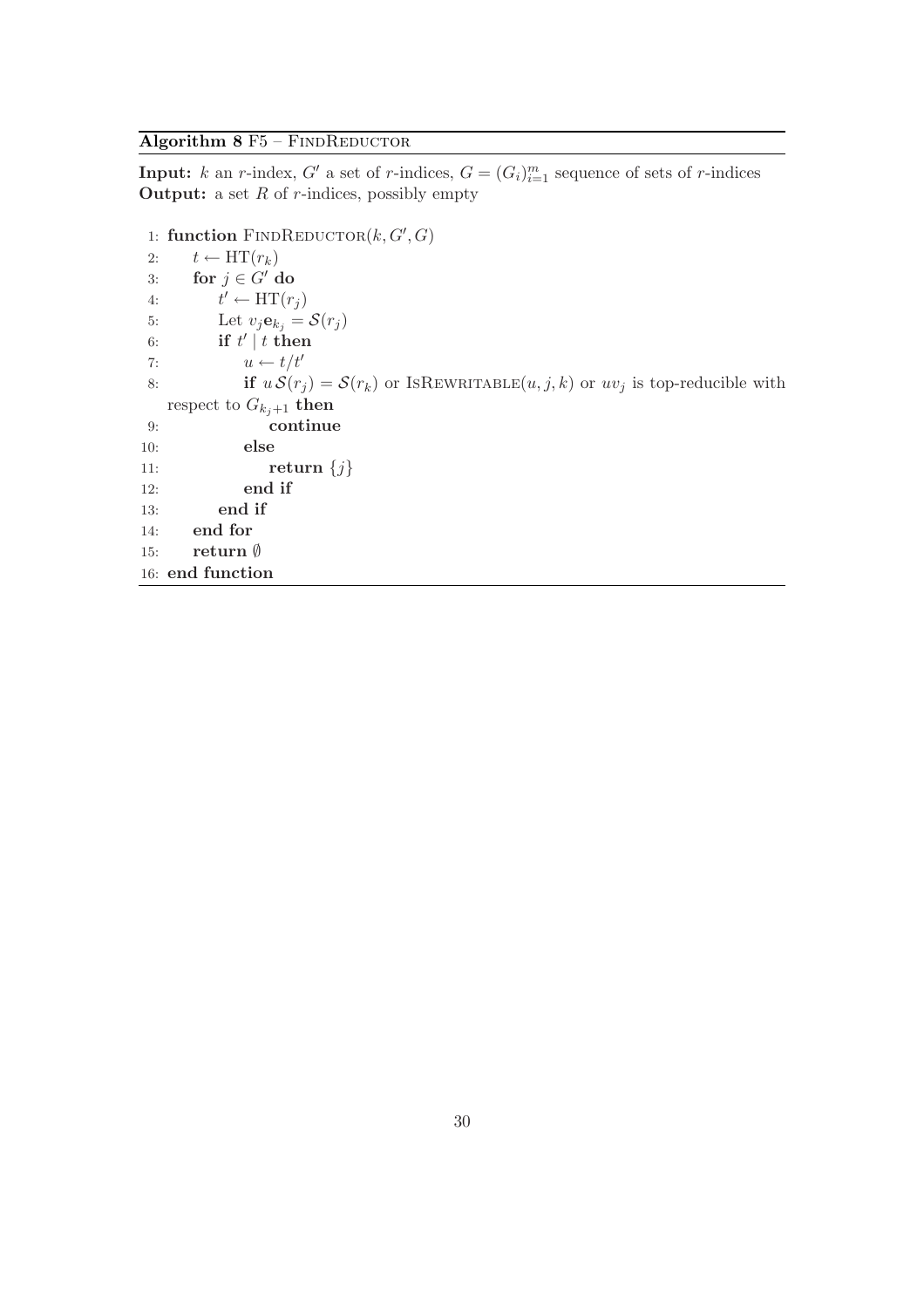#### <span id="page-32-0"></span>Algorithm  $9 F5 - TOPREDUCTION$

**Input:** k an r-index, G' a set of r-indices,  $G = (G_i)_{i=1}^m$  sequence of sets of r-indices **Output:**  $D, T$  two (possibly empty) sets of r-indices

```
1: function \text{TopREDUCTION}(k, G', G)2: if \text{poly}(r_k) = 0 then
 3: print "Warning, reduction to zero -F_5 may not terminate"
 4: return \emptyset, \emptyset5: end if
 6: p \leftarrow \text{poly}(r_k)7: J \leftarrow \text{FINDREDUCTOR}(k, G', G)8: if J = \emptyset then
 9: p \leftarrow p / \text{HC}(p)10: r_k \leftarrow (\mathcal{S}(r_k), p)11: return \{k\}, \emptyset12: else
13: Let j be the single element of J14: q \leftarrow \text{poly}(r_i)15: u \leftarrow HT(p)/HT(q)16: p \leftarrow p - \text{HC}(p) / \text{HC}(q)uq17: if u S(r_i) \prec S(r_k) then
18: r_k \leftarrow (\mathcal{S}(r_k), p)19: return \emptyset, \{k\}20: else
21: N \leftarrow |r| + 122: r_N \leftarrow (u \mathcal{S}(r_j), p)23: \qquad \qquad \text{ADD RULE}(N)24: return \emptyset, \{k, N\}25: end if
26: end if
27: end function
```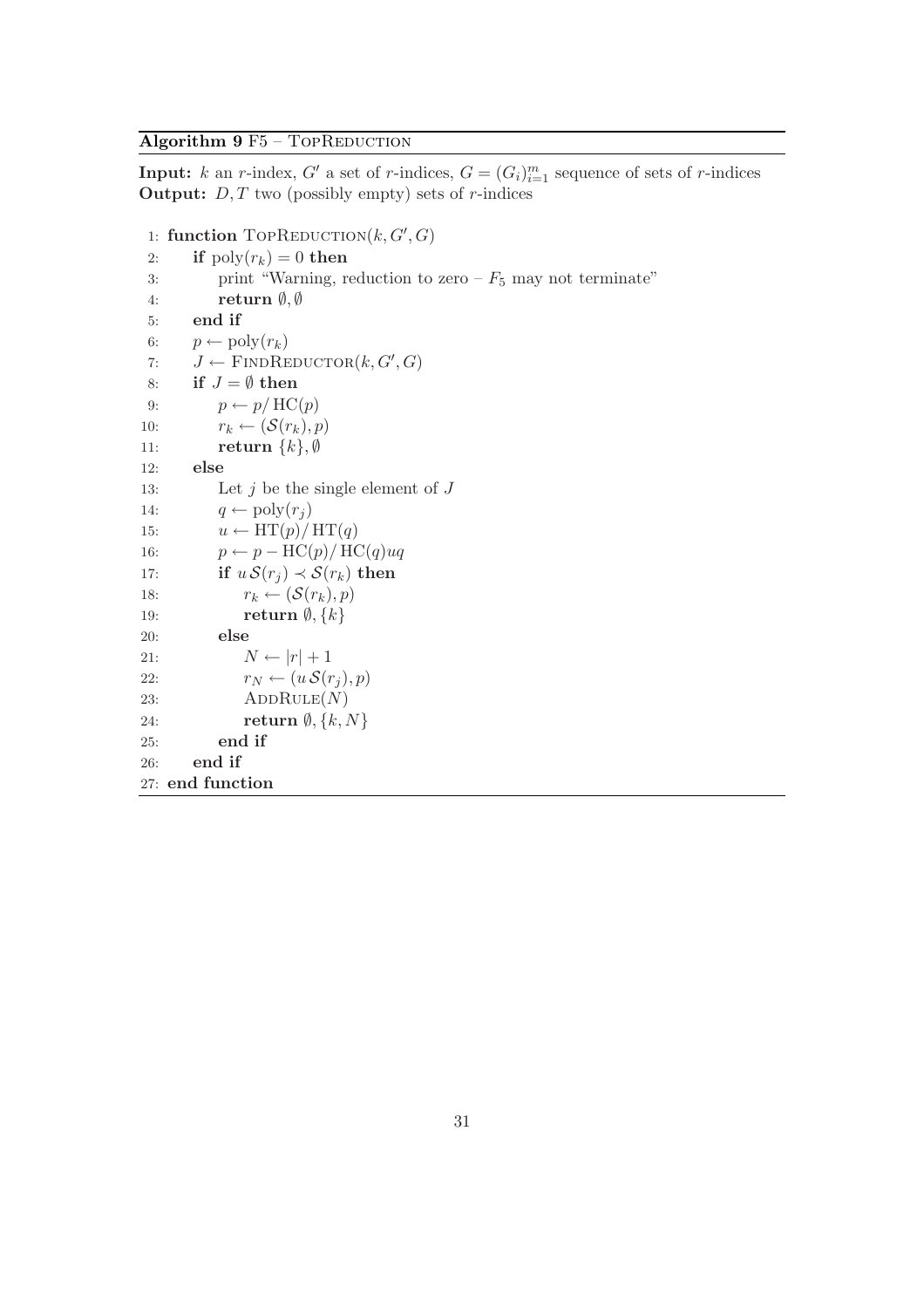<span id="page-33-0"></span>Algorithm 10 F5 – Simplification rules

**Input:**  $j$ , an  $r$ -index 1: procedure  $\text{ADDRULE}(j)$ 2: Let  $(t, e_i) = \mathcal{S}(r_i)$ 3: Rules<sub>i</sub>  $\leftarrow ((t, j))$  concat Rules<sub>i</sub> 4: end procedure

**Input:**  $u \in \mathcal{T}$ , k an r-index Output: true or false 1: function IsREWRITABLE $(u, k)$ 2:  $k' \leftarrow \text{Rewrite}(u, k)$ 3: return  $k \neq k'$ 4: end function

```
Input: u \in \mathcal{T}, k an r-index
Output: an r-index
 1: function \text{REWRITE}(u, k)2: Let (v, \mathbf{e}_l) = \mathcal{S}(r_k)3: for j \leftarrow 1, \ldots, |\text{Rules}_l| do
 4: Let (t, j') = \text{Rules}_{l,j}5: if t \mid uv then
 6: return j'7: end if
 8: end for
 9: return k10: end function
```
# 3.4 Proof of  $F_5$

We provide proof of the correctness, termination and, in some sense, efficiency, of  $F_5$ . Unfortunately, we were unable to free  $F_5$  from the hypothesis that F is a regular sequence in order to show the termination of  $F5(F)$ , and some gaps remain.

Notation. During the algorithm presented in the previous section, sets of labeled polynomials are stored as indices referring to the global variable  $r$ . To ease the notational pain, we establish a notation for dereferencing these indices. Suppose  $S$  is a variable holding indices referring to elements of  $r$ , and suppose at a certain step of the algorithm, val(r) and val(S) are the values of r and S, respectively. When discussing this step, we will identify variables with their values, and we denote by  $\hat{S}$  the set, resp., sequence, obtained from val(S) by replacing every index j by the labeled polynomial val(r)j.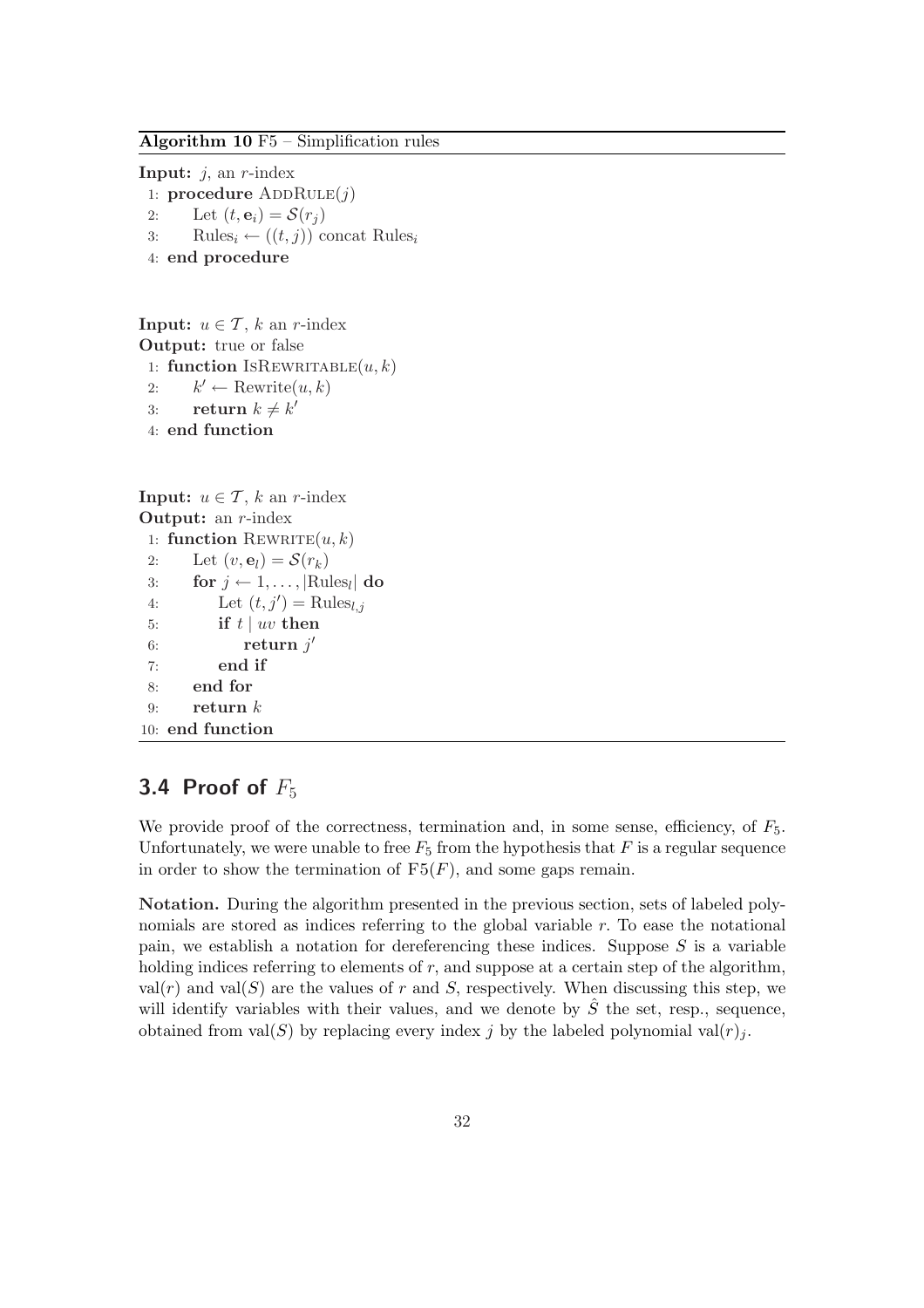<span id="page-34-0"></span>**Proposition 3.25** (Faugère's Proposition 2). Let  $\widetilde{R}$  be the set of all labeled polynomials  $r_k$  occurring during the execution of F5. Then every element of R is admissible.

*Proof.* Every labeled polynomial except for the standard polynomials  $(e_i, f_i)$  is built from others in one of four steps in TOPREDUCTION or SPOLS. Thus we proceed by induction: First we show that every standard labeled polynomial satisfies the claim, then we argue that any statement in the algorithm that alters or creates labeled polynomials produces only admissible ones.

Let  $(e_j, f_j)$  be a standard labeled polynomial. It is admissible since  $f_j = v_F(e_j)$ .

It remains to show that step  $9$  in SPoLs and steps 10, 18, 22 in TopReduction create only admissible labeled polynomials. Consider line  $10$  in TopReduction. If  $r = (t\mathbf{e}_i, p)$  is an admissible labeled polynomial with  $p \neq 0$ , then  $r' = (t\mathbf{e}_i, \frac{1}{\text{HC}_i})$  $\frac{1}{\text{HC}(p)}p$ ) is admissible, since only  $HT(p)$ , not  $HC(p)$  matters for r' to be admissible.

We claim that the three remain[in](#page-30-0)g steps which introdu[ce o](#page-32-0)r [change](#page-32-0) labeled polynomials all share the same form: Given two admissible labeled polyn[omia](#page-32-0)ls  $r_{j_1}, r_{j_2}$  and two terms  $u_1, u_2 \in \mathcal{T}$  such that

$$
u_2 \mathcal{S}(r_{j_2}) \prec u_1 \mathcal{S}(r_{j_1}), \tag{3.9}
$$

a new labeled polynomial  $r_{j_3} = (u_1 \mathcal{S}(r_{j_1}), u_1 \text{poly}(r_{j_1}) - u_2 \text{poly}(r_{j_2}))$  is formed. Indeed, the signatures in  $(3.9)$  cannot be equal in TOPREDUCTION since FINDREDUCTOR would have discarded such a reductor. In SPOLS, the relation  $(3.9)$  is ensured by the procedure CRITPAIR which swaps the components of a critical pair if necessary.

We show that in this situation r is admissible. Since  $r_{j_1}, r_{j_2}$  are admissible, there exist we show that in this situation  $r_1$ <br> $a, b \in \mathbb{F}[\underline{X}]^m$  such that  $r_{j_1} = \sum_{j=1}^m$ is admissible. Since  $r_{j_1}$ <br> $\sum_{j=k}^m a_j f_j$  and  $r_{j_2} = \sum_{j=1}^m$  $\sum_{j=l}^{m} b_j f_j$ , where  $1 \leq k \leq l \leq m$ , index(*a*) = *k*, index(*b*) = *l*, and  $HT(a_k)e_k = \mathcal{S}(r_{j_1})$ . This gives a representation

$$
poly(r_{j_3}) = \sum_{j=k}^{m} (u_1 a_j - u_2 b_j) f_j.
$$

The index of  $u_1a-u_2b$  is k, since  $k \leq l$ . If  $k < l$ , then  $u_2b_k = 0$ ; if  $k = l$ , then  $u_2 \text{HT}(b_k) <$  $HT(u_1) HT(a_k)$  by (3.9). In either case, we have  $HT(poly(r_{j_2})) = u_1 HT(a_k)$ , so the new labeled polynomial  $r_{j_3}$  is admissible.

$$
\qquad \qquad \Box
$$

The next proposition shows that  $F_5$  treats only normalized pairs, and that the routine CRITPAIR does not reject any normalized pair.

**Proposition 3.26.** Suppose that for every  $j \in \{i+1,\ldots,m\}$ , the set  $G_j$  is a Gröbner basis of the ideal generated by  $f_1, \ldots, f_m$ .

- (i) All labeled polynomials in  $G_i$  created during the execution of  $F5(f_i, i, G)$  are normalized.
- (ii) Every tuple  $(t, u_1, k, u_2, l)$  returned by CRITPAIR(k, l, i, G) represents a normalized critical pair  $(r_k, r_l)$ .
- (iii) If  $(r_k, r_l)$  is normalized, then CRITPAIR $(k, l, i, G)$  returns a tuple  $(t, u_1, k, u_2, l)$ .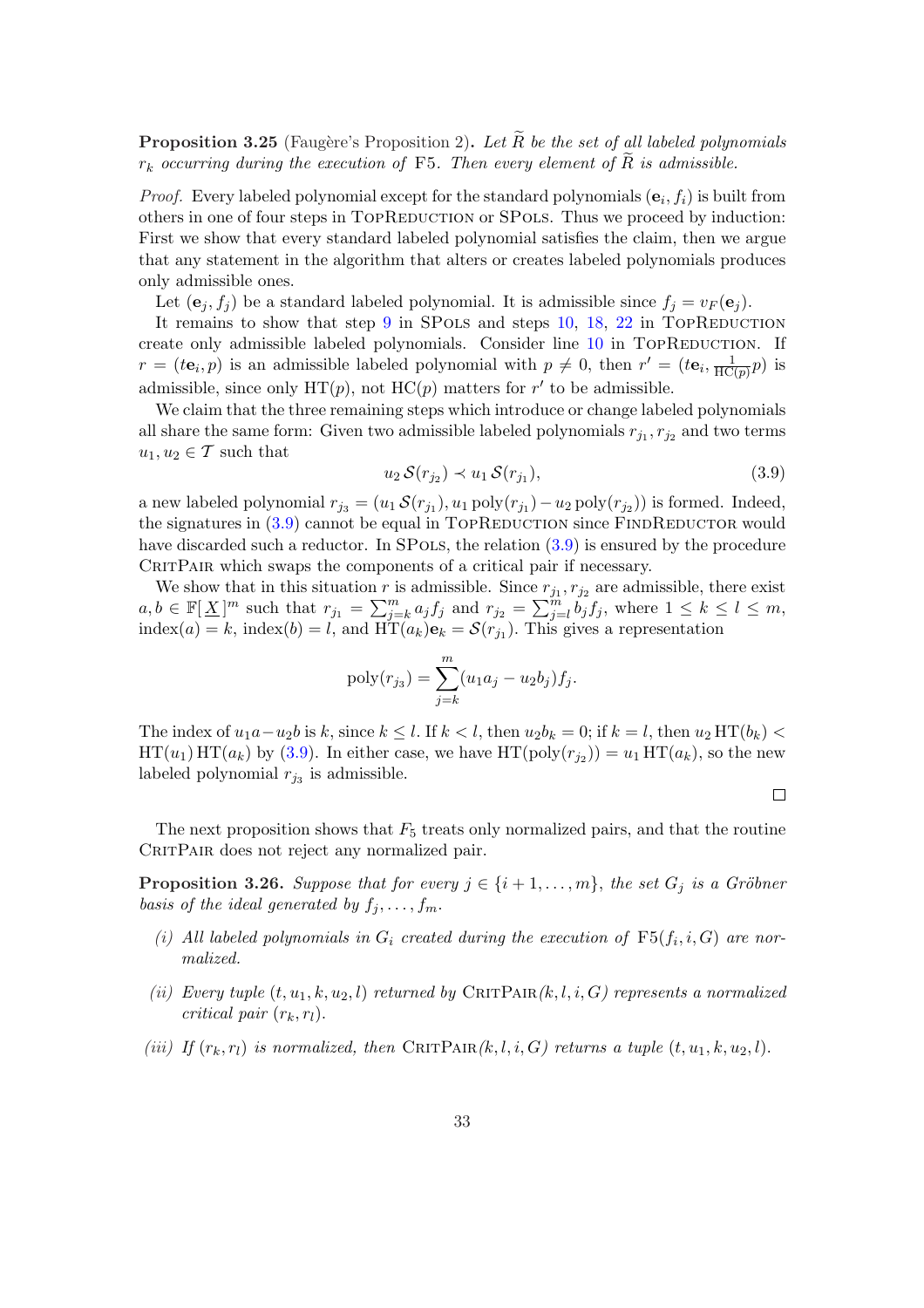#### (iv) If  $(r_k, r_l)$  is normalized, then CRITPAIR $(l, k, i, G)$  returns a tuple  $(t, u_1, k, u_2, l)$ .

Proof. (i) We proceed by induction on the creation of labeled polynomials: We argue that the standard labeled polynomials of the form  $(e_i, f_i)$  created during  $F_5$  are normalized, and that, given normalized labeled polynomials, line 9 of SPols and lines 22 of TOPREDUCTION result only in normalized labeled polynomials.

F5, li[n](#page-34-0)e 5 and ALGORITHMF5, line 2: If a standard labeled polynomial  $(e_i, f_i)$ , where  $1 \leq i < m$ , is not normalized, then the constant 1 is top-reducible by  $\langle f_{i+1}, \ldots, f_m \rangle$ . But then  $G_{i+1} \cap \mathbb{F}^\times \neq \emptyset$ , i.e.,  $\langle f_{i+1}, \ldots, f_m \rangle = \mathbb{F}[\underline{X}]$ , in w[hic](#page-30-0)h case F5 had termi[nat](#page-32-0)ed already after step  $i+1$  due to line 11. Hence  $(e_i, f_i)$  is normalized.

SPOLS, [li](#page-27-0)ne 9: If a labeled poly[nom](#page-28-0)ial  $r_N$  is created in line 9 of SPOLS from a normalized critical pair  $(t, u_1, k, u_2, l)$  produced by CRITPAIR, then in particular  $u_1r_k$  is normalized. Since  $\mathcal{S}(r_N) = u_1 \mathcal{S}(r_k)$ , this implies  $r_N$  is normalized.

TOPREDUCTION, line 22: Due [to t](#page-27-0)he check in line 8 of FINDREDUCTOR, line 22 of TOPREDUCTION yields a [n](#page-30-0)ormalized labeled polynomial.

(ii) Regarding (ii), simply note that in lines  $6-11$ , CRITPAIR swaps the components of a given critical pair if necessary and that it ensures in lines [1](#page-32-0)6 and 19 that both  $u_1r_k$ and  $u_2r_l$  are normalized. [He](#page-32-0)nce any pair produced by [C](#page-31-0)RITPAIR is normalized.

(iii) Conversely, any normalized pair passes the checks in lines 15 and 18, proving (iii).

[\(iv](#page-34-0)) follows fro[m \(](#page-34-0)iii) an[d](#page-29-0) the swap performed [in li](#page-29-0)nes  $6-11$  [of](#page-29-0) CRITPAIR.  $\Box$ 

Unfortunately, our proof of  $F_5$  is not complete; it seemed within reach, but we were un[abl](#page-34-0)e to show that certain optimizations were correct. One [of](#page-29-0) the[se g](#page-29-0)aps conc[ern](#page-34-0)s the so-called *simpli[fica](#page-34-0)tion r[u](#page-29-0)les* where certain products  $ur_k$  $ur_k$  of a term u and a labeled polynomial  $r_k$  are called *rewritable*.

We say that a module term  $te_k$  divides another module term  $ve_l$ , written  $te_k | ve_l$ , if  $k = l$  and there is a term u such that  $ut = v$ , i.e.,  $ut\mathbf{e}_k = v\mathbf{e}_l$ .

**Definition 3.27.** Let  $r_k$ ,  $r_l$  be labeled polynomials occurring during the execution of F5(F), and let u, v be terms. We say that the pair  $(u, r_k)$  is rewritable by  $(v, r_l)$  if  $l > k$ and  $t S(r_l) = u S(r_k)$ . If  $p = (r_i, r_j)$  is a critical pair, then we call p rewritable if one of  $(u_{ij}, r_i), (u_{ji}, r_j)$  is rewritable.

We state some conjectures regarding optimizations included in  $F<sub>5</sub>$ . All of them are implicitly used by Faugère in his paper  $[14]$ , but unfortunately he does not provide a proof, just examples in simplified cases. Although not having succeeded in proving them, after studying the paper  $[21]$ , the author of the present thesis is convinced they – or similar statements ensuring the correctness of  $F_5$  – can be proven using the linear algebra viewpoint described in  $[12, 21]$ . ([Faug](#page-52-0)ère also gives a linear algebra example in [14].) It is should therefore be [a th](#page-52-0)eoretically (and practically) rewarding task to find an " $F_4$ -like" variant of  $F_5$ .

**Conjecture 3.28.** Let  $ur_k$  be a [product](#page-52-0) of a term u and a labeled polynomial  $r_k$  occurring [dur](#page-52-0)ing step i of  $F5(F)$ . Let  $F_i = (f_i, \ldots, f_m, g_1, \ldots, g_{n-m})$ , where

$$
\{f_i,\ldots,f_m,g_1,\ldots,g_{n-m}\}=\hat{G}_i\setminus{\text{poly}(r_k)}.
$$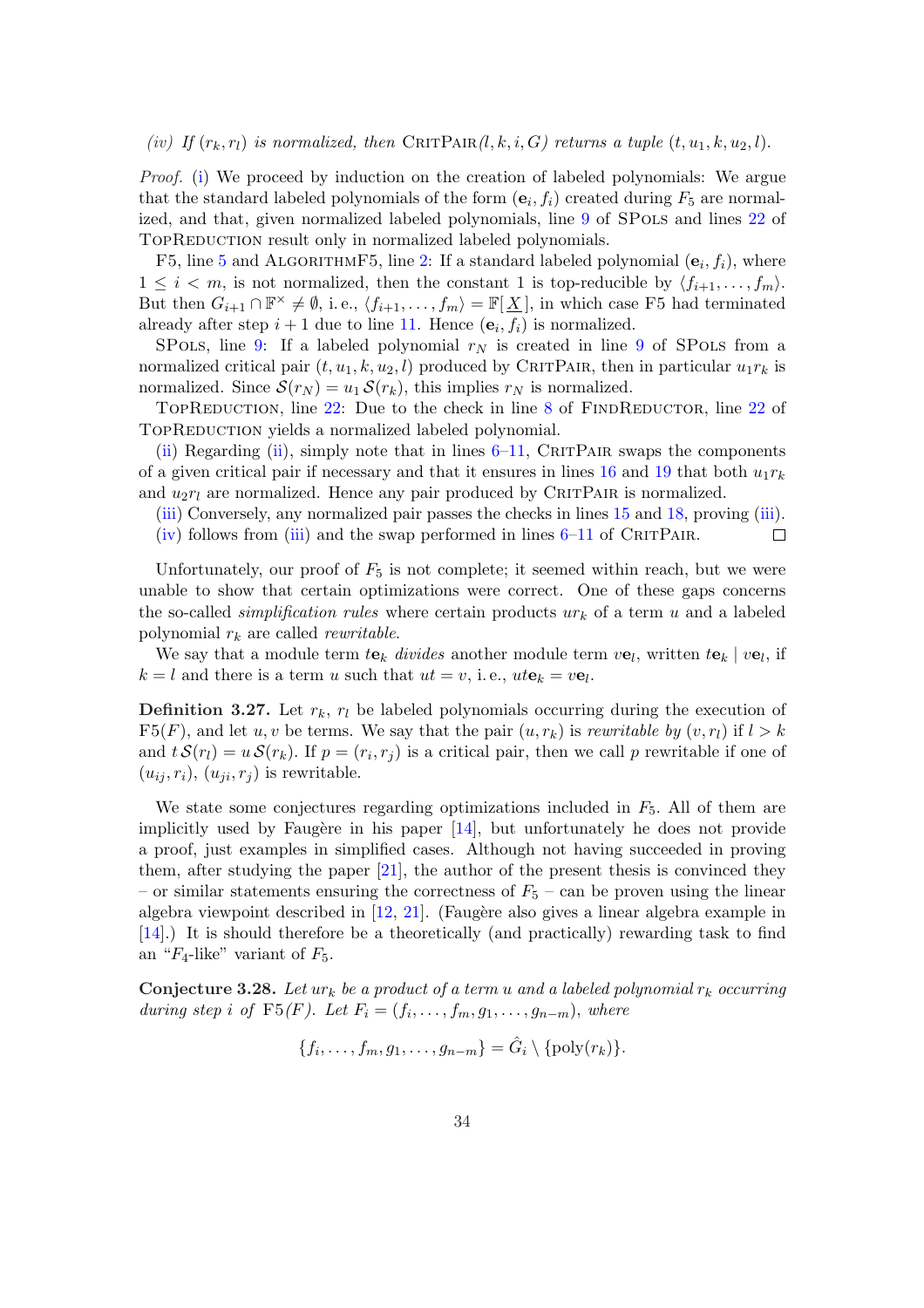If there is a nonzero syzygy  $s \in Syz(F')$  such that  $\text{MHT}(s) \mid u \mathcal{S}(r_k)$ , then  $ur_k$  is redundant. In particular, if  $ur_k$  is a component of a critical pair, then the critical pair is redundant, and if  $ur_k$  is used as a reductor, then the reductor need not be used. More specifically,

- $(i)$  if no labeled polynomial is reduced to zero in F5, then it suffices to treat critical pairs that are not rewritable;
- (ii) if no labeled polynomial is reduced to zero in F5, then it suffices to employ only reductors  $ur_k$  such that  $(u, r_k)$  is not rewritable; and
- (iii) it suffices to employ only reductors  $ur_k$  such that  $(u, r_k)$  is normalized.

We briefly describe how to derive the more specific statements in the above conjecture from the general case. Statements (i) and (ii) are both based on an idea that we first found in the paper [21] by Möller, Mora and Traverso: Suppose  $ur_k$  is rewritable by  $(v, r_l)$ . Since  $r_l$  was not reduced to zero, there is a labeled polynomial  $r_j \in \hat{G}_i \setminus \{r_k\}$  such that  $\mathcal{S}(r_j) = \mathcal{S}(r_l)$ . As  $r_l$  is admissible by Proposition 3.25, there exists a representation  $h = (h_1, \ldots, h_m) \in \mathbb{F}[\underline{X}]$  such that  $v_F(h_1, \ldots, h_m) = g_i$  and  $\text{MHT}(h_1, \ldots, h_m) = \mathcal{S}(r_i)$ divides  $u S(r_k)$ . Th[us](#page-52-0)  $s = (h_1, \ldots, h_m, 0, \ldots, 0) - e_j$  is a nonzero syzygy in Syz $(F_i)$ such that  $\text{MHT}(s) \mid u \mathcal{S}(r_k)$ . Concerning statement (iii), assume that  $\hat{G}_{i+1}$  is a Gröbner basis of  $\langle f_{i+1}, \ldots, f_m \rangle$ , and that  $\mathcal{S}(r_k) = t\mathbf{e}_i$ . Since  $ur_k$  $ur_k$  is not normalized, there is an  $r_j \in \hat{G}_{i+1}$  such that  $HT(r_j) \mid ut$ . Since  $g_j \in \langle f_{i+1}, \ldots, f_m \rangle$ , there is a representation  $g_j \in G_{i+1}$ <br> $g_j = \sum_{j=1}^m$  $\sum_{j=i+1}^{m} h_j f_j$ . Therefore  $g_j f_i$  – эшс<br> $\bigtriangledown m$  $\sum_{j=i+1}^{m} h_j f_i f_j = 0$ , and so

$$
s = g\mathbf{e}_i - \sum_{j=i+1}^m h_j \mathbf{e}_j = \sum_{j=i+1}^m h_j \pi_{ij} \in \text{PSyz}(F) \subseteq \text{Syz}(F_i)
$$

is a syzygy with MHT(s)  $| u S(r_k)$ .

The reduction in  $F_5$  is similar, but not identical to the one used in the homogeneous version of Buchberger's algorithm described in [23, 24]. Most notably, it deviates in the following points.

- (i) Only top-reductions are performed.
- (ii) Some reductors are discarded. Hence, p[olynom](#page-53-0)ials might not necessarily be reduced to a normal form, as all reductors might have been rejected.
- (iii) New polynomials might be created during the reduction.
- (iv) Polynomials are treated in increasing order by signature.

Despite these differences, the following lemma shows that the function REDUCTION still does what one would expect.

**Lemma 3.29.** If  $F = (f_1, \ldots, f_m)$  is a regular sequence of homogeneous polynomials in  $\mathbb{F}[X] \setminus \{0\}$ , then the following holds for any call REDUCTION(T, G) made during the execution of  $F5(F)$ .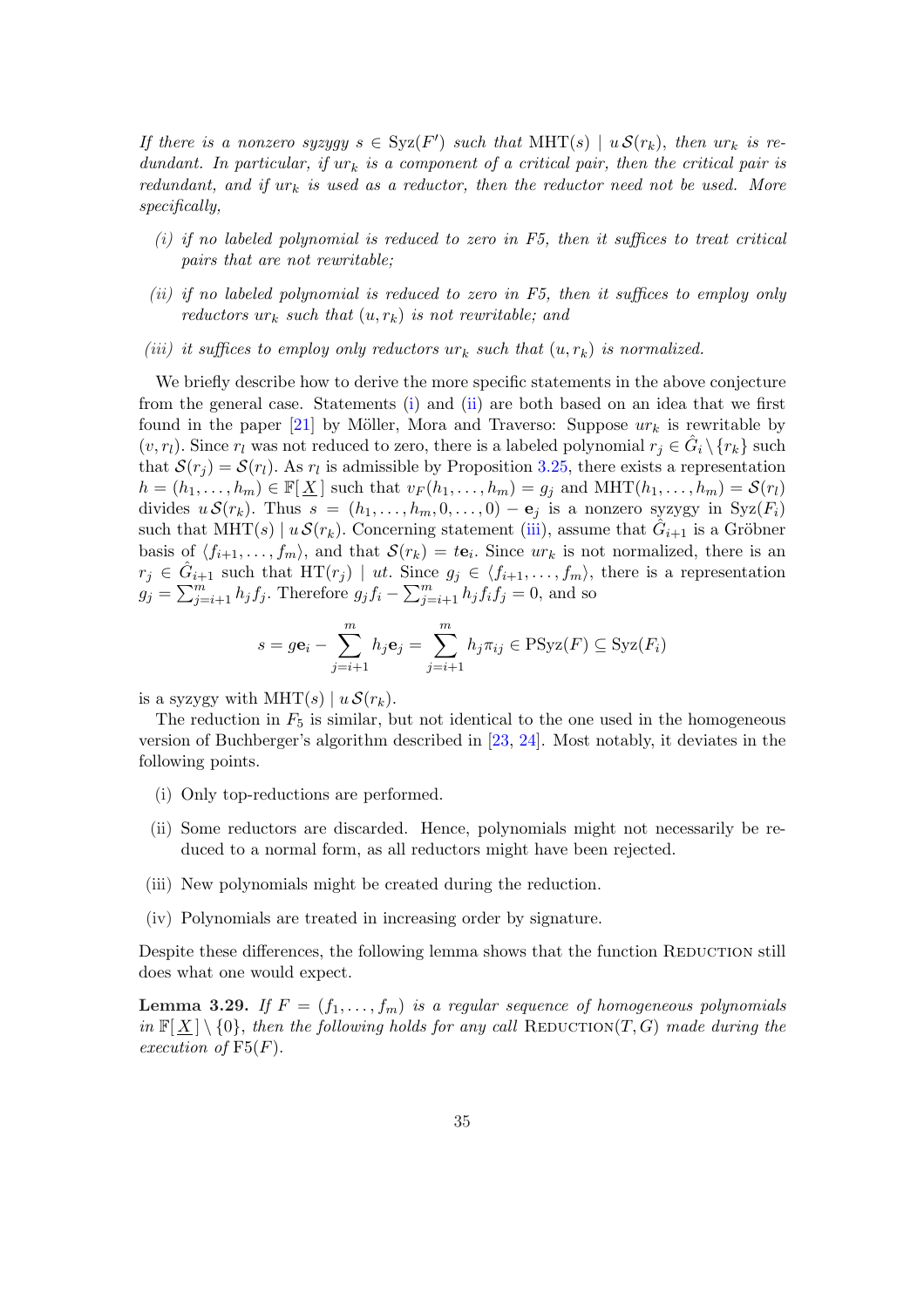- <span id="page-37-0"></span> $(i)$  The procedure REDUCTION terminates after finitely many steps.
- (ii) Assume the S-polynomial corresponding to a normalized critical pair  $(t, u, r_i, v, r_k)$ is

$$
r_l = (u \mathcal{S}(r_j), \text{HC}(r_k)u \,\text{poly}(r_j) - \text{HC}(r_j)v \,\text{poly}(r_k)).\tag{3.10}
$$

Suppose D is the result of a call REDUCTION(T, G). Let  $\hat{D} = \{r_{\alpha} \mid \alpha \in D\}$ , and  $\hat{G} = \{r_{\alpha} \mid \alpha \in G\}$ . Then for all  $r_l \in \hat{T}$  defined as in (3.10),

$$
r_l = \mathcal{O}_{\hat{G}\cup\hat{D}}(r_l) = o_{\hat{G}\cup\hat{D}}(ur_j). \tag{3.11}
$$

*Proof.* (i) Termination. Suppose s is the value of the variable k assigned in line 4 of REDUCTION(T, G). In fact, s is uniquely determined in this situation, because no two S-polynomials have the same signature (otherwise the left component of the second Spolynomial would be rewritable). Then  $s$  is passed to TOPREDUCTION, resulting i[n o](#page-30-0)ne of four possible return values:

- (i)  $\emptyset$ ,  $\emptyset$ :  $r_s$  is discarded because poly $(r_s) = 0$
- (ii)  $\{s\}, \emptyset$ : poly $(r_s)$  is in normal form with respect to A
- (iii)  $\emptyset$ ,  $\{s\}$ :  $r_s$  is reduced by an element of A
- (iv)  $\emptyset$ ,  $\{s, N\}$ : a copy of  $r_s$ , reduced by A, is introduced

In cases (i) and (ii), s will not be treated again in REDUCTION, whereas in cases (iii) and (iv), the variable k will be assigned the value s again. In case (iii), this is obvious due to the uniqueness of s. In the situation of (iv), the new labeled polynomial  $r_N$  has a larger signature than  $r_s$ , hence  $\mathcal{S}(r_s)$  will still be minimal.

Therefore every polynomial  $r_s$  is reduced until it is either discarded, as in case (i), or included in  $D$ , as in case (ii).

Say  $t = HT(r<sub>s</sub>)$ , and a polynomial is created in case (iv). Then in subsequent calls, FINDREDUCTOR will not yield the same reductor for polynomials of head term  $t$  as before, since a new simplification rule was added. By construction, the new polynomial is homogeneous of the same degree and has a smaller head term than  $t$ , therefore it cannot serve to reduce t. So for every polynomial that is initially in  $R$ , case (iv) is entered only a finite number of times. Furthermore, there cannot be an infinite number of polynomials created this way, since their head terms are strictly decreasing, and there are only a finite number of possible reductors.

Clearly, case (iii) cannot occur infinitely often, so we conclude that the function Re-DUCTION terminates after a finite number of steps.

(ii) Representation of S-polynomials. Suppose we are in the situation of the lemma. As argued above,  $r_l$  is repeatedly top-reduced by  $\hat{G} \cup \hat{D}$ . If  $r_l$  is eventually reduced to zero, there is nothing to show. Otherwise, suppose  $(\mathcal{S}(r_l), p)$  is the reduced version of  $r_l$ whose r-index is included in  $D$ . Due to the top-reductions performed, there is a standard representation of  $\text{poly}(r_l)$ 

$$
poly(r_l) = cp + \sum_{j \in M} p_j \text{ poly}(r_j), \qquad (3.12)
$$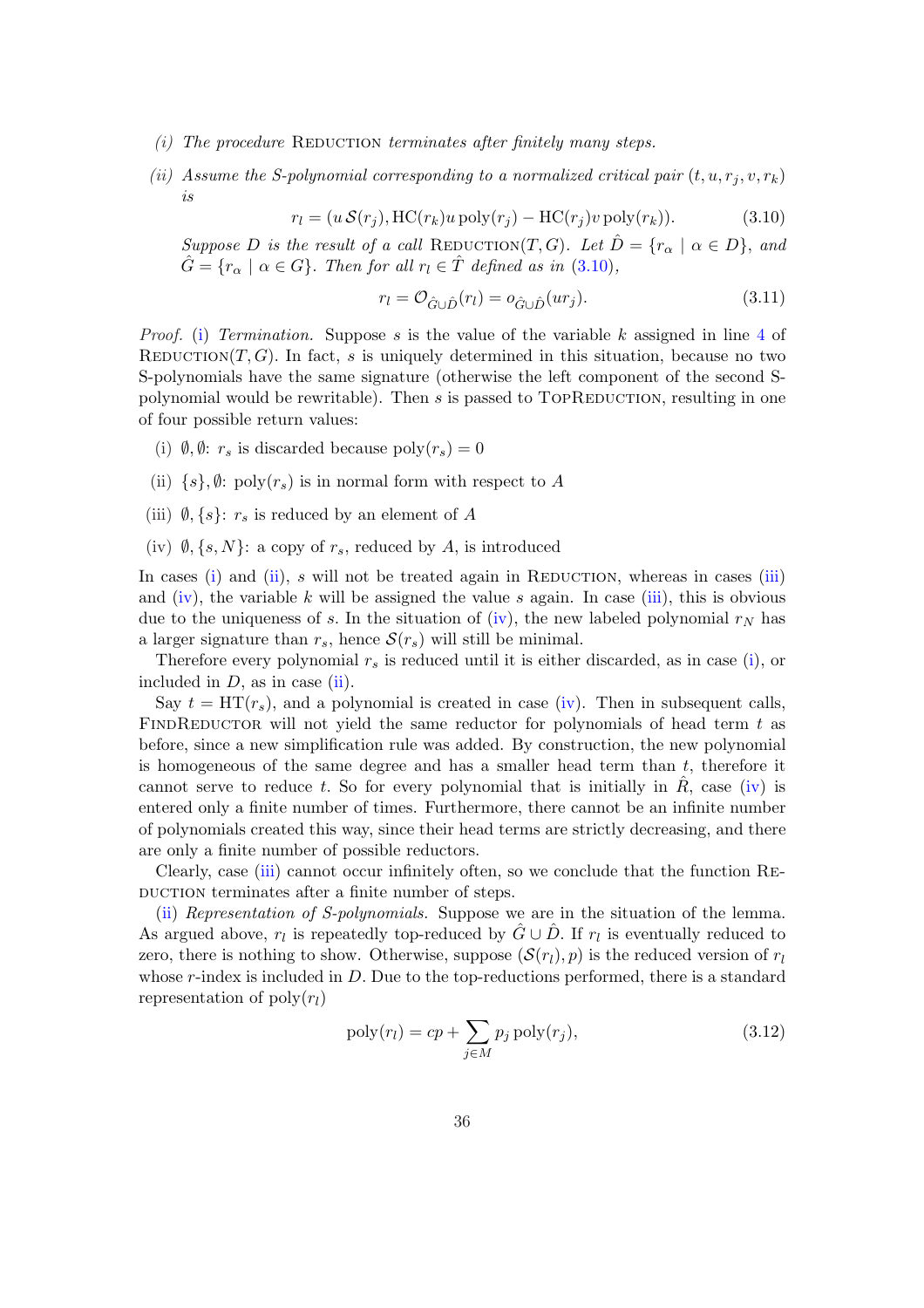<span id="page-38-0"></span>in the sense of Definition 3.10, where  $M \subseteq G_2 \cup D$  is the set of r-indices of the reductors used, the polynomial p is monic,  $c \in \mathbb{F}^{\times}$ , and the  $p_j$  are nonzero polynomials.

The last if-clause in TOPREDUCTION ensures that for every  $j \in M$  and every term  $t \in p_i$ , we have  $t \mathcal{S}(r_i) \prec \mathcal{S}(r_i)$ , so in particular  $HT(p_i) \mathcal{S}(r_i) \prec \mathcal{S}(r_i)$ .

Now we see that (3.12[\) is an](#page-19-0)  $r_l$ -representation of  $r_l$  with respect to  $G \cup D$  in the sense of Definition 3.11. This gives the first equation in  $(3.11)$ . For the second, we just notice that  $\mathcal{S}(r_l) \preceq \mathcal{S}(ur)$  and  $HT(r_l) = HT(\text{spol}(r_j, r_k)) < \tau j k = u HT(r_j)$ .

 $\Box$ 

**Theorem 3[.30](#page-19-0)** (Faugère's Theorem 2). Let  $F = (f_1, \ldots, f_m)$  be a regular sequence of homogeneous polynomials in  $\mathbb{F}[X] \setminus \{0\}$ . Then the result of  $F5(F)$  is a Gröbner basis of the ideal generated by F.

Proof. Aiming to apply Corollary 3.23, we verify that its hypotheses are satisfied.

Without loss of generality, we may assume that the polynomials  $f_1, \ldots, f_m$  are monic, as this does not change the ideal and every  $f_i$  is divided by its head coefficient in line  $5$ of F5, respectively, line  $2$  of ALGORITHMF5.

F5 may terminate "early" if dur[ing s](#page-25-0)ome stage i of the algorithm, the ideal  $\langle F \rangle$  turns out to be the trivial ideal  $\mathbb{F}[\underline{X}]$  in line 11. In this case,  $\hat{G}_i$  certain[ly](#page-27-0) is a (probably highly redundant) Gröbner ba[sis](#page-28-0) of  $\langle F \rangle$ . Hence we can assume that  $\langle F \rangle \neq \mathbb{F}[\underline{X}]$ .

Assumption 3.15 (i). By the argument above, we can assume every  $f_i$  is monic. Each labeled polynomial of the form  $(e_i, f_i)$  is included in the set  $G_i$ , and so eventually  $(\mathbf{e}_i, f_i) \in \hat{G}_1$  for every  $i = 1, \ldots, m$ , si[nce](#page-27-0)  $\hat{G}_m \subseteq \cdots \subseteq \hat{G}_1$ .

Assumption 3.15 (ii). The algorithm constructs the polynomials in  $\hat{G}_1$  in four ways, which we can [descri](#page-20-0)b[e](#page-20-0) recursively:

- The algorithm includes input polynomials  $f_i$ ,
- it create[s S-polyn](#page-20-0)omials from polynomials in  $\langle F \rangle$ ,
- it divides polynomials in  $\langle F \rangle$  by a constant, and
- it subtracts polynomials in  $\langle F \rangle$  from others in  $\langle F \rangle$ .

As these operations do not leave the ideal, we get  $\hat{G}_1 \subset \langle F \rangle$ .

Assumption 3.15 (iii). This hypothesis is a consequence of Proposition 3.25, and of line 10 in TOPREDUCTION.

Hypothesis of Corollary 3.23. Suppose  $(r_k, r_l)$  is a normalized pair with  $k, l \in G_1$ . Then by Proposition 3.26 (iii)–(iv), the S-polynomial spol $(r_k, r_l)$  is treated in some step i of the algorithm. [Let](#page-20-0) D [be](#page-20-0) the result of the call to REDUCTION(T, G) with spol $(r_k, r_l) \in T$ . As [ever](#page-32-0)y element of D is eventually included in the intermediate Gröbner basis in line  $16$ of ALGORITHMF5, we have  $D \subseteq G_i$  $D \subseteq G_i$  by the end of stage i. By Lemma 3.29, it follows that  $\text{poly}(r_l)$  was eit[her r](#page-34-0)e[duc](#page-34-0)e[d t](#page-35-0)o zero modulo  $\hat{G}_i$ , or  $\text{spol}(r_k, r_l) = o_{\hat{G}_i}(u_{kl}r_k) = o_{\hat{G}_1}(u_{kl}r_k)$ .

Therefore, all hypotheses of Corollary 3.23 are satisfied, and so  $\hat{G}_1$  is a Gröbner b[asis](#page-28-0) of the ideal  $\langle F \rangle$ .  $\Box$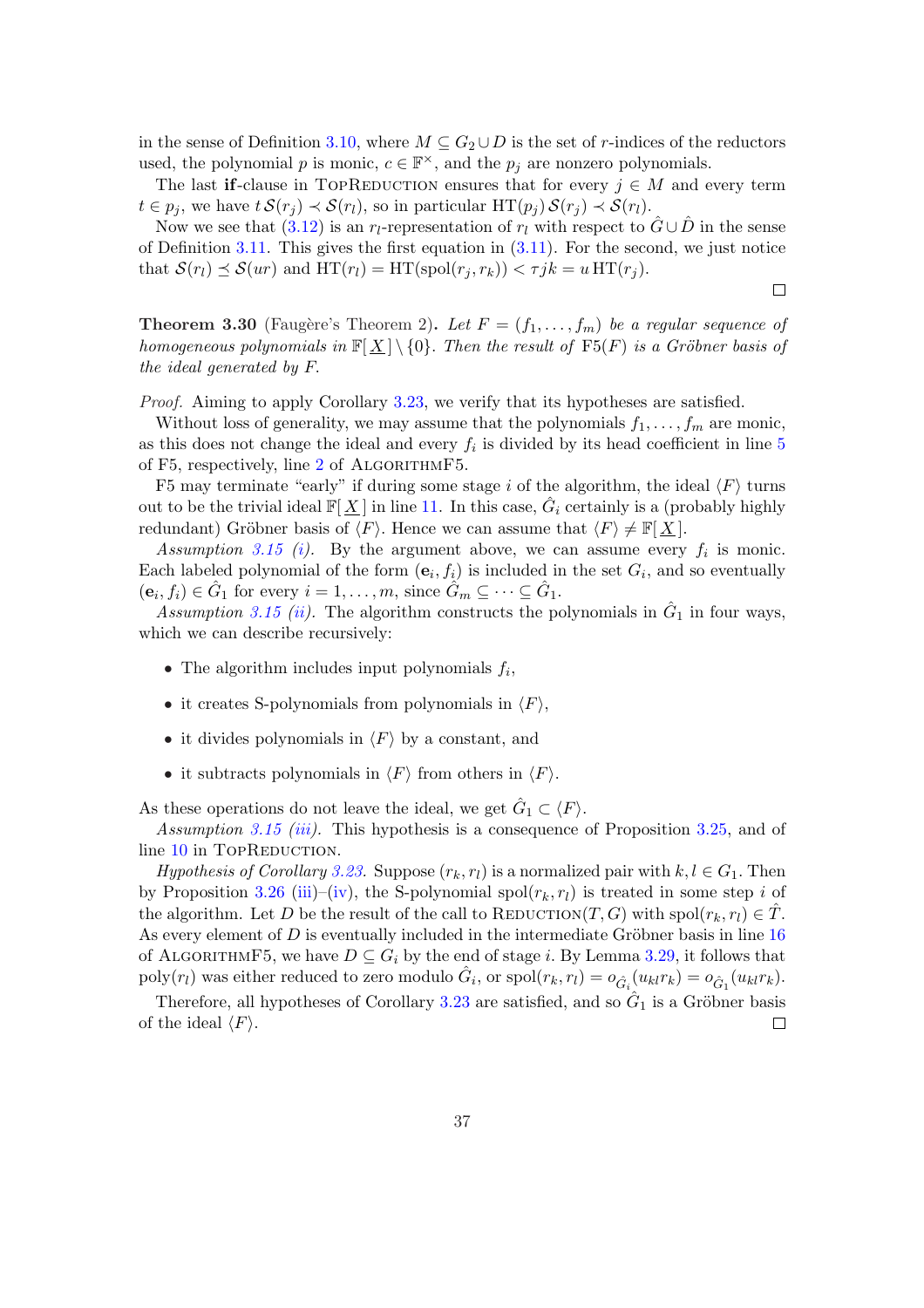<span id="page-39-0"></span>It should be noted that in  $[14]$ , Faugère sketches a proof of the above theorem that argues using truncated Gröbner bases, cf. Corollary 3.34.

The following conjecture states that the algorithm F5 terminates if there is no reduction to zero. Unfortunately, we were unable to complete Faugère's sketch given in  $[14]$ , and so we can only give a par[tial](#page-52-0) proof of what otherwise would have been a theorem. Experimental evidence the author has collected wit[h his i](#page-41-0)mplementation of  $F_5$  seems to support the claim.

**Conjecture 3.31.** Suppose  $F = (f_1, \ldots, f_m)$  is a sequence of homogeneous monic polynomials such that no reduction to zero occurs during the algorithm  $F5(F)$ . Then  $F5(F)$ terminates.

Partial proof. Let R be the result of a call of the function REDUCTION and  $\hat{G}_i$  the intermediate Gröbner basis prior to including the elements of  $\hat{R}$ . It suffices to show that if  $R \neq \emptyset$ , then  $\langle \text{HT}(\hat{G}_i) \rangle \neq \langle \text{HT}(\hat{G}_i \cup \hat{R}) \rangle$ , for then, as  $\mathbb{F}[\underline{X}]$  is noetherian, eventually R will be the empty set and remain empty.

Suppose  $\tilde{R}$  is nonempty. Without loss of generality, we may furthermore assume that R is finite and  $i = 1$ . Choose  $r_k \in R$  such that  $\mathcal{S}(r_k)$  is  $\prec$ -maximal. We show that  $r_k$  is not top-reducible by any other element of  $\hat{G}_1 \cup \hat{R}$  and thus in particular  $\langle \text{HT}(\hat{G}_1) \rangle \neq \langle \text{HT}(\hat{G}_1 \cup \{r_k\}) \rangle.$ 

Suppose by way of contradiction that there exists an  $r_l \in (\hat{G}_1 \cup \hat{R}) \setminus \{r_k\}$  such that  $HT(r_l) | HT(r_k)$ , say  $u HT(r_l) = HT(r_k)$  with  $u \in \mathcal{T}$ . Clearly  $poly(r_l) \notin \langle \hat{G}_2 \rangle$ , otherwise  $r_k$  could have been reduced by  $\hat{G}_2$  in line 6 of REDUCTION.

We distinguish four cases.

- Case 1.  $ur_l$  is normalized. Note that  $u S(r_l) \neq S(r_k)$ , otherwise  $r_k$  would have been discarded due to the rewriting rules.
	- Case 1.1.  $\mathcal{S}(r_k) \prec u \mathcal{S}(r_l)$ . We claim that the critical pair  $(HT(r_k), u, r_l, 1, r_k)$  was introduced in the list. Indeed,  $(u, r_l)$  is normalized since  $u S(r_l)$  is not topreducible by  $G_2$  and by Proposition 3.26,  $r_k$  and therefore  $(1, r_k)$  is normalized. Together with the assumption that  $\mathcal{S}(r_k) \prec u \mathcal{S}(r_l)$ , this implies that the critical pair is normalized, hence it was created by CRITPAIR by Proposition  $3.26$  (iii)–(iv). The corresponding S-polynomial produced by the procedure SPOLS is  $(u \mathcal{S}(r_l), u r_l - r_k)$ . [As t](#page-34-0)he signature of a labeled polynomial is not changed during the reduction and by assumption no reduction to zero occurs, R contains some labeled polynomial with signature  $u \mathcal{S}(r_l)$ . But  $S(r_k) \prec u S(r_l)$  $S(r_k) \prec u S(r_l)$  $S(r_k) \prec u S(r_l)$ , c[ont](#page-34-0)r[adic](#page-35-0)ting the assumption that  $S(r_k)$  is maximal.
	- Case 1.2.  $u S(r_l) \prec S(r_k)$ . Since  $S(r_k)$  is maximal,  $r_k$  was the last labeled polynomial to be included in D. In particular, when TOPREDUCTION is passed  $r_k$ , the labeled polynomial  $r_l$  is already in  $\hat{D}$ . But then  $u \mathcal{S}(r_l) \prec \mathcal{S}(r_k)$  implies that  $r_k$  can be reduced by  $r_l$ , a contradiction.
- Case 2.  $ur_l$  is not normalized. Since  $r_l$  is admissible by Proposition 3.25, there exists  $s' \in \mathbb{F}[\underline{X}]^m$  such that  $s'_1 \neq 0$ ,  $v_F(s') = \text{poly}(r_l)$ , and  $HT(s'_1)e_1 = \mathcal{S}(r_l)$ . Let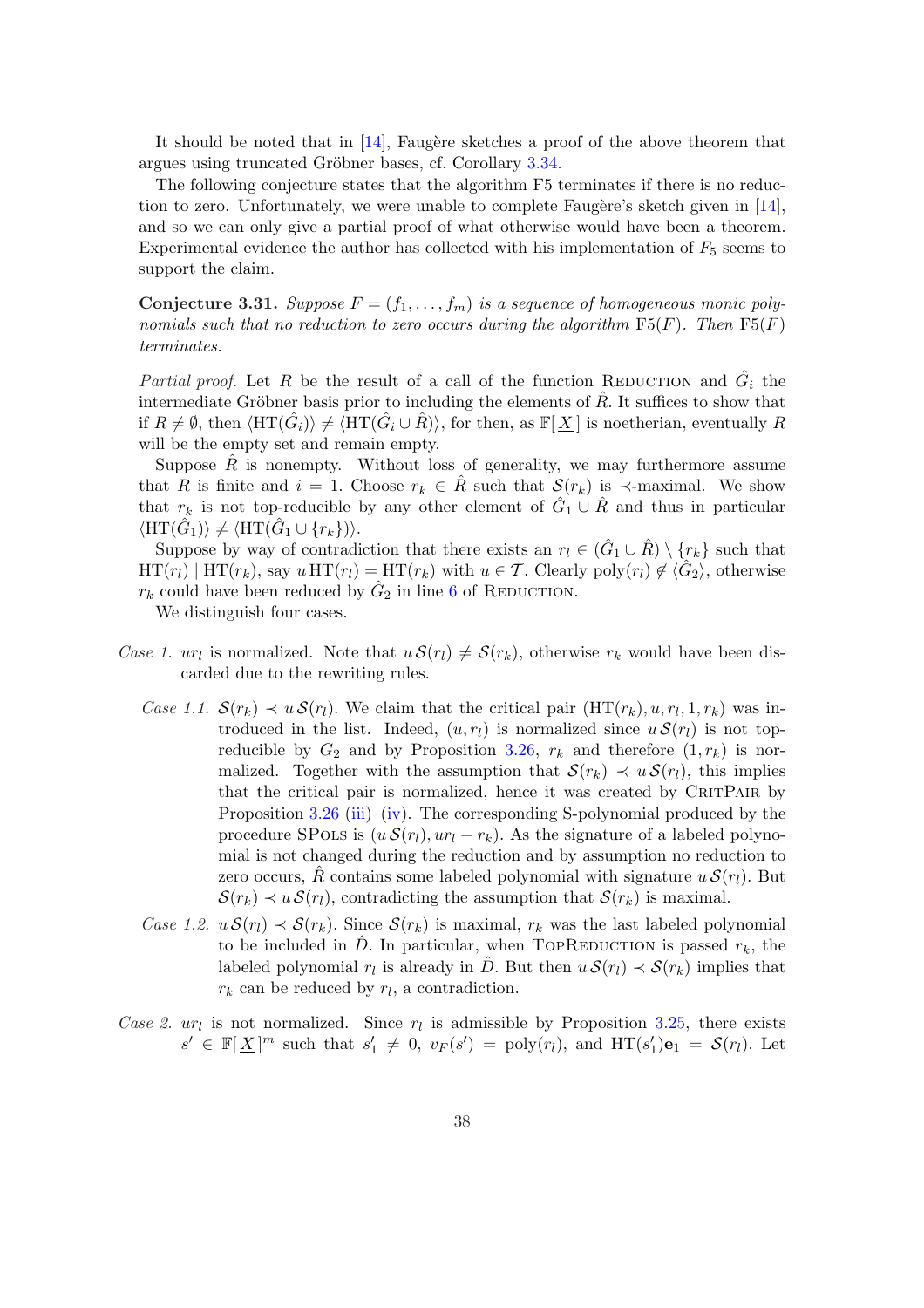<span id="page-40-0"></span> $us'_1 = v + \sum_{i=1}^m$  $\sum_{i=2}^{m} \lambda_i f_i$  be a reduced representation, i.e., with  $\lambda_2, \ldots, \lambda_m \in \mathbb{F}[\underline{X}]$ and  $v \in \mathbb{F}[\underline{X}]$  not reducible by  $\hat{G}_2$ . Since  $us'_1$  is reducible by  $\hat{G}_2$ , either  $v = 0$  or  $HT(v) < HT(us'_1)$ . If  $v = 0$ , then  $u \text{ poly}(r_1) \in \langle \hat{G}_2 \rangle$ , so  $\text{poly}(r_k)$  would have been reduced by  $\hat{G}_2$ . Therefore  $v \neq 0$ . We have

$$
u \operatorname{poly}(r_l) = us'_1 f_1 + \sum_{i=2}^{m} us'_i f_i = v f_1 + \sum_{i=2}^{m} (\lambda_i f_1 + us'_i) f_i.
$$
 (3.13)

Now define a set  $T = \{t \in \mathcal{T}(v) \mid \text{HT}(tf_1) > \text{HT}(r_k)\}\.$  From the algorithm, recall the notation  $r_1 = (e_1, f_1)$ . Since v is in normal form with respect to  $\langle f_2, \ldots, f_m \rangle$ , the labeled polynomial  $tr_1$  is normalized for every  $t \in T$ .

- Case 2.1.  $T = \emptyset$ . In this case there is a representation  $\sum_{i=2}^{m} (\lambda_i f_1 + us'_i) f_i =$  $\overline{ }$  $g\in\hat{G}_2$   $\mu_g g$ where the  $\mu_g$  are polynomials that satisfy either  $\mu_g = 0$  or  $HT(\mu_g g) \le HT(r_k)$ . As the head term of  $u \text{ poly}(r_l)$  is  $HT(r_k)$ , it must occur in the righthand expression in (3.13) somewhere. We conclude that  $HT(vf_1) = HT(r_k)$ , in which case  $r_k$  would have been reduced by the normalized labeled polynomial  $HT(v)r_1$ , or some  $g \in \hat{G}_2$  satisfies  $HT(\mu_g g) = HT(r_k)$ , in which case  $r_k$  would have been reduced by q.
- Case 2.2.  $T \neq \emptyset$ . This case is what makes the claim a conjecture rather than a theorem. Since v is in normal form with respect to  $\hat{G}_2$ , any labeled polynomial  $tr_1$ , where  $t \in T$ , is normalized. Faugère claims that all these labeled polynomials were included in some critical pair, and that therefore there exists a labeled polynomial  $r_j \in \hat{G}_2$  such that  $\mathcal{S}(r_j) = HT(v)\mathbf{e}_1$  and  $HT(r_j) = HT(r_k)$ . If so, then  $r_k$  could have been reduced by  $r_j$ , a contradiction.

We could settle case 2.2 in the proof of Conjecture 3.31 if we knew that for any value of  $\hat{G}_1$  during the algorithm, it was always true that  $\hat{G}_1$  is a  $w\mathbf{e}_{k^*}$ -Gröbner basis of  $\langle f_1,\ldots,f_m\rangle$ , where  $w\mathbf{e}_{k^*} = \max\{\mathcal{S}(r_k) \mid r_k \in \hat{G}_1\}$ . If this was the case, then from the proof of Theorem 3.21, we would conclude that  $ur_l$  could have been S-reduced by a normalized labeled polynomial  $u'r_{l'}$  with  $r_{l'} \in \hat{G}_1$ . Thi[s wou](#page-39-0)ld the reductor for  $r_k$  we were looking for.

The next theorem confirms that, indeed, principal syzygies are avoided by  $F_5$ . Corollary 3.33 concludes w[hat w](#page-24-0)e were striving for: There are no reductions to zero during  $F_5$  if the input is a regular sequence.

**Theorem 3.32.** Let  $F = (f_1, \ldots, f_m)$  be a sequence of nonzero monic homogeneous poly[nomia](#page-41-0)ls. If a labeled polynomial  $r_k$  reduces to zero during the algorithm  $F5(F)$ , then there exists a syzygy

 $s \in Syz(F) \setminus \text{PSyz}(F)$  such that  $\text{MHT}(s) = \mathcal{S}(r_k)$ .

 $\Box$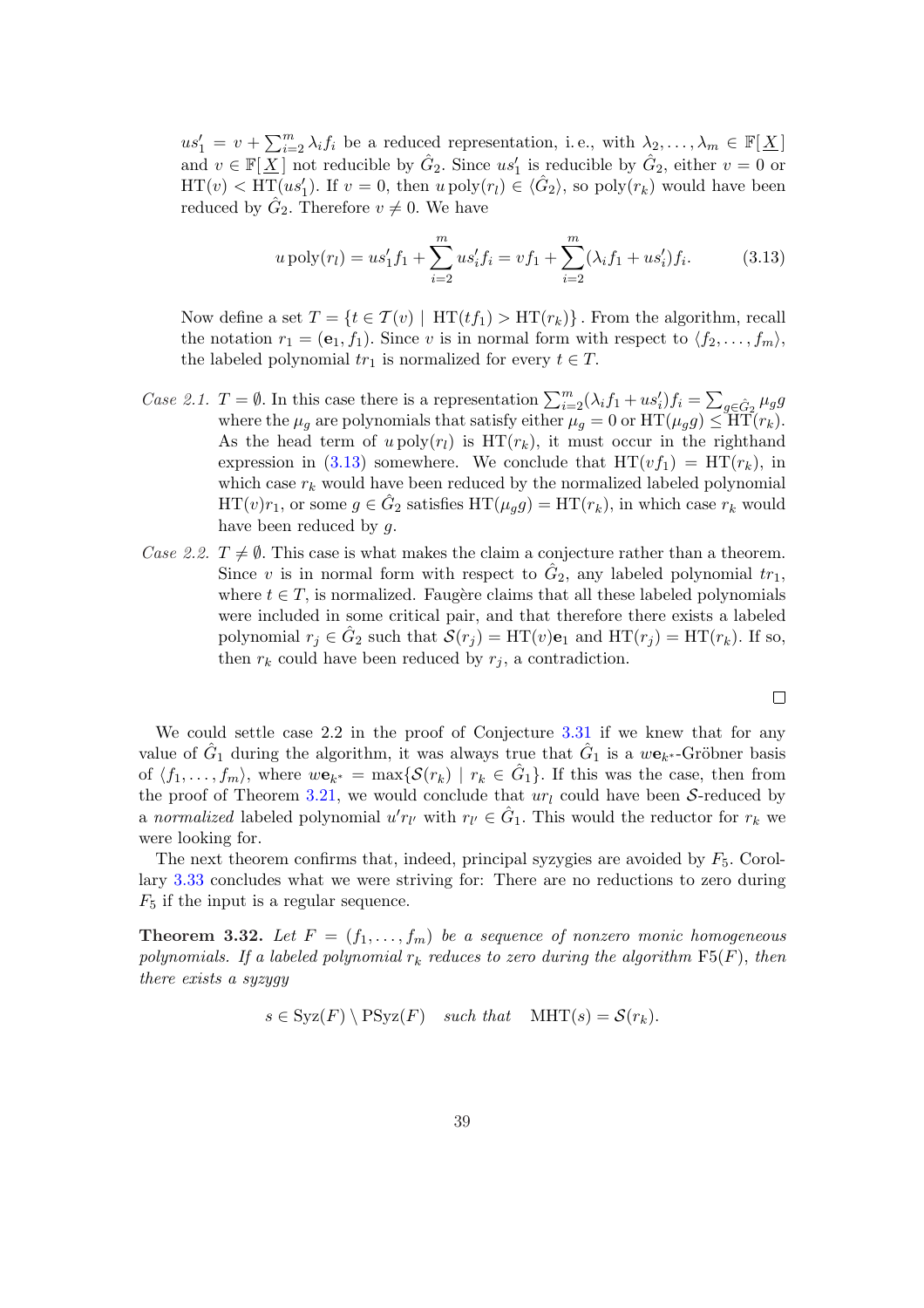<span id="page-41-0"></span>*Proof.* Suppose the labeled polynomial  $r_k$  reduces to zero. Then by Proposition 3.25, there exists  $s \in \mathbb{F}[\underline{X}]^m$  such that  $v_F(s) = 0$  and  $\text{MHT}(s) = \mathcal{S}(r_k)$ . We see that  $s \in \mathbb{F}[\underline{X}]^m$  $Syz(F)$ . Now suppose  $s \in \text{PSyz}(F)$ , and let  $i = \text{index}(s)$ . Then s is a sum of multiples of principal syzygies  $\pi_{ij}$  with  $j > i$ , so  $HT(s_i) \in HT(\langle f_{i+1}, \ldots, f_m \rangle)$ . This contradict[s the](#page-33-0) fact that  $r_k$  is normalized by Proposition 3.26. Hence  $s \in Syz(F) \setminus \text{PSyz}(F)$ .  $\Box$ 

**Corollary 3.33.** Suppose  $F = (f_1, \ldots, f_m)$  is a regular sequence of nonzero homogeneous polynomials. Then  $F5(F)$  terminates, and no labeled polynomial is reduced to zero by the algorithm.

*Proof.* If F is a regular sequence, then  $Syz(F) = PSyz(F)$  by Theorem 3.4. The assertions follow from Theorem 3.32 and Conjecture 3.31.  $\Box$ 

As we have promised on page 25, we can now prove an alternative version of Corollary 3.24. It is unfortunate that we have to require that  $F$  is a regular se[que](#page-16-0)nce (so that  $F5(F)$  terminates).

Corollary 3.34. If the hypothe[sis o](#page-26-0)f Corollary 3.23 is satisfied by all S-polynomials of degr[ee les](#page-26-0)s or equal to d for some  $d \in \mathbb{N}$ , and  $G_1$  is a regular sequence, then  $G_1$  is a Gröbner basis up to degree d of the ideal generated by  $F$ .

*Proof.*  $G' = F5(G_1)$  s[at](#page-25-0)isfies the requirement that  $G_1 \subseteq G'$ , all  $g \in G'$  are homogenous and either  $g \in G_1$  or  $deg(g) > d$ . The claim follows from Corollary 3.24.  $\Box$ 

Finally, we give an overview between the theorems in this text and corresponding statements from Faugère's article  $[14]$ . The reader should be aware, however, that while this gives a general overview, the precise hypotheses and conclusio[ns va](#page-26-0)ry.

| Faugère's F5 Paper  | This Thesis      |
|---------------------|------------------|
| n/a                 | Theorem 3.21     |
| Theorem 1           | Corollary 3.23   |
| Proposition 2       | Proposition 3.25 |
| Proposition 3       | Proposition 3.26 |
| Theorem 2           | Theorem 3.30     |
| Theorem 3           | Conjecture 3.31  |
| Theorem 4           | Theorem 3.32     |
| Corollary 3         | Corollary 3.33   |
| Remark 1            | Corollary 3.34   |
| partly in Theorem 2 | Lemma $3.29$     |
| implicit            | Conjecture 3.28  |

## 3.5 Implementing  $F_5$

While Faugère maintains in  $[14]$  that it is "very easy" to m[odify](#page-35-0) the Buchberger algorithm to yield  $F_5$ , it was a considerable effort for the author to implement the algorithm from the pseudo code given in [14].

At the time of writing, we are aware of four other implementations, by Jean-Charles Faugère (C), Robert Pearc[e \(M](#page-52-0)aple), A. J. M. Segers (Magma), and Allan Steel (C),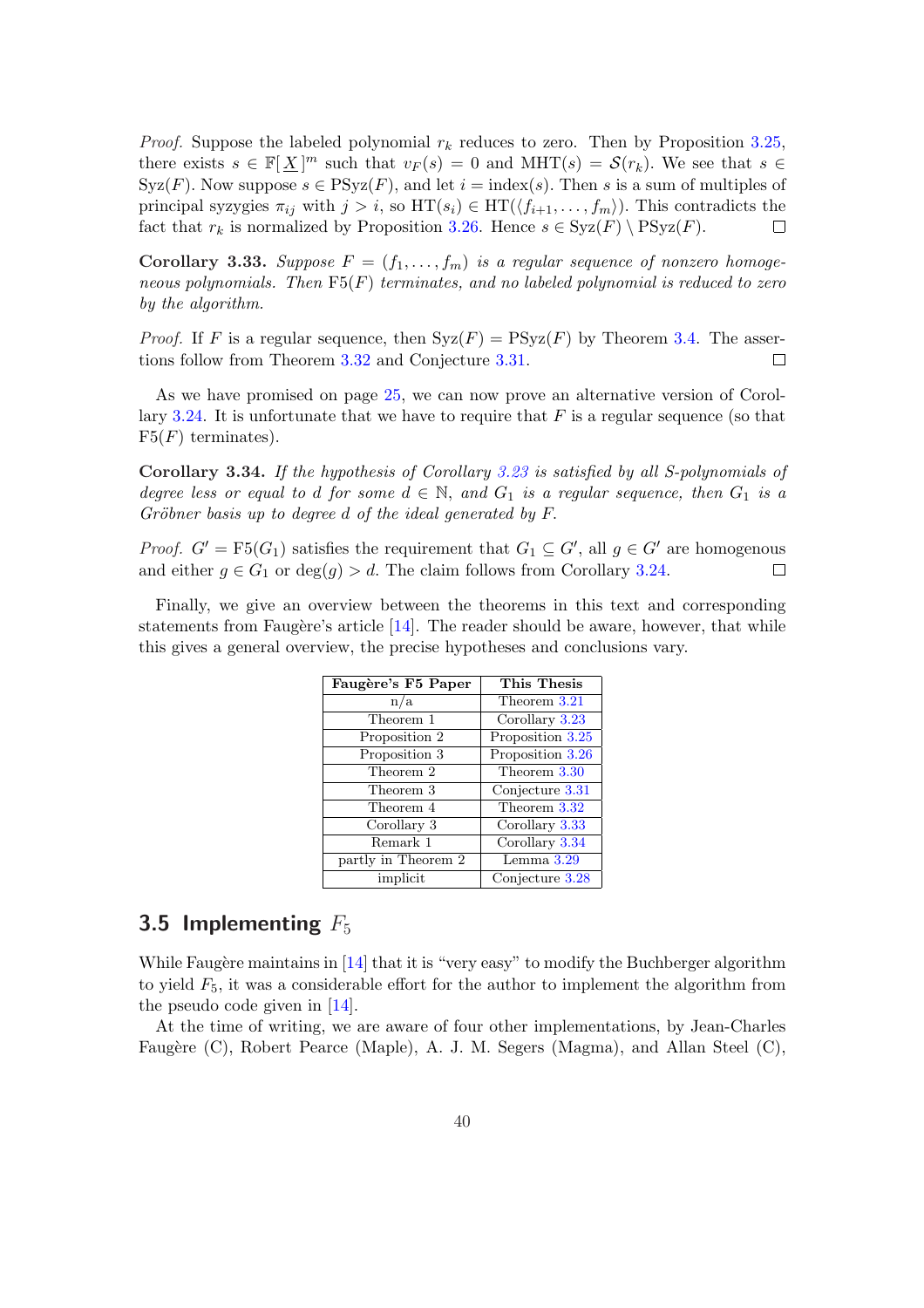respectively. Probably efforts are being made in other research teams as well. Of these authors, only Pearce [22] and Segers [24] have published their code. However, neither implementation seemed to be stable in our tests. Therefore, we decided to implement  $F_5$  ourselves. Our language of choice was the computer algebra system Magma [10] developed at the University of Sydney.

In the following, we [sh](#page-53-0)are our exper[ien](#page-53-0)ces from this project.

Language While Magma has an easy syntax and a very nice structured approac[h to](#page-52-0) algebraic computation, its lack of certain language features turned out to be inconvenient when implementing  $F_5$ . In particular, we missed the support for global variables (after all, all labeled polynomials are stored in the global  $r!$ ), pointers, objects, as well as more features to manipulate sparse matrices. Regarding an efficient implementation, the interpreted Magma code would of course not be able to keep up with an implementation in a compiled language such as  $C$  or  $C++$ . As one will certainly be experimenting with different variants of an algorithm, support for modularity is also a highly desirable feature of the programming language used. We therefore recommend implementors of  $F_5$  to use an object-oriented language such as  $C_{++}$ . This will also allow a specialized memory management, a feature that is desirable as Gröbner basis computations can quickly require huge amounts of memory.

**Stages interdependent** Unlike in the classic Buchberger algorithm, and also in  $F_4$ , pair selection and polynomial reduction in  $F_5$  strongly depend on each other. For instance, rendering a labeled polynomial  $r_k$  inadmissible during the reduction would destroy the relationship between the signature  $\mathcal{S}(r_k)$  and the polynomial poly $(r_k)$ . Consequently, decisions such as whether a pair involving  $r_k$  is normalized or whether a given multiple of  $r_k$  is rewritable might be affected. This interdependency makes it also harder to combine  $F_5$  with other optimizations of the Buchberger algorithm.

Pre-reduce input Inspired by the option ReduceInitial for Magma's Buchberger algorithm, our implementation first tries to mutually reduce the input polynomials to a normal form. For most examples we tried, this resulted in a small speed-up.

**Unnecessary reductions** In our description, line  $6$  of REDUCTION computes a normal form of  $r_k$  with respect to G'. However, if TOPREDUCTION just returned via line 24, then  $r_k$  is already in normal form with respect to  $G'$ . Therefore it is suggested to execute line 6 of REDUCTION only if the preceding call to TOPREDUCTION returned a set  $T'$ of cardinality  $\geq 1$ . On a [s](#page-30-0)imilar note, line 8 passes the set  $G' \cup D$  to TOPREDUCTION. However, since the polynomial  $r_k$  reduced in TOPREDUCTION is in normal form [with](#page-32-0) resp[ec](#page-30-0)t to G, it is sufficient to pass the new polynomials  $(G' \cup D) \setminus G$ .

**Keep basis reduced** We experienced a [spe](#page-30-0)ed-up by computing the (unique) reduced Gröbner basis  $G_i^{\text{red}}$  of the Gröbner basis  $\{\text{poly}(r_k) \mid k \in G_i\}$  after completing step i, and subsequently checking if polynomials are top-reducible with respect to  $G_i^{\text{red}}$  instead of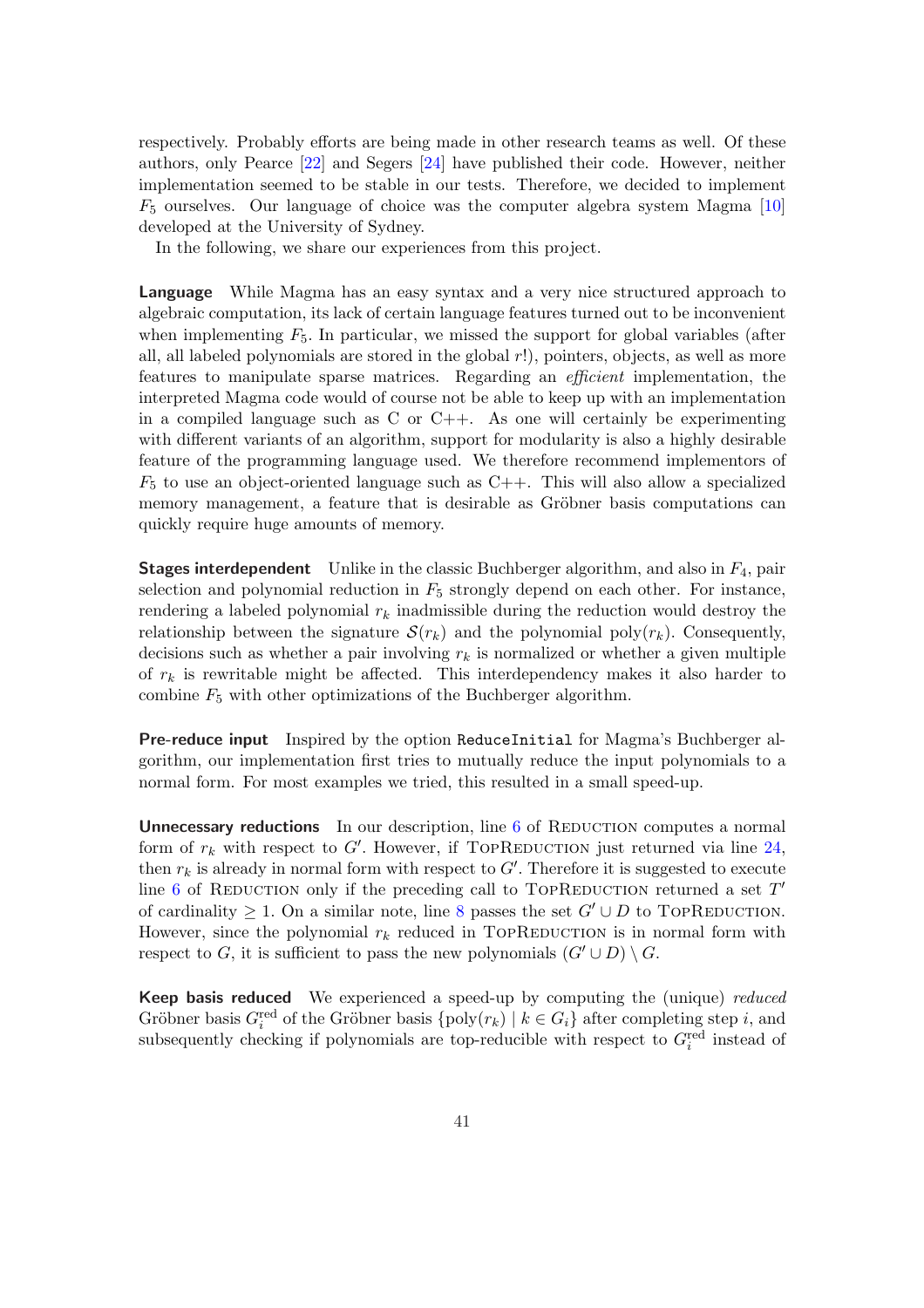$\hat{G}_i$ . It is not suggested to *replace* the polynomials in  $\hat{G}_i$  completely, as this would almost certainly result in inadmissible polynomials.

**F5**  $\neq$  **F5** The reader should carefully note that there are different descriptions of what actually constitutes the F5 algorithm. There is the original description given by Faugère in [14], in which he also mentions the variants  $F_5/2$ ,  $F'_5$ , and  $F''_5$ ; Bardet [3] describes "F5-matriciel" and "F5-matriciel $/2$ "; in section 3.3, we have given a description slightly different from the original suggestion. See section 3.7 for ideas how to improve the red[uct](#page-52-0)ion in  $F_5$ .

**Data structures** To increase the performance [and](#page-26-0) memory efficiency of the algorithm, more sophisticated data structures than those employ[ed i](#page-47-0)n out implementation are likely to be quite beneficial in practice. For instance, organizing the simplification rules using a tree structure rather than a list seems promising. If the input is not a regular sequence and a large number of polynomials is reduced to zero, then the labeled polynomials should be stored in a more dynamic data structure than an array.

**Sorting the input** Due to its incremental structure,  $F_5$  does not treat every input polynomial equally. Therefore the performance of the algorithm can be considerably affected by the *order* of the input. It appears that this is the reason why Bardet suggests in [3] to order the input such that  $\deg(f_m) \leq \cdots \leq \deg(f_1)$ . (Actually, she suggests to order the sequence the other way around, but her algorithms treat  $f_i$  before  $f_{i+1}$ , contrary to our notation.)

**Ea[rlie](#page-51-0)r pair elimination** Critical pairs that turn out to be rewritable are eliminated in the function SPols, but until then they are stored in the queue. It would be worth investigating if it pays off to add to CRITPAIR a check whether a given critical pair is rewritable. If this is the case, the pair can be disposed of right then, shortening the length of the queue. If not, the simplification rules that the pair was compared against should be memorized (e. g., by storing the indices of the last rules checked) to prevent SPols from looking at them a second time.

**Termination** As many examples, in particular those arising from cryptographic problems, are *not* regular sequences, it is very desirable to improve  $F_5$  so that termination is guaranteed even if there are reductions to zero. Probably one has to store which pairs, respectively, reductors, were discarded as they were rewritable by a labeled polynomial which was reduced to zero later on, and treat those again.

## 3.6 Performance

We do not claim that our implementation of  $F_5$  is particularly efficient, as already the choice of an interpreted language indicates. Rather, its primary goal is correctness – after all, we do not know of any other public implementation that terminates for all regular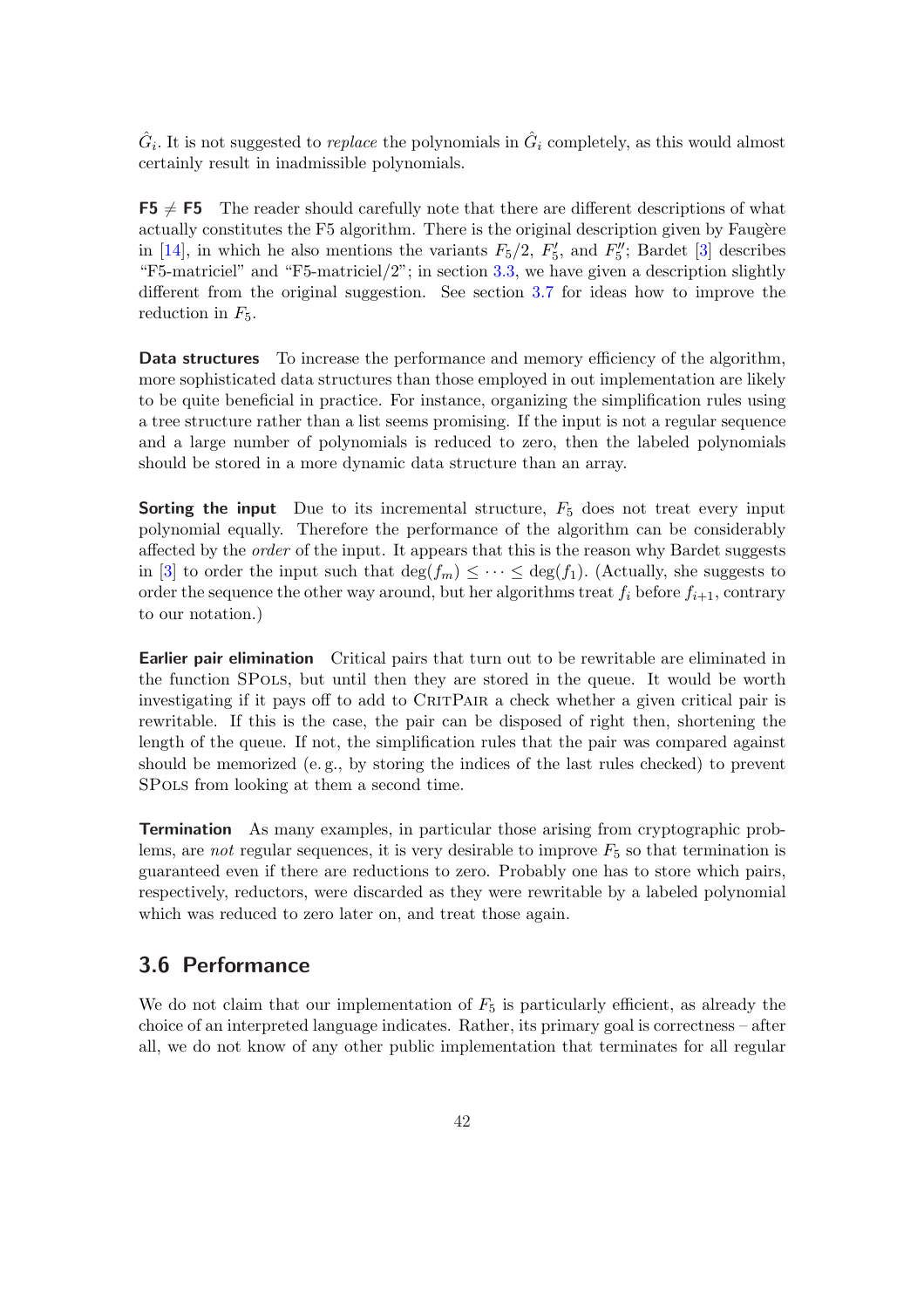sequences; it is meant to serve as a base for further research (cf. section 4.2). Nevertheless, we report some performance results and compare it to the  $F_4$  implementation by Segers [24]. We also list the timings of Magma's highly efficient  $F_4$  implementation (due to Allan Steel), indicating that – not surprisingly – it is playing in a completely different league than the other two. (To be fair, it should be noted that Segers' [imp](#page-49-0)lementation does not employ sparse matrix techniques.)

We s[har](#page-53-0)e some observations made during our experiments.

- For many examples, there are considerably less reductions to zero. At the same time, however, the total number of polynomials considered is sometimes higher (examples Weispfenning 94, Segers). Confirming Corollary 3.33, we did not observe any reduction to zero for regular sequences.
- The reduction used in  $F_4$  is very fast. Although  $F_4$  has to reduce considerably more polynomials in the examples f744, Cyclic 7, and Kat[sura 8](#page-41-0), it is faster or not much slower than  $F_5$ . (The degree and weight of the polynomials is also a factor in this, though.) It is therefore natural to ask how to speed up the reduction of  $F_5$ using the ideas from  $F_4$ , cf. section 3.7.
- The maximal degree of the polynomials considered by  $F_5$  is usually slightly higher than the maximal degree of the polynomials considered by  $F_4$ , probably causing a higher reduction workload per poly[nom](#page-47-0)ial.
- The examples arising from multivariate cryptographic schemes (such as  $C^*$  and HFE, while only one HFE example is listed) that include the so-called field equations are never regular sequences (cf. Remark 3.3). Not surprisingly,  $F_5$  fails to terminate quite often for this class of polynomial systems.
- To compare the memory consumption of  $F_4$  and  $F_5$ , efficient implementations of comparable sophistication are needed.

Further in-depth analyses using equally sophisticated implementations is needed to call the race between  $F_4$  and  $F_5$ , in particular the draw conclusions about the amount of memory needed. It would be very desirable if  $F_5$  could be modified – probably the simplification rules have to be used more carefully – to ensure termination of the algorithm even for non-regular sequences.

The polynomial systems and the parameters for the examples (such as the fields and orderings used) are found in the appendix. All computations were done on an Athlon XP 2500 with 512 MB RAM running Magma 2.11-14.

The first column gives the name of the algorithm; the second column lists the total number of polynomials reduced by the algorithm, including the input as well as Spolynomials; the third column shows how many of these polynomials were in fact reduced to zero; the fourth column lists the CPU time consumed by the algorithm, measured using Magma's Cputime() command; the last column shows the largest degree of a polynomial treated.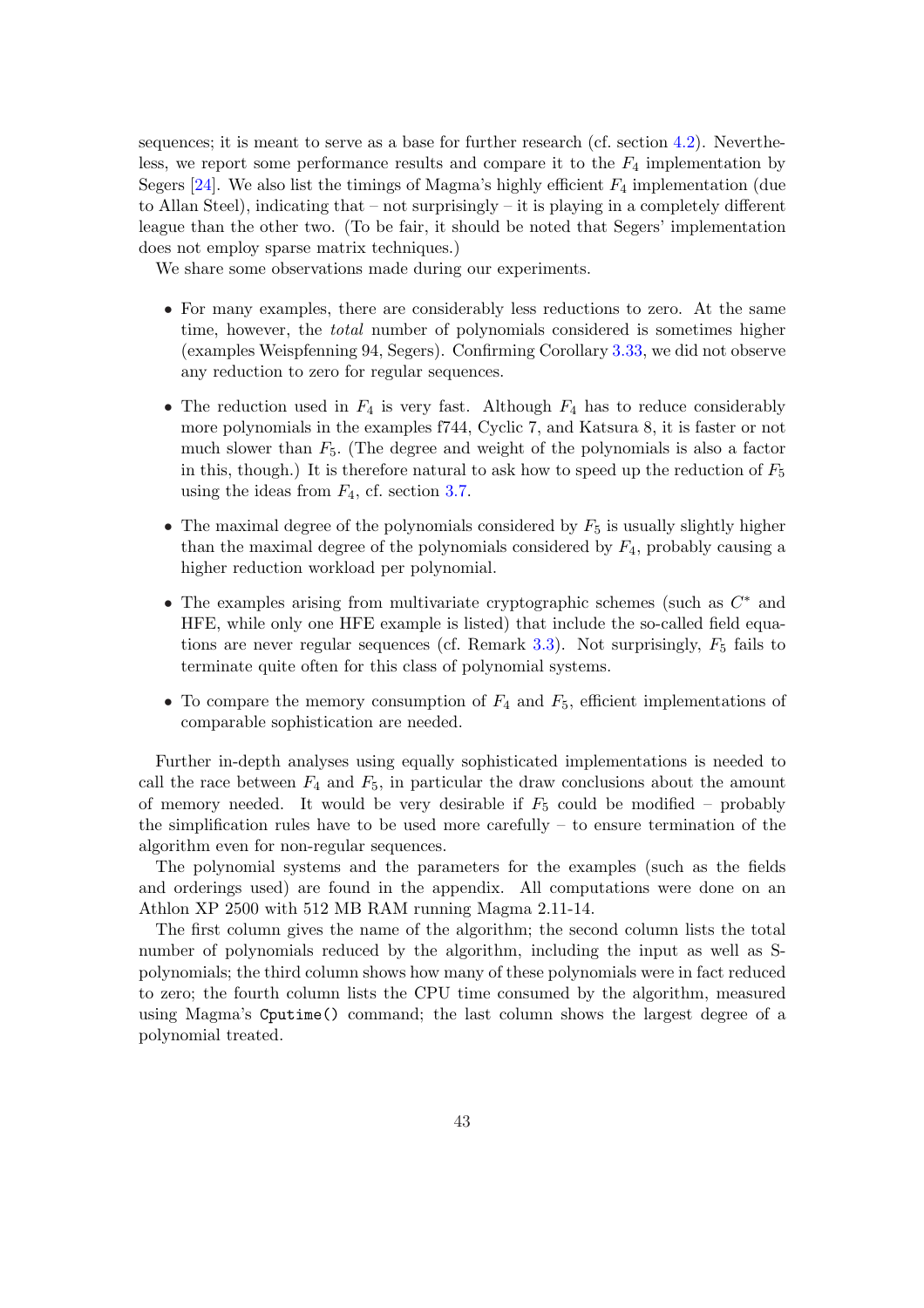The exact systems, term orders and fields used can be found in the file examples.mag in the distribution of the  $F_5$  sample implementaton available at  $\,$ 

## http://www.cdc.informatik.tu-darmstadt.de/∼stegers/.

## Weispfenning94

| Algorithm | Polynomials | Reds. to 0 | CPU Time | Degree |
|-----------|-------------|------------|----------|--------|
| F4 Segers | 45          | 18         | 0.509    |        |
| F5        | 68          |            | 0.49     |        |
| F4 Magma  | 46          |            |          | 15     |

## Buchberger 87

| Algorithm      | Polynomials | Reds. to 0 | CPU Time | Degree |
|----------------|-------------|------------|----------|--------|
| F4 Segers      |             |            | 0.02     |        |
| F <sub>5</sub> |             |            | 0.01     |        |
| F4 Magma       | 15          |            |          |        |

## Eco 6

| Algorithm      | Polynomials | Reds. to 0 | CPU Time | Degree |
|----------------|-------------|------------|----------|--------|
| F4 Segers      | 92          | 60         | 0.56     |        |
| F <sub>5</sub> | 56          | 16         | 0.279    |        |
| F4 Magma       | 92          |            | 0.011    |        |

## Segers' HFE system

| Algorithm | Polynomials | Reds. to 0 | CPU Time | Degree |
|-----------|-------------|------------|----------|--------|
| F4 Segers | 156         | 129        | 0.5      |        |
| F5        | 380         | 218        | 3.65     | 10     |
| F4 Magma  | 174         |            | 0.01     |        |

## Möller-Mora-Traverso 1992

| Algorithm | Polynomials | Reds. to 0 | CPU Time | Degree |
|-----------|-------------|------------|----------|--------|
| F4 Segers |             |            | 0.019    |        |
| F5        | ΙU          |            | 0.011    |        |
| F4 Magma  | 10          |            |          |        |

## Uteshev-Bikker

| Algorithm      | Polynomials | Reds. to 0 | CPU Time | Degree |
|----------------|-------------|------------|----------|--------|
| F4 Segers      | 35          | 27         | 0.36     |        |
| F <sub>5</sub> | 20          |            | 0.049    |        |
| F4 Magma       | 43          |            |          |        |

## **Lichtblau**

| Algorithm      | Polynomials | Reds. to 0 | CPU Time | Degree |
|----------------|-------------|------------|----------|--------|
| F4 Segers      | 76          | 29         | 14.76    | 29     |
| F <sub>5</sub> | 76          |            | 5.25     | 34     |
| F4 Magma       | 76          |            | 0.779    | 30     |

## Liu

| Algorithm      | Polynomials | Reds. to 0 | CPU Time | Degree |
|----------------|-------------|------------|----------|--------|
| F4 Segers      |             | 18         | 0.329    |        |
| F <sub>5</sub> | 19          |            | 0.031    |        |
| F4 Magma       | 42          |            |          |        |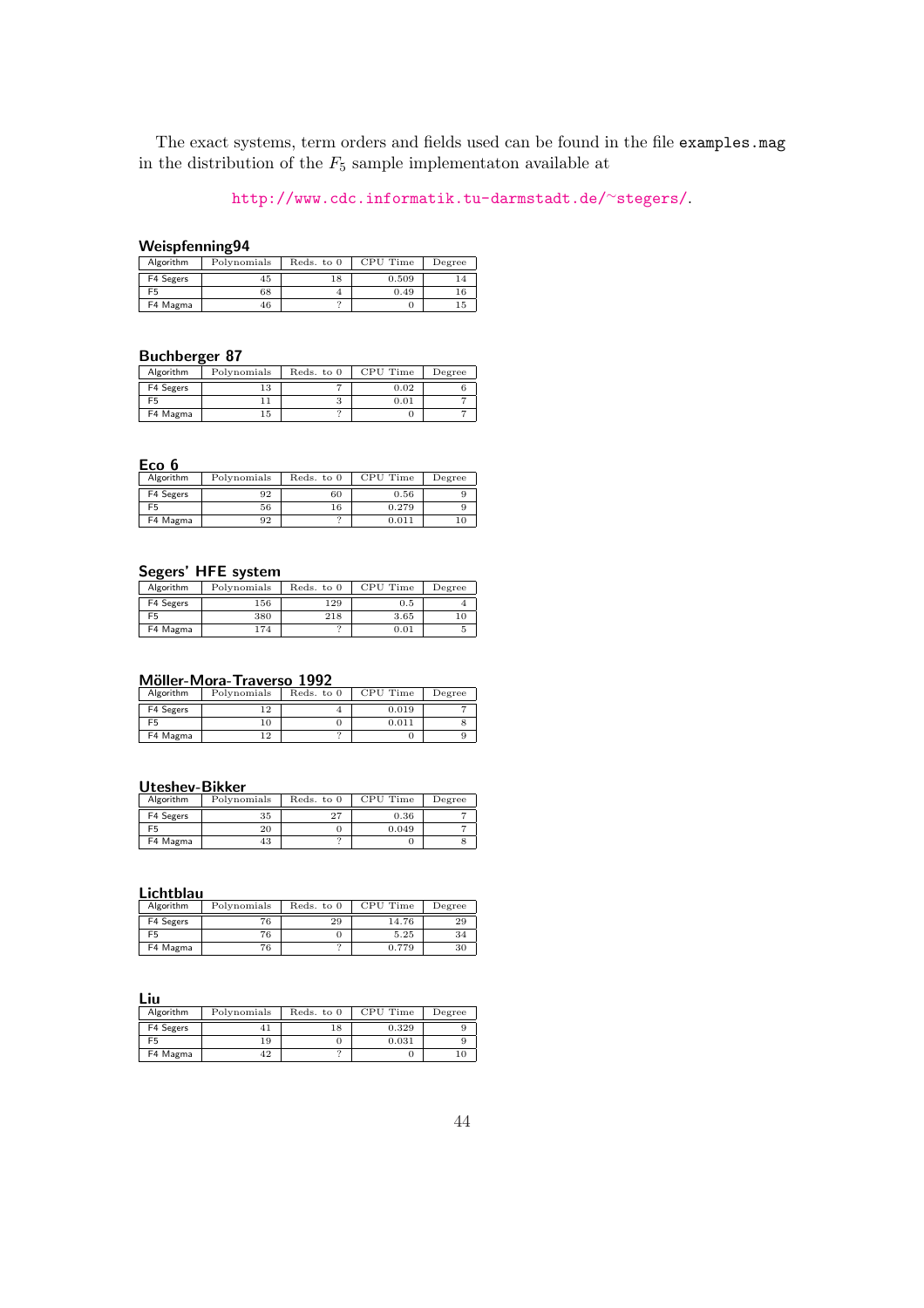## Gerdt93

| Algorithm | Polynomials | Reds. to 0 | CPU Time | Degree |
|-----------|-------------|------------|----------|--------|
| F4 Segers |             |            | 0.14     |        |
| F5        |             |            | 0.009    |        |
| F4 Magma  | 15          |            |          |        |

## Sym3-3

| Algorithm | Polynomials | Reds. to 0 | CPU Time | Degree |
|-----------|-------------|------------|----------|--------|
| F4 Segers |             |            | 0.109    |        |
| F5        |             |            | 0.029    |        |
| F4 Magma  |             |            |          |        |

## **Trinks**

| Algorithm | Polynomials | Reds. to 0 | CPU Time | Degree |
|-----------|-------------|------------|----------|--------|
| F4 Segers | 46          | 37         | 0.181    |        |
| F5        |             |            | 0.03     |        |
| F4 Magma  | 26          |            |          |        |

## Hairer1

| Algorithm | Polynomials | Reds. to $0$ | CPU Time | Degree |
|-----------|-------------|--------------|----------|--------|
| F4 Segers | 34          | 24           | 0.31     |        |
| F5        | 16          |              | 0.03     |        |
| F4 Magma  | 28          |              |          |        |

## f633

| Algorithm | Polynomials | Reds. to 0 | CPU Time | Degree |
|-----------|-------------|------------|----------|--------|
| F4 Segers | 295         | 213        | 14.6     |        |
| F5        | 75          |            | 0.46     |        |
| F4 Magma  | 209         |            | 0.009    |        |

## Katsura 5 **Katsura 5** Katsura 5 **Katsura 6 Katsura 6 Katsura 6 Katsura 6 Katsura 6 Katsura 6 Katsura 6 Katsura 6 Katsura 6 Katsura 6 Katsura 6 Katsura 6 Katsura 6 Katsura 6 Katsura 6 Katsura 6 Katsura 6 Katsura 6 Katsura 6**

| Algorithm      | Polynomials | Reds. to 0 | CPU Time | Degree |
|----------------|-------------|------------|----------|--------|
| F4 Segers      | חח          | 62         | 0.801    |        |
| F <sub>5</sub> | 57          |            | 0.269    |        |
| F4 Magma       | 68          |            | 0.01     |        |

## Katsura 6

| Algorithm      | Polynomials | Reds. to 0 | CPU Time | Degree |
|----------------|-------------|------------|----------|--------|
| F4 Segers      | 159         | 100        | 3.43     |        |
| F <sub>5</sub> | 74          |            | 0.731    |        |
| F4 Magma       | 164         |            | 0.01     |        |

| Katsura        |             |              |          |        |  |
|----------------|-------------|--------------|----------|--------|--|
| Algorithm      | Polynomials | Reds. to $0$ | CPU Time | Degree |  |
| F4 Segers      | 371         | 195          | 25.7     |        |  |
| F <sub>5</sub> | 185         |              | 9.911    |        |  |
| F4 Magma       | 377         |              | 0.05     |        |  |

## Katsura 8

| Algorithm | Polynomials | Reds. to 0 | CPU Time | Degree |
|-----------|-------------|------------|----------|--------|
| F4 Segers | 883         | 422        | 182.53   |        |
| F5        | 423         |            | 135.129  |        |
| F4 Magma  | 881         |            | $_{0.3}$ |        |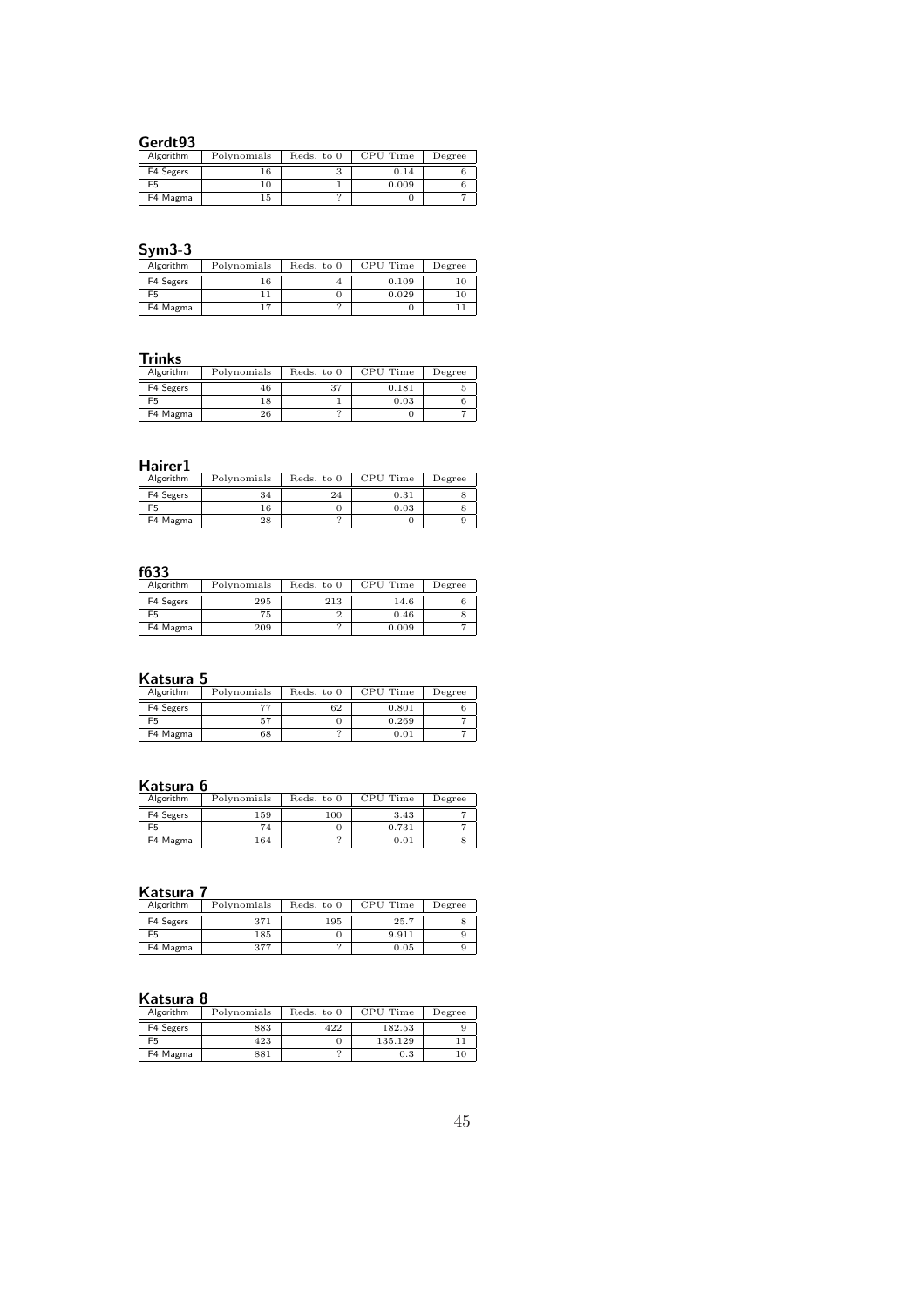### <span id="page-47-0"></span>Cyclic 5

| Algorithm | Polynomials | Reds. to 0 | CPU Time | Degree |
|-----------|-------------|------------|----------|--------|
| F4 Segers | 104         | 80         | 0.501    |        |
| F5        | 39          |            | 0.179    |        |
| F4 Magma  | 112         |            |          |        |

Cyclic 6

| Algorithm      | Polynomials | Reds. to 0 | CPU Time | Degree |
|----------------|-------------|------------|----------|--------|
| F4 Segers      | 350         | 305        | 6.419    | 15     |
| F <sub>5</sub> | 218         | 16         | 7.07     | 17     |
| F4 Magma       | 388         |            | 0.021    | $1 -$  |

Cyclic 7

| Algorithm | Polynomials | Reds. to 0 | CPU Time | Degree |
|-----------|-------------|------------|----------|--------|
| F4 Segers | 1909        | 1851       | 268.699  | 19     |
| F5        | 1328        | 101        | 858.41   | 20     |
| F4 Magma  | 2205        |            | 0.5      | 20     |

Gonnet 83

| Algorithm | Polynomials                                    | Reds. to 0 | CPU Time | Degree |  |
|-----------|------------------------------------------------|------------|----------|--------|--|
| F4 Segers | aborted in degree 6 due to memory requirements |            |          |        |  |
| F5        | 7336                                           | 5089       | 3123.480 | 13     |  |
| F4 Magma  | 8224                                           |            | 0.72     | 10     |  |

f744

| .         |             |            |          |        |
|-----------|-------------|------------|----------|--------|
| Algorithm | Polynomials | Reds. to 0 | CPU Time | Degree |
| F4 Segers | 1817        | 1602       | 365.180  |        |
| F5        | 1346        | 477        | 2326.680 |        |
| F4 Magma  | 1464        |            | 0.220    |        |

Schrans-Troost 1990

| Algorithm | Polynomials    | Reds. to 0                                | CPU Time | Degree |
|-----------|----------------|-------------------------------------------|----------|--------|
| F4 Segers | 701            | 629                                       | 65.25    |        |
| F5        | $\approx 1228$ | aborted in step $i = 3$ after $12+$ hours |          |        |
| F4 Magma  | 774            |                                           | 0.169    | 10     |

## 3.7 Combining  $F_4$  and  $F_5$ : An attempt

For efficiency reasons, Faugère suggests in  $[14]$  to "translate"  $F_5$  to an algorithm in " $F_4$  fashion." As current records  $[12, 25]$  in computing Gröbner bases were obtained using (presumably highly optimized) variants of the  $F_4$  algorithm, we tried to develop an  $F_5$  variant based on linear algebra techniques similar as those employed in  $F_4$ . Such a "hybrid" version specialized for fields of ch[arac](#page-52-0)teristic two, called  $F_5/2$ , was also used by Faugère to break Patarin's first [HF](#page-52-0)[E ch](#page-53-0)allenge  $[16]$ . Although we did not succeed in completing a working algorithm, we hope our experiences might be of some use to the reader when tackling the problem himself. We hope she or he will do better, and let the author know!

It should be noted that Bardet's dissertation [[3\] c](#page-52-0)ontains a description of an "F5 matriciel," however in a very concise and simplified version. Allan Steel, developer of the Gröbner basis package of Magma, reported in private communication  $[26]$  to have an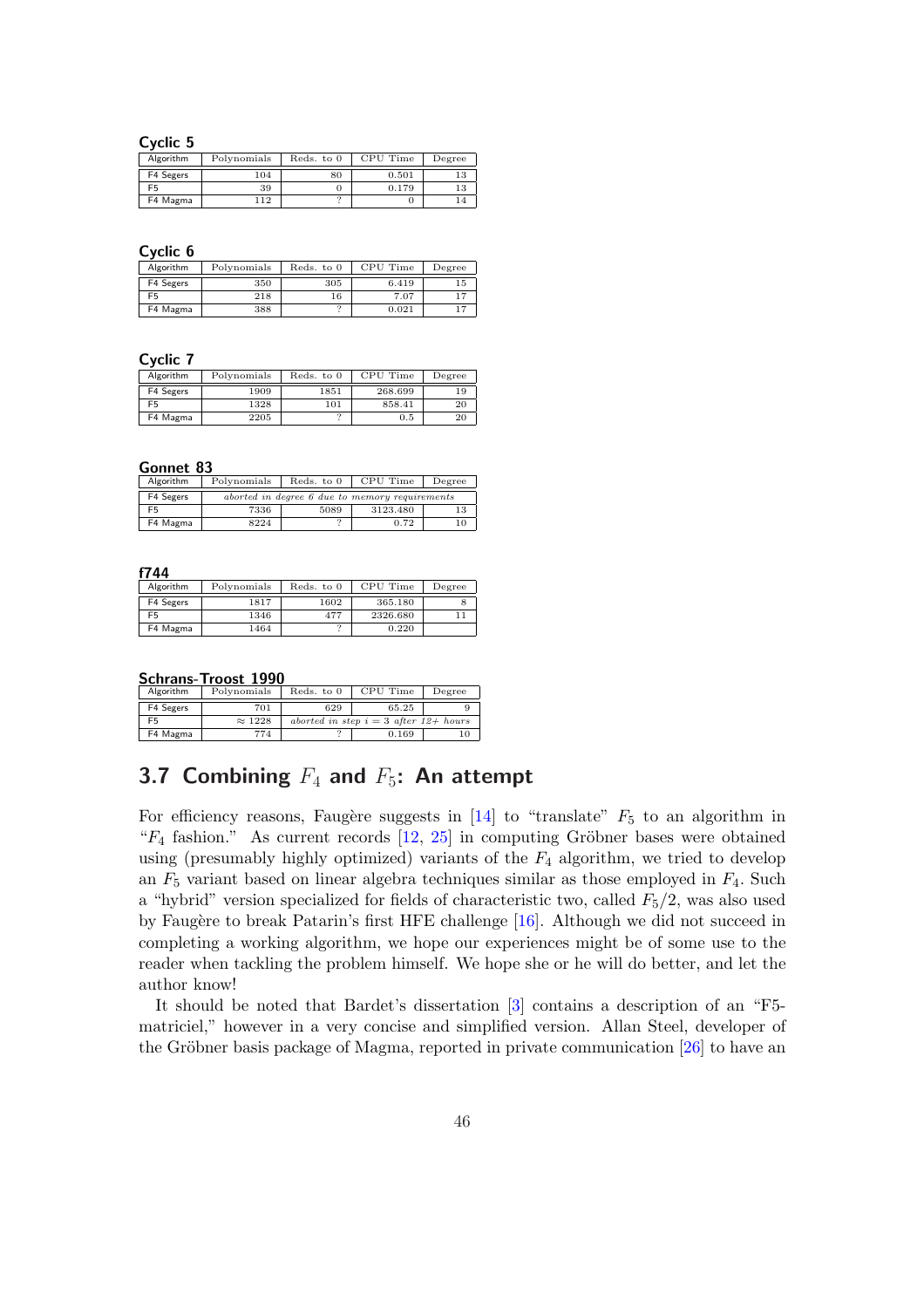" $F_4$ -like" implementation of  $F_5$  as well, but it is unpublished. The most advanced matrixbased implementation is to our knowledge still Faugère's, included in his software FGb.

The  $F_4$  algorithm benefits from transforming the reduction of polynomials to the problem of reducing a (potentially very large, and very sparse) matrix over the coefficient ring to row echelon form. Efficiently solving large systems of linear equations over finite fields is a difficult, but well-studied problem, which arises for instance in index-calculus methods for computing discrete logarithms. This translation enables the use of efficient sparse linear algebra techniques to speed up the reduction (a discussion of some of the techniques in use can be found in  $[16]$ , for instance). Apart from the reduction, another advantages of  $F_4$  is its flexibility: the pair selection strategy can be chosen freely, and it is suitable for non-homogeneous systems. However, even with a well-established pair selection criterion such as the Gebauer-Möller installation, still quite some polynomials reduce to zero – for instance, in t[he e](#page-52-0)xample Cyclic 7 above, Segers'  $F_4$  implementation still reduces about 97% of the polynomials to zero!

The major feature of  $F_5$ , on the other hand, is that it prevents all reductions to zero caused by principal syzygies and by the syzygies caused by new polynomials (using the simplification rules). In many examples, its selection is optimal in the sense that there are no reductions to zero. But there is still a lot of work to complete on  $F_5$ : termination of the algorithm is not guaranteed in many important cases; no multireduction technique is employed; pair selection and reduction are interdependent due to the requirements that all polynomials treated be admissible. In general,  $F_5$  does not seem to be understood very well, but the success of [16] makes it look promising.

In our approach to a hybrid version, we extended a basic version of  $F_4$  (without the Simplify routine) to proceed incrementally and treat only normalized pairs. To this end, we assigned all polynomials a signature as in  $F_5$ , and prevented the addition or subtraction of two polynomi[als](#page-52-0) with the same signature, as this might have caused a cancellation in the respective representations, rendering the labeled polynomials inadmissible. (A phenonemon we refer to as as *signature corruption*.) This lead us to use a variant of the restricted Gaussian algorithm suggested by Bardet [3]: The polynomials are stored in the Macaulay matrix, with lower rows having smaller signatures, the signature of every one of them is stored separately, and is referenced by the row index. Moreover, the rows are sorted by increasing signature, so that the first row has the least signature. The signatures are not changed during the reduction, and [th](#page-51-0)e only operation permitted during the algorithm is to add a scalar multiple of row  $i$  to row j and store the result in row j, provided that  $i < j$ .

We also tried to use the criteria employed by  $F_5$  in the routine FINDREDUCTOR by including them in what corresponds to the symbolic preprocessing step in  $F_4$ . However, we encountered the difficulty that, while  $F_4$  selects reductors solely based on the term they reduce,  $F_5$  discards a reductor if its signature agrees with the reductee's, preventing a possible signature corruption. Just as in line 6, we imposed no restrictions on a reductor  $r_k$  if index $(\mathcal{S}(r_k)) > i$ , where i is the current step of the algorithm.

It is unfortunate that our hybrid implementation turned out not to be correct. Due to the limited scope of this thesis project, we [d](#page-30-0)id not have time to continue this work.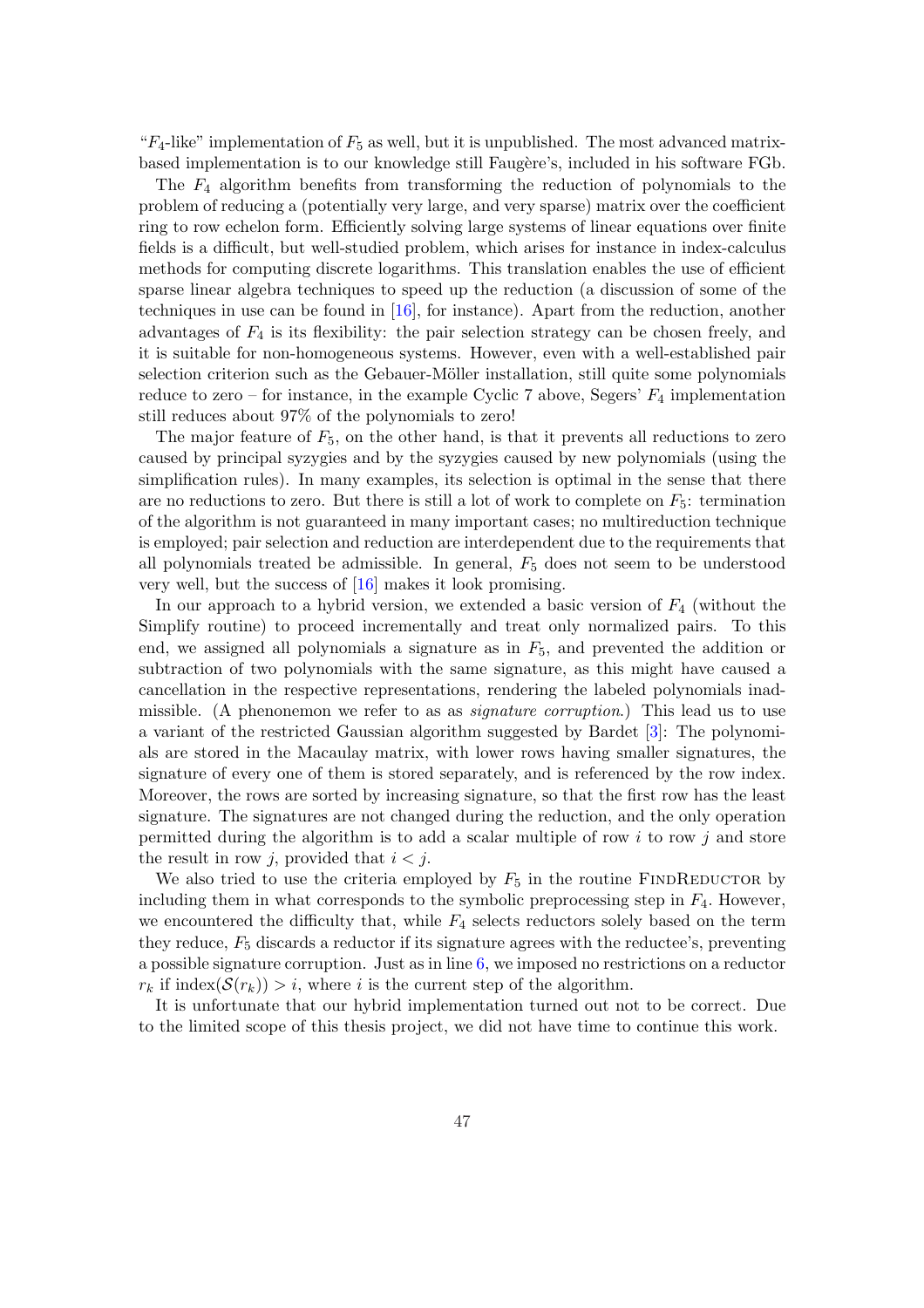# <span id="page-49-0"></span>4 Conclusion

This chapter concludes the present report by briefly listing the contributions made and suggesting some topics for further work.

## 4.1 Contributions

The contributions we made are both theoretical and practical. On the practical side, we corrected minor errors in Faugère's pseudo code, and completed the  $-$  to our knowledge – first working public implementation of  $F_5$ , and one of only three working implementations at all (again, to our knowledge). While not designed for efficiency, it will doubtless be useful to anybody tackling the task of implementing  $F_5$ , and others who wish to experiment with the algorithm, for instance to check what kind of input systems are easily solved by  $F_5$ . In addition, we listed some experimental results, hinting that the version of  $F_5$  presented in [14] can be considered as more or less naïve, and that Faugère's actual implementations are a lot more sophisticated. In sections  $3.5$  and  $3.7$ , we suggested further improvements the  $F_5$  algorithm and pointed out some problems encountered when attempting to merge  $F_4$  and  $F_5$  to an " $F_{4.5}$ " algorithm.

On the theoreti[cal](#page-52-0) side, we have slightly refined Faugère's main theorem in Theorem 3.21 and Corollary 3.23, and given the first full p[roof](#page-41-0), co[mple](#page-47-0)ting the sketches published in [14]. Furthermore, we gave a more accessible account of the termination and correctness proofs of  $F_5$ , while supposing the correctness of certain optimizations (Conjecture 3.28). We also hope to have provided some insight into the inner workings of  $F_5$ , [an](#page-24-0)d stimulated fu[rther](#page-25-0) research on efficient Gröbner basis algorithms and their applications, [in p](#page-52-0)articular in cryptography.

## 4.2 Futu[re w](#page-35-0)ork

Devising, implementing and analyzing Gröbner basis efficient algorithms is a non-trivial taks. While we made some contributions, a lot more work needs to be done.

First, a complete proof of  $F_5$ , if possible even in a less technical style providing some more insight, is needed. In view of applications, it is imperative to extend  $F_5$  to accept non-regular – in particular, overdetermined! – sequences.

The author is convinced that an " $F_4$ -like" (Faugère) version of  $F_5$  would not only improve the efficiency of the algorithm, but would also be easier to understand and prove (and hence, improve). In this context, one should first go back to the paper by Möller et al.  $[21]$  and compare their algorithm to  $F_5$ . Their algorithm also has the nice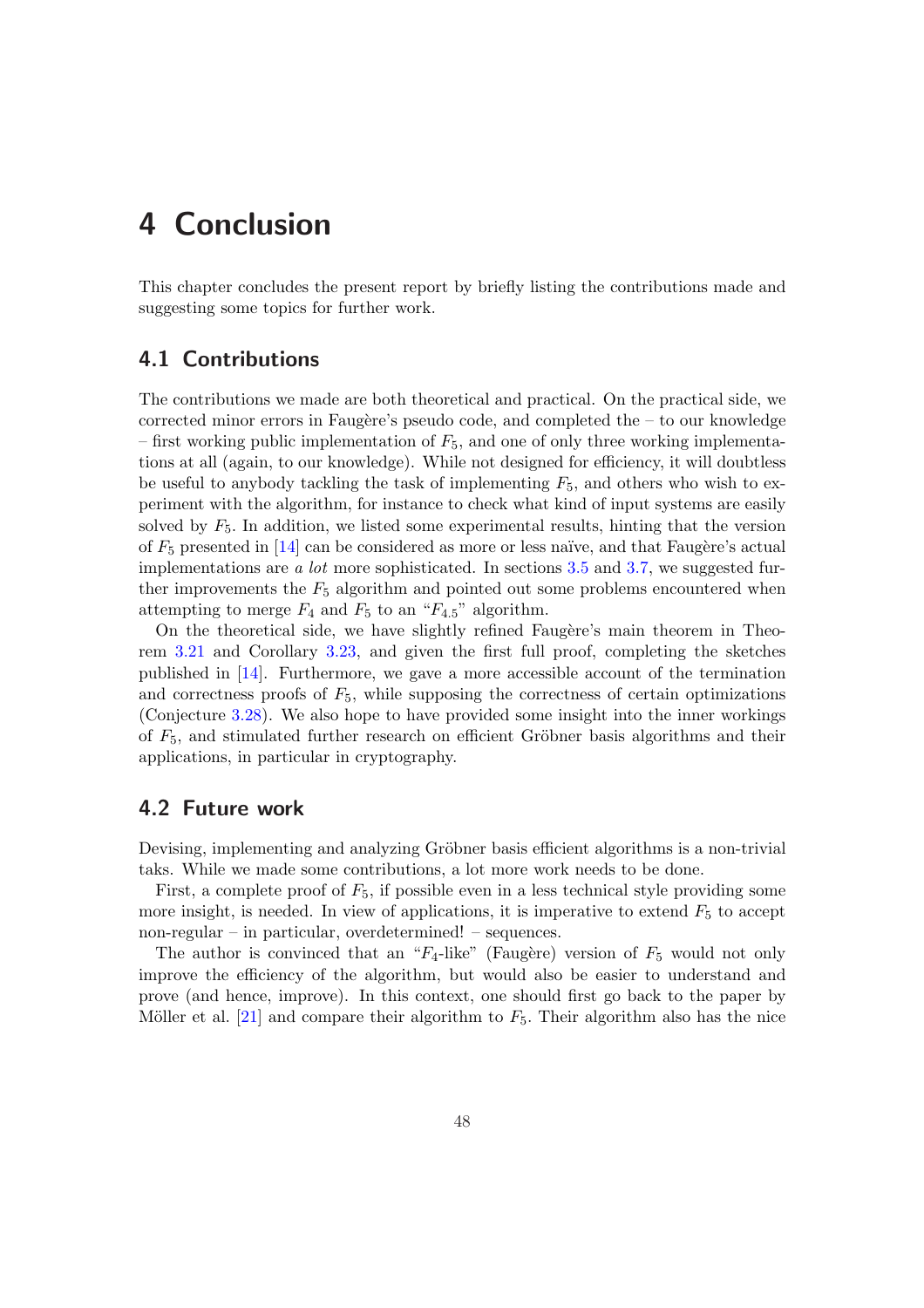feature of enabling the use of syzygies known in addition to those in  $PSyz(F)$  and those caused by the reduction (i. e., the simplification rules).

Using the sample implementation by the author, an efficient public implementation would enable a fairer performance comparison of  $F_4$  vs.  $F_5$ . Furthermore, the memory requirements could be analyzed, a task which cannot be fulfilled using an implementation in a high level language such as Magma.

To compare the efficiency of  $F_5$ , a more extensive theoretical and practical comparison with the pair minimization technique of Caboara, Kreuzer and Robbiano [9] or at least the criteria by Gebauer and Möller seems in order.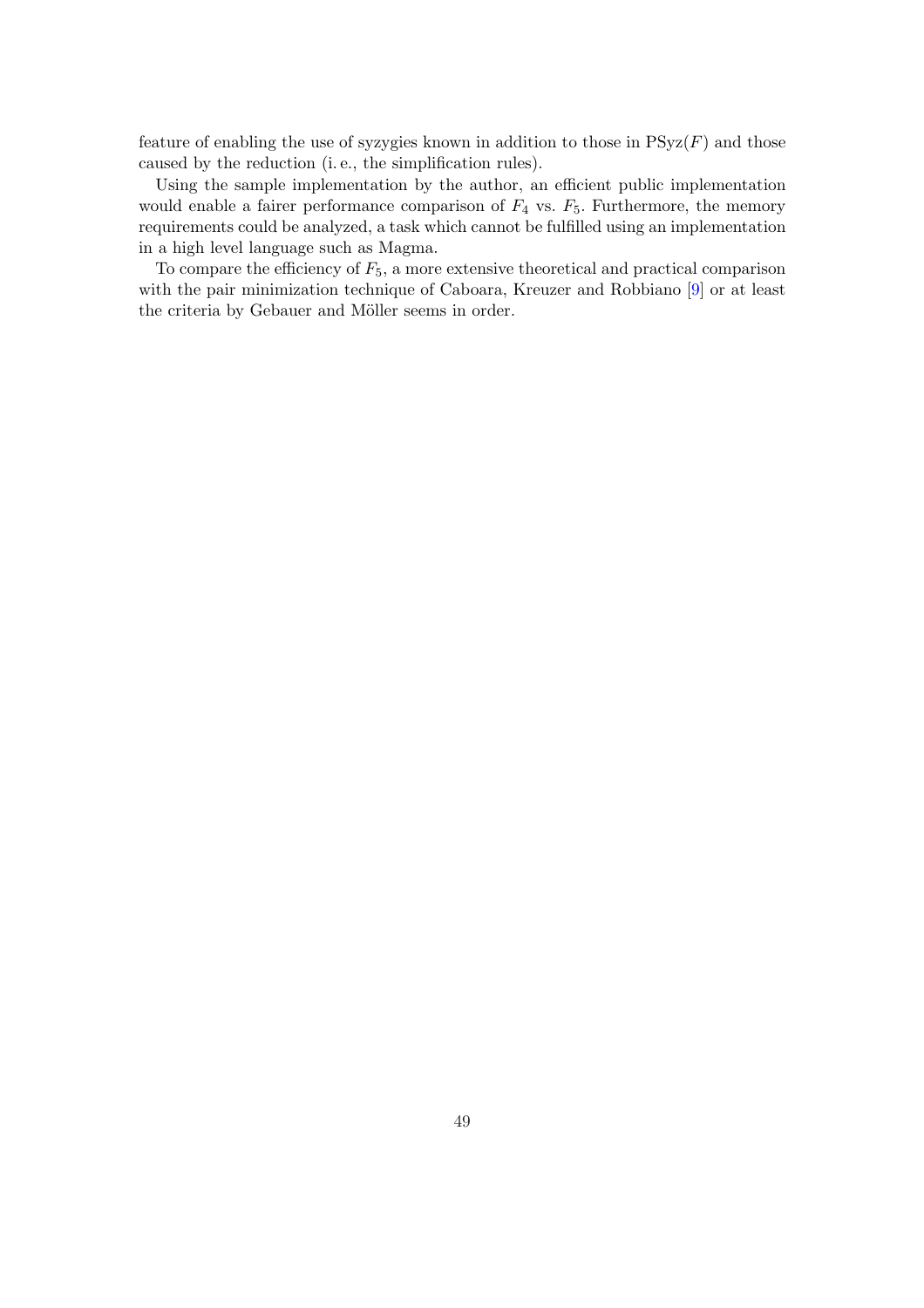# <span id="page-51-0"></span>Bibliography

- [1] Ars, G., J.-C. Faugère, H. Imai, M. Kawazoe and M. Sugita, *Comparison between* XL and Gröbner basis algorithms, in: P. J. Lee, editor, ASIACRYPT 2004, Lecture Notes in Computer Science 3329 (2004), pp. 338–353.
- [2] Bardet, M., J.-C. Faugère and B. Salvy, *Complexity of Gröbner basis computation* for semi-regular overdetermined sequences over  $\mathbb{F}_2$  with solutions in  $\mathbb{F}_2$ , rapport de recherche 5049, Institut National de Recherche en Informatique et en Automatique, Lorraine (2003).
- [3] Bardet, M. T., "Etude des systèmes algébriques surdéterminés. Applications aux codes correcteurs et à la cryptographie," Ph.D. thesis, Université Paris 6 (2004), in French. http://fgbrs.lip6.fr/∼bardet/
- [4] Becker, T., V. Weispfenning and H. Kredel, "Gröbner Bases," Springer-Verlag, New York, 1993.
- [5] [Brickenstein, M., "Neue Varianten](http://fgbrs.lip6.fr/~bardet/) zur Berechnung von Gröbnerbasen," Diplom thesis, Technische Universität Kaiserslautern, in German. http://www-user.rhrk.uni-kl.de/∼bricken/mathe.html
- [6] Buchberger, B., "Ein Algorithmus zum Auffinden der Basiselemente des Restklassenrings nach einem nulldimensionalen Polynomideal (An algorithm for finding [a basis for the residue class ring of a zero-dimensional poly](http://www-user.rhrk.uni-kl.de/~bricken/mathe.html)nomial ideal)," Ph.D. thesis, Universität Innsbruck (1965), in German.
- [7] Buchberger, B., A criterion for detecting unnecessary reductions in the construction of Gröbner bases, in:  $EUROSAM$  '79: Proceedings of the International Symposium on Symbolic and Algebraic Computation (1979), pp. 3–21.
- [8] Buchberger, B., Gröbner bases: A short introduction for systems theorists, in: R. Moreno-Diaz, B. Buchberger and J. Freire, editors, Proceedings of EUROCAST 2001 (8th International Conference on Computer Aided Systems Theory – Formal Methods and Tools for Computer Science), Lecture Notes in Computer Science 2178 (2001).
- [9] Caboara, M., M. Kreuzer and L. Robbiano, Efficiently computing minimal sets of critical pairs, Journal of Symbolic Computation 38 (2004), pp. 1169–1190.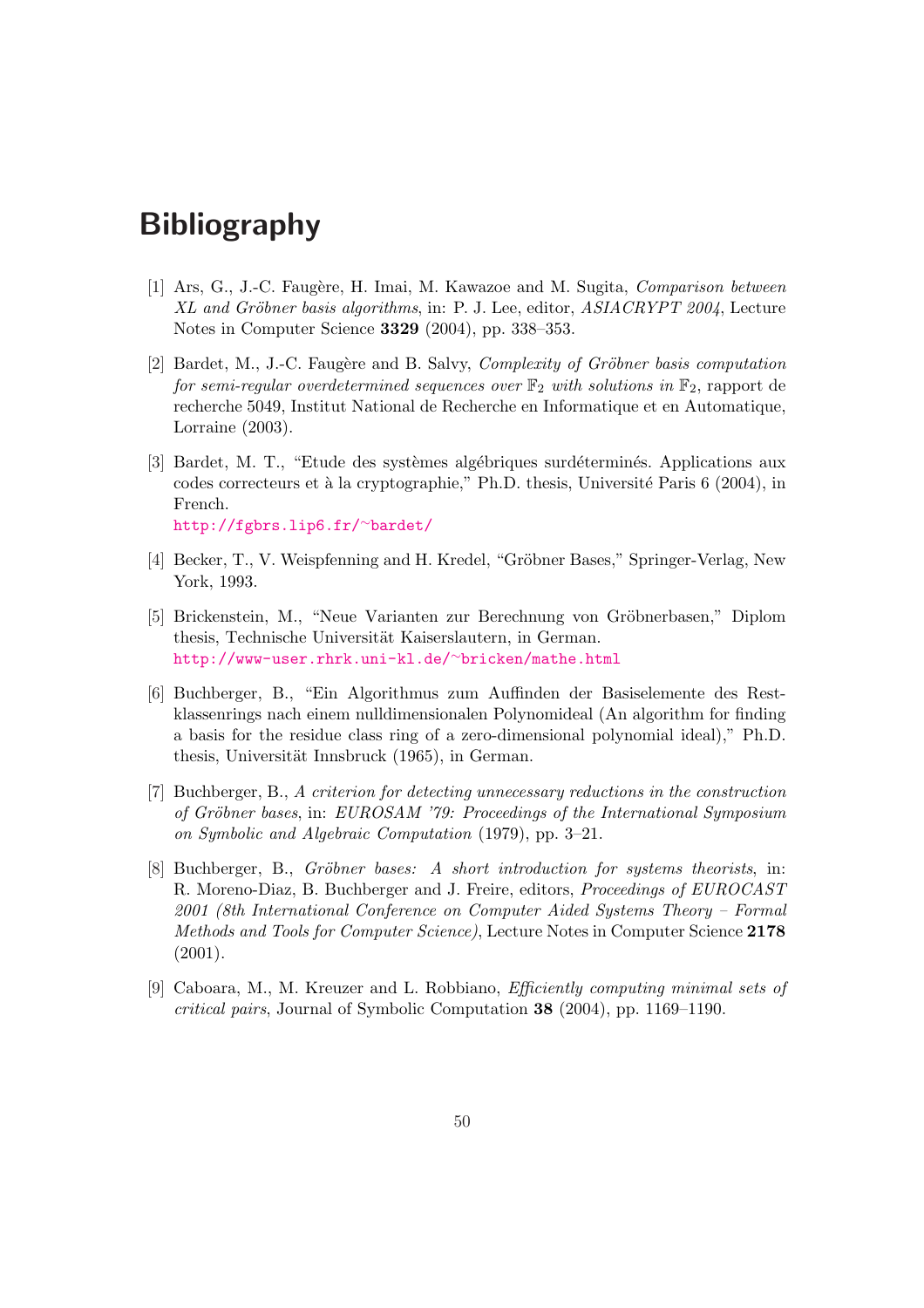- <span id="page-52-0"></span>[10] Computational Algebra Group, School of Mathematics and Statistics, University of Sydney, Magma, computational algebra software, version 2.11-14. http://magma.maths.usyd.edu.au/
- [11] Cox, D. R., J. Little and D. O'Shea, "Ideals, varieties, and algorithms," Undergraduate texts in mathematics, Springer-Verlag, 2000, second edition.
- [12] Faugère, J.-C., [A new efficient algorith](http://magma.maths.usyd.edu.au/)m for computing Gröbner bases  $(F_4)$ , Journal of Pure and Applied Algebra 139 (1999), pp. 61–88.
- [13] Faugère, J.-C., *Hfe challenge 1 broken in 96 hours*, announcement on sci.crypt (2002).
- [14] Faugère, J.-C., A new efficient algorithm for computing Gröbner bases without reduction to zero  $(F_5)$ , in: ISSAC '02: Proceedings from the International Symposium on Symbolic and Algebraic Computation (2002), pp. 75–83, revised version 1.2 available at the URL below. http://www-calfor.lip6.fr/∼jcf/Papers/@papers/f5.pdf
- [15] Faugère, J.-C. and G. Ars, An algebraic cryptanalysis of nonlinear filter generators using Gröbner bases, Research report 4739, Institut National de Recherche en [Informatique et en Automatique, Lorraine \(2003\).](http://www-calfor.lip6.fr/~jcf/Papers/@papers/f5.pdf)
- [16] Faugère, J.-C. and A. Joux, Algebraic cryptanalysis of Hidden Field Equation (HFE) cryptosystems using Gröbner bases, in: D. Boneh, editor, Advances in Cryptology –  $CRYPTO$  2003, Lecture Notes in Computer Science 2729 (2003), pp. 44–60.
- [17] Gebauer, R. and H. M. Möller, On an installation of Buchberger's algorithm, J. Symb. Comput. 6 (1988), pp. 275–286.
- [18] Giovini, A., T. Mora, G. Niesi, L. Robbiano and C. Traverso, "One sugar cube, please" or selection strategies in the Buchberger algorithm, in: ISSAC '91: Proceedings of the International Symposium on Symbolic and Algebraic Computation (1991), pp. 49–54. http://doi.acm.org/10.1145/120694.120701
- $[19]$  Lazard, D., Gröbner bases, Gaussian elimination and resolution of systems of algebraic equations, in: EUROCAL '83: Proceedings of the European Computer Algebra
- [Conference on Computer Algebra](http://doi.acm.org/10.1145/120694.120701) (1983), pp. 146–156. [20] McKay, C. E., "An Analysis of Improvements to Buchberger's Algorithm for
- Gröbner Basis Computation," Master's thesis, University of Maryland, College Park  $(2004).$ http://hdl.handle.net/1903/2119
- $[21]$  Möller, H. M., T. Mora and C. Traverso, *Gröbner bases computation using syzygies*, in: ISSAC '92: Papers from the International Symposium on Symbolic and Alge[braic Computation](http://hdl.handle.net/1903/2119) (1992), pp. 320–328. http://www.disi.unige.it/person/MoraF/publications.html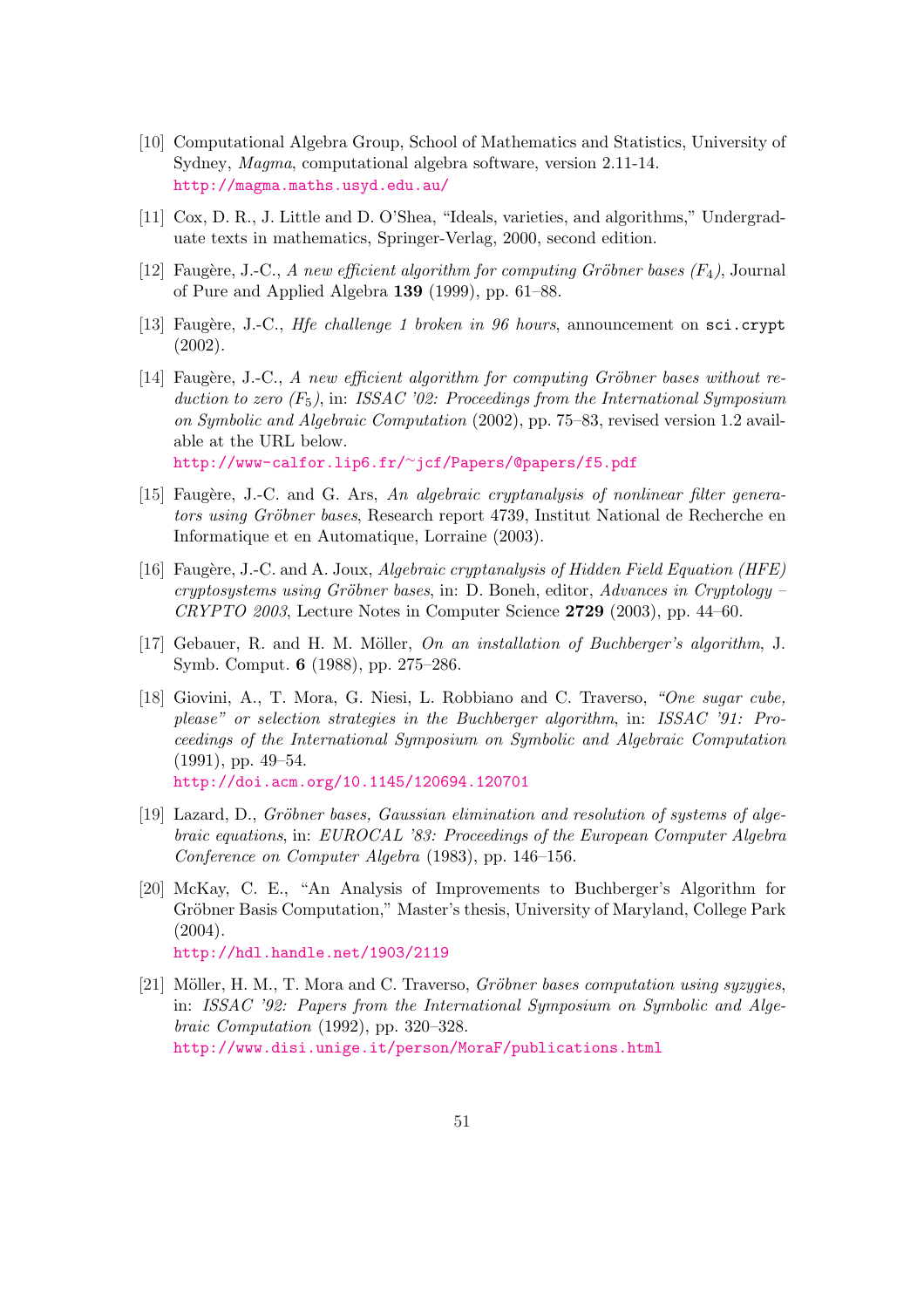- <span id="page-53-0"></span>[22] Pearce, R., private communication (2005). http://www.cecm.sfu.ca/∼rpearcea/
- [23] Schmidbauer, J., "Optimierung des Buchberger-Algorithmus im homogenen Fall," Diplom thesis, Universität Regensburg (2002), in German. [http://www.matha.mathematik.uni-do](http://www.cecm.sfu.ca/~rpearcea/)rtmund.de/∼kreuzer/projects.html
- [24] Segers, A., "Algebraic Attacks from a Gröbner Basis Perspective," Master's thesis, Technische Universiteit Eindhoven (2004). [http://www.win.tue.nl/](http://www.matha.mathematik.uni-dortmund.de/~kreuzer/projects.html)∼bdeweger/students.html
- [25] Steel, A., Allan Steel's Gröbner basis timings page, website (2004). http://magma.maths.usyd.edu.au/users/allan/gb/
- [26] [Steel, A., private communication \(2005\).](http://www.win.tue.nl/~bdeweger/students.html) http://magma.maths.usyd.edu.au/users/allan/
- [27] Trinks, W., Über B. Buchbergers Verfahren, Systeme algebraischer Gleichungen zu  $lösen$ , Journal of Number Theory 10 (1978), pp. 475–488, in German.
- [28] [Wolf, C., "Hidden Field Equations \(HFE\) Variation](http://magma.maths.usyd.edu.au/users/allan/)s and Attacks," Diplom thesis, Universität Ulm (2002). http://www.christopher-wolf.de/dpl/
- [29] Wolf, C. and B. Preneel, Taxonomy of public key schemes based on the problem of multivariate quadratic equations, Technical Report 2005/077, Cryptology ePrint [Archive \(2005\).](http://www.christopher-wolf.de/dpl/) http://eprint.iacr.org/2005/077/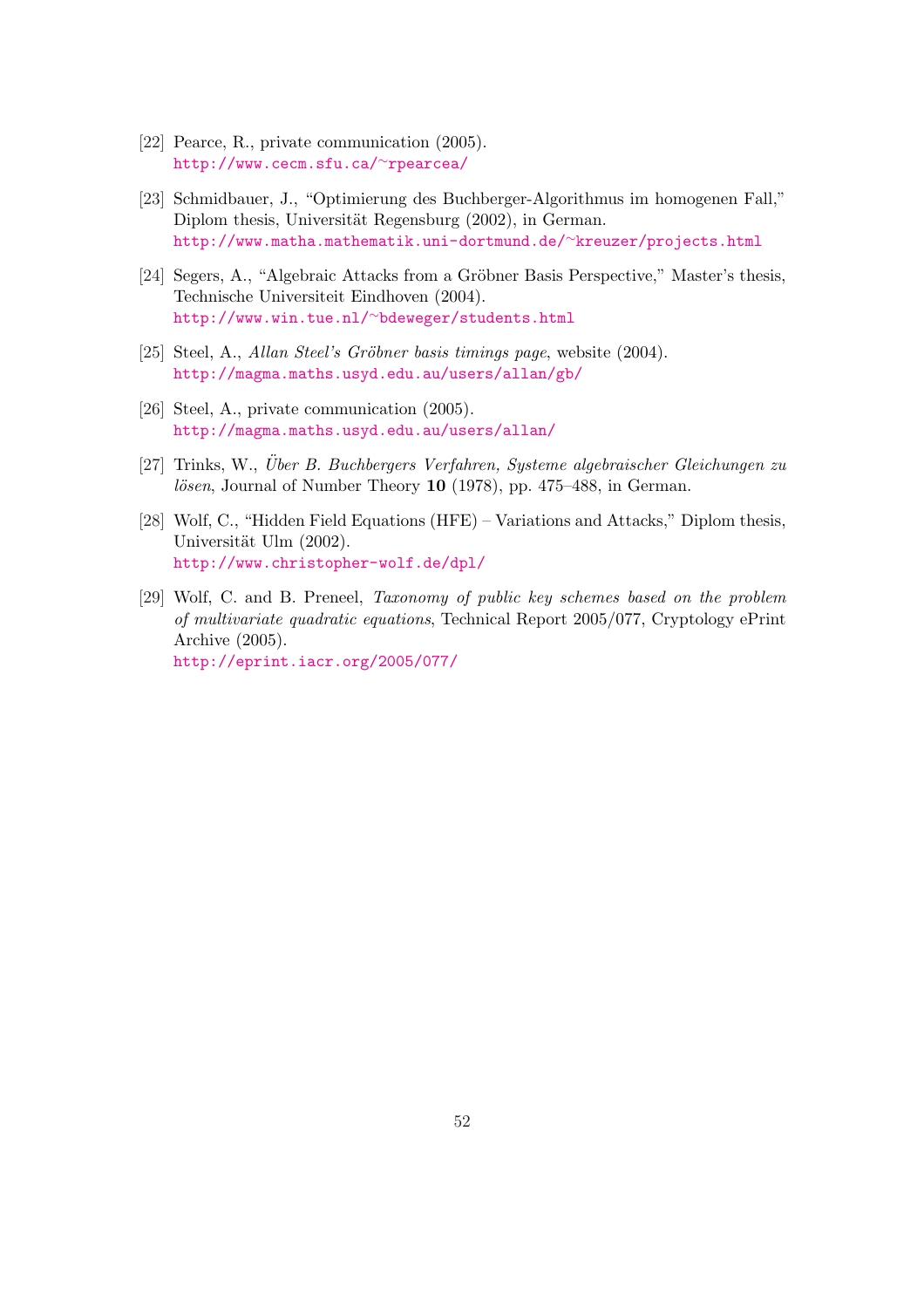## A Source code: F5

This chapter contains a sample implementation of Faugère's  $F_5$  algorithm in the language of Magma v2.11-14 [10]. Due to space limitations, this listing contains only the central functions, and is intended to help the understanding of the algorithm. The full source code with all helper functions is available on the author's homepage:

http:/[/ww](#page-52-0)w.cdc.informatik.tu-darmstadt.de/∼stegers/

Readers new to Magma should note that, following the terminology of [11], Magma calls terms what we call monomials in this thesis and vice versa. For the sake of (local) consistency, [this terminology is used in the source code as well.](http://www.cdc.informatik.tu-darmstadt.de/~stegers/)

/\* For a procedure name, the identifier in brackets refers to the names J.-C. Faugere chose in his paper: "A new efficient algorithm for computing Gr"obner bases without reduction to zero (\$F\_5\$)", ISSAC '02: Proceedings from the International Symposium on Symbolic and Algebraic Computation, ACM Press, 2002. Version 1.2 of the paper available at http://www-calfor.lip6.fr/~jcf/Papers/@papers/f5.pdf During the algorithm, polynomials are augmented using so-called signatures. These "labeled polynomials", or "rules", as Faug'ere calls them, are implemented as tuples in Magma as follows: a labeled polynomial f is a tuple  $\langle t, i, p \rangle$ , where t is a term, i the index of the i-th canonical basisvector F\_i of the module P^m, p the polynomal, such that the signature of the labeled polynomial is  $S(p) = t*e_i$ . Most of the time, these labeled polynomials will be elements of a unique global array r, and be referenced by their indices in r, or r-indices for short. Critical pairs are stored as tuples  $\langle 1, u, j, v, k \rangle$ , where l is the LCM of the critical pair u,v are terms, and j,k are (distinct) r-indices of labeled polynomials.

The variable R contains a sequence sequences of simplification rules, similar to the array Rule in Faug'ere's paper. A simplification rule in R[i] is a tupel <t,k>, where t is a term and k is an r-index of a labeled polynomial r\_k that has the signature t\*e\_i. \*/

import "critpairs.mag": NUMBER\_OF\_CRITERIA;

| Main Algorithm |
|----------------|
|                |
|                |
|                |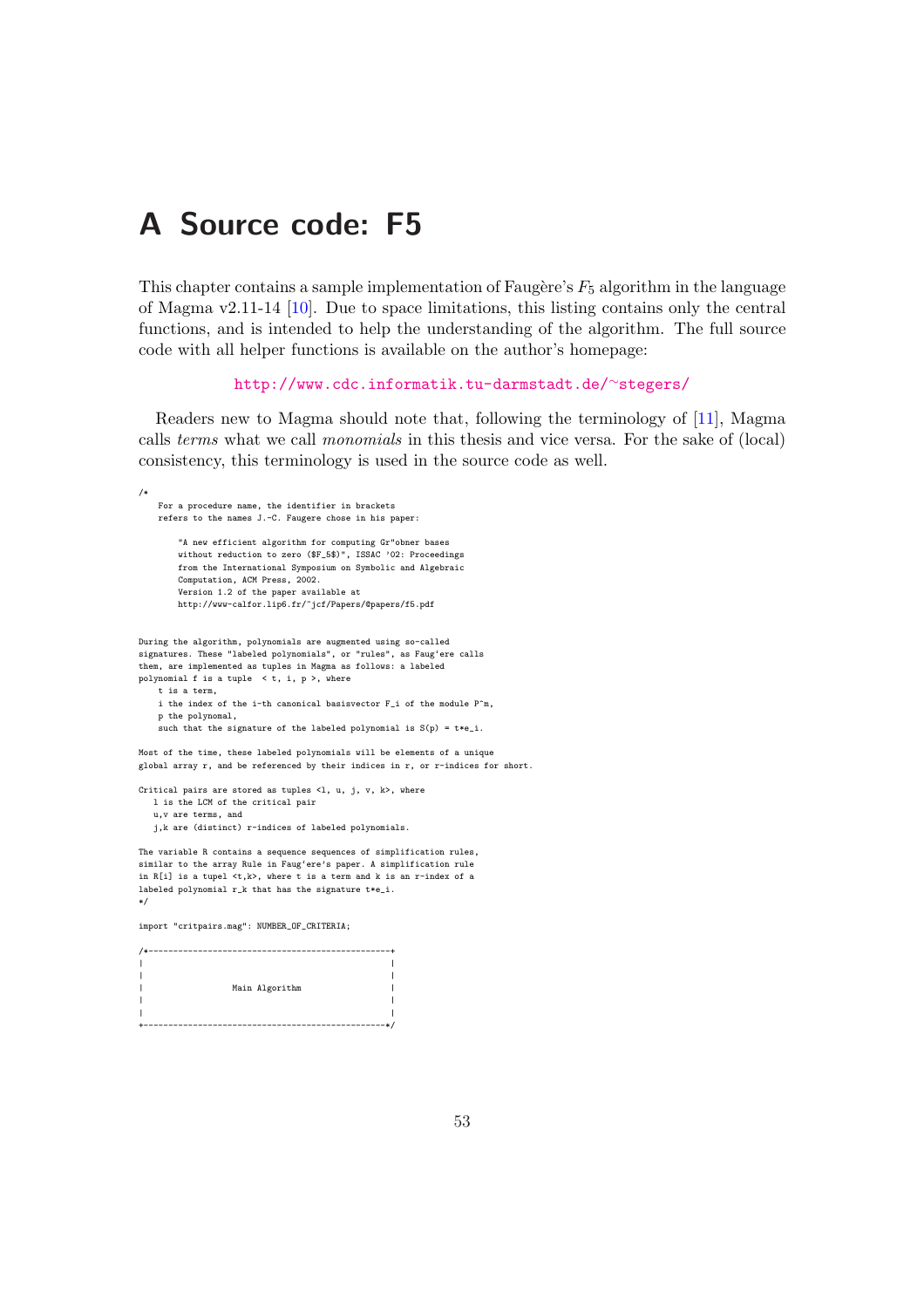### AlgorithmF5

returns a (not necessarily reduced) Groebner basis for the ideal generated by {f\_i} union G\_iplus1.

Eventually, G\_iplus1 is set to the resulting basis.

### $Input:$

 $m_i_f_i = \langle m, i, f_i \rangle$ 

|  |  |  |  |  | total number of input polynomials |
|--|--|--|--|--|-----------------------------------|
|--|--|--|--|--|-----------------------------------|

- $\mathcal{A}^{\pm}$ # of current global iteration
- $f_i$ polynomial to be added in this iteration
- G\_iplus1 sequence of r-indices of the labeled polynomials forming the (non-reduced)<br>Gr"obner basis of the ideal generated by  $f_{-}\{i+1\}, \ldots, f_{-}m$
- G\_iplus1Reduced: the unique reduced Gr"obner basis of the ideal generated by<br> $f_{-}\{i+1\}$ , ...,  $f_{-}m$
- sequence of simplificationr rules rules

statsPerCall: receives statistics generated during this call, conforms with stats.mag

intrinsic AlgorithmF5("m\_i\_fi::Tup,

 $\tilde{r}::[1,1]$  $\verb|^G_iiplus1::[]|$  ,  $\ulcorner \mathtt{G\_iplus1Reduced}:\left[\;\right],$  $\sim$ rules:: $[]$ ,

 $\text{``statsPerCall::[])}$ {Compute a Groebner basis of the ideal <G\_iplus1 cat [f\_i]>.}

```
m \qquad := m_i_i_f[i] ;i := m i f i[2]:f_i := m_i_f[i]
```
 $\verb!pol_ring := Parent(f_i);$ pair\_univ := PairUniverse(pol\_ring);<br>rule\_univ := RuleUniverse(pol\_ring);

// Statistics per call of F5 // (data structure discussed in IncrementalF5)

// Statistics per degree  $\mathtt{statsPerDeg} \; \texttt{:=} \; \mathtt{Stats\_Init(m)} \, ;$ 

 $r[i] := \langle 1, i, f_i \rangle$  LeadingCoefficient(f\_i)>;  $G_i$  := Append( $G_i$ plus1,i);

Stats\_PolCreate("statsPerCall,[i],"r);

 $newPolIndices := [i];$ 

// Given G\_{i+1}, compute the unique Groebner basis of the // ideal generated by G\_{i+1}.<br>procedure ReduceIntermediateBasis("reduced,"r,"newPols)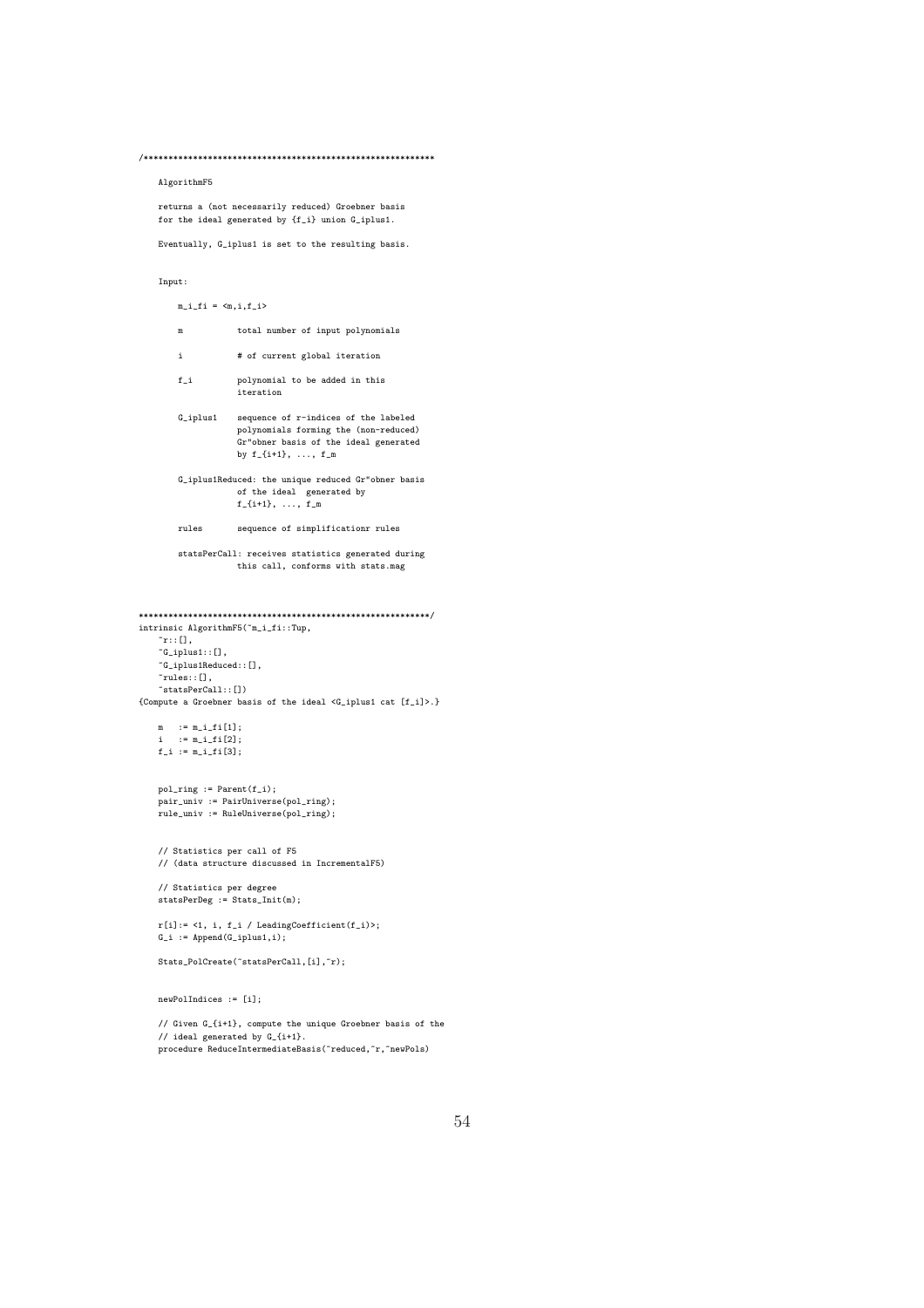```
// Inefficient variant as in the paper (no reduction):
    //reduced cat:= [pol_ring| r[l][3]: l in newPols];
    // Efficient variant (using Magma's Reduce()):
    reduced := ReduceGroebnerBasis(reduced cat [pol_ring| r[l][3]: l in newPols]);
    // Honest variant (using interpreted reduction code, not Magma's):
    //reduced := ReduceGroebnerNaive(reduced cat [pol_ring| r[l][3]: l in newPols]);
end procedure;
// Collect head terms of G_{i+1}, ..., G_m
// to speed up reduction (phi) and reducibility test (psi)
heads := [ [car<Integers(),pol_ring,pol_ring>|
            <l,LM(G_iplus1Reduced[comp][l]),LC(G_iplus1Reduced[comp][l])>:
            l in [1..#G_iplus1Reduced[comp]]]: comp in [1..m]];
// Hand-written top reduction of a
// labeled polynomial x w.r.t. G_{i+1}
function phi(x)
    if x[3] ne Parent(x[3])!0 then
       LMx := LM(x[3]);
       LCx := LC(x[3]):
    end if:while (x[3] ne 0) and exists(g){h: h in heads[i+1] | IsDivisibleBy(LMx,h[2])} do
        y := x[3];x[3] -:= LCx/g[3] * (LMx div g[2]) * G_iplus1Reduced[i+1][g[1]];
        if x[3] ne Parent(x[3])!0 then
            LMx := LM(x[3]):
            LCx := LC(x[3]):
        end if;
        if GetAssertions() and not AssertReducedTo(y,x[3]) then
            print "x:",y;
            print "g:",g;
            print "x": ", x[3];error "not reduced! stopping.";
        end if;
    end while;
    return x;
    // very expensive test:
    assert x[3] eq NormalForm(x[3],G_iplus1Reduced[i+1]);
end function;
// For a labeled polynomial x = \langle t, k, p \rangle, psi(x) is true iff the term t
// is top-reducible mod G_{-}{k+1} and k<m, false otherwise (i.e. if k=m).
// In other words, psi(x) is true iff x is not normalized.
function psi(x)
   if x[2] eq m then
       return false;
    end if;
   return exists{h: h in heads[x[2]+1] | IsDivisibleBy(x[1],h[2])};
end function;
P := [ pair\_univ | ];
for j in G_iplus1 do
    result := \leftarrow 42>:
    CritPair(i,j,~r,i,~psi,~result);
    pair, is_pair,critUsed := Explode(result);
    assert TestCritPair(pair,is_pair,r,pol_ring);
    if is_pair then // check if the pair wasn't redundant
        Append(~P,pair);
        if GetAssertions() and not AssertPairNormalized(pair,r,m,pol_ring) then
```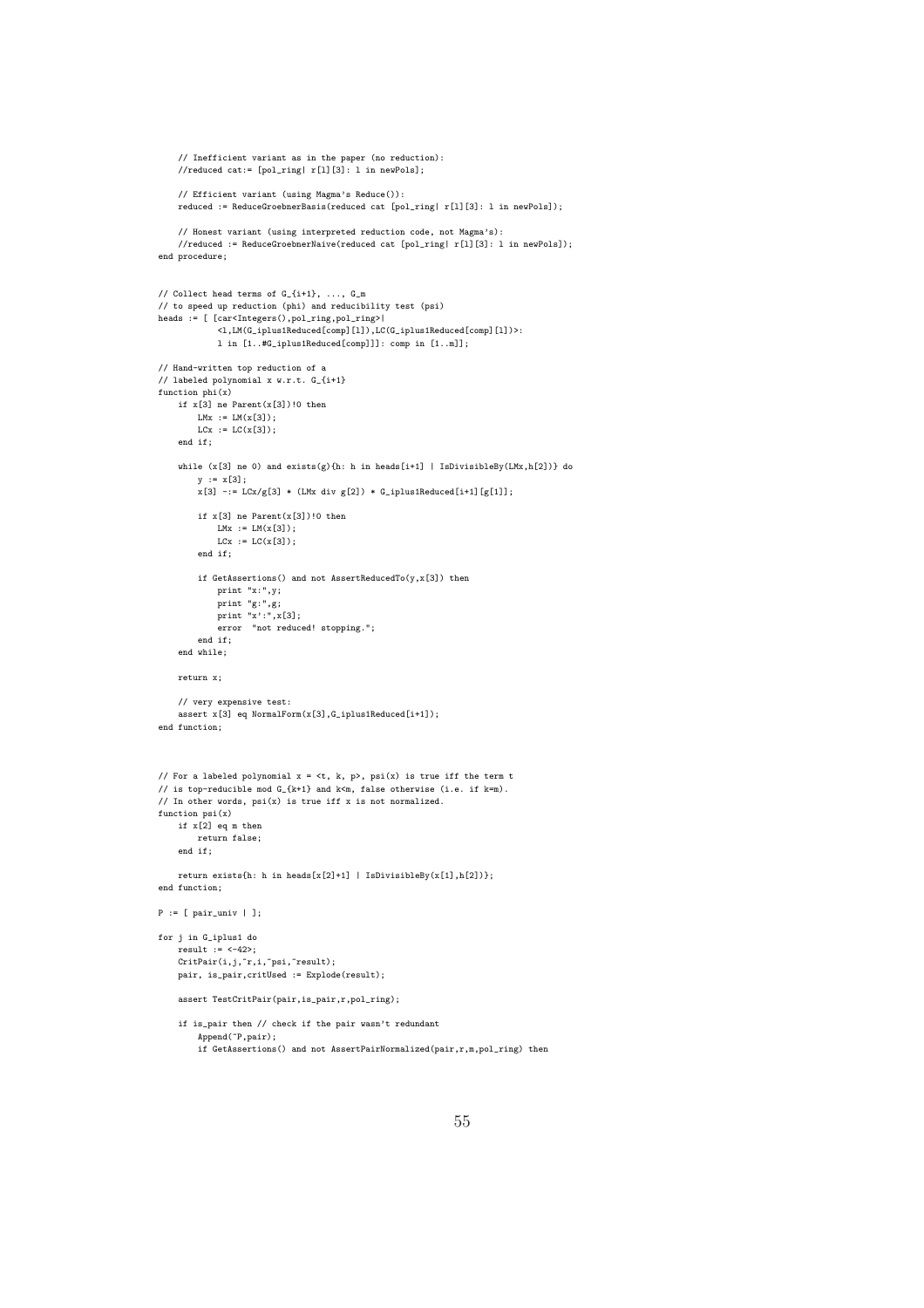```
print "";
             print "critUsed:",critUsed;
             printf "Accepted non-normalized pair %o at spot 1\n", pair;
             PrintPairInfo(pair,~r,~G_iplus1Reduced,~heads,~psi);
             assert false;
       end if;
       Stats_PairCreate(~statsPerCall,pair);
    else
        if GetAssertions() and AssertPairNormalized(pair,r,m,pol_ring) then
             printf "Missed normalized pair ‰o at spot 1\n", pair;<br>PrintPairInfo(pair,~r,~G_iplus1Reduced,~heads,~psi);
             assert false;
        end if;
        Stats_PairDiscard(~statsPerCall,critUsed);
    end if;
end for;
Sort(~P, ~HasLowerDegreeCritPair);
while not IsEmpty(P) do
   statsPerDeg := Stats_Init(m);
    d := DegreeCritPair(P[1]); // smallest occurring degree
    D := DegreeCritPair(P[#P]);
    P_d := [ pair_univ | pair: pair in P | DegreeCritPair(pair) eq d ];
    ChangeUniverse(~P_d,pair_univ);
    printf "\n----- Selecting new P_d...\n";
    printf "Size of G_{\infty} so far: %o\n", i, #G_i;
     printf "Size of G_%o: %o\n", i+1, #G_iplus1;
printf "Size of G_%o reduced:%o\n", i+1, #G_iplus1Reduced[i+1];
    printf "Number of remaining critical pairs: %o\n",#P;
    printf "Minimal degree: %3o\n",d;
    printf "Maximal degree: %3o\n",D;
    printf "Selecting %o pair(s) of degree d=%o...\n\n",#P_d,d;
    P := P[HP_d+1..#P];assert #SequenceToSet(P) eq #P;
     //printf "P after removing P_%o: %o\n", d, P;
//printf "P_%o: %o\n",d,P_d;
    print "Computing S-polynomials...";
    R d := \Box;
    spols_redPairs := [* *];
    Spols(~G_i, ~P_d, i, ~r, ~rules,~spols_redPairs);
    spols := spols_redPairs[1];
    redundantPairs := spols_redPairs[2];
    printf "Number of S-polynomials before reduction: %o\n",#spols;
    Stats_PolCreate(~statsPerDeg,spols,~r);
    assert #P_d ge #spols;
    Stats_PolDiscard(~statsPerDeg,#P_d-#spols);
    phi_psi_stats := <phi, psi,statsPerDeg>;
    // \verb"ReductionF5("spols, G_i, i, "r, "phi_psi_stats, "rules);ReductionF5(~spols, newPolIndices, i, ~r, ~phi_psi_stats, ~rules);
    // Update statsPerDeg from the tuple
    statsPerDeg := phi_psi_stats[3];
    printf "Number of S-polynomials after reduction: %o\n\n", #spols;
```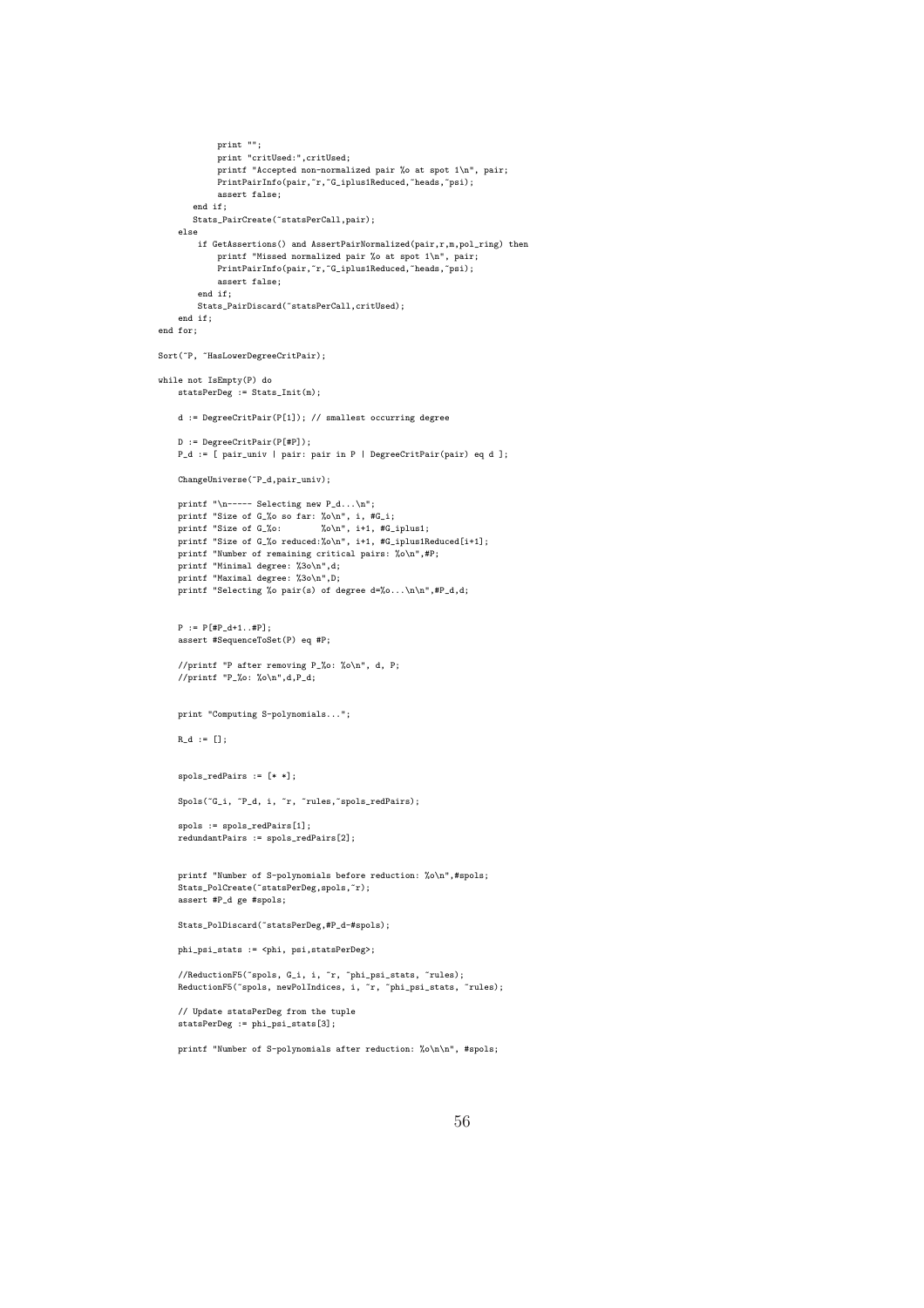```
print "#R_d:",#R_d;
```
 $R_d := R_d$  cat spols;

printf "Adding critical pairs for reduced polynomials... $\n\cdot \n\cdot n$ ", #R\_d;

```
nNewPairs := 0;
```

```
for k in R_d do
    new_pairs := [pair_univ | ];
    for l in G_i do
        result := <-42>; // initialize variable receiving result
        CritPair(k, 1, ~r, i, ~psi, ~result);
        pair, is_pair,critUsed := Explode(result);
        assert TestCritPair(pair,is_pair,r,pol_ring);
        if is_pair then
             Include(~new_pairs,pair_univ!pair);
             Stats_PairCreate(~statsPerDeg,pair);
            if GetAssertions() and not AssertPairNormalized(pair,r,m,pol_ring) then
                  printf "Accepted non-normalized pair %o\n", pair;<br>PrintPairInfo(pair,~r,~G_iplus1Reduced,~heads,~psi);
                 assert false;
            end if;
        else
            Stats_PairDiscard(~statsPerDeg,critUsed);
             if GetAssertions() and AssertPairNormalized(pair,r,m,pol_ring) then
                 printf "Missed normalized pair %o\n", pair;
                 PrintPairInfo(pair,~r,~G_iplus1Reduced,~heads,~psi);
                 assert false;
             end if;
        end if;
    end for;
    nNewPairs +:= #new_pairs;
    P cat:= new_pairs;
    // Add rule k to intermediate basis:
     Append(~G_i, k);
Append(~newPolIndices,k);
end for;
```
printf "Number of new critical pairs: %6o\n", nNewPairs;

```
//printf "#G_i after adding s-polynomials: %o\n",#G_i;
//printf "G_i after adding s-polynomials: %o\n",G_i;
//print "r after one d-loop:",r;
print "Sorting critical pairs...";
Sort(~P, ~HasLowerDegreeCritPair);
```
//printf "Statistics for degree %o:\n",d; //Stats\_Print(statsPerDeg); Stats\_Update(~statsPerCall,statsPerDeg);

end while;

#### G\_iplus1 cat:= newPolIndices;

assert #SequenceToSet(G\_iplus1) eq #G\_iplus1;

```
// initalize for reduction
G_iplus1Reduced[i] := G_iplus1Reduced[i+1];
```

```
//Rereduce intermediate basis
\texttt{ReduceIntermediateBasis("G\_iplus1ReduceId[i], "r, "newPolIndices)};
```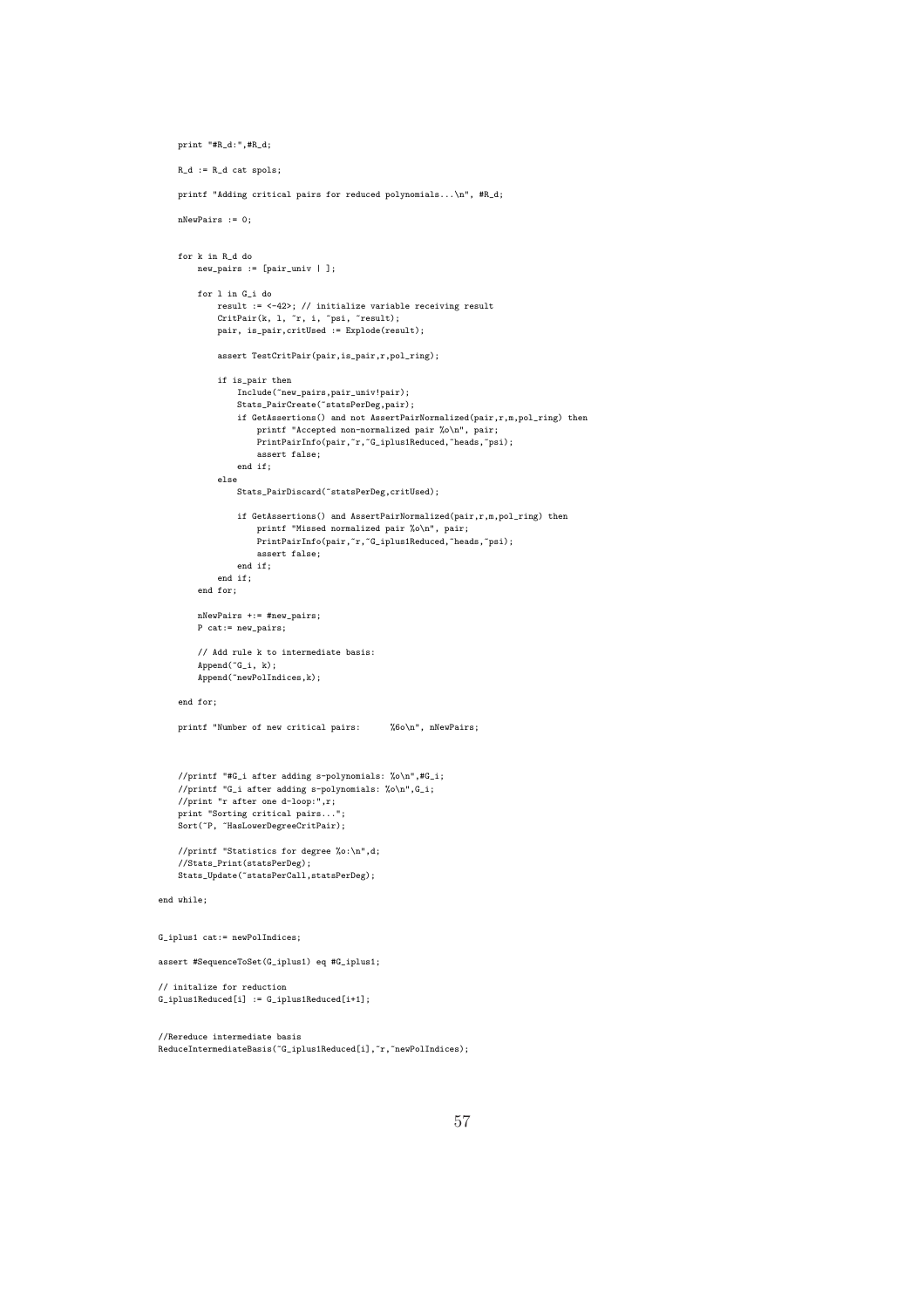print "Size of reduced basis:", #G\_iplus1Reduced[i];

//printf "\n\n\nStatistics for stage %o:\n\n",i; //Stats\_Print(statsPerCall);

end intrinsic;

### 

Prereduce [no equivalent in Faug'ere's text]

Mutual reduction of the input polynomials before starting F5. Corresponds to Magma's option ReduceInitial for the Buchberger algorithm.

Input:  $\mathbf{F}$ 

sequence of polynomials

Returns (in  $\tilde{}$ F):

 $\mathbf{F}$ the reduced polynomials

 $\small \texttt{intrinsic} \; \texttt{Prereduce}(\texttt{``F::}[]) \\$ {Reduce the input before starting F5. Corresponds to Magma's option deduce Initial for the Buchberger algorithm.}<br>Neduce Initial for the Buchberger algorithm.}<br>// Faster in most examples (exceptions: Cyclic n, Segers HFE)<br>F := Reduce(F); end intrinsic;

IncrementalF5 [IncrementalF5]

 $Input:$ 

| F              | sequence of nonzero homogeneous<br>polynomials (if F is not regular,<br>termination is not guaranteed)                                                        |
|----------------|---------------------------------------------------------------------------------------------------------------------------------------------------------------|
| ensure_gb      | If true, IncrementalF5 will check<br>using Magma's IsGroebner() that after<br>each step i, G_i is a Groebner basis.<br>Slows down the algorithm considerably. |
| Returns:       |                                                                                                                                                               |
| Gred           | the unique reduced Groebner basis<br>of the ideal generated by F, identical<br>to the result of the call<br>GroebnerBasis(F):<br>in Magma                     |
| G <sub>1</sub> | the non-reduced Groebner basis of F<br>as computed by F5. Consists of labeled<br>polynomials.                                                                 |
| is_gb          | (for testing purposes) true if G1 is<br>a Groebner basis, false otherwise                                                                                     |
| stats          | a statistics object (see stats.mag)<br>summarizing this run of IncrementalF5                                                                                  |
|                |                                                                                                                                                               |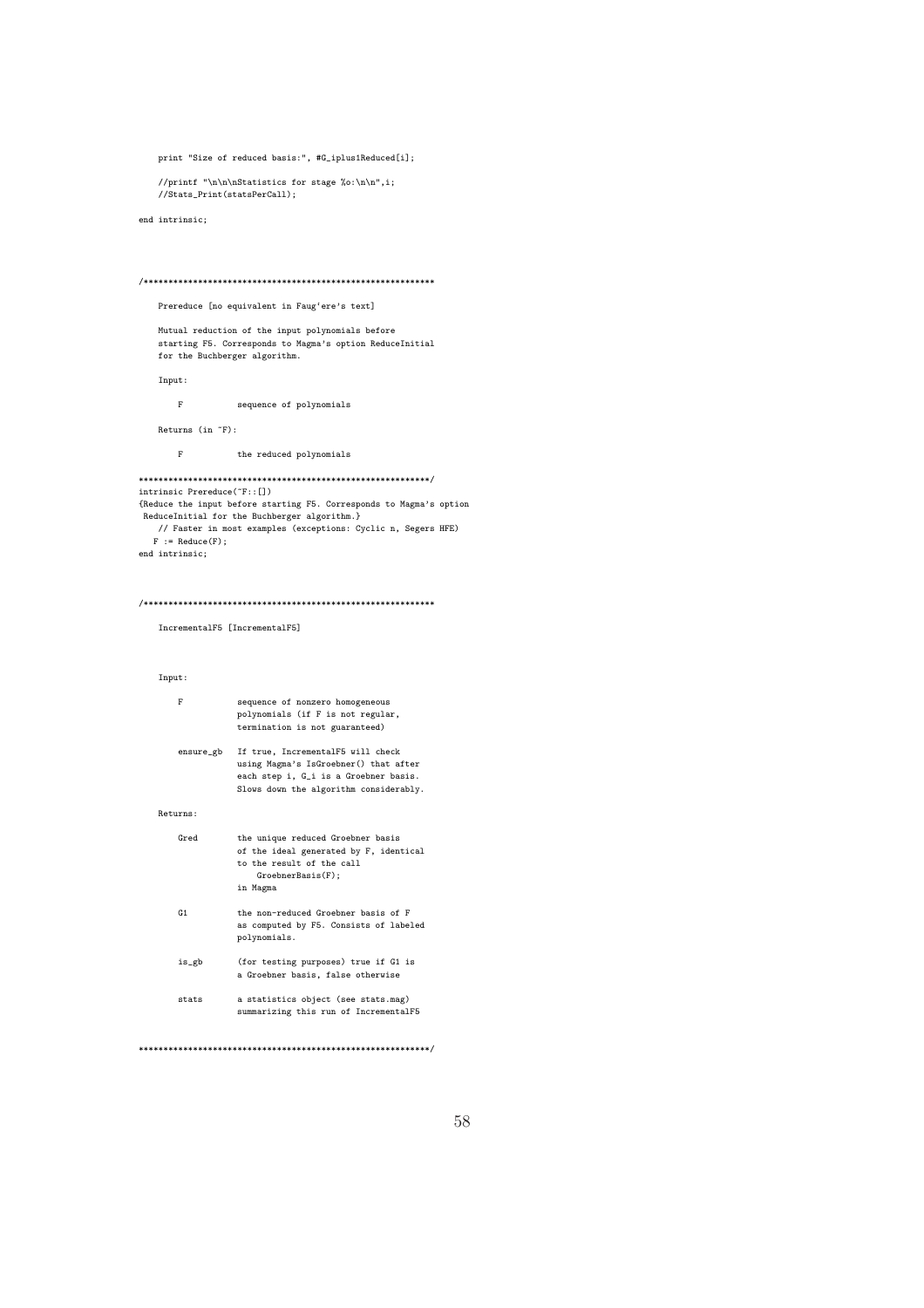```
intrinsic IncrementalF5(F,ensure_gb) -> [],[],BoolElt,[]
{Outer routine of F5.}
```
error if IsEmpty(F), "IncrementalF5: F must not be empty!";

 $P := Parent(F[1])$ ; rule\_univ := RuleUniverse(P);

Prereduce( $\tilde{}$ F);

 $m := #F$ ;

// Initialize statistics stats := Stats\_Init(m);

rules :=  $ResetRules(m.P)$ ;

// Define the Macaulay matrix  $\mathtt{r}\ :=\ \left[\texttt{rule\_univ}\,|\ \ \right];$ 

 $\texttt{r[m]} := \texttt{<1, m}, \texttt{F[m]} \texttt{ / leadingCoefficient(F[m])>};$ 

```
printf "======================= Stage %o/%o ====================== \n",m,m;
printf "Adding polynomial r[1].\n\n";
```
 $\texttt{G\_iplus1} \; := \; \texttt{[ m ]};$ 

 $G_i$ iplus1Reduced :=  $[$   $[P]$   $]$ : i in  $[1..m+1]$   $]$ ;  $G_i$ plus1Reduced[m] := [ $F[m]$ ];

Stats\_PolCreate("stats,[m],"r);

```
for i := m-1 to 1 by -1 do
    statsPerCall := Stats_Init(m);
   printf "======================= Stage %o/%o ====================== \n",i,m;
```
 $m_i_f$  :=  $(m,i,F[i])$ ; AlgorithmF5("m\_i\_fi,"r,"G\_iplus1,"G\_iplus1Reduced,"rules,"statsPerCall);

```
G_rules := [r[1]: 1 in Sort(G_iplus1)];
```
print "";

### print "";

```
if ensure_gb then
         is\_gb := IsGroebner([r[1][3]: 1 in G_iplus1]);if is_gb then
             printf "G_%o *is* a Groebner basis\n",i;
              printf "G_%o generates <f_%o, ..., f_m>: %o\n",i,i,
Ideal([r[l][3]: l in G_iplus1]) eq Ideal([F[l]: l in [i..m]]);
             printf "Size of basis is %o.\n",#G_iplus1;
             printf "Size of reduced basis is %o.\n", #G_iplus1Reduced[i];
         else
             printf "G_%o is *not* a Groebner basis. Size is %o.\n",i,#G_iplus1;
             if ensure_gb then
              printf "Aborted after step i = %o and returning G_i\n",i;
return G_iplus1Reduced[i],G_rules,is_gb;
             end if;
         end if;
        print "";
    else
        is_gb := true;
    end if;
    //printf "G_%o = %o\n\n",i,G_iplus1;
    Stats_Update(~stats,statsPerCall);
end for;
```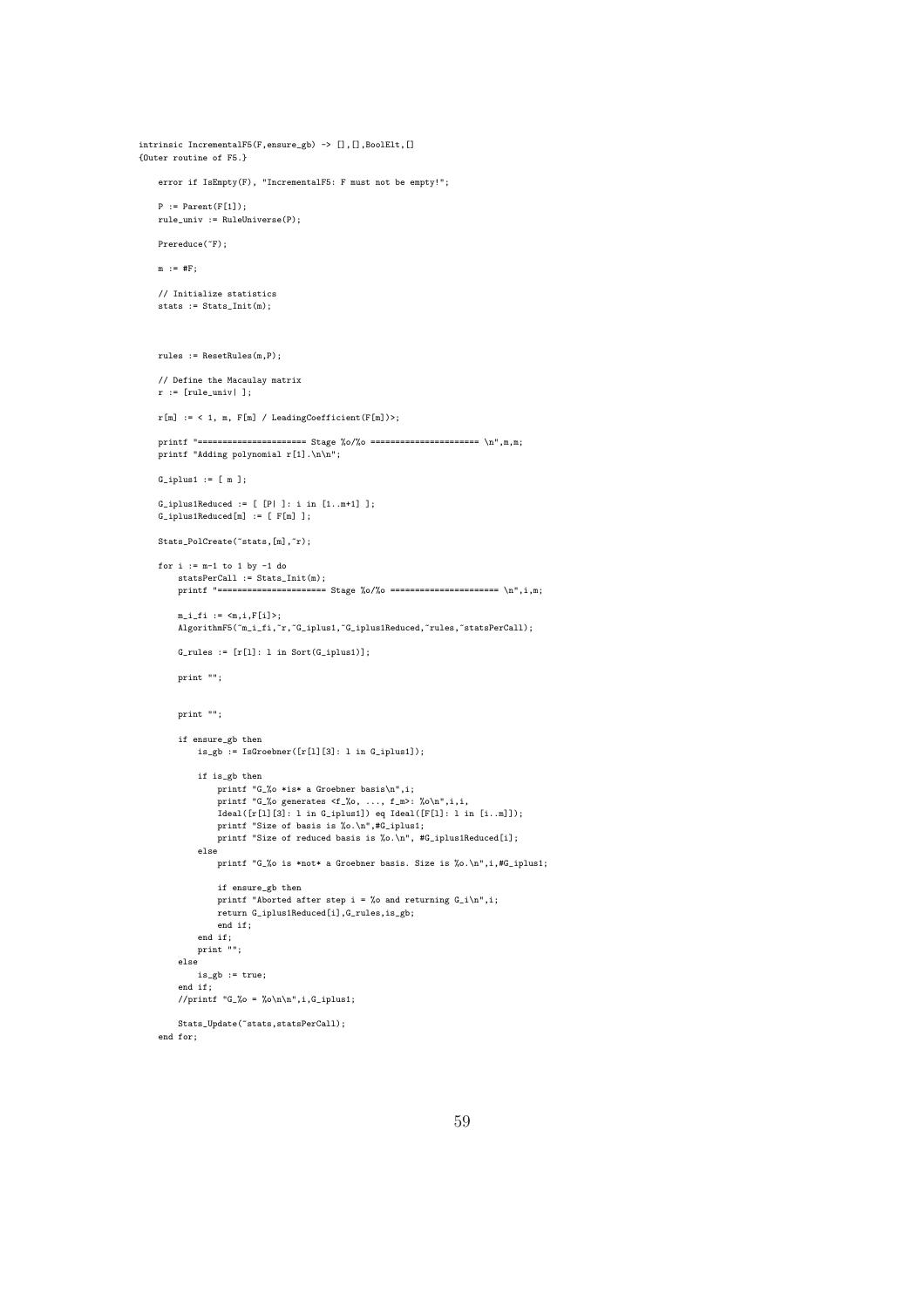```
print "Statistics for all stages:";
.<br>Stats_Print(stats);
```
return $\texttt{G}_\texttt{i}$  plus<br>1Reduced[1],G\_rules, is\_gb, stats; end intrinsic:

```
F<sub>5opt</sub>
  Wrapper for the F5 algorithm, e.g. for use in a
```
comparison with other algorithms.

### $T$ nput:

| F | sequence of nonzero homogeneous<br>polynomials (if F is not regular,<br>termination is not guaranteed) |
|---|--------------------------------------------------------------------------------------------------------|
|   | ensure_gb If true, IncrementalF5 will check<br>using Magma's IsGroebner() that after                   |

```
each step i, G_i is a Groebner basis.
Slows down the algorithm considerably.
```
Returns:

```
Gred
              the unique reduced Groebner basis
              of the ideal generated by F, identical<br>to the result of the call
                   GroebnerBasis(F);
              in Magma
```

```
a statistics object (see stats.mag)
stats
           summarizing this run of IncrementalF5
```
name a string identifying the algorithm, currently simply "F5"

```
intrinsic F5opt(F::[],ensure_gb::BoolElt) -> [], [],MonStgElt
{Faugere's F5 algorithm}
```

```
error if IsEmpty(F), "F must not be empty!";
P := Parent(F[1]);homogenized := false;
isHomeoous := IsHomeousSystem(F);// Make sure we didn't forget to homogenize<br>if not isHomogeneous[1] then
    read answer, "System is not homogeneous! Homogenize first y/n? [y]";
     if answer ne "n" then
         homogenized := true;\texttt{F,P} \texttt{ := HomogenicExample(F,P)} \texttt{;}end if;end if;
```

```
Gpols, Grules, b, stats := IncrementalF5(F, ensure_gb);if isHomogeneous[1] then
print "Input system was homogeneous.";<br>else
    printf "Input system was *not* homogeneous,";
    if homogenized then
      print " it was homogenized first.";
    else
```
print " but it was not homogenized. You're lucky it terminated at all!";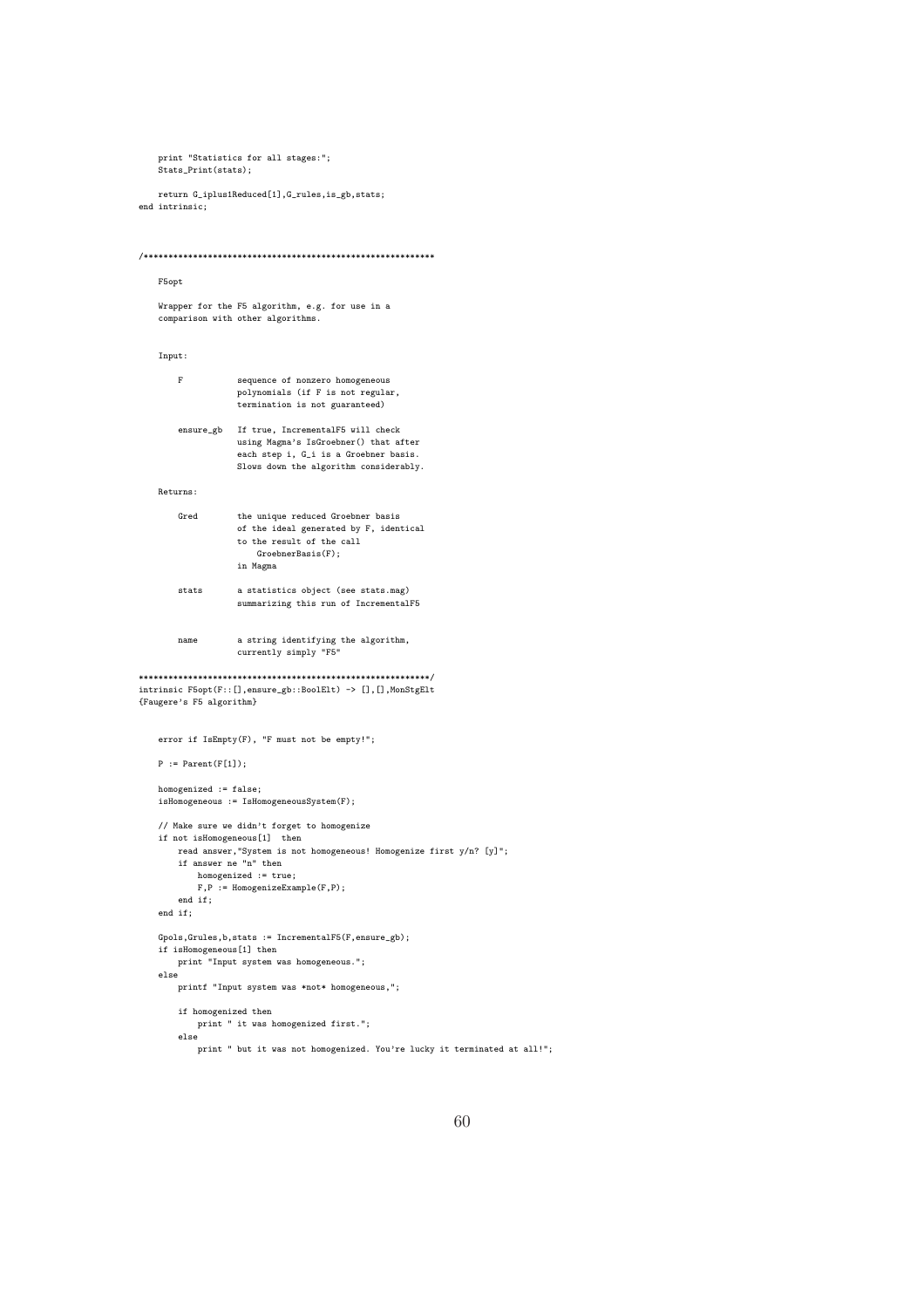```
end if;end if;
if ensure_gb then
same_ideal := Ideal(F) eq Ideal(Gpols);<br>print "Generates same ideal:", same_ideal;<br>else
\cdots \cdots <br> print "Did not check if G_1 is actually a Groebner basis."; end if;
return Gpols.stats. "F5":
```
 $\frac{1}{1}$  end intrinsic;

 $F<sub>5</sub>$ 

Wrapper for the F5 algorithm, useful for calls from<br>the Magma console.

Input:

| F | sequence of nonzero homogeneous   |
|---|-----------------------------------|
|   | polynomials (if F is not regular, |
|   | termination is not guaranteed)    |
|   |                                   |

Returns:

| Gred | the unique reduced Groebner basis      |
|------|----------------------------------------|
|      | of the ideal generated by F, identical |
|      | to the result of the call              |
|      | GroebnerBasis(F):                      |
|      | in Magma                               |

#### $\texttt{intrinsic F5(F::[])} \ \texttt{->} \ [ \ ] \texttt{,[]}, \texttt{MonStgElt}$

{Faugere's F5 algorithm, not checking that G\_i is a Groebner basis after each step i.}

return F5opt(F,false); end intrinsic;

### 

### F5ensure

Wrapper for the F5 algorithm, useful for calls from<br>the Magma console when debugging the algorithm.

Input:

| F        | sequence of nonzero homogeneous<br>polynomials (if F is not regular,<br>termination is not guaranteed)                                    |
|----------|-------------------------------------------------------------------------------------------------------------------------------------------|
| Returns: |                                                                                                                                           |
| Gred     | the unique reduced Groebner basis<br>of the ideal generated by F, identical<br>to the result of the call<br>GroebnerBasis(F):<br>in Magma |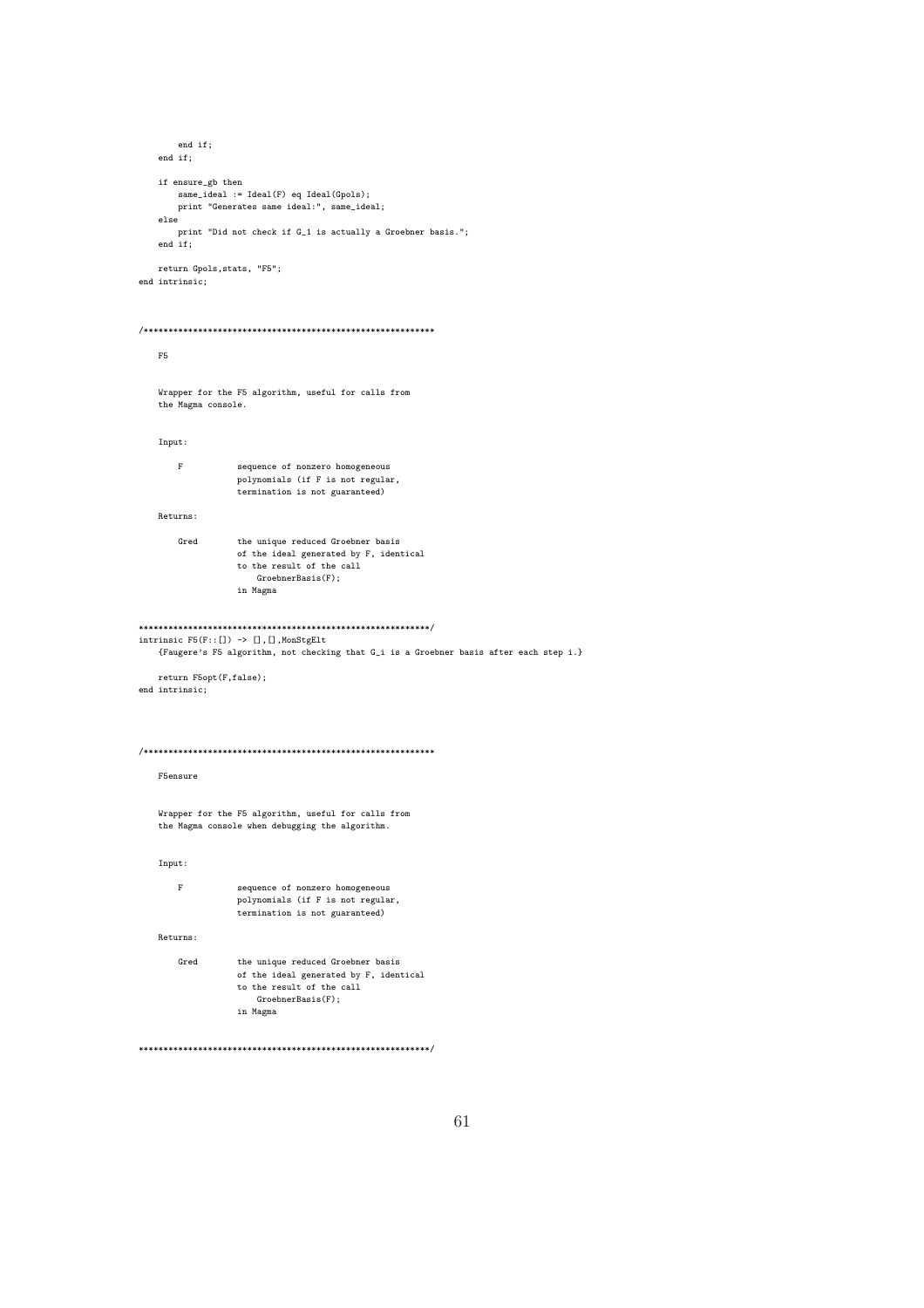intrinsic F5ensure(F:: []) -> [], [], MonStgElt {Faugere's F5 algorithm, checking that G\_i is a Groebner basis after each step i.}

return F5opt(F,true);<br>end intrinsic;

| Computation of Critical Pairs |
|-------------------------------|
| and S-Polynomials             |
|                               |
|                               |
|                               |

Criteria used to detect non-normalized critical pairs

// Both components have index  $\leq i$ CRITERION\_ONE := 1; //

// Larger component is not normalized<br>CRITERION\_TWO := 2;

// Smaller component is not normalized CRITERION\_THREE  $:= 3;$ 

// Number of criteria above, used for stats NUMBER\_OF\_CRITERIA := 3;

Rewrite [Rewritten]

Simplifies a given a pair  $(u, r[k])$  using a list of simplification rules.

Input:

| u:      | term                                |
|---------|-------------------------------------|
| k:      | $r$ -index                          |
| iter:   | # of iteration in F5                |
| r:      | global list of labeled polynomials  |
| rules:  | global list of simplification rules |
| result: | tupel to hold the result            |
|         |                                     |

Returns (in "result): A tupel of the form  $\langle u', k' \rangle$ , where u is a term and  $k'$  the highest r-index with  $r[k']$  [2]=iter and  $\mathbf{r}\left[\mathtt{k'}\right]$  [1] a divisor of  $\mathbf{u}{*}\mathbf{r}\left[\mathtt{k'}\right]$  . In particular  $k=k'$  if the given pair could not be simplified.

intrinsic Rewrite(u::RngMPolElt, k::RngIntElt, iter::RngIntElt, ~r::[], ~rules::[], ~result::Tup) {Simplifies a given a pair  $(u,r)$  using the given list of rules.}

assert  $LC(u)$  eq 1;  $t := LM(r[k][1]);$  $\begin{aligned} \texttt{i} \texttt{ := } r \texttt{[k]} \texttt{[2]}; \end{aligned}$ assert  $LC(t)$  eq 1;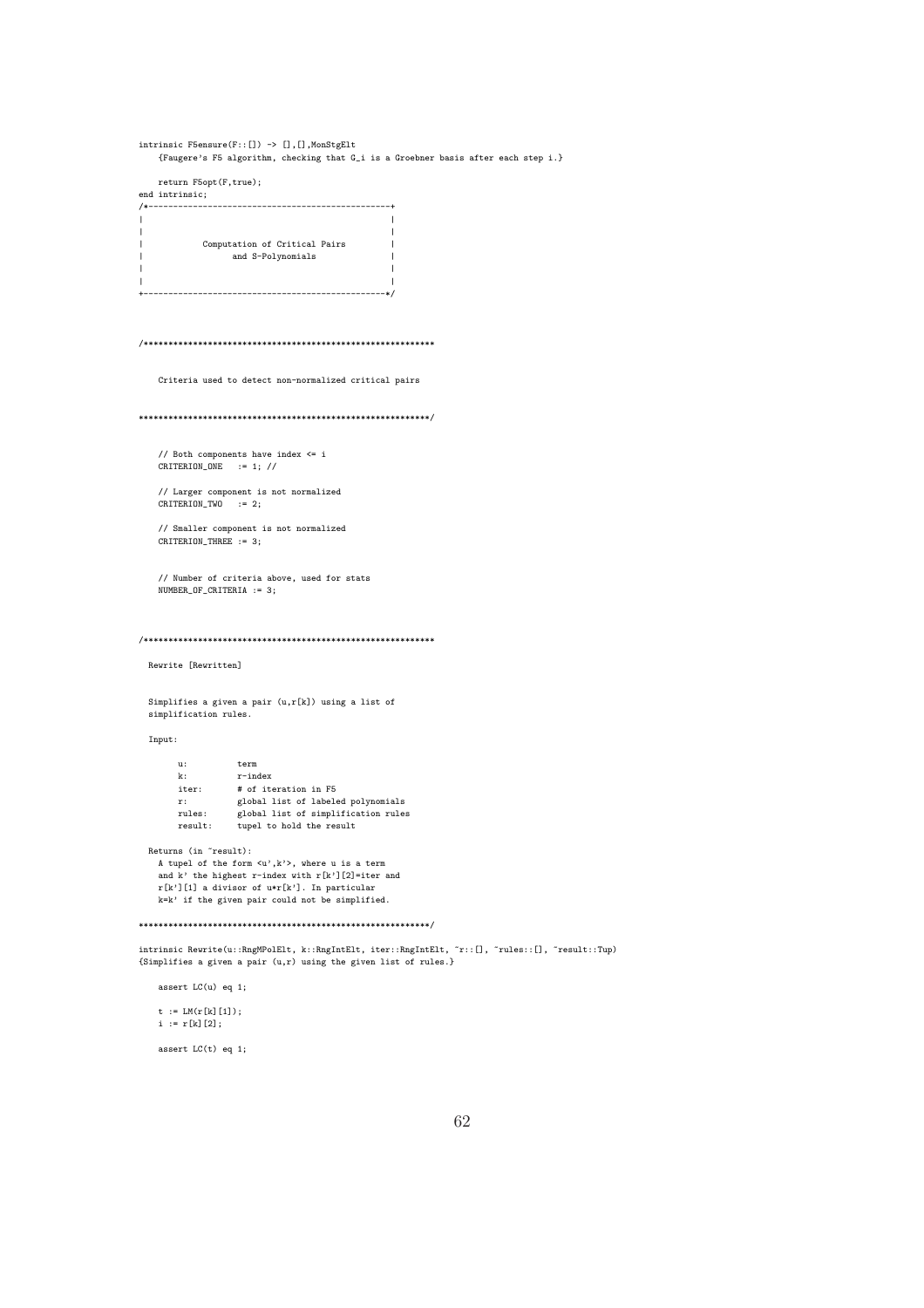```
for j in [1..#rules[i]] do
       t_{-j} := rules[i,j][1];
       k_j := rules[i,j][2];<br>assert LC(t_j) eq 1;
       // assert entry rules[i,j] is correct:<br>assert LM(r[k_j][1]) eq t_j;
       assert r[k_j][2] eq i;
       if IsDivisibleBy(u*t,j) then<br>result := < (u*t)div t_j, k_j >;
           return;
        end if;end for;
   result := \langle u, k \rangle; // could not be simplified
end intrinsic;
IsRewritable [Rewritten?]
 Checks if a term u can be rewritten using a given
 labeled polynomial r[k].
 Input:\mathbf{u}:
                  term
                  r-index
       k:# of global iteration
       iter:
                 global list of labeled polynomials
       \mathbf{r}:
       _{\rm rules:}global list of rules
 Returns (in "result):
       True if the term u can be rewritten using the
       labeled polynomial r_k, false otherwise.
\verb+intrinsic IsRewritable(u::RngMPo1E1t,k::RngIntE1t,iter::RngIntE1t,"r::[], \verb+rules::[], \verb+rresult::Bool1t){Checks if a term u can be rewritten using a given labeled polynomial r[k].}
    subresult := \langle -42 \rangle;
   Rewrite(u,k,iter, "r, "rules, "subresult);
   term, 1 := Explode(subresult);assert LC(term) eq 1;
   result := 1 ne k;
end intrinsic;
CritPairGiven two r-indices i, j, check if one of the two
   critical pairs ({\tt r\_i, r\_j}) , ({\tt r\_j, r\_i}) is normalized.
   If so, assemble and return it.
   Input:
       \mathbf{i}:
                   r-index of a normalized labeled
                   polynomial
                   r-index of a normalized labeled
       j:
                   polynomial<br>"global" array of labeled polynomials
       \mathbf{r}:
```
- $\mathbf{k}$  : current iteration in IncrementalF5
- $psi:$ function that returns true for a labeled polynomial x iff x is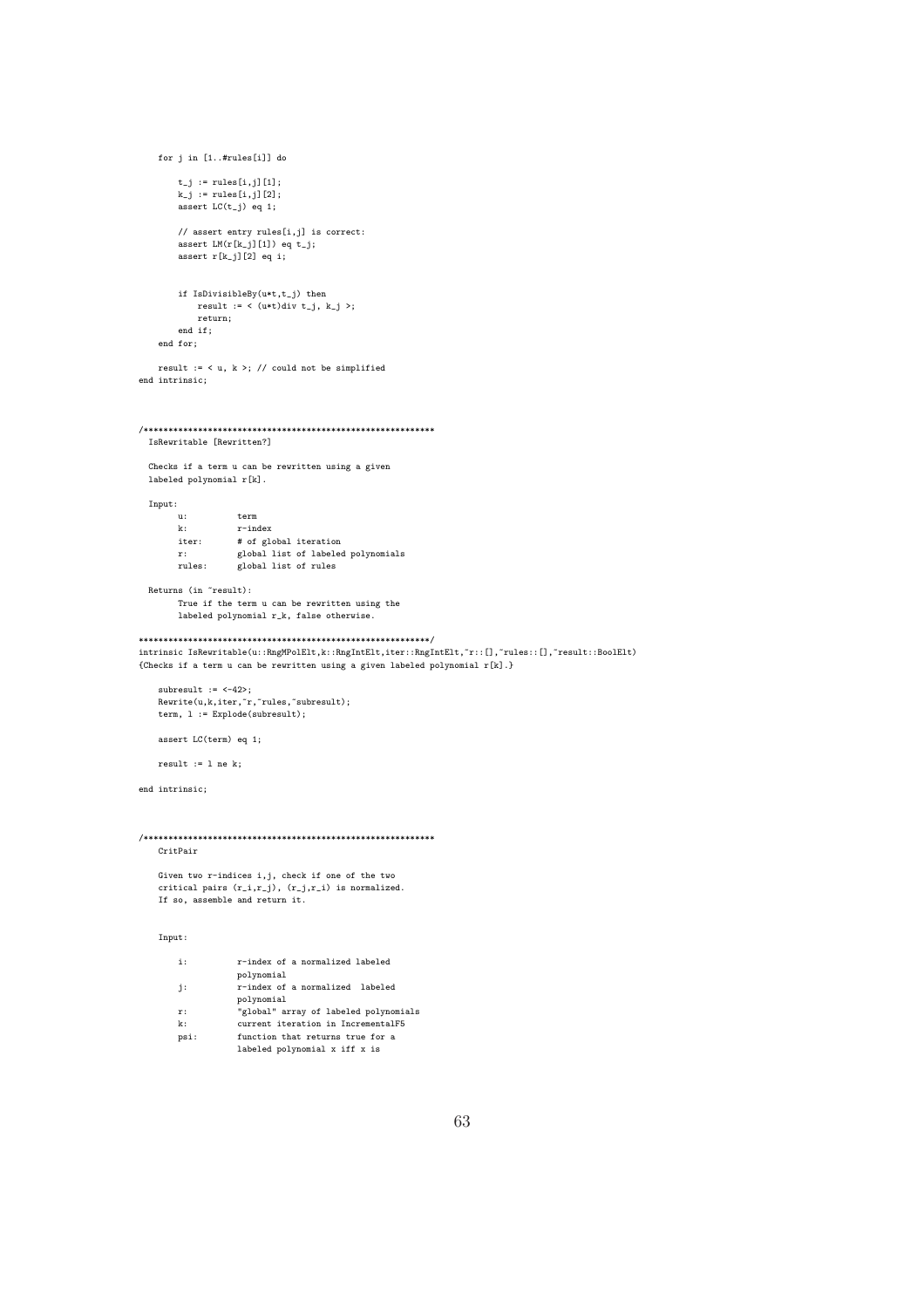```
top-reducible mod G_{l+1}, where
                     1 = x[2]Returns (in ~result):
        result a list [* p, is pair, crit *]
        is_pair: is true if this critical pair is
                    normalized, false otherwise.
        p: If is_pair is true, p is a critical
                    pair, i.e. a tuple <t,u,k,v,l>,
                    where t is the LCM of the HTs of
                     the polynomials indexed by k,l,
                    u is t div HT(r[k]), v is t div
                    HT(r[1]). \{k, 1\} is \{i, j\} (not
                    necessarily [k,l]=[i,j], as the
                     components may be swapped (cf.
Faug'ere's Def. 3). The pair is
                    guaranteed to be normalized.
        crit: number of the criterion used to
                    identify the pair as redundant
                    (see constants above)
***********************************************************/
intrinsic CritPair(i::RngIntElt, j::RngIntElt, ~r::[], iter::RngIntElt, ~psi::Program, ~result::Tup)<br>{Compute critical pair for two rules,  if necessary.}
    pol\_ring := Parent(r[i][3]);rule_univ := RuleUniverse(pol_ring);
    pair_univ := PairUniverse(pol_ring);
    t := LCMCritPair(r[i], r[j]);
    u_1 := pol\_ring!t div pol\_ring!LM(r[i][3]);
    u_2 := \text{pol\_ring}!t div \text{pol\_ring}!LM(r[j][3]);
    if SignatureLess(<u_1*r[i][1],r[i][2]>,<u_2*r[j][1],r[j][2]>) lt 0 then
       // swap rules
        tmp := i;
       i := j;j := \text{tmp};tmp := u_1;u_1 := u_2;u_2 := \text{tmp};end if;
    t. 1 := LM(r[i][1]):
    t_{-2} := LM(r[j][1]);k_1 := r[i][2];
k_2 := r[j][2];
    function Criterion1()
        if k_1 gt iter then
           //TODO: can't happen!
            //printf "crit (1) ruled out pair \alpha \return false;
        else
           return true;
        end if;
    end function;
    function Criterion2()
        if psi(-1*t_1,k_1,1) then
            //printf "crit (2) ruled out pair %o\n", [i,j];
            return false;
        else
```

```
return true;
```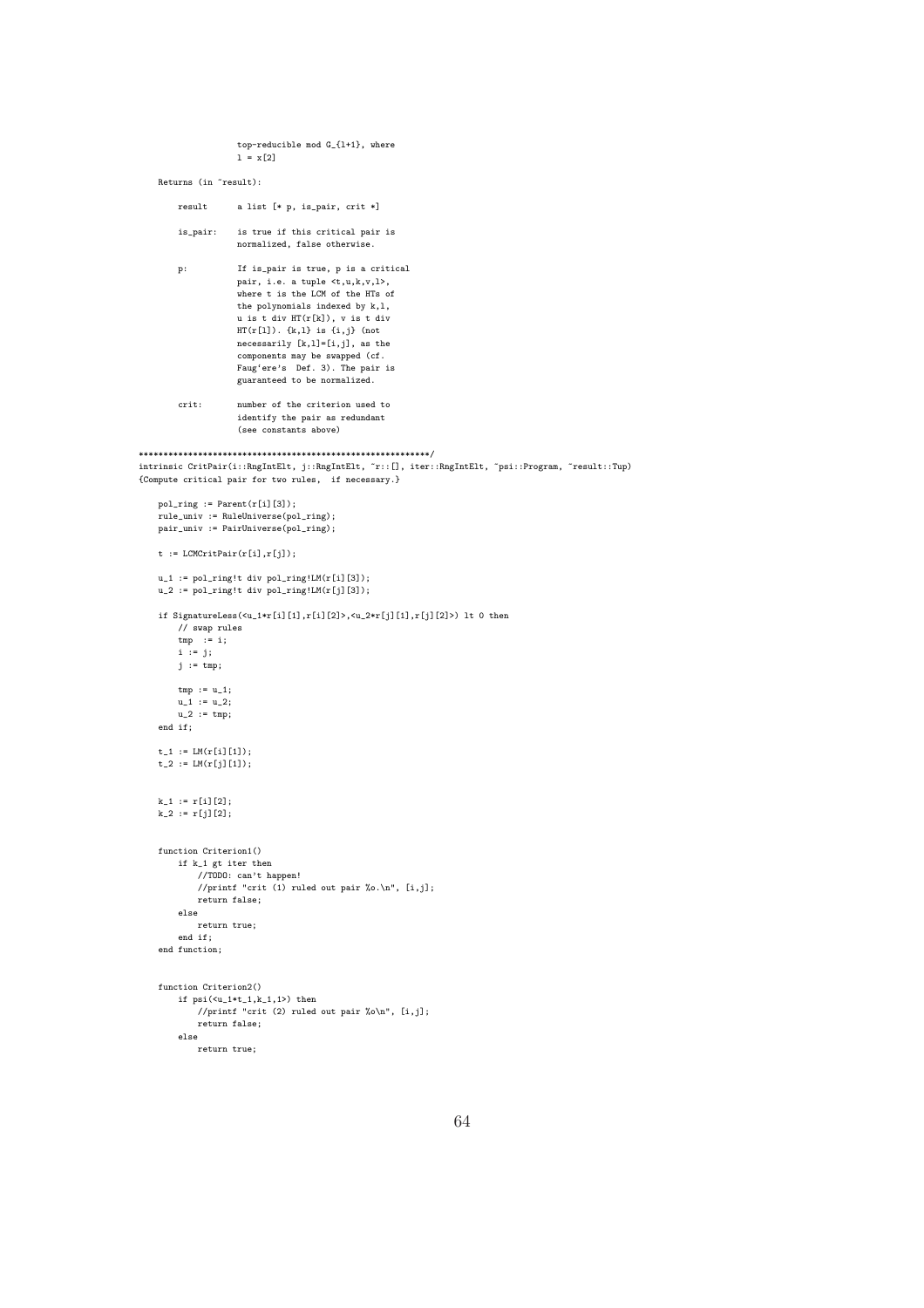```
end if;
end function;
function Criterion3()
if psi(<u_2*t_2,k_2,1>) then //DELTA_Faugere
        //printf "crit (3) ruled out pair %o\n", [i,j];
        return false;
    else
    return true;
end if;
end function;
pair := pair_univ!<t, u_1, i, u_2, j>;
if not Criterion1() then
   result := < pair, false, CRITERION_ONE >;
   return;
elif not Criterion2() then
   result := < pair, false, CRITERION_TWO >;
   return;
elif not Criterion3() then
   result := < pair, false, CRITERION_THREE >;
   return;
else
   //printf "New crit pair: <%o, %o, r_%o, %o, r_%o>\n", t,u_1,i,u_2,j;
   result := < pair, true, 0 >;
   return;
end if;
```

```
end intrinsic;
```
### /\*\*\*\*\*\*\*\*\*\*\*\*\*\*\*\*\*\*\*\*\*\*\*\*\*\*\*\*\*\*\*\*\*\*\*\*\*\*\*\*\*\*\*\*\*\*\*\*\*\*\*\*\*\*\*\*\*\*\*

### Spols [Spol]

Calculate S-polynomials for a sequence of critical pairs, eliminating redundant S-polynomials using simplification rules.

### Input:

| $G$ i: | current intermediate Groebner<br>basis of $\langle f_i, \ldots, f_m \rangle$             |
|--------|------------------------------------------------------------------------------------------|
|        | critpairs: sequence of critical pairs                                                    |
| iter:  | # of current global iteration                                                            |
| r:     | "global" list of labeled polynomials,<br>receives any S-polynomials created              |
| rules: | "global" list of simplification rules,<br>is updated if any S-polynomials are<br>created |

F\_dropped: tuple, receives the return value

Returns (in "F\_dropped):

- F\_dropped[1]: sequence of the r-indices of the S-polynomials for the given critical pairs except those that were detected as unnecessary
- F\_dropped[2]: sequence of those critical pairs in critpairs for which the S-polynomial was dropped, i.e., not inserted into r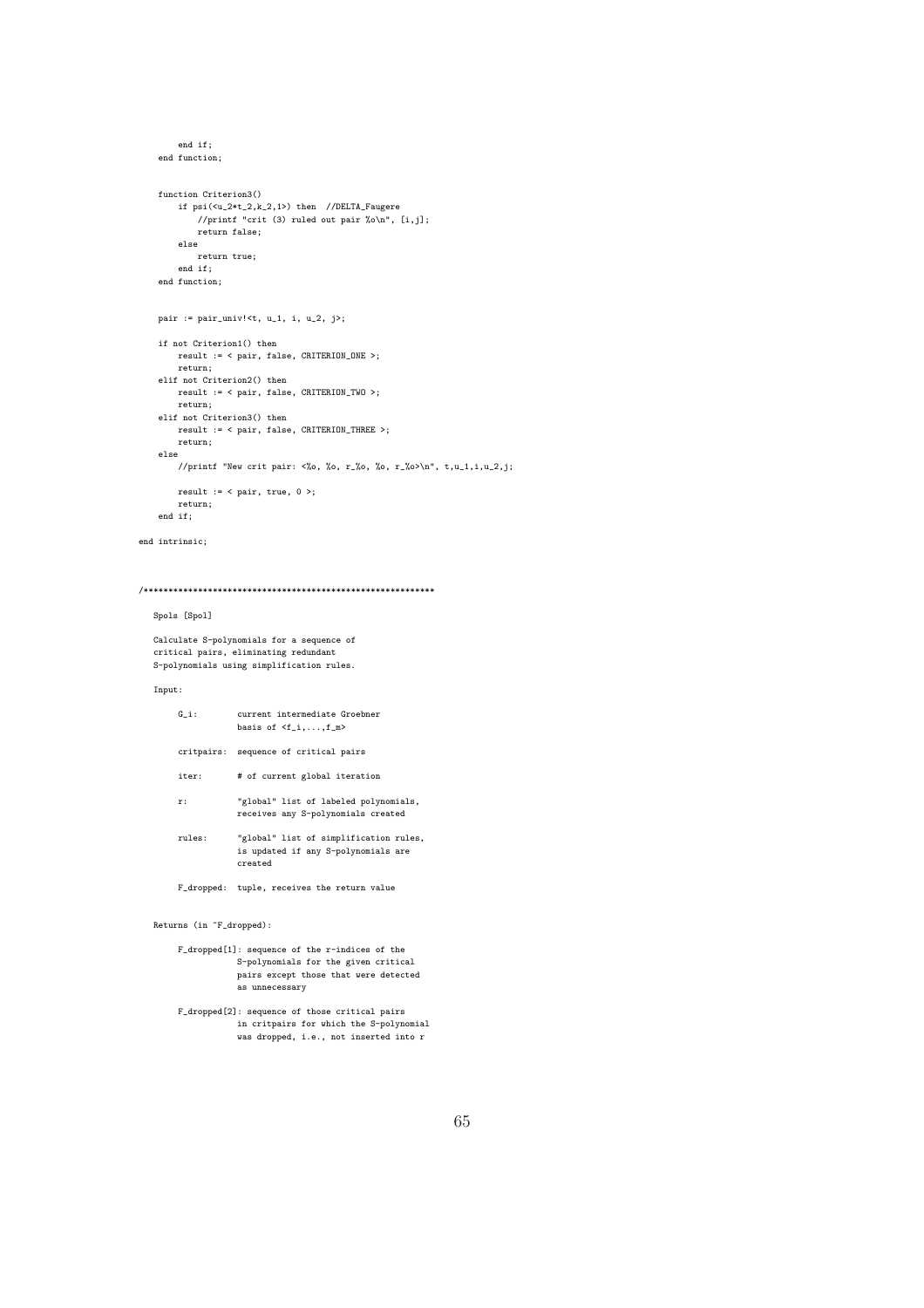intrinsic Spols("G\_i::[],"critpairs::[], iter::RngIntElt, "r::[], "rules::[], "F\_dropped) {Calculate non-redundant S-polynomials for a sequence of critical pairs.}

```
pol\_ring := Parent(r[iter][3]);
```
rule\_univ := RuleUniverse(pol\_ring);

// # of S-polynomials that are  $0$  $n^{2}$ ero  $= 0$ 

 $F := \begin{bmatrix} 1 \\ 1 \end{bmatrix}$ :

droppedL  $:= []$ ;

print "Spols: Total number of pairs to examine:", #critpairs; for pair in critpairs do

 $u := pair[2];$  $v := pair[4];$ il :=  $pair[3]$ ;

 $jl := pair[5];$ 

assert il ne jl;

// \*\* Determine if we need the S-polynomial \*\*

```
// Criterion 1: is none of the polys zero?
{\rm needSpol} := {\rm (r[i1][3] \; ne \; 0) \; and \; (r[j1][3] \; ne \; 0)};
```

```
lc_i1 := LC(u*r[i1][3]);lc_j1 := LC(v*r[j1][3]);
```
 $sp := u *r[i1][3] - lc_1i / lc_ji * v *r[j1][3];$ 

```
if sp eq 0 then
      // Skip zeroes
     //printf "\nS-Polynomial of pair %o is 0, skipping\n",pair;<br>//printf "\nS-Polynomial of pair %o is 0, skipping\n",pair;<br>//printf "r_%o = %o\n", jl, r[jl];
      nZero += 1;continue;
end if;// Criterion 2: Can the left summand be rewritten?
if needSpol then
```

```
result := falseIsRewritable(u, il, iter, "r, "rules, "result);
    needSpol := not result;end if;// Criterion 3: Can the right summand be rewritten?
if needSpol then
   IsRewritable(v, jl, iter, ~r, ~rules, ~result);
```

```
if needSpol then
```
 $end if;$ 

 $needSpot := not result;$ 

 $N := #r + 1$ ; // "increment" N (it's actually not global)

```
assert AssertReducedTo(u*r[il][3],sp);
assert AssertReducedTo(v*r[jl][3],sp);
```
 $r[N] := rule\_univ!\leq u * r[i][1], r[i][2], sp$ ;

```
AddRule("rules,"r,N,pol_ring);
```
 $Append('F,N);$ 

else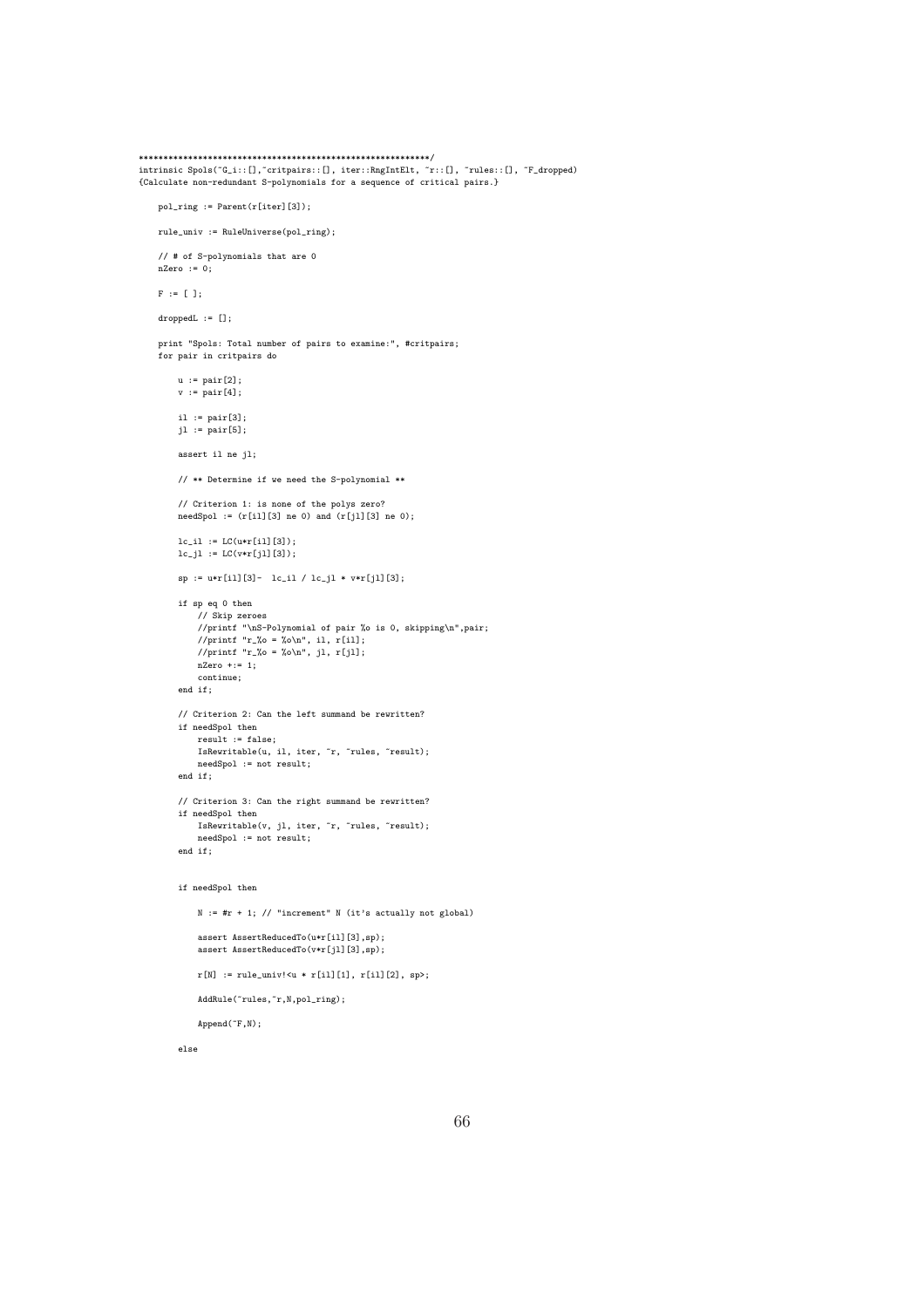```
droppedL cat:= [pair];
   end if;
end for;
   cmpFunc := -42; //initialize with dummy value
   IndexSignatureLess("r,"cmpFunc);
   Sort("F, cmpFunc);
   if GetAssertions() then
       degs := {TotalDegree(r[l][3]): l in F};
error if #degs gt 1, "S-polynomials have different degrees!:",degs;
   end if;
  F_dropped := [* F, droppedL *];
end intrinsic;<br>/*--------------
              /*-------------------------------------------------+
| |
| |
        Reduction of Polynomial Sequences
| |
| |
| |
+-------------------------------------------------*/
```
### /\*\*\*\*\*\*\*\*\*\*\*\*\*\*\*\*\*\*\*\*\*\*\*\*\*\*\*\*\*\*\*\*\*\*\*\*\*\*\*\*\*\*\*\*\*\*\*\*\*\*\*\*

FindReductor [IsReducible]

### Input:

- k0\_k: a tuple <k0,k> of integers (see below)
- k0: r-index of labeled polynomial to reduce
- k: # of global iteration
- G: sequence of r-indices of polynomials w.r.t. which r[k0] is to be reduced
- r: "global" list of polynomials
- psi: function that returns true iff a rule is top-reducible w.r.t. G\_{i+1}
- rules: "global" list of simplification rules
- result: variable to receive return value

### Returns (in "result):

- A tupel < red, is\_top\_red >.
- is\_top\_red: false if the polynomial of r[k0] cannot be top-reduced by the polynomials specified by G (modulo optimizations)
- red: a reductor of r[k0] if r[k0] can be top-reduced (modulo optimizations)

```
*****************************************************/
intrinsic FindReductor(k0_k::Tup, ~G::[], ~r::[], ~phi_psi_stats::Tup, ~rules::[], ~result)
{Find a reductor for a given labeled polynomial.}
```
 $k0 := k0_k[1];$  $k := k0_k[2];$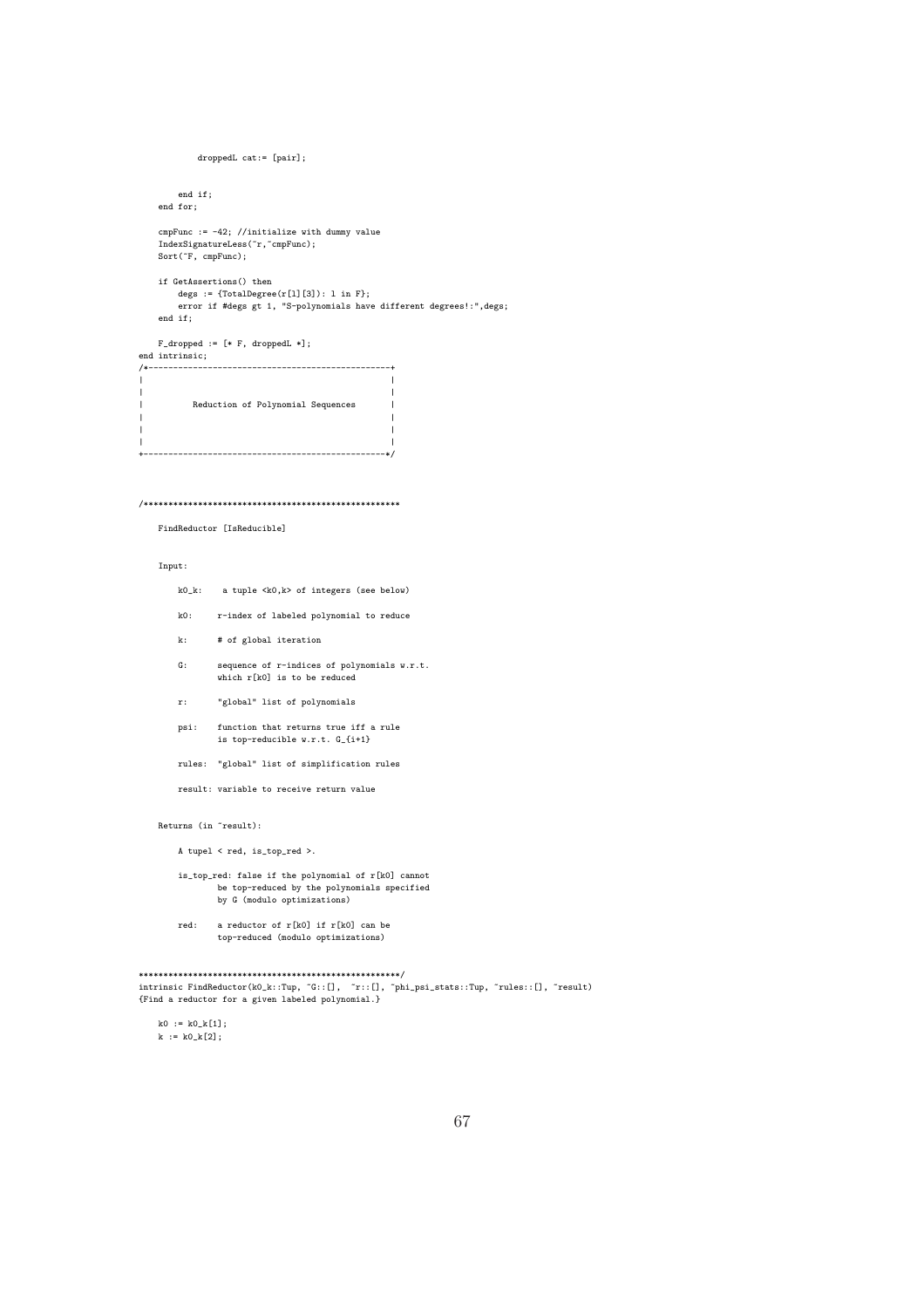```
psi := phi_psi_stats[2];
pol\_ring := Parent(r[k0][3]);rule_univ := RuleUniverse(pol_ring);
lt_0 := pol_ring!LeadingMonomial(r[k0][3]);
for j in G do
   lt_i := pol_ring!LeadingMonomial(r[j][3]);
   k_{-}j := r[j][2];if not IsDivisibleBy(lt_0,lt_i) then
        // discard reductor by criterion (d)
        continue;
    else
        u := 1t_0 div lt_i;
        ut := u * r[j][1];if (ut eq r[k0][1]) and (r[j][2] eq r[k0][2]) then
// discard reductor by criterion (d)
            continue;
        end if;
        canBeRewritten := false;
        IsRewritable(u,j,k,~r,~rules,~canBeRewritten);
        if canBeRewritten then
            // discard reductor by criterion (c)
            continue;
        elif psi(<ut,k_j,1>) then
            // discard reductor by criterion (b)
            continue;
        else
            // conditions (a) through (d) are satisfied
          result := < j,true >;
          return;
        end if;
    end if:end for;
// no reductor found or all discarded
result := < 0,false >;
```

```
end intrinsic;
```

```
/****************************************************
```
TopReduction [TopReduction]

Performs a top-reduction using a normalized reductor on a given labeled polynomial, if possible. If no normalized reductor can be found, the polynomial is divided by its leading coefficient. If the reductor has a larger signature than the reductee, the reductum is added as a new labeled polynomial, and the list of simpification rules is updated.

### Input:

- k0\_k: tuple <k0,k>, see below
- k0: the index of a polynomial in r that is to be top-reduced
- k: # of global iteration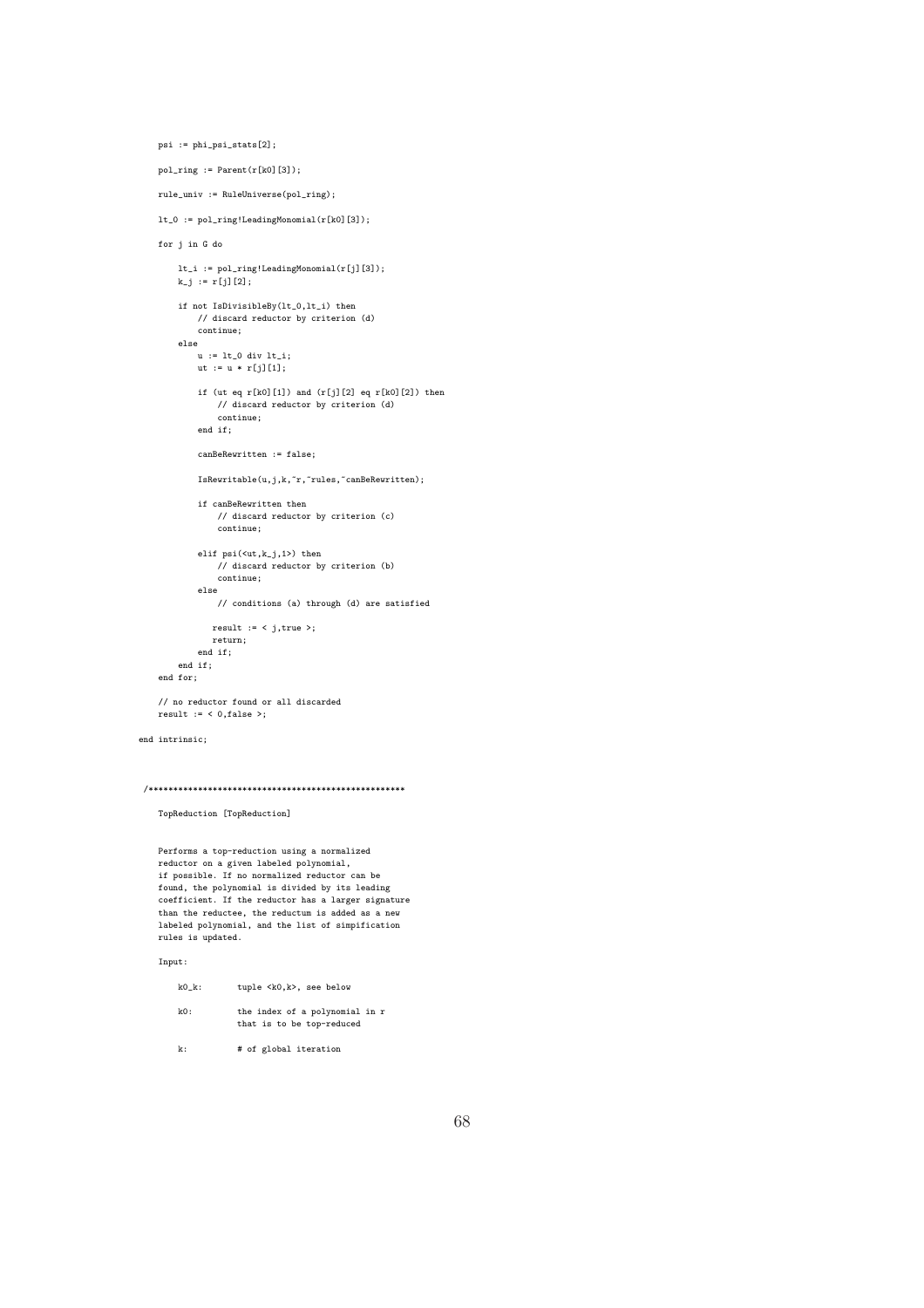- G: list of r-indices of labeled polynomials w.r.t. which to reduce r[k0]
- r: list of labeled polynomials, might be updated

phi\_psi\_stats: tuple <phi,psi,stats> (see below)

- phi: function that, given a labeled polynomial <t,j,p>, returns <t,j,NormalForm(p,G\_{k+1})>
- psi: function that returns true iff a labeled polynomial <t,j,p> is top-reducible w.r.t. G\_{j+1}
- stats a statistics object (see stats.mag) that might be updated
- R: simplification rules, might be updated
- result: variable to receive return value

### Result (in ~result):

result =  $[* no_{red_to_zero, h, red_list *}]$ 

- no\_red\_to\_zero: false iff the r[k0] was reduced to zero
- red\_list: Sequence of r-indices of polynomials to be reduced, possibly empty; unspecified if no\_red\_to\_zero is false
- h: r-index of any rules for which no normalized reductor could be found, and hence may be declared done by Reduction. If no\_red\_to\_zero is false or red\_list is empty, h is unspecified.

\*\*\*\*\*\*\*\*\*\*\*\*\*\*\*\*\*\*\*\*\*\*\*\*\*\*\*\*\*\*\*\*\*\*\*\*\*\*\*\*\*\*\*\*\*\*\*\*\*\*\*\*\*/ intrinsic TopReduction(k0\_k::Tup, ~G::[], ~r::[], ~phi\_psi\_stats::Tup, ~R::[], ~result) {Reduces a polynomial w.r.t. a list of polynomials. Adds new rules as it sees fit.}

 $k0 := k0_k[1];$  $k := k0_k[2];$ 

error if k0 gt #r, "TopReduction: Rule index k0 is invalid!";

 $pol\_ring := Parent(r[k0][3]);$ 

 $old := r[k0];$ 

if r[k0,3] eq Zero(pol\_ring) then printf "Warning, r[%4o] is 0! Input is not a regular sequence. Stage: %o\n",k0,k;

Stats\_RedToZero(~phi\_psi\_stats[3],k);

```
result := [* \, false, 0, [ ] *];return;
end if;
```
// k1 corresponds to the index of r' in Faugere's paper FindReductor(<k0,k>, ~G, ~r, ~phi\_psi\_stats, ~R, ~result);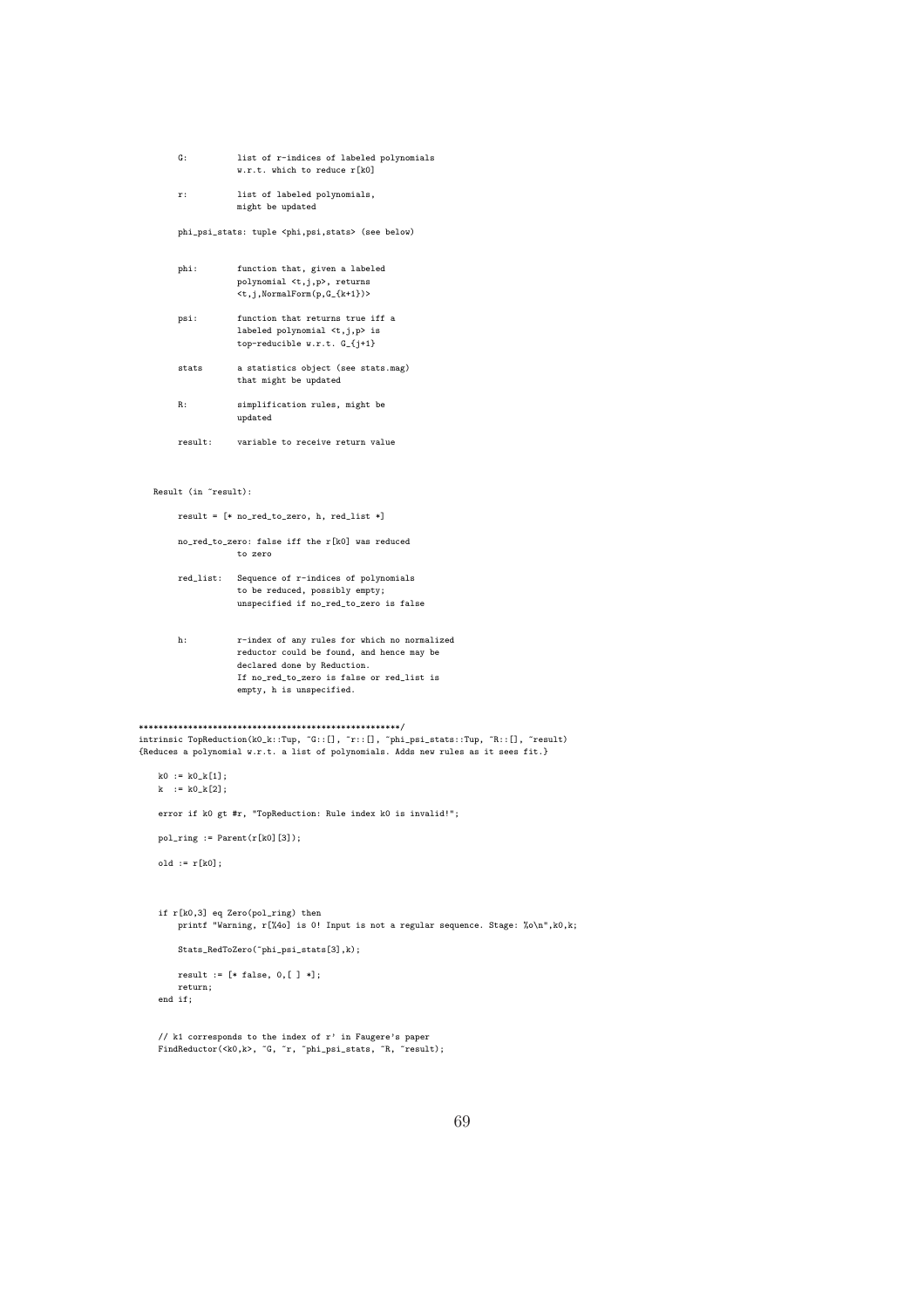```
k1, top_reducible := Explode(result);
```

```
lc_0 := LeadingCoefficient(r[k0][3]);
```
if (not top\_reducible) then

```
// lc_0 is nonzero (see if-clause above)
normalized_rule := \langle r \rangle is the limit director.<br>normalized_rule := \langle r[k0][1], r[k0][2], r[k0][3] div lc_0>;
r[k0] := normalized_rule;
```
result := [\* true, k0, [ ] \*]; return;

else

```
\verb|lt_0 := \verb|leadingMonomial(r[k0][3]);lt_1 := LeadingMonomial(r[k1][3]);
```
lc\_1 := LeadingCoefficient(r[k1][3]);

u := pol\_ring!lt\_0 div pol\_ring!lt\_1;

```
new_sig := <u * r[k1][1], r[k1][2]>;
```
if SignatureLess(new\_sig, <r[k0][1],r[k0][2]>) lt 0 then

```
r[k0][3] := r[k0][3] - lc_0 / lc_1 * u * r[k1][3];
```
assert AssertReducedTo(old[3],r[k0][3]);

result := [\* true, 0, [k0] \*]; return;

```
else
```
 $N := 4r + 1$ :

 $r[N] := \text{New\_sig}[1], \text{ new\_sig}[2], \text{u*r}[k1][3] - \text{lc\_1/lc\_0*r}[k0][3]$ >;

```
if r[N][3] eq 0 then //DEBUG
   //print "TopRed: Unexpected reduction to zero occurred!"; //TODO what's so unexp. here?
   Stats_RedToZero(~phi_psi_stats[3],k);
   result := [* false, 0, [] *];
   return;
end if;
```

```
AddRule(~R,~r,N,pol_ring);
Stats_PolCreate(~phi_psi_stats[3],[N],~r);
```
assert AssertReducedTo(r[k0][3],r[N][3]);

result := [\* true, 0, [N,k0] \*]; // (Segers says k0 is superfluous, but if left out F5 loops)

return;

```
end if;
end if;
```

```
end intrinsic;
```
### /\*\*\*\*\*\*\*\*\*\*\*\*\*\*\*\*\*\*\*\*\*\*\*\*\*\*\*\*\*\*\*\*\*\*\*\*\*\*\*\*\*\*\*\*\*\*\*\*\*\*\*\*

Reduction [Reduction]

Input:

todo: sequence of t-indices of representing polynomials to reduce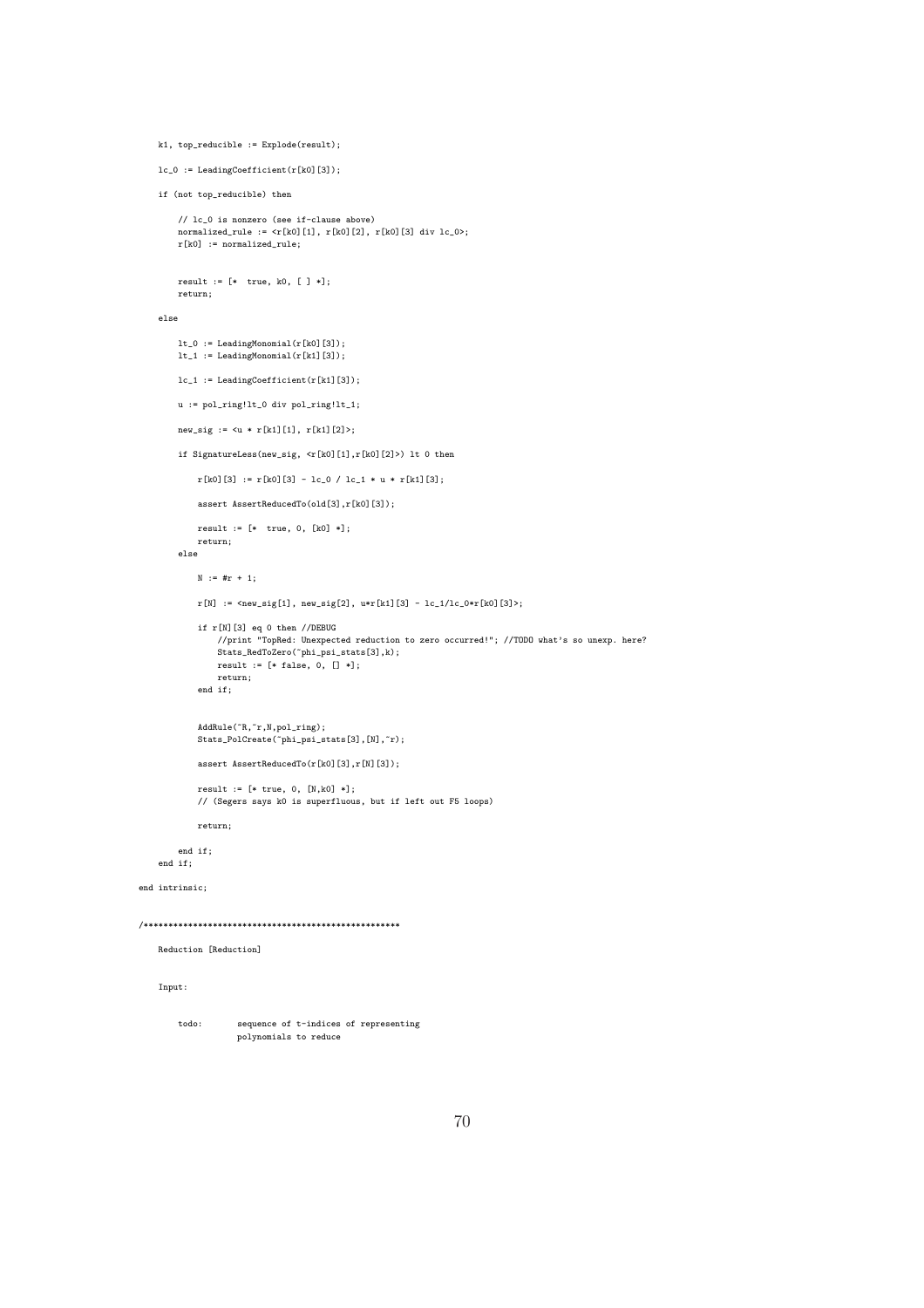- G: SeqEnum of indices of r representing polynomials w.r.t. which to reduce
- r set of all labeled polynomials known (will possibly be updated)
- k # of global iteration

phi\_psi\_stats: tuple <phi,psi,stats> (see below)

- phi: function that, given a labeled polynomial <t,j,p>, returns <t,j,NormalForm(p,G\_{k+1})>
- psi: function that returns true iff a labeled polynomial <t,j,p> is top-reducible w.r.t. G\_{j+1}
- stats a statistics object (see stats.mag) that might be updated
- rules: simplification rules, might be updated

Returns (in "todo):

```
sequence of r-indices of labeled polynomials
to be included in the Groebner basis
```
#### \*\*\*\*\*\*\*\*\*\*\*\*\*\*\*\*\*\*\*\*\*\*\*\*\*\*\*\*\*\*\*\*\*\*\*\*\*\*\*\*\*\*\*\*\*\*\*\*\*\*\*\*\*/ intrinsic ReductionF5(~todo::[], G::[], k::RngIntElt, ~r::[], ~phi\_psi\_stats::Tup, ~rules::[]) {Reduction step in F5.}

done  $:= []$ ;  $pol\_ring := Parent(r[k][3]);$ 

```
// list of reduced S-polynomials known to be in NF w.r.t. G_i+1, currently
inNFwrtG_iplus1 := [Integers()| ];
nPolsCreated := 0;
```
while (not IsEmpty(todo)) do

//TODO could be made more efficient. -- Isn't this redundant?! IndexRemoveDoubles(~todo,~r,pol\_ring,~todo);

```
cmpFunc := -42; //initialize variable
IndexSignatureLess(~r,~cmpFunc);
Sort("todo, cmpFunc);
```
size := #todo;

```
h := todo[1]; // r-index of polynomial with minimal signature
Remove(~todo,1);
```

```
// Moved here from TopRed to be able to avoid
// calling phi more often than necessary
pos := 0;
BinSearch(~inNFwrtG_iplus1,h,~pos); //TODO #inNFwrtG_iplus1 <= 1, so this is unnecessary?!!
if pos lt 1 then
        // r[h] was not reduced by phi yet or has changed since then
        r[h] := phi\_psi\_stats[1](r[h]);else
        nPolsCreated +:= 1;
end if;
```
//DELTA\_Pearce: one could pass todo as well, claims Pearce

GcatDone := done cat G;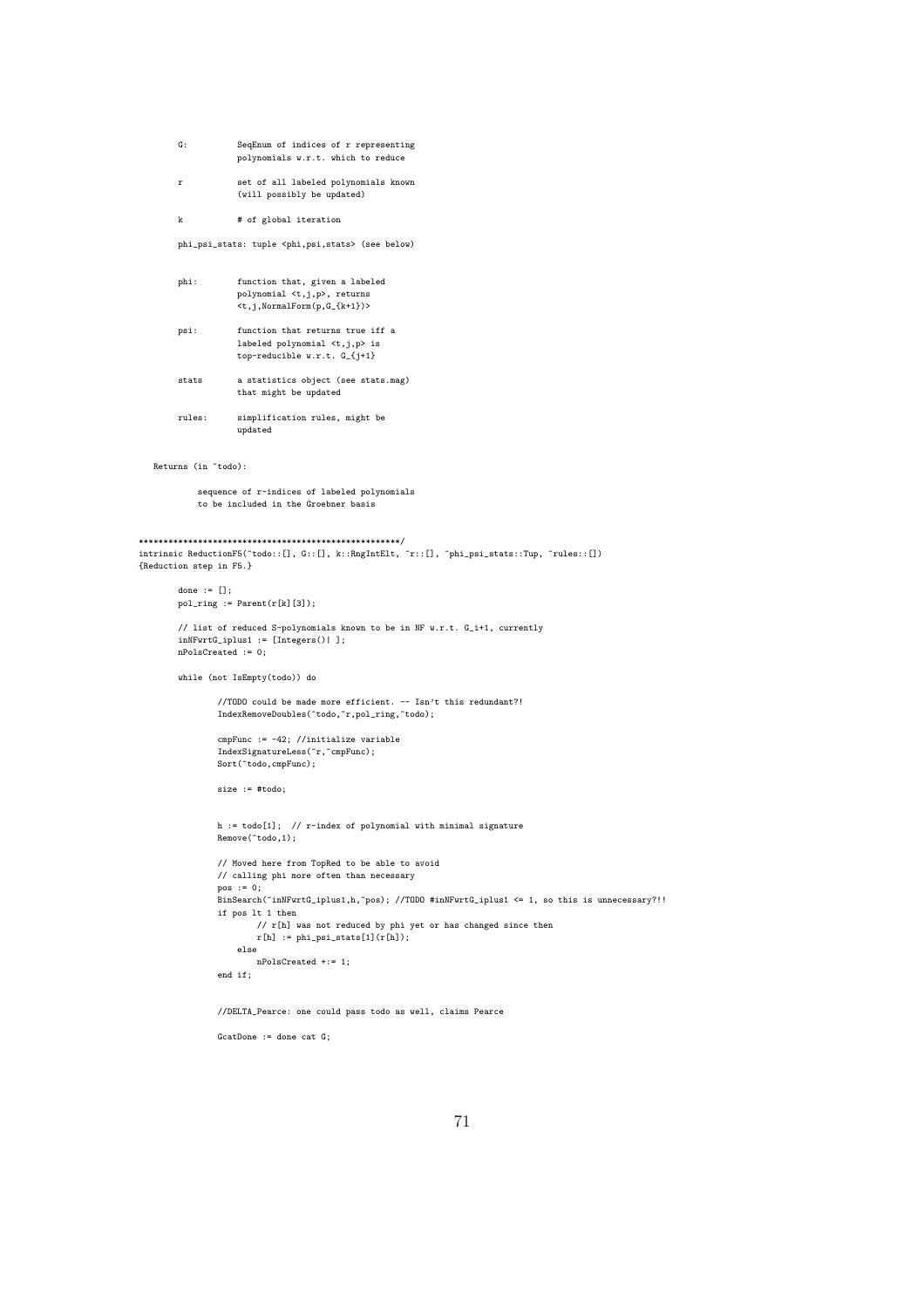```
result := [];
         TopReduction(<h,k>, ~GcatDone, ~r,~phi_psi_stats, ~rules,~result);
         is_reg_seq, h1, todo1 := Explode(result);
          if #todo1 gt 1 then
// h was not reduced, so we don't have to call phi(h)
               // the next time h is treated
IncludeSorted(~inNFwrtG_iplus1,h);
         else
             ExcludeSorted(~inNFwrtG_iplus1,h);
         end if;
         if is_reg_seq then
               if IsEmpty(todo1) then // Faug'ere doesn't need this 'if' as he
Append(~done,h1); // just returns the empty set for h
else
               todo := todo cat todo1;
end if;
         end if;
         size := #todo;
end while;
```
//print "Number of polynomials created during reduction:",nPolsCreated; todo := done;

end intrinsic;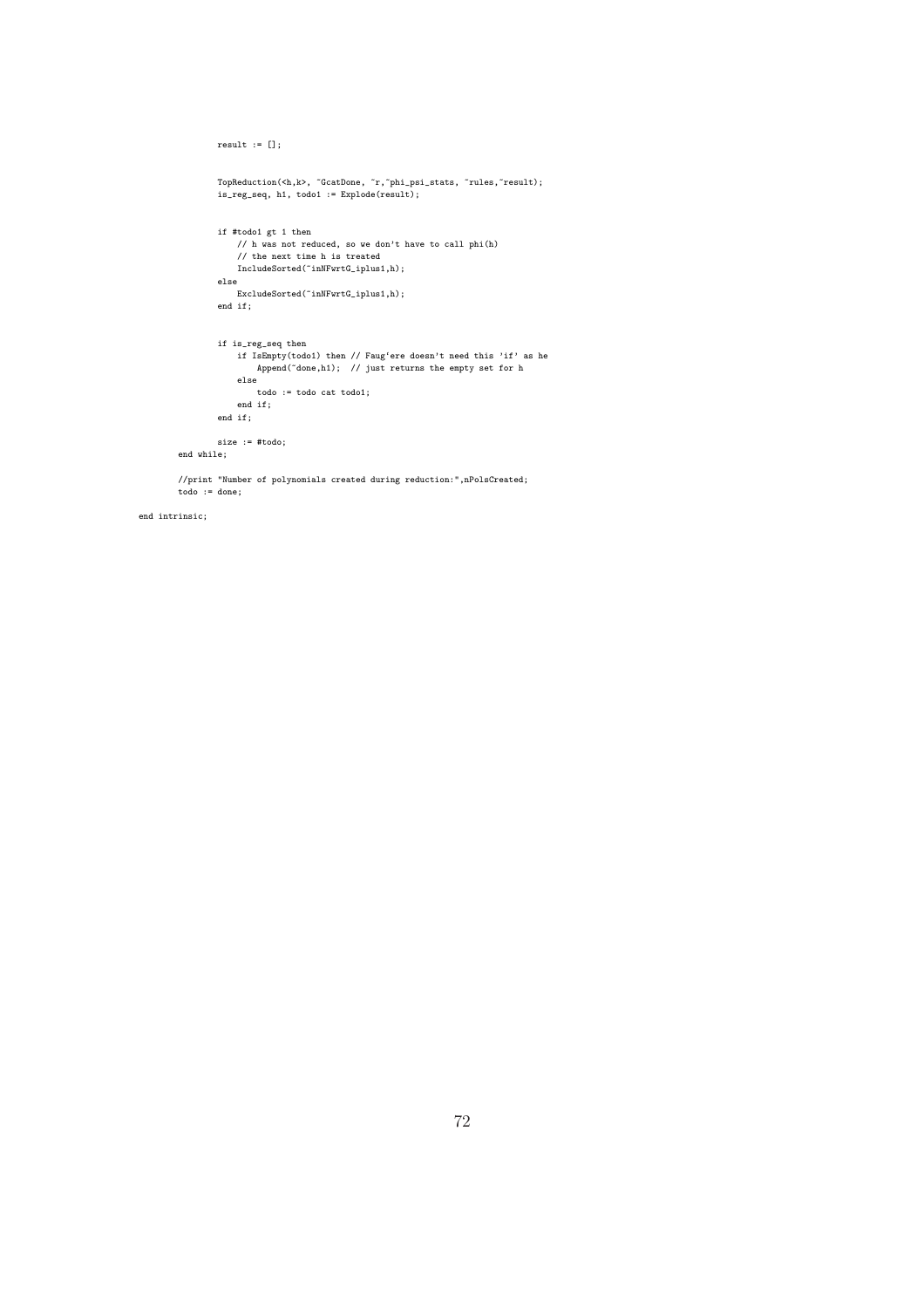# B Polynomial Systems

This chapter lists the polynomial systems used for the benchmarks in section 3.6. When giving the polynomial ring of an example, we sort the variables in decreasing order (for instance,  $y < x$  in  $R[x, y]$ . We use the notation  $\mathbb{F}_q$  for the finite field with q elements. All examples were computed in the grevlex order (see Example 2.6). Those that contained non-homogeneous polynomials were homogenized, whereas the reference give[n mi](#page-43-0)ght list only the original system.

Note that all these examples can be downloaded as M[agm](#page-7-0)a source files from the authors web page at

http://www.cdc.informatik.tu-darmstadt.de/∼stegers/ .

#### Weispfenning94

Ring:  $\mathbb{F}_{7583}[x, y, z, h]$  $\mathbb{F}_{7583}[x, y, z, h]$  $\mathbb{F}_{7583}[x, y, z, h]$ Source: http://www.symbolicdata.org/ Regular sequence: no Polynomial system:  $y^4 + xy^2z + x^2h^2 - 2xyh^2 + y^2h^2 + z^2h^2$ ,  $xy^4 + yz^4 - 2x^2yh^2 - 3h^5$ ,  $-x^3y^2 + xyz^3 + y^4h + xy^2zh - 2xyh^3$  $-x^3y^2 + xyz^3 + y^4h + xy^2zh - 2xyh^3$  $-x^3y^2 + xyz^3 + y^4h + xy^2zh - 2xyh^3$ 

#### Buchberger 87

Ring:  $\mathbb{F}_{7583}[h, r, t, x, y, z]$ Source: http://www.symbolicdata.org Regular sequence: no Polynomial system:  $hx - rt$ ,  $hz - r^2$ ,  $h^2y - rt^2$ 

Eco6

Ring:  $\mathbb{F}_{7583}[x_1, x_2, x_3, x_4, x_5, x_6, h]$ Source: http://www.symbolicdata.org/ Regular sequence: no Polynomial system:  $x_1 + x_2 + x_3 + x_4 + x_5 + h$ ,  $x_5x_6 - 5h^2$ ,  $x_1x_5x_6 + x_4x_6h - 4h^3$ ,  $x_1x_4x_6 + x_2x_5x_6 + x_3x_6h - 3h^3$ ,  $x_1x_3x_6 + x_2x_4x_6 + x_3x_5x_6 + x_2x_6h - 2h^3$ ,  $x_1x_2x_6 + x_2x_3x_6 + x_3x_4x_6 + x_4x_5x_6 + x_1x_6h - h^3$  $x_1x_2x_6 + x_2x_3x_6 + x_3x_4x_6 + x_4x_5x_6 + x_1x_6h - h^3$  $x_1x_2x_6 + x_2x_3x_6 + x_3x_4x_6 + x_4x_5x_6 + x_1x_6h - h^3$ 

# Segers' HFE System

Ring:  $\mathbb{F}_2[x_1,\ldots,x_7,h]$ Source: Reference [24]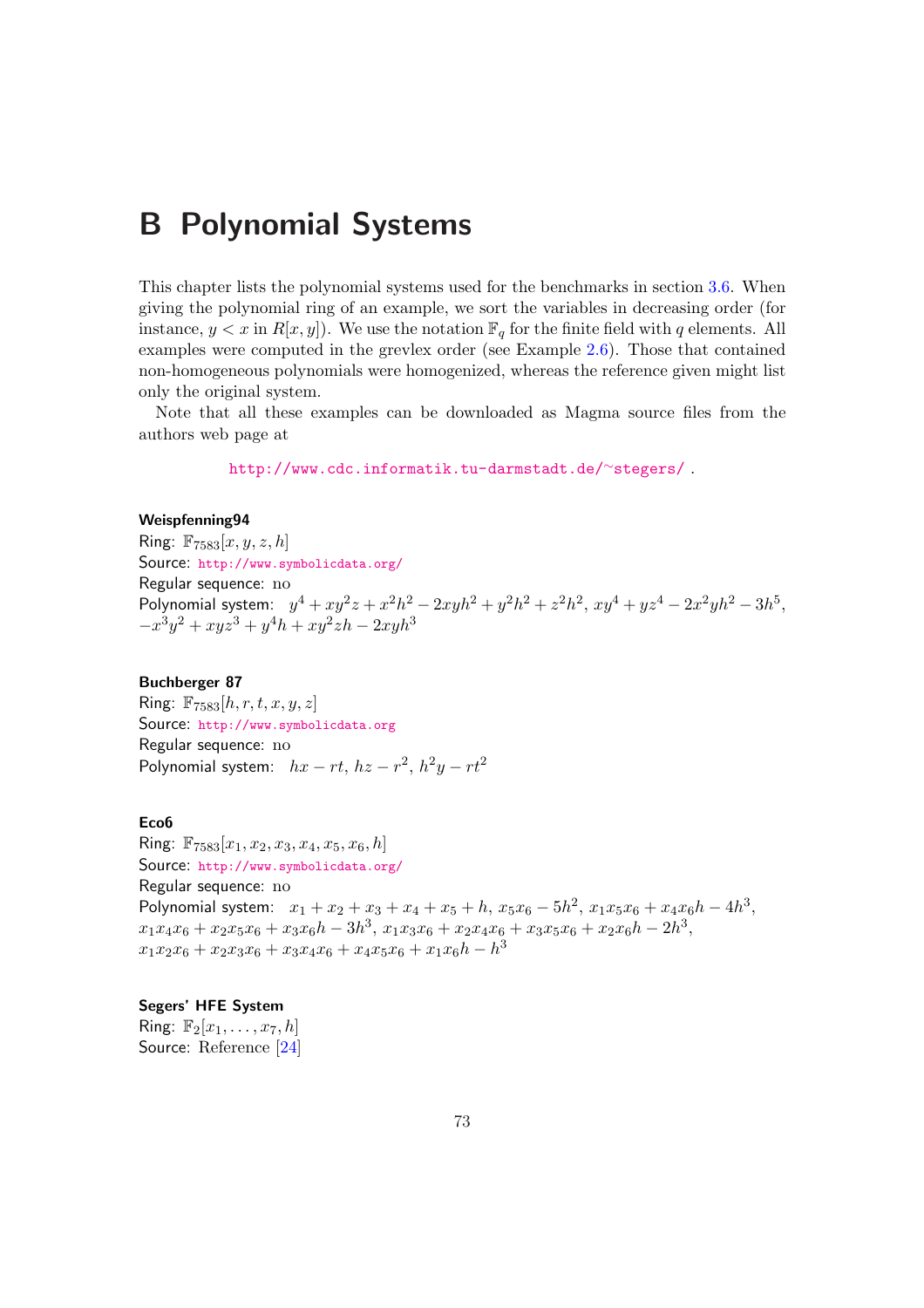Regular sequence: no Polynomial system:  $x_1x_2 + x_2^2 + x_3^2 + x_2x_4 + x_3x_4 + x_4^2 + x_1x_5 + x_2x_5 + x_4x_5 + x_5^2 +$  $x_1x_6 + x_2x_6 + x_6^2 + x_6x_7 + x_6h + x_7h,$  $x_1^2 + x_1x_2 + x_1x_3 + x_2x_3 + x_1x_4 + x_4^2 + x_1x_5 + x_2x_5 + x_3x_5 + x_4x_5 + x_2x_6 + x_5x_6 +$  $x_1x_7 + x_2x_7 + x_3x_7 + x_4x_7 + x_5x_7 + x_6x_7 + x_1h + x_3h + x_5h + h^2$  $x_1x_2 + x_1x_3 + x_3^2 + x_1x_4 + x_2x_4 + x_4^2 + x_4x_5 + x_1x_6 + x_3x_6 + x_2x_7 + x_3x_7 + x_4x_7 +$  $x_5x_7 + x_6x_7 + x_1h + x_3h + x_4h + x_5h + x_6h + x_7h,$  $x_1^2 + x_2^2 + x_1x_3 + x_1x_4 + x_3x_4 + x_1x_5 + x_2x_5 + x_3x_5 + x_4x_5 + x_1x_6 + x_1x_7 + x_2x_7 +$  $x_4x_7 + x_6x_7 + x_7^2 + x_1h + x_2h + x_3h + x_4h + x_5h + x_7h + h^2$  $x_1^2 + x_2x_3 + x_2x_4 + x_3x_4 + x_1x_5 + x_3x_5 + x_4x_5 + x_5^2 + x_4x_6 + x_5x_6 + x_4x_7 + x_6x_7 + x_7^2 +$  $x_2h + x_3h + x_5h + x_6h + x_7h,$  $x_1^2 + x_1x_2 + x_2x_5 + x_5^2 + x_4x_6 + x_5x_6 + x_6^2 + x_5x_7 + x_6x_7 + x_1h + x_2h + x_4h + x_5h + x_6h + x_7h + h^2$  $x_1x_3 + x_2x_3 + x_1x_4 + x_3x_4 + x_4^2 + x_1x_5 + x_2x_5 + x_4x_5 + x_5^2 + x_2x_6 + x_6^2 + x_1x_7 + x_2x_7 +$  $x_5x_7 + x_7^2 + x_2h + x_5h + x_6h,$  $x_1^2 + x_1h$ ,  $x_2^2 + x_2h$ ,  $x_3^2 + x_3h$ ,  $x_4^2 + x_4h$ ,  $x_5^2 + x_5h$ ,  $x_6^2 + x_6h$ ,  $x_7^2 + x_7h$ 

#### Faugere 2002 / Moeller-Mora-Traverso 1992

Ring:  $\mathbb{O}[x, y, z, t]$ Source: References [21, 14] Regular sequence: yes Polynomial system:  $yz^3 - x^2t^2$ ,  $xz^2 - y^2t$ ,  $x^2y - z^2t$ 

#### Uteshev-Bikker

Ring:  $\mathbb{F}_{7583}[x, y, z, t, h]$ Source: http://fgbrs.lip6.fr/jcf/Benchs/ Regular sequence: yes Polynomial system:  $x^2 + xy + y^2 - 2xz - 4yz + 3z^2 - 3xt + 2yt + t^2 - 3xh - 2yh + 3zh - 2th - 2h^2$  $2x^2 - xy + y^2 - xz - yz - 6z^2 - xt + yt - 5zt - 3t^2 - 5xh + yh + 5zh + 2th + 5h^2$  $2x^2 - xy + y^2 - xz - yz - 6z^2 - xt + yt - 5zt - 3t^2 - 5xh + yh + 5zh + 2th + 5h^2$  $2x^2 - xy + y^2 - xz - yz - 6z^2 - xt + yt - 5zt - 3t^2 - 5xh + yh + 5zh + 2th + 5h^2$  $x^3 + y^3 - x^2z + xyz - 5y^2z - 5xz^2 + 7yz^2 - 3z^3 + xyt - 5z^2t + xt^2 + 2t^3 + x^2h - 3xyh$  $y^2h + 2xzh + 2z^2h - 3xth - 2zhh - 3t^2h - xh^2 + yh^2 + 11zh^2 - 2th^2 - 3h^3$  $-x^3+6x^2y-12xy^2+6y^3-x^2z-4xyz+6y^2z+5xz^2+4yz^2+15z^3+6xyt-7y^2t-xzt+11xt^2+$  $4t^3 + 3x^2h + 2xyh + 2y^2h - z^2h + 2yth - zth + 5t^2h - 35xh^2 - 14yh^2 + 4zh^2 - 10th^2 - 15h^3$ 

#### Liu

Ring:  $\mathbb{F}_2[x, y, z, t, a, h]$ Source: http://fgbrs.lip6.fr/jcf/Benchs/ Regular sequence: yes Polynomial system:  $yz - yt - xh + ah$ ,  $zt - zx - yh + ah$ ,  $tx - yt - zh + ah$ ,  $xy - zx - th + ah$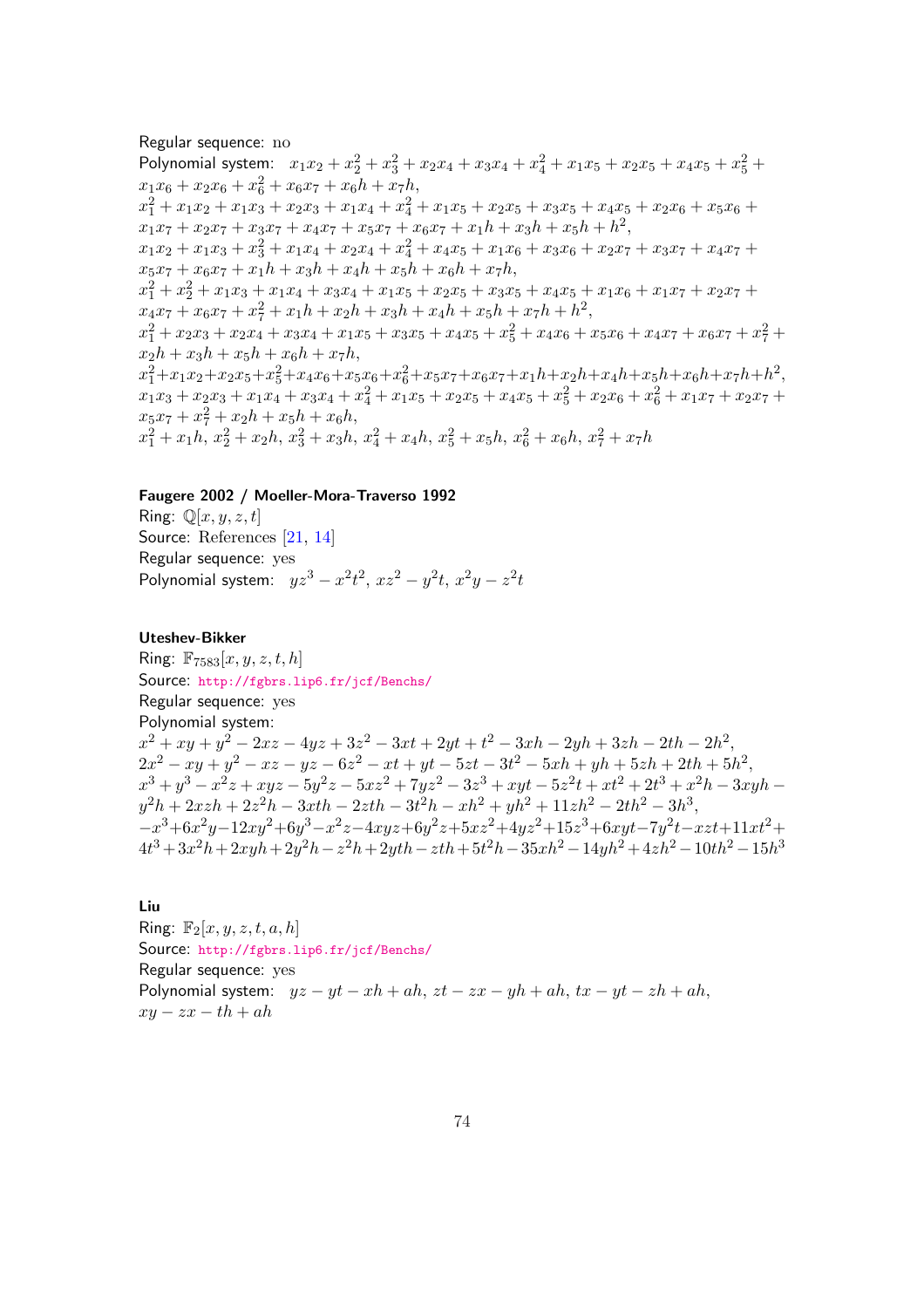#### **Lichtblau**

Ring:  $\mathbb{Q}[t, x, y]$ Source: http://fgbrs.lip6.fr/jcf/Benchs/ Regular sequence: yes Polynomial system:  $x-110t^2+495t^3-1320t^4+2772t^5-5082t^6+7590t^7-8085t^8+5555t^9-2189t^{10}+374t^{11},$  $y - 22t + 110t^2 - 330t^3 + 1848t^5 - 3696t^6 + 3300t^7 - 1650t^8 + 550t^9 - 88t^{10} - 22t^{11}$  $y - 22t + 110t^2 - 330t^3 + 1848t^5 - 3696t^6 + 3300t^7 - 1650t^8 + 550t^9 - 88t^{10} - 22t^{11}$  $y - 22t + 110t^2 - 330t^3 + 1848t^5 - 3696t^6 + 3300t^7 - 1650t^8 + 550t^9 - 88t^{10} - 22t^{11}$ 

#### Gerdt93

Ring:  $\mathbb{F}_{7583}[h, l, s, x, y, z]$ Source: http://www.symbolicdata.org/ Regular sequence: false Polynomial system:  $hl - l^2 - 4ls + hy, h^2s - 6ls^2 + h^2z, xh^2 - l^2s - h^3$ 

#### Sym3-3

Ring:  $\mathbb{F}_{7583}[h, x, y, z]$ Source: http://www.symbolicdata.org/ Regular sequence: yes Polynomial system:  $yz^3 + h^3x - 2h^4$ ,  $x^3z + h^3y - 2h^4$ ,  $xy^3 + h^3z - 2h^4$ 

#### **Trinks**

Ring:  $\mathbb{F}_{7583}[w, p, z, t, s, b, h]$ Source: http://www.symbolicdata.org/ Regular sequence: no Polynomial system:  $35p + 40z + 25t - 27s$ ,  $45p + 35s - 165b - 36h$ ,  $-11sb + 3b^2 + 99wh$ ,  $25ps - 165b^2 + 15wh + 30zh - 18th$  $25ps - 165b^2 + 15wh + 30zh - 18th$  $25ps - 165b^2 + 15wh + 30zh - 18th$ ,  $15pt + 20zs - 9wh$ ,  $-11b^3 + wph + 2zth$ 

#### Hairer1

Ring:  $\mathbb{F}_{7583}[c_2, c_3, b_3, b_2, b_1, a_{21}, a_{32}, a_{31}, h]$ Source: http://www.symbolicdata.org/ Regular sequence: yes Polynomial system:  $b_3 + b_2 + b_1 - h$ ,  $c_3 - a_{32} - a_{31}$ ,  $c_2 - a_{21}$ ,  $2c_3b_3 + 2c_2b_2 - h^2$ ,  $6c_2b_3a_{32} - h^3$  $6c_2b_3a_{32} - h^3$  $6c_2b_3a_{32} - h^3$ ,  $3c_3^2b_3 + 3c_2^2b_2 - h^3$ 

#### f633

Ring:  $\mathbb{F}_{7583}[U_6, U_5, U_4, U_3, U_2, u_6, u_5, u_4, u_3, u_2, h]$ Source: http://fgbrs.lip6.fr/jcf/Benchs/ Regular sequence: no Polynomial system:  $2u_6 + 2u_5 + 2u_4 + 2u_3 + 2u_2 + h$ ,  $2U_6 + 2U_5 + 2U_4 + 2U_3 + 2U_2 + h$ ,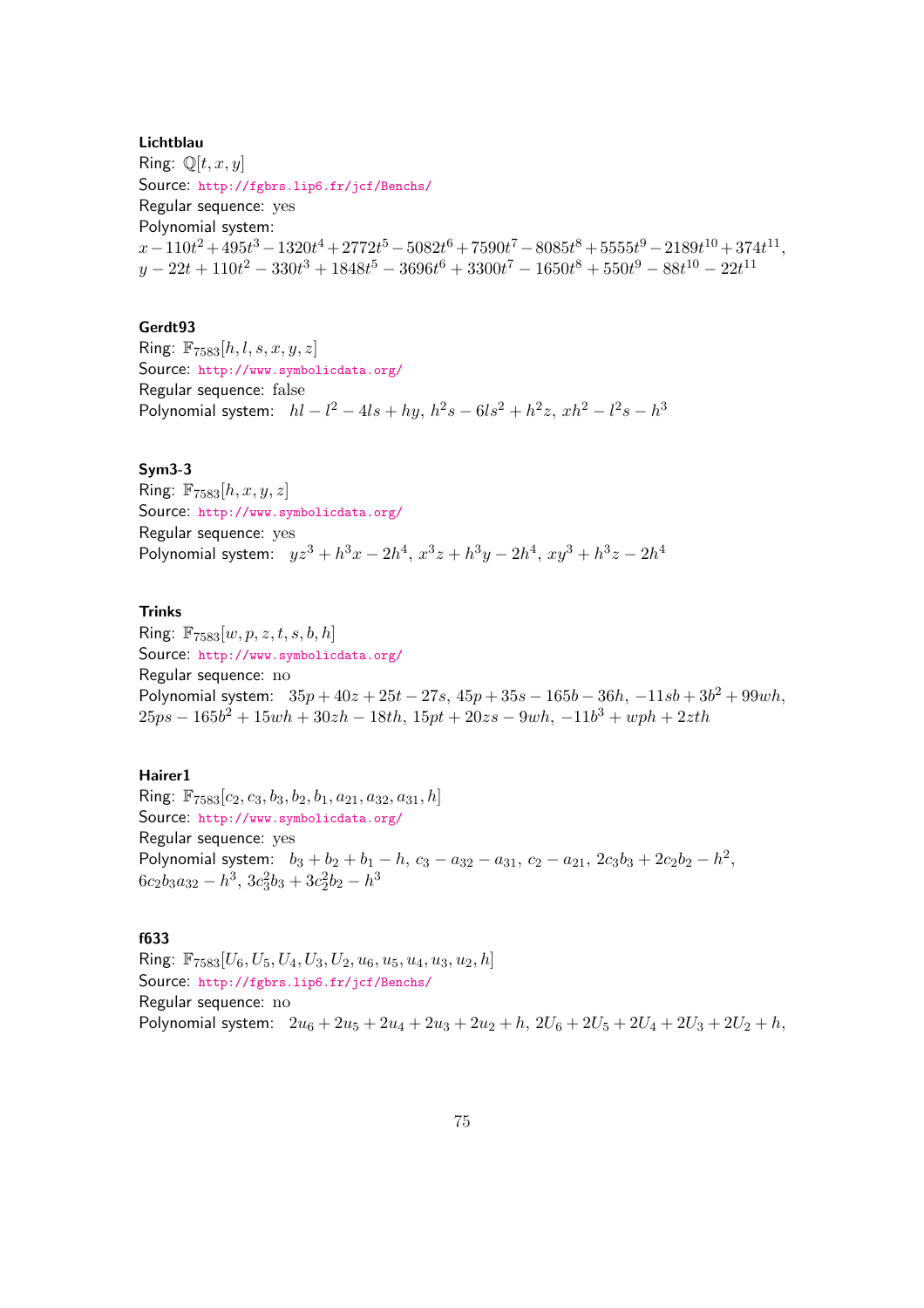$4U_5u_6 + 4U_4u_6 + 4U_3u_6 + 4U_2u_6 - 4U_6u_5 + 4U_4u_5 + 4U_3u_5 + 4U_2u_5 - 4U_6u_4 - 4U_5u_4 +$  $4U_3u_4 + 4U_2u_4 - 4U_6u_3 - 4U_5u_3 - 4U_4u_3 + 4U_2u_3 - 4U_6u_2 - 4U_5u_2 - 4U_4u_2 - 4U_3u_2 +$  $2u_6h + 2u_5h + 2u_4h + 2u_3h + 2u_2h + h^2,$  $-4U_5u_6-4U_4u_6-4U_3u_6-4U_2u_6+4U_6u_5-4U_4u_5-4U_3u_5-4U_2u_5+4U_6u_4+$  $4U_5u_4 - 4U_3u_4 - 4U_2u_4 + 4U_6u_3 + 4U_5u_3 + 4U_4u_3 - 4U_2u_3 + 4U_6u_2 + 4U_5u_2 + 4U_4u_2 +$  $4U_3u_2 + 2U_6h + 2U_5h + 2U_4h + 2U_3h + 2U_2h + h^2,$  $U_2u_2-h^2$ ,  $U_3u_3-h^2$ ,  $U_4u_4-h^2$ ,  $U_5u_5-h^2$ ,  $U_6u_6-h^2$ 

#### Katsura 5

Ring:  $\mathbb{F}_{7583}[x, y, z, t, u, v, h]$ Source: http://fgbrs.lip6.fr/jcf/Benchs/ Regular sequence: yes Polynomial system:  $2x^2 + 2y^2 + 2z^2 + 2t^2 + 2u^2 + v^2 - vh,$  $xu + uz + 2zt + 2tu + 2uv - uh.$  $2xz + 2yt + 2zu + u^2 + 2tv - th$ ,  $2xt + 2yu + 2tu + 2zv - zh,$  $t^2 + 2xv + 2yv + 2zv - yh$ ,  $2x + 2y + 2z + 2t + 2u + v - h$ 

#### Katsura 6

Ring:  $\mathbb{F}_{7583}[x_1, x_2, x_3, x_4, x_5, x_6, x_7, h]$ Source: http://fgbrs.lip6.fr/jcf/Benchs/ Regular sequence: yes Polynomial system:  $x_1 + 2x_2 + 2x_3 + 2x_4 + 2x_5 + 2x_6 + 2x_7 - h$  $2x_3x_4 + 2x_2x_5 + 2x_1x_6 + 2x_2x_7 - x_6h$  $x_3^2 + 2x_2x_4 + 2x_1x_5 + 2x_2x_6 + 2x_3x_7 - x_5h$  $2x_2x_3 + 2x_1x_4 + 2x_2x_5 + 2x_3x_6 + 2x_4x_7 - x_4h,$  $x_2^2 + 2x_1x_3 + 2x_2x_4 + 2x_3x_5 + 2x_4x_6 + 2x_5x_7 - x_3h$  $2x_1x_2 + 2x_2x_3 + 2x_3x_4 + 2x_4x_5 + 2x_5x_6 + 2x_6x_7 - x_2h$  $x_1^2 + 2x_2^2 + 2x_3^2 + 2x_4^2 + 2x_5^2 + 2x_6^2 + 2x_7^2 - x_1h$ 

Katsura 7 Ring:  $\mathbb{F}_{7583}[x_1, x_2, x_3, x_4, x_5, x_6, x_7, x_8, h]$ Source: http://fgbrs.lip6.fr/jcf/Benchs/ Regular sequence: yes Polynomial system:  $x_1^2 + 2x_2^2 + 2x_3^2 + 2x_4^2 + 2x_5^2 + 2x_6^2 + 2x_7^2 + 2x_8^2 - x_1h$  $2x_1x_2 + 2x_2x_3 + 2x_3x_4 + 2x_4x_5 + 2x_5x_6 + 2x_6x_7 + 2x_7x_8 - x_2h$  $x_2^2 + 2x_1x_3 + 2x_2x_4 + 2x_3x_5 + 2x_4x_6 + 2x_5x_7 + 2x_6x_8 - x_3h$  $2x_2x_3 + 2x_1x_4 + 2x_2x_5 + 2x_3x_6 + 2x_4x_7 + 2x_5x_8 - x_4h$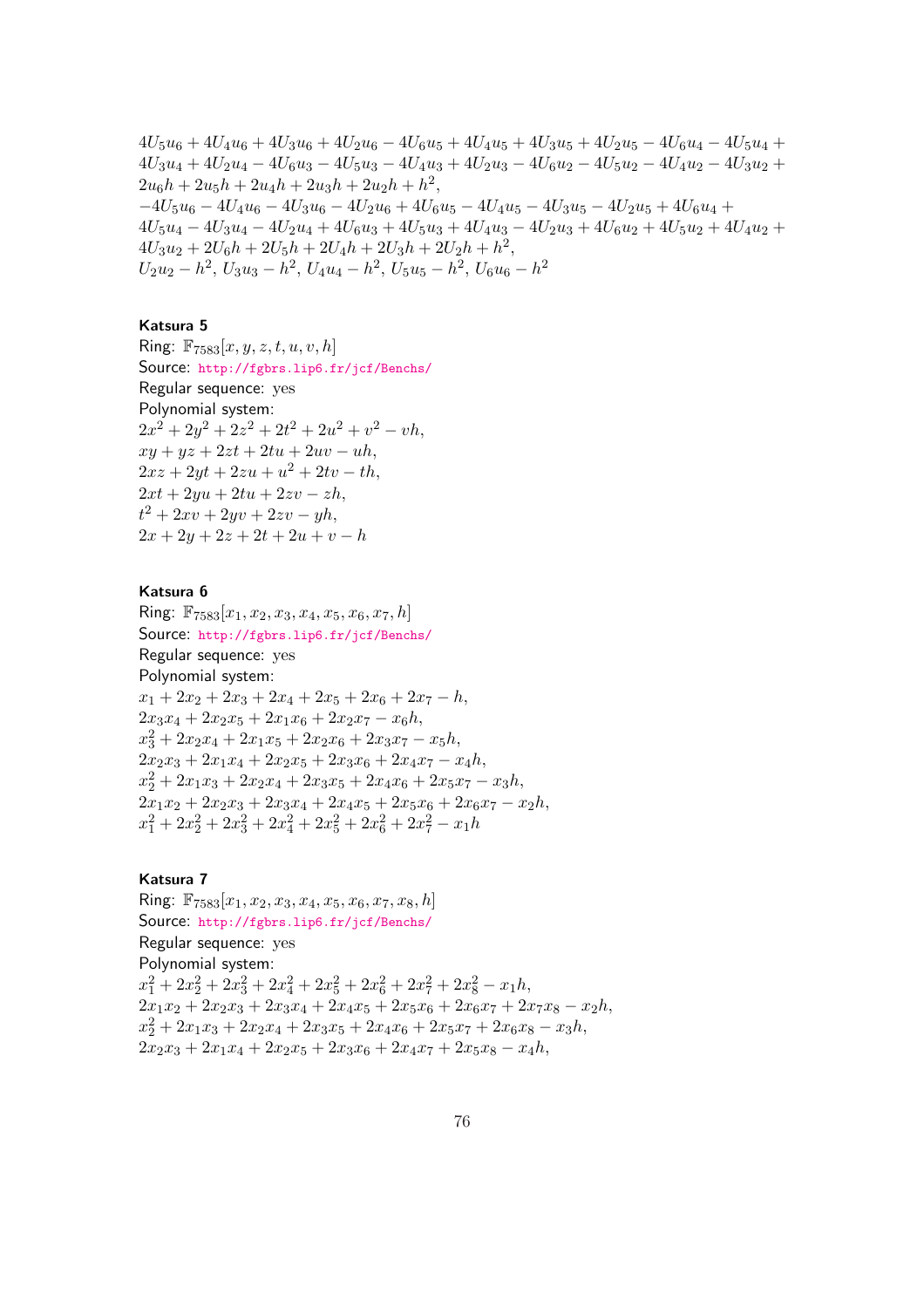$x_3^2 + 2x_2x_4 + 2x_1x_5 + 2x_2x_6 + 2x_3x_7 + 2x_4x_8 - x_5h,$  $2x_3x_4 + 2x_2x_5 + 2x_1x_6 + 2x_2x_7 + 2x_3x_8 - x_6h,$  $x_4^2 + 2x_3x_5 + 2x_2x_6 + 2x_1x_7 + 2x_2x_8 - x_7h,$  $x_1 + 2x_2 + 2x_3 + 2x_4 + 2x_5 + 2x_6 + 2x_7 + 2x_8 - h$ 

#### Katsura 8

Ring:  $\mathbb{F}_{7583}[x_1, x_2, x_3, x_4, x_5, x_6, x_7, x_8, x_9, h]$ Source: http://fgbrs.lip6.fr/jcf/Benchs/ Regular sequence: yes Polynomial system:  $x_1^2 + 2x_2^2 + 2x_3^2 + 2x_4^2 + 2x_5^2 + 2x_6^2 + 2x_7^2 + 2x_8^2 + 2x_9^2 - x_1h$  $2x_1x_2 + 2x_2x_3 + 2x_3x_4 + 2x_4x_5 + 2x_5x_6 + 2x_6x_7 + 2x_7x_8 + 2x_8x_9 - x_2h,$  $2x_1x_2 + 2x_2x_3 + 2x_3x_4 + 2x_4x_5 + 2x_5x_6 + 2x_6x_7 + 2x_7x_8 + 2x_8x_9 - x_2h,$  $2x_1x_2 + 2x_2x_3 + 2x_3x_4 + 2x_4x_5 + 2x_5x_6 + 2x_6x_7 + 2x_7x_8 + 2x_8x_9 - x_2h,$  $x_2^2 + 2x_1x_3 + 2x_2x_4 + 2x_3x_5 + 2x_4x_6 + 2x_5x_7 + 2x_6x_8 + 2x_7x_9 - x_3h,$  $2x_2x_3 + 2x_1x_4 + 2x_2x_5 + 2x_3x_6 + 2x_4x_7 + 2x_5x_8 + 2x_6x_9 - x_4h$  $x_3^2 + 2x_2x_4 + 2x_1x_5 + 2x_2x_6 + 2x_3x_7 + 2x_4x_8 + 2x_5x_9 - x_5h,$  $2x_3x_4 + 2x_2x_5 + 2x_1x_6 + 2x_2x_7 + 2x_3x_8 + 2x_4x_9 - x_6h,$  $x_4^2 + 2x_3x_5 + 2x_2x_6 + 2x_1x_7 + 2x_2x_8 + 2x_3x_9 - x_7h,$  $2x_4x_5 + 2x_3x_6 + 2x_2x_7 + 2x_1x_8 + 2x_2x_9 - x_8h$  $x_1 + 2x_2 + 2x_3 + 2x_4 + 2x_5 + 2x_6 + 2x_7 + 2x_8 + 2x_9 - h$ 

### Cyclic 5

Ring:  $\mathbb{F}_{7583}[a, b, c, d, e, h]$ Source: http://fgbrs.lip6.fr/jcf/Benchs/ Regular sequence: yes Polynomial system:  $a + b + c + d + e$ ,  $ab + bc + cd + ae + de,$  $ab + bc + cd + ae + de,$  $abc + bcd + abe + ade + cde,$  $abcd + abce + abde + acde + bcde,$  $abcde - h^5$ 

## Cyclic 6

Ring:  $\mathbb{F}_{7583}[a, b, c, d, e, f, h]$ Source: http://fgbrs.lip6.fr/jcf/Benchs/ Regular sequence: no Polynomial system:  $abcdef - h^6,$  $abcde + abcdf + abcef + abdef + acdef + bcdef,$  $abcde + abcdf + abcef + abdef + acdef + bcdef,$  $abcde + abcdf + abcef + abdef + acdef + bcdef,$  $abcd + bcde + abcf + abef + adef + cdef,$  $abc + bcd + cde + abf + aef + def,$  $ab + bc + cd + de + af + ef,$  $a + b + c + d + e + f$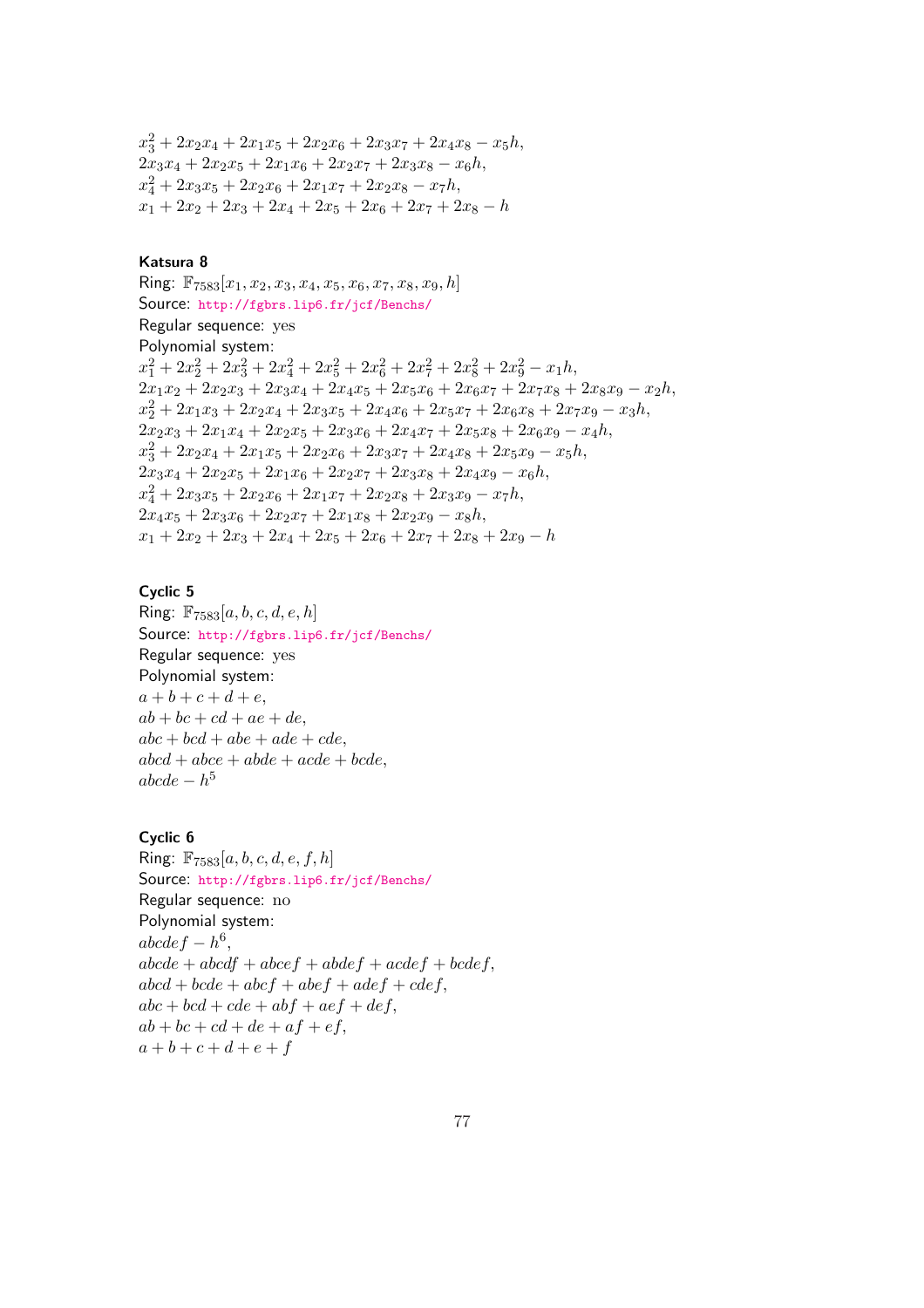#### Cyclic 7

Ring:  $\mathbb{F}_{7583}[a, b, c, d, e, f, g, h]$ Source: http://fgbrs.lip6.fr/jcf/Benchs/ Regular sequence: yes Polynomial system:  $abcdefg-h^7,$  $abcdef + abcdeg + abcdfq + abcefq + abdefq + acdefq + bcdefq,$  $abcde + bcdef + abcdg + abcfg + abefg + adefg + cdefg,$  $abcd + bcde + cdef + abcg + abfg + aefg + defg,$  $abc + bcd + cde + def + abg + afg + efg,$  $ab + bc + cd + de + ef + aq + fq,$  $a + b + c + d + e + f + g$ 

#### Gonnet 83

Ring:  $\mathbb{F}_{7583}[a_0, a_2, a_3, a_4, a_5, b_0, b_1, b_2, b_3, b_4, b_5, c_0, c_1, c_2, c_3, c_4, c_5, h]$ Source: http://www.symbolicdata.org/ Regular sequence: no Polynomial system:  $a_5b_5$ ,  $a_5b_4 + a_4b_5$  $a_5b_4 + a_4b_5$  $a_5b_4 + a_4b_5$ ,  $a_4b_4$ ,  $a_5b_3 + a_3b_5$  $a_5b_3 + a_3b_5 + 2a_5b_5$  $a_3b_3 + a_5b_3 + a_3b_5 + a_5b_5$  $2a_3b_3 + a_5b_3 + a_3b_5$  $a_4b_2 + a_2b_4$ ,  $a_2b_2$ ,  $a_5b_1 + a_4b_3 + a_3b_4 + b_5h$ ,  $a_4b_1 + b_4h$ ,  $a_2b_1 + b_2h$ ,  $a_0b_1 + a_4b_1 + a_3b_2 + a_2b_3 + b_0h_1 + 2b_1h_1 + b_4h_2 + c_1h$  $a_5b_0 + a_5b_1 + a_4b_3 + a_3b_4 + 2a_5b_4 + a_0b_5 + 2a_4b_5 + b_5b_6 + c_5b_7$  $a_4b_0 + a_4b_1 + a_5b_2 + a_0b_4 + 2a_4b_4 + a_2b_5 + b_4h + c_4h,$  $a_3b_0 + 2a_3b_1 + a_5b_1 + a_0b_3 + a_4b_3 + a_3b_4 + 2b_3h + b_5h + c_3h,$  $a_3b_0+a_5b_0+a_3b_1+a_5b_1+a_0b_3+a_4b_3+a_3b_4+a_5b_4+a_0b_5+a_4b_5+b_3h+b_5h+c_3h+c_5h-h^2$  $a_2b_0 + a_2b_1 + a_0b_2 + a_4b_2 + a_2b_4 + b_2h_3 + c_2h$  $a_0b_0 + a_4b_0 + a_0b_1 + a_4b_1 + a_3b_2 + a_5b_2 + a_2b_3 + a_0b_4 + a_4b_4 + a_2b_5 + b_0h_1 + b_1h_2 + b_1h_3$  $c_0h + c_1h + c_4h$ 

#### f744

Ring:  $\mathbb{F}_{7583}[U_7, U_6, U_5, U_4, U_3, U_2, u_7, u_6, u_5, u_4, u_3, u_2, h]$ Source: http://fgbrs.lip6.fr/jcf/Benchs/